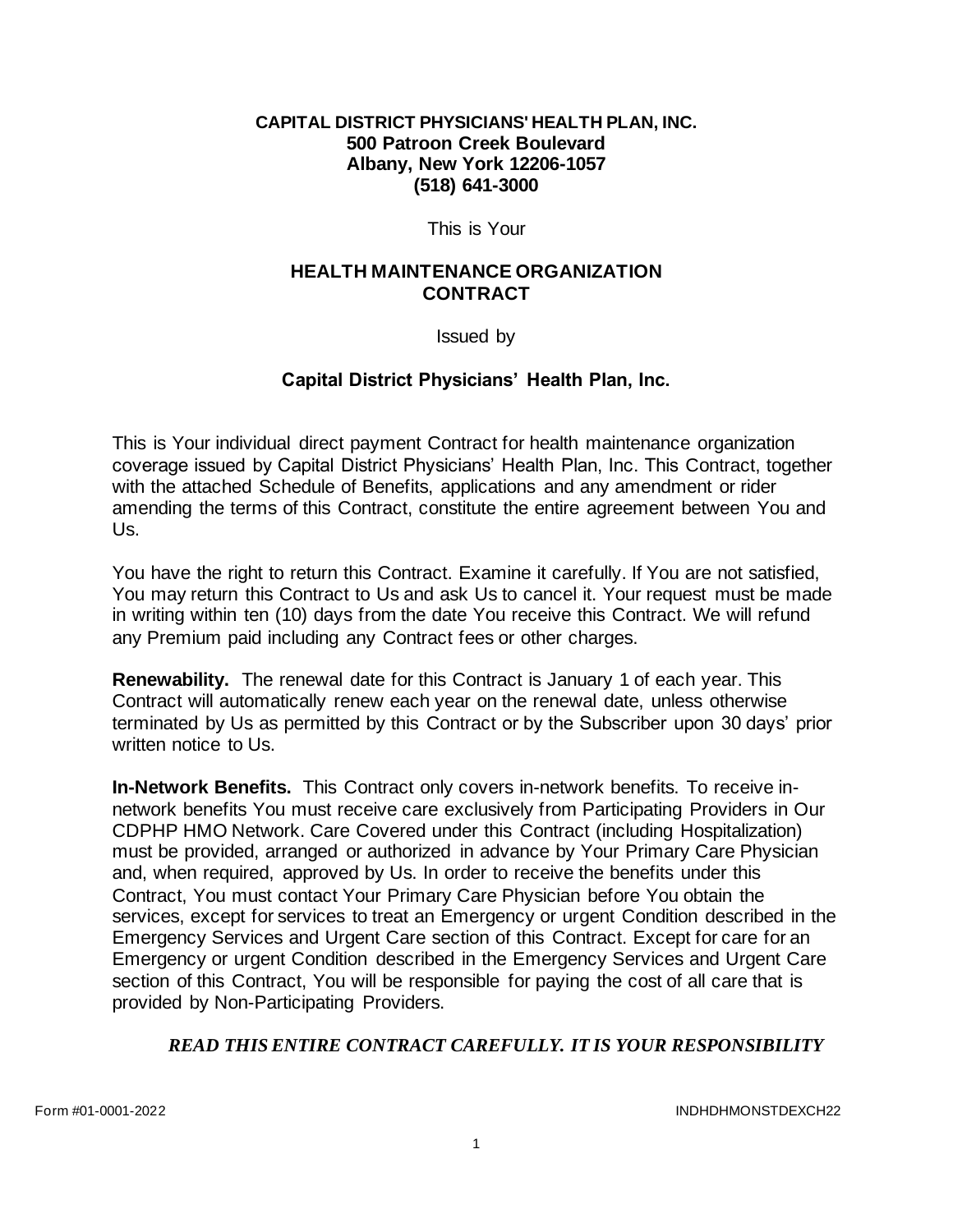# *TO UNDERSTAND THE TERMS AND CONDITIONS IN THIS CONTRACT.*

This Contract is governed by the laws of New York State.

# **CAPITAL DISTRICT PHYSICIANS' HEALTH PLAN, INC.**

Dun Benutt 110

**By: John D. Bennett, MD, FACC President and CEO**

If You need foreign language assistance to understand this Contract, You may call Us at the number on Your ID card.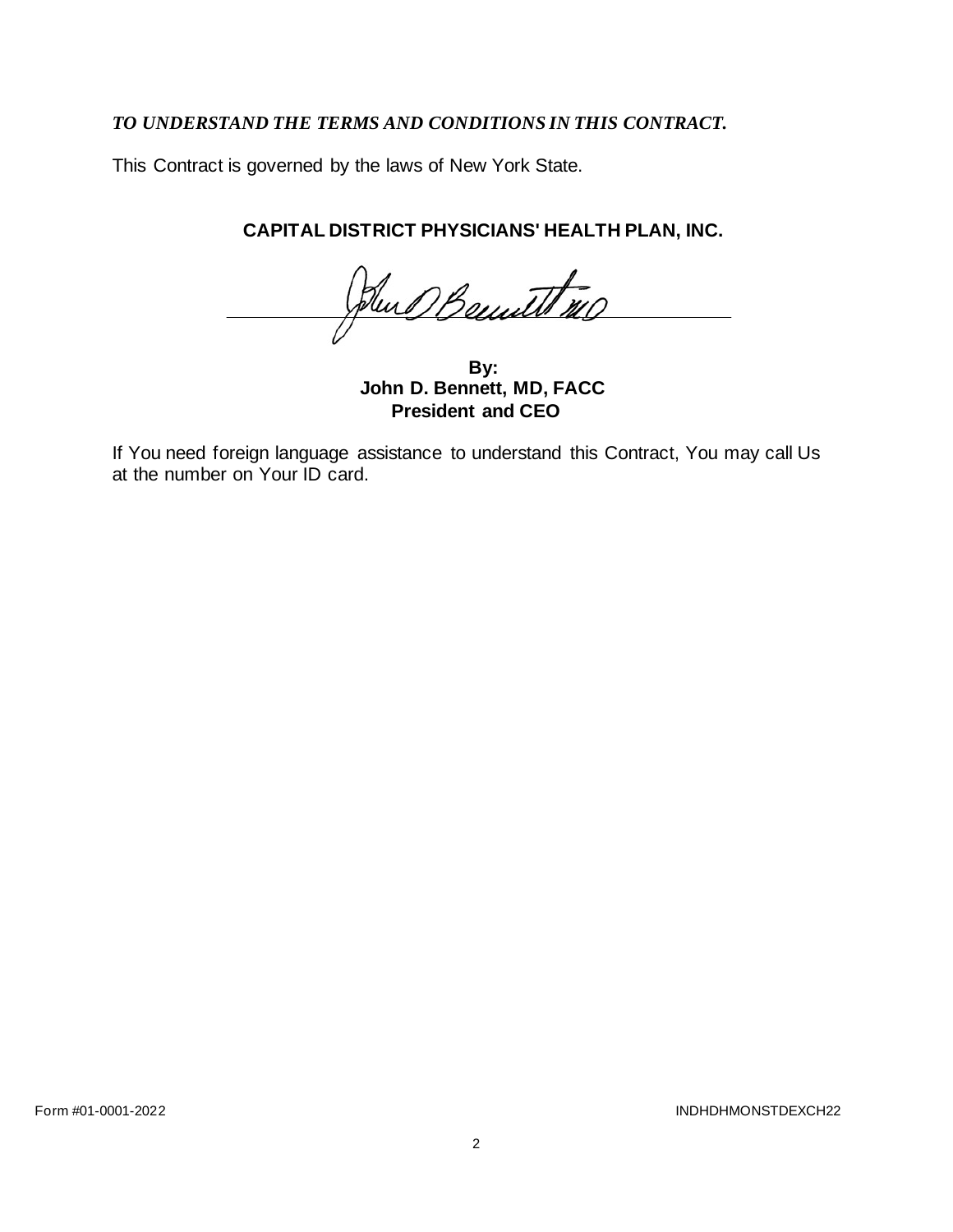# **TABLE OF CONTENTS**

| Section VII. Ambulance and Pre-Hospital Emergency Medical Services34    |
|-------------------------------------------------------------------------|
|                                                                         |
|                                                                         |
|                                                                         |
|                                                                         |
|                                                                         |
|                                                                         |
|                                                                         |
|                                                                         |
|                                                                         |
|                                                                         |
|                                                                         |
|                                                                         |
|                                                                         |
|                                                                         |
|                                                                         |
| Section XXIII. Temporary Suspension Rights for Armed Forces' Members114 |
| Section XXIV. Conversion Right to a New Contract after Termination115   |
|                                                                         |
|                                                                         |
|                                                                         |
|                                                                         |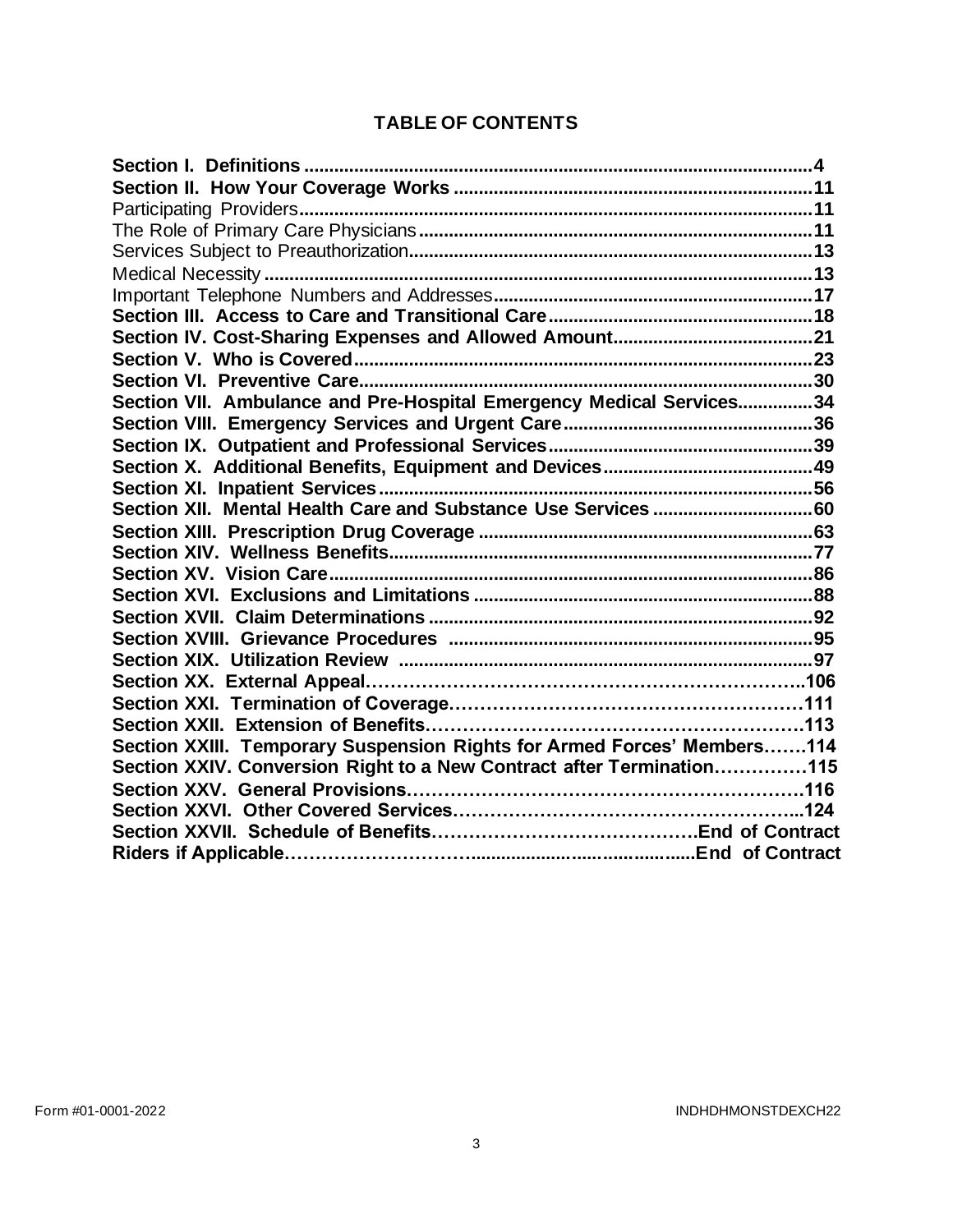#### **SECTION I**

## **Definitions**

Defined terms will appear capitalized throughout this Contract.

**Acute:** The onset of disease or injury, or a change in the Member's condition that would require prompt medical attention.

**Allowed Amount:** The maximum amount on which Our payment is based for Covered Services. See the Cost-Sharing Expenses and Allowed Amount section of this Contract for a description of how the Allowed Amount is calculated.

**Ambulatory Surgical Center:** A Facility currently licensed by the appropriate state regulatory agency for the provision of surgical and related medical services on an outpatient basis.

**Appeal:** A request for Us to review a Utilization Review decision or a Grievance again.

**Balance Billing:** When a Non-Participating Provider bills You for the difference between the Non-Participating Provider's charge and the Allowed Amount. A Participating Provider may not Balance Bill You for Covered Services.

**Child, Children:** The Subscriber's Children, including any natural, adopted or stepchildren, unmarried disabled Children, newborn Children, or any other Children as described in the Who is Covered section of this Contract.

**Coinsurance:** Your share of the costs of a Covered Service, calculated as a percent of the Allowed Amount for the service that You are required to pay to a Provider. The amount can vary by the type of Covered Service.

**Contract:** This Contract issued by Capital District Physicians' Health Plan, Inc., including the Schedule of Benefits and any attached riders.

**Copayment:** A fixed amount You pay directly to a Provider for a Covered Service when You receive the service. The amount can vary by the type of Covered Service.

**Cost-Sharing:** Amounts You must pay for Covered Services, expressed as Copayments, Deductibles and/or Coinsurance.

**Cost-Sharing Reductions:** Discounts that lower cost-sharing for certain services covered by individual coverage purchased through the NYSOH. You may get a discount if Your income is below a certain level and You choose a silver level plan. If You are a member of a federally recognized tribe, You can qualify for Cost-Sharing Reductions on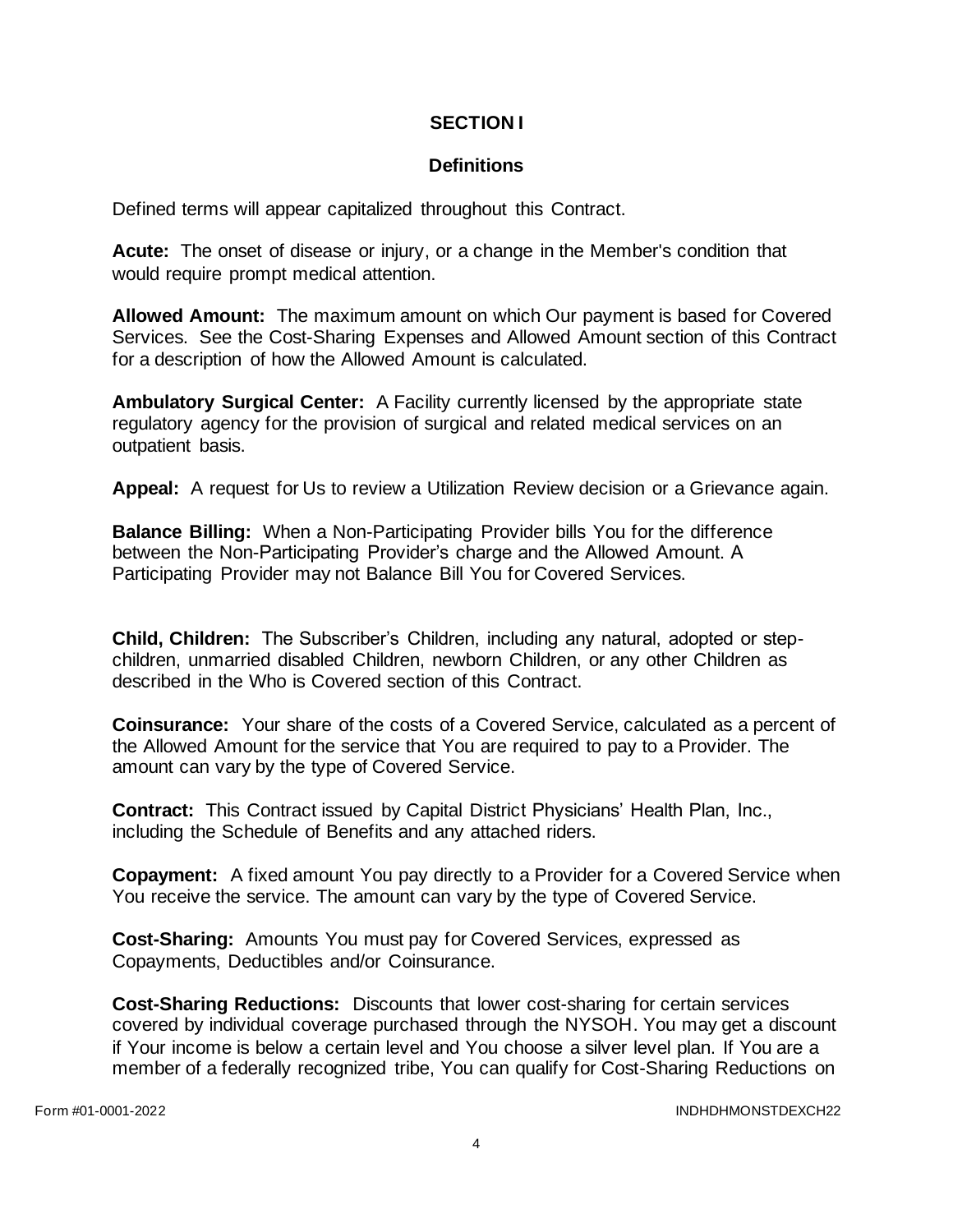certain services covered by individual coverage purchased through the NYSOH at any metal level and You may qualify for additional Cost-Sharing Reductions depending upon Your income.

**Cover, Covered or Covered Services:** The Medically Necessary services paid for, arranged, or authorized for You by Us under the terms and conditions of this Contract.

**Deductible:** The amount You owe before We begin to pay for Covered Services. The Deductible applies before any Copayments or Coinsurance are applied. The Deductible may not apply to all Covered Services. You may also have a Deductible that applies to a specific Covered Service (e.g., a Prescription Drug Deductible) that You owe before We begin to pay for a particular Covered Service.

**Dependents:** The Subscriber's Spouse and Children. Additional Dependents are also described in the Who is Covered section of this Contract.

**Durable Medical Equipment ("DME"):** Equipment which is:

- Designed and intended for repeated use;
- Primarily and customarily used to serve a medical purpose;
- Generally not useful to a person in the absence of disease or injury; and
- Appropriate for use in the home.

**Emergency Condition:** A medical or behavioral condition that manifests itself by Acute symptoms of sufficient severity, including severe pain, such that a prudent layperson, possessing an average knowledge of medicine and health, could reasonably expect the absence of immediate medical attention to result in:

- Placing the health of the person afflicted with such condition or, with respect to a pregnant woman, the health of the woman or her unborn child in serious jeopardy, or in the case of a behavioral condition, placing the health of such person or others in serious jeopardy;
- Serious impairment to such person's bodily functions;
- Serious dysfunction of any bodily organ or part of such person; or
- Serious disfigurement of such person.

**Emergency Department Care:** Emergency Services You get in a Hospital emergency department.

**Emergency Services:** A medical screening examination which is within the capability of the emergency department of a Hospital, including ancillary services routinely available to the emergency department to evaluate such Emergency Condition; and within the capabilities of the staff and facilities available at the Hospital, such further medical examination and treatment as are required to stabilize the patient. "To stabilize" is to provide such medical treatment of an Emergency Condition as may be necessary to assure that, within reasonable medical probability, no material deterioration of the condition is likely to result from or occur during the transfer of the patient from a Facility,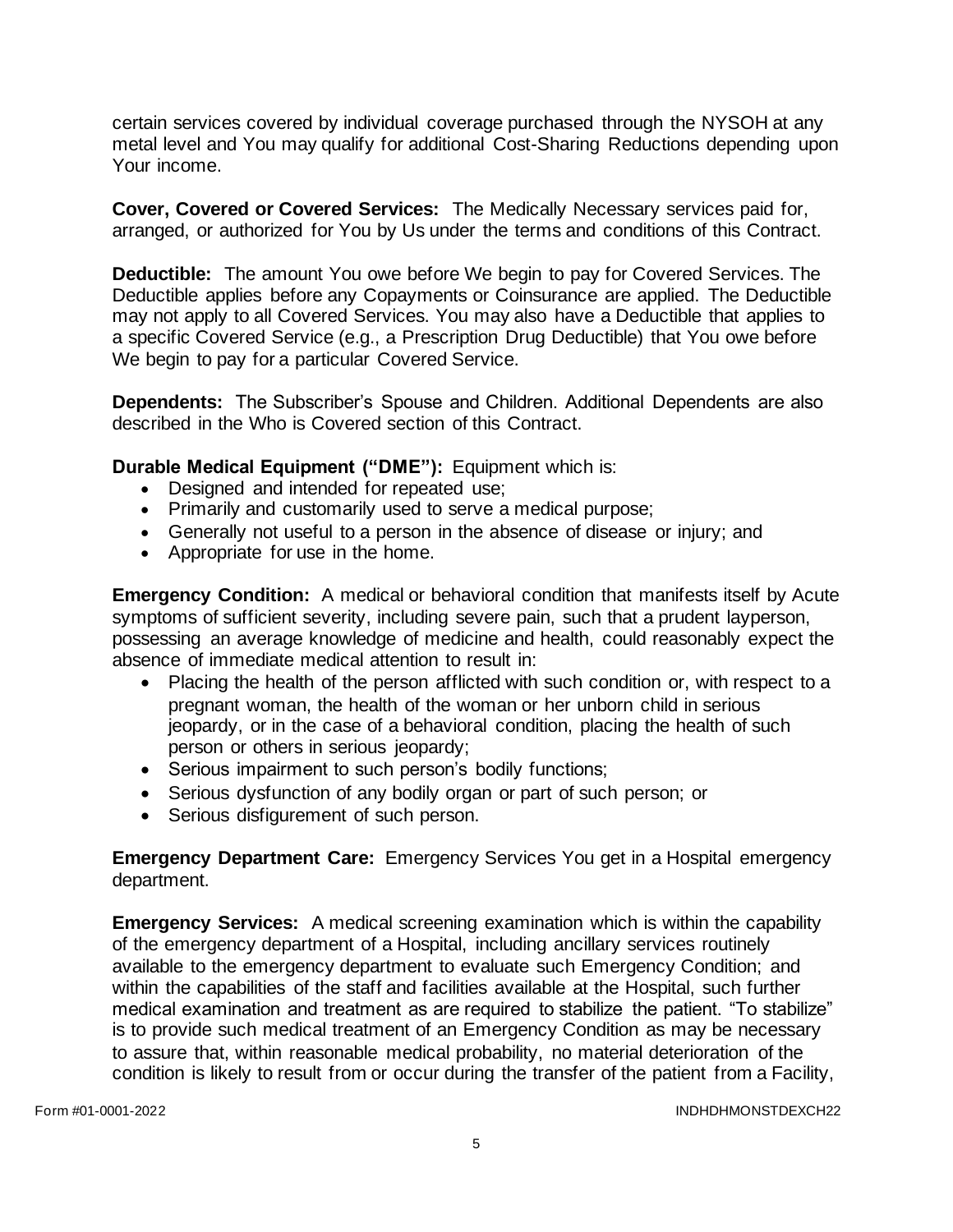or to deliver a newborn child (including the placenta).

**Exclusions:** Health care services that We do not pay for or Cover.

**External Appeal Agent:** An entity that has been certified by the New York State Department of Financial Services to perform external appeals in accordance with New York law.

**Facility:** A Hospital; Ambulatory Surgical Center; birthing center; dialysis center; rehabilitation Facility; Skilled Nursing Facility; hospice; Home Health Agency or home care services agency certified or licensed under New York Public Health Law Article 36; a comprehensive care center for eating disorders pursuant to New York Mental Hygiene Law Article 30; and a Facility defined in New York Mental Hygiene Law Section 1.03, certified by the New York State Office of Addiction Services and Supports, or certified under New York Public Health Law Article 28 (or, in other states, a similarly licensed or certified Facility). If You receive treatment for substance use disorder outside of New York State, a Facility also includes one which is accredited by the Joint Commission to provide a substance use disorder treatment program.

**Grievance:** A complaint that You communicate to Us that does not involve a Utilization Review determination.

**Habilitation Services:** Health care services that help a person keep, learn or improve skills and functioning for daily living. Habilitative Services include the management of limitations and disabilities, including services or programs that help maintain or prevent deterioration in physical, cognitive, or behavioral function. These services consist of physical therapy, occupational therapy and speech therapy.

**Health Care Professional:** An appropriately licensed, registered or certified Physician; dentist; optometrist; chiropractor; psychologist; social worker; podiatrist; physical therapist; occupational therapist; midwife; speech-language pathologist; audiologist; pharmacist; behavior analyst; nurse practitioner; or any other licensed, registered or certified Health Care Professional under Title 8 of the New York Education Law (or other comparable state law, if applicable) that the New York Insurance Law requires to be recognized who charges and bills patients for Covered Services. The Health Care Professional's services must be rendered within the lawful scope of practice for that type of Provider in order to be covered under this Contract.

**Home Health Agency:** An organization currently certified or licensed by the State of New York or the state in which it operates and renders home health care services.

**Hospice Care:** Care to provide comfort and support for persons in the last stages of a terminal illness and their families that are provided by a hospice organization certified pursuant to New York Public Health Law Article 40 or under a similar certification process required by the state in which the hospice organization is located.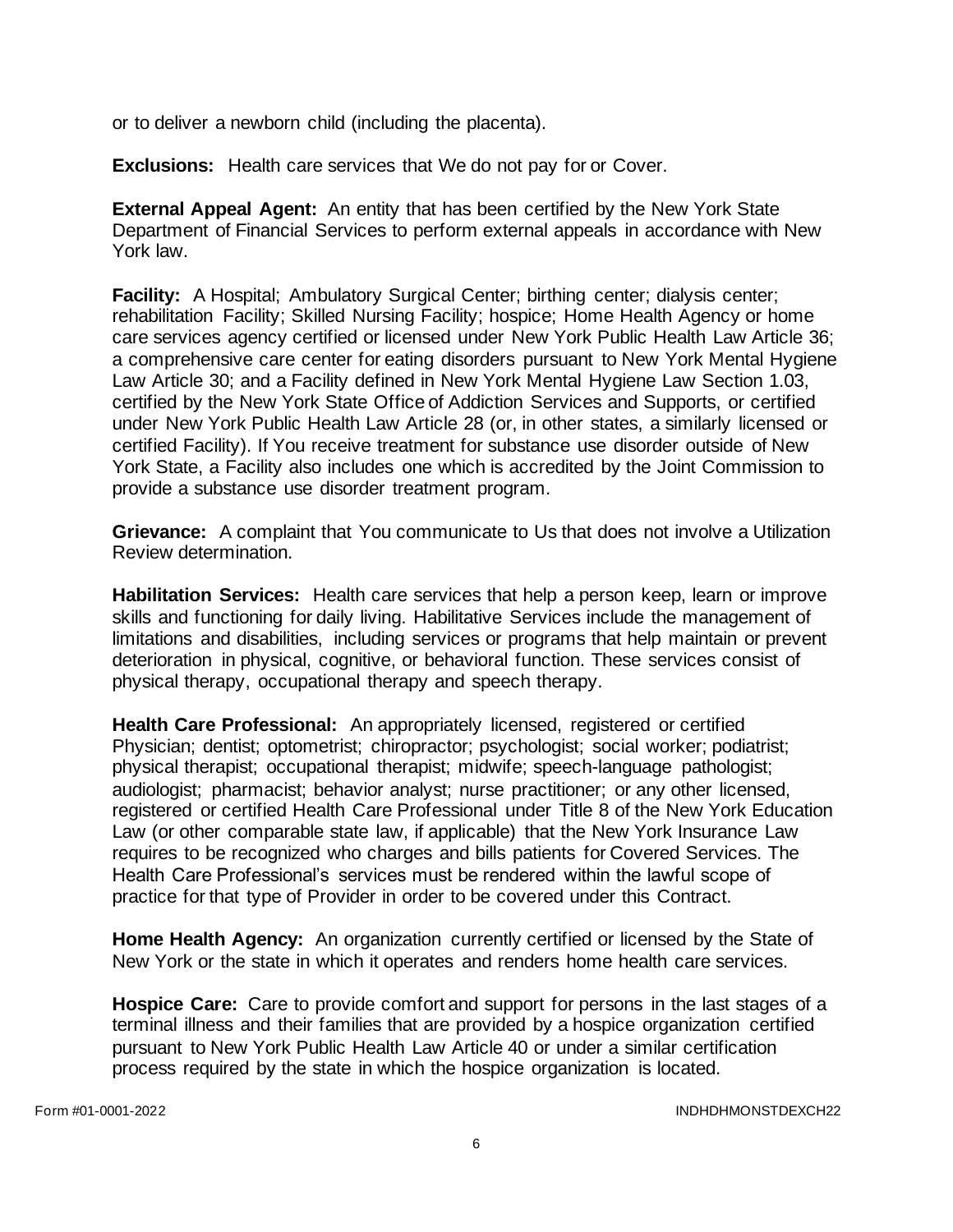**Hospital:** A short term, acute, general Hospital, which:

- Is primarily engaged in providing, by or under the continuous supervision of Physicians, to patients, diagnostic services and therapeutic services for diagnosis, treatment and care of injured or sick persons;
- Has organized departments of medicine and major surgery;
- Has a requirement that every patient must be under the care of a Physician or dentist;
- Provides 24-hour nursing service by or under the supervision of a registered professional nurse (R.N.);
- If located in New York State, has in effect a Hospitalization review plan applicable to all patients which meets at least the standards set forth in 42 U.S.C. Section 1395x(k);
- Is duly licensed by the agency responsible for licensing such Hospitals; and
- Is not, other than incidentally, a place of rest, a place primarily for the treatment of tuberculosis, a place for the aged, a place for drug addicts, alcoholics, or a place for convalescent, custodial, educational, or rehabilitory care.

Hospital does not mean health resorts, spas, or infirmaries at schools or camps.

**Hospitalization:** Care in a Hospital that requires admission as an inpatient and usually requires an overnight stay.

**Hospital Outpatient Care:** Care in a Hospital that usually doesn't require an overnight stay.

**Medically Necessary:** See the How Your Coverage Works section of this Contract for the definition.

**Medicare:** Title XVIII of the Social Security Act, as amended.

**Member:** The Subscriber or a covered Dependent for whom required Premiums have been paid. Whenever a Member is required to provide a notice pursuant to a Grievance or emergency department visit or admission, "Member" also means the Member's designee.

**Network:** The Providers We have contracted with to provide health care services to You.

**New York State of Health ("NYSOH"):** The New York State of Health, the Official Health Plan Marketplace. The NYSOH is a marketplace where individuals, families and small businesses can learn about their health insurance options; compare plans based on cost, benefits and other important features; apply for and receive financial help with premiums and cost-sharing based on income; choose a plan; and enroll in coverage. The NYSOH also helps eligible consumers enroll in other programs, including Medicaid,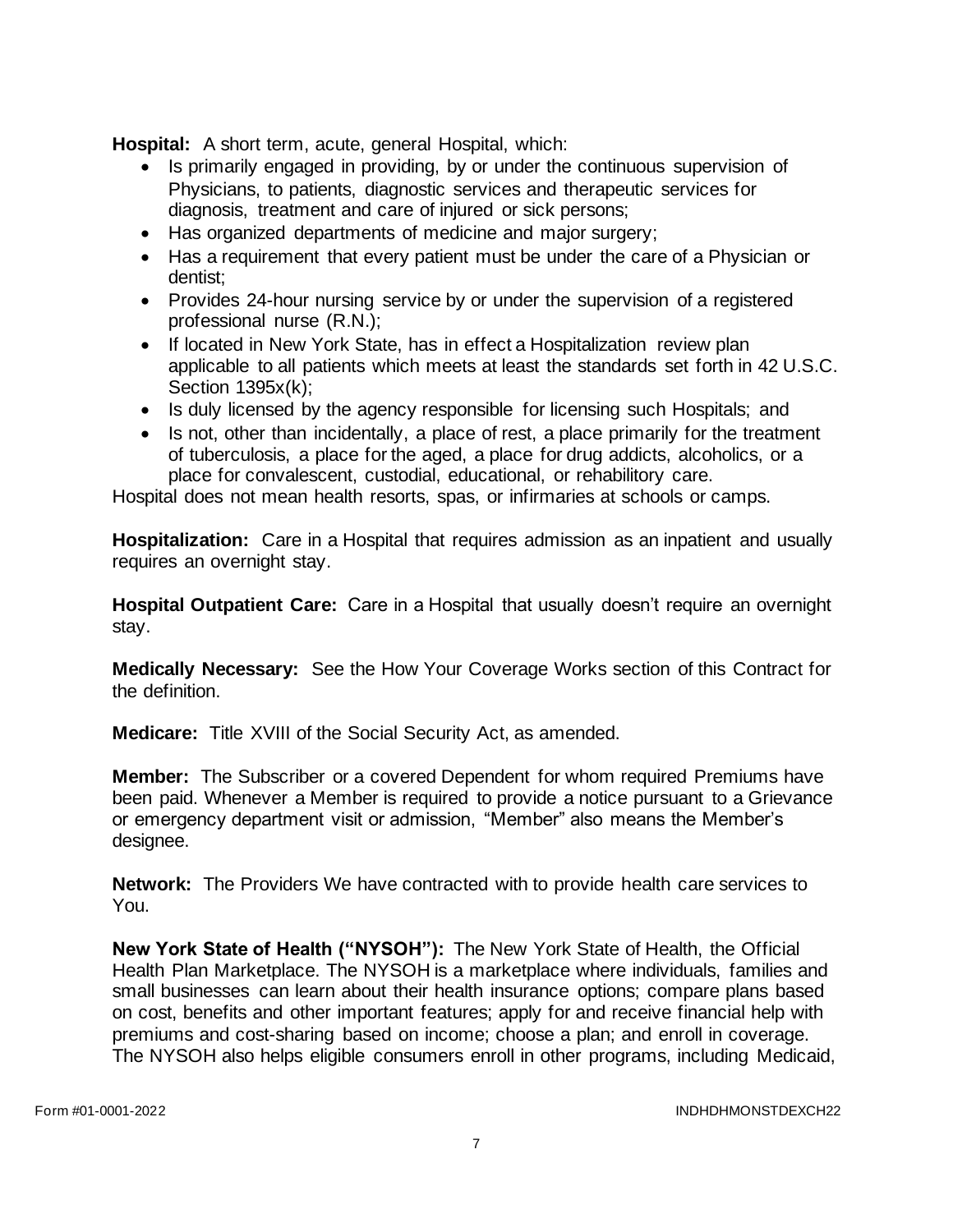Child Health Plus, and the Essential Plan.

**Non-Participating Provider:** A Provider who doesn't have a contract with Us to provide health care services to You. The services of Non-Participating Providers are Covered only for Emergency Services, Urgent Care or when authorized by Us.

**Out-of-Pocket Limit:** The most You pay during a Plan Year in Cost-Sharing before We begin to pay 100% of the Allowed Amount for Covered Services. This limit never includes Your Premium, Balance Billing charges or the cost of health care services We do not Cover.

**Participating Provider:** A Provider who has a contract with Us to provide health care services to You. A list of Participating Providers and their locations is available on Our website at [www.cdphp.com](http://www.cdphp.com/) or upon Your request to Us. The list will be revised from time to time by Us.

**Physician or Physician Services:** Health care services a licensed medical Physician (M.D. – Medical Doctor or D.O. – Doctor of Osteopathic Medicine) provides or coordinates.

**Plan Year:** A calendar year ending on December 31 of each year.

**Preauthorization**: A decision by Us prior to Your receipt of a Covered Service, procedure, treatment plan, device, or Prescription Drug that the Covered Service, procedure, treatment plan, device or Prescription Drug is Medically Necessary. We indicate which Covered Services require Preauthorization in the Schedule of Benefits section of this Contract.

**Premium:** The amount that must be paid for Your health insurance coverage.

**Premium Tax Credit:** Financial help that lowers Your taxes to help You and Your family pay for private health insurance. You can get this help if You get health insurance through the NYSOH and Your income is below a certain level. Advance payments of the tax credit can be used right away to lower Your monthly Premium.

**Prescription Drugs:** A medication, product or device that has been approved by the Food and Drug Administration ("FDA") and that can, under federal or state law, be dispensed only pursuant to a prescription order or refill and is on Our formulary. A Prescription Drug includes a medication that, due to its characteristics, is appropriate for self administration or administration by a non-skilled caregiver.

**Primary Care Physician ("PCP"):** A participating nurse practitioner or Physician who typically is an internal medicine, family practice or pediatric Physician and who directly provides or coordinates a range of health care services for You.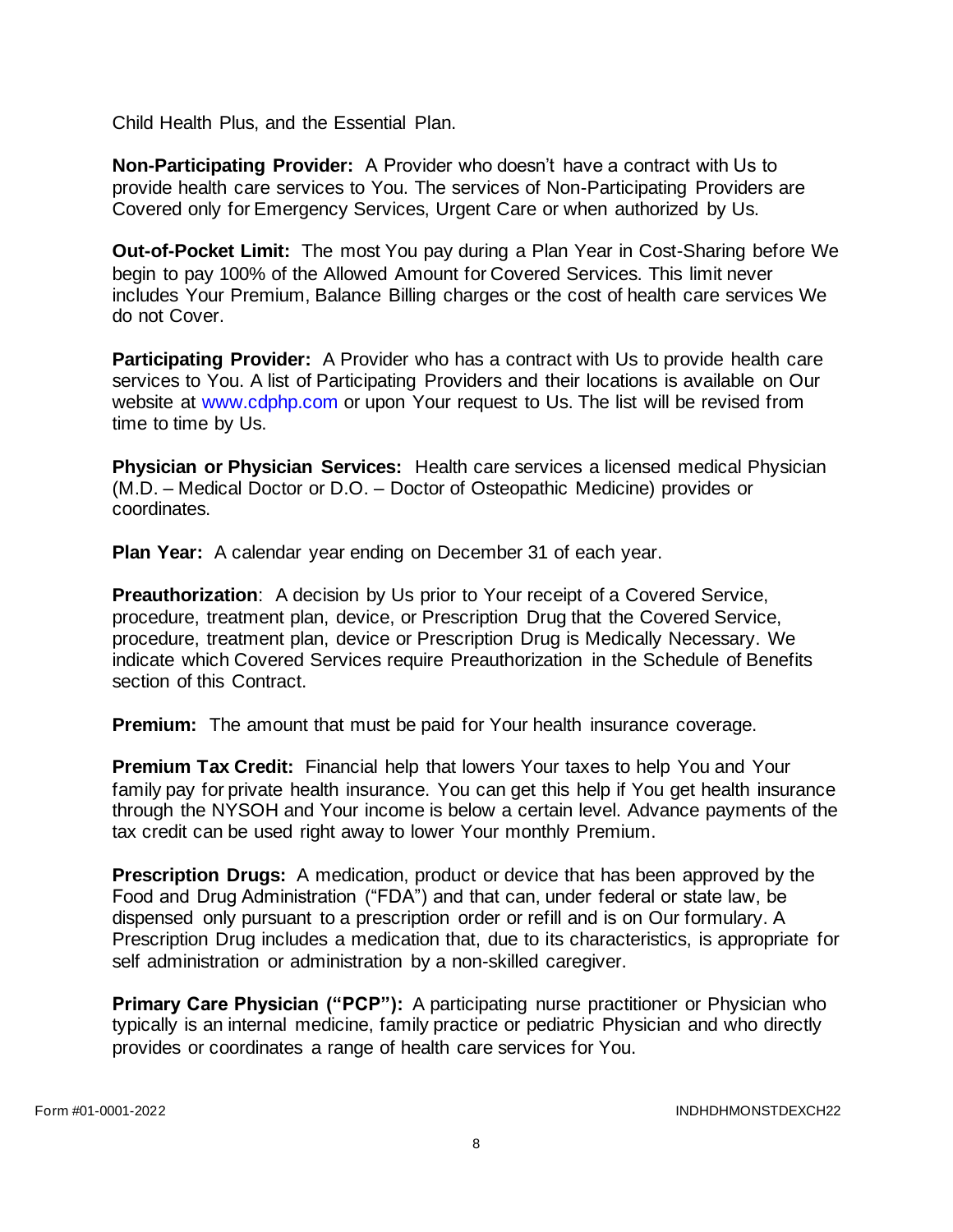**Provider:** A Physician, Health Care Professional, or Facility licensed, registered, certified or accredited as required by state law. A Provider also includes a vendor or dispenser of diabetic equipment and supplies, durable medical equipment, medical supplies, or any other equipment or supplies that are Covered under this Contract that is licensed, registered, certified or accredited as required by state law.

**Referral:** An authorization given to one Participating Provider from another Participating Provider (usually from a PCP to a participating Specialist) in order to arrange for additional care for a Member. A Referral can be transmitted electronically or by Your Provider completing a paper Referral form. Except as provided in the Access to Care and Transitional Care section of this Contract or as otherwise authorized by Us, a Referral will not be made to a Non-Participating Provider.

**Rehabilitation Services:** Health care services that help a person keep, get back, or improve skills and functioning for daily living that have been lost or impaired because a person was sick, hurt, or disabled. These services consist of physical therapy, occupational therapy, and speech therapy in an inpatient and/or outpatient setting.

**Schedule of Benefits:** The section of this Contract that describes the Copayments, Deductibles, Coinsurance, Out-of-Pocket Limits, Preauthorization requirements, Referral requirements, and other limits on Covered Services.

**Service Area:** The geographical area, designated by Us and approved by the State of New York, in which We provide coverage. Our Service Area consists of the following counties: Albany, Broome, Chenango, Clinton, Columbia, Delaware, Dutchess, Essex, Franklin, Fulton, Greene, Hamilton, Herkimer, Jefferson, Lewis, Madison, Montgomery, Oneida, Orange, Otsego, Rensselaer, Saratoga, Schenectady, Schoharie, St. Lawrence, Tioga, Ulster, Warren, and Washington.

**Skilled Nursing Facility:** An institution or a distinct part of an institution that is currently licensed or approved under state or local law; primarily engaged in providing skilled nursing care and related services as a Skilled Nursing Facility, extended care Facility, or nursing care Facility approved by the Joint Commission, or the Bureau of Hospitals of the American Osteopathic Association, or as a Skilled Nursing Facility under Medicare; or as otherwise determined by Us to meet the standards of any of these authorities.

**Specialist:** A Physician who focuses on a specific area of medicine or a group of patients to diagnose, manage, prevent or treat certain types of symptoms and conditions.

**Spouse:** The person to whom the Subscriber is legally married, including a same sex Spouse. Spouse also includes a domestic partner.

**Subscriber:** The person to whom this Contract is issued.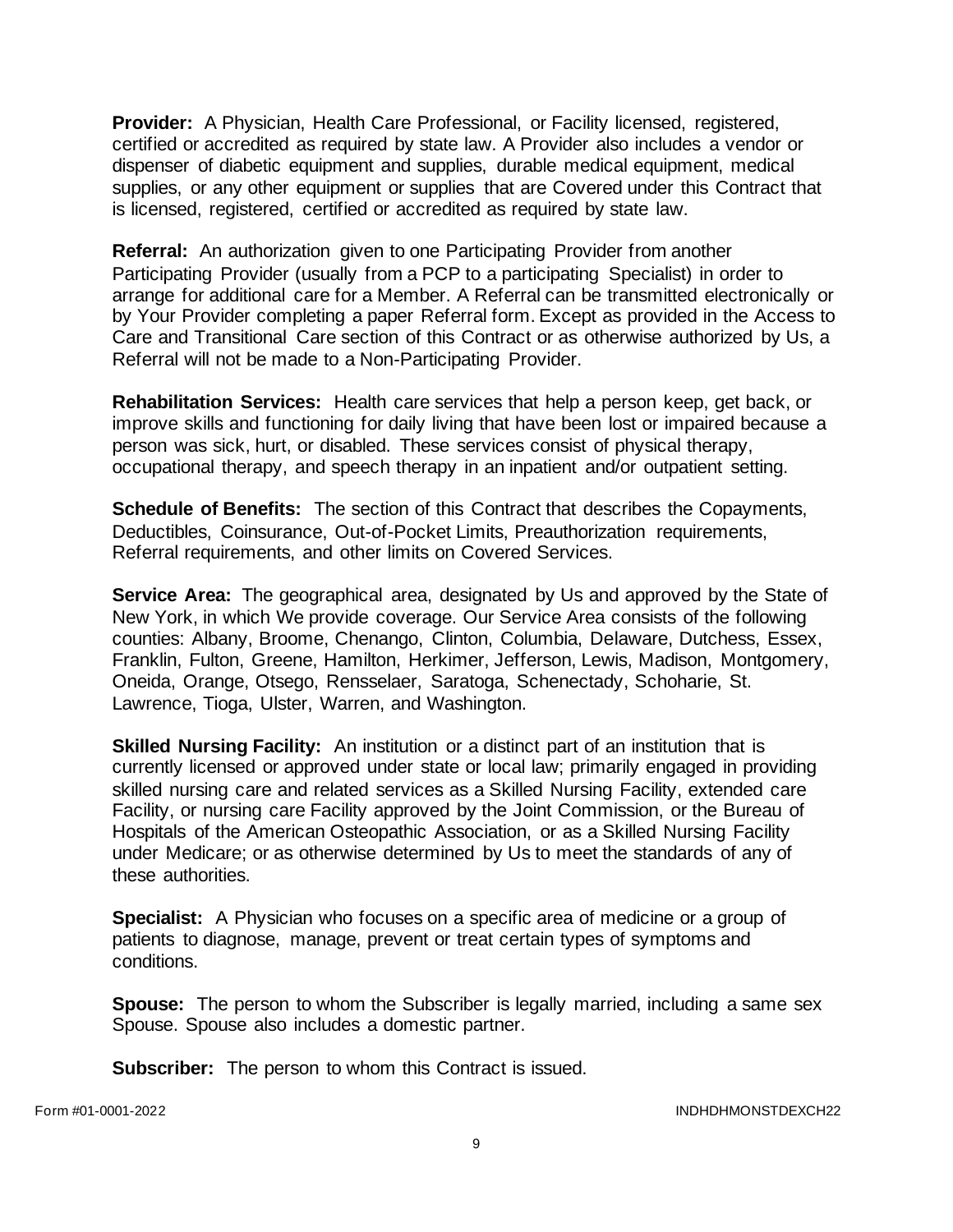**UCR (Usual, Customary and Reasonable):** The cost of a medical service in a geographic area based on what Providers in the area usually charge for the same or similar medical service.

**Urgent Care:** Medical care for an illness, injury or condition serious enough that a reasonable person would seek care right away, but not so severe as to require Emergency Department Care. Urgent Care may be rendered in a Physician's office or Urgent Care Center.

**Urgent Care Center:** A licensed Facility that provides Urgent Care.

**Us, We, Our:** Capital District Physicians' Health Plan, Inc. and anyone to whom We legally delegate performance, on Our behalf, under this Contract.

**Utilization Review:** The review to determine whether services are or were Medically Necessary or experimental or investigational (i.e., treatment for a rare disease or a clinical trial).

**You, Your:** The Member.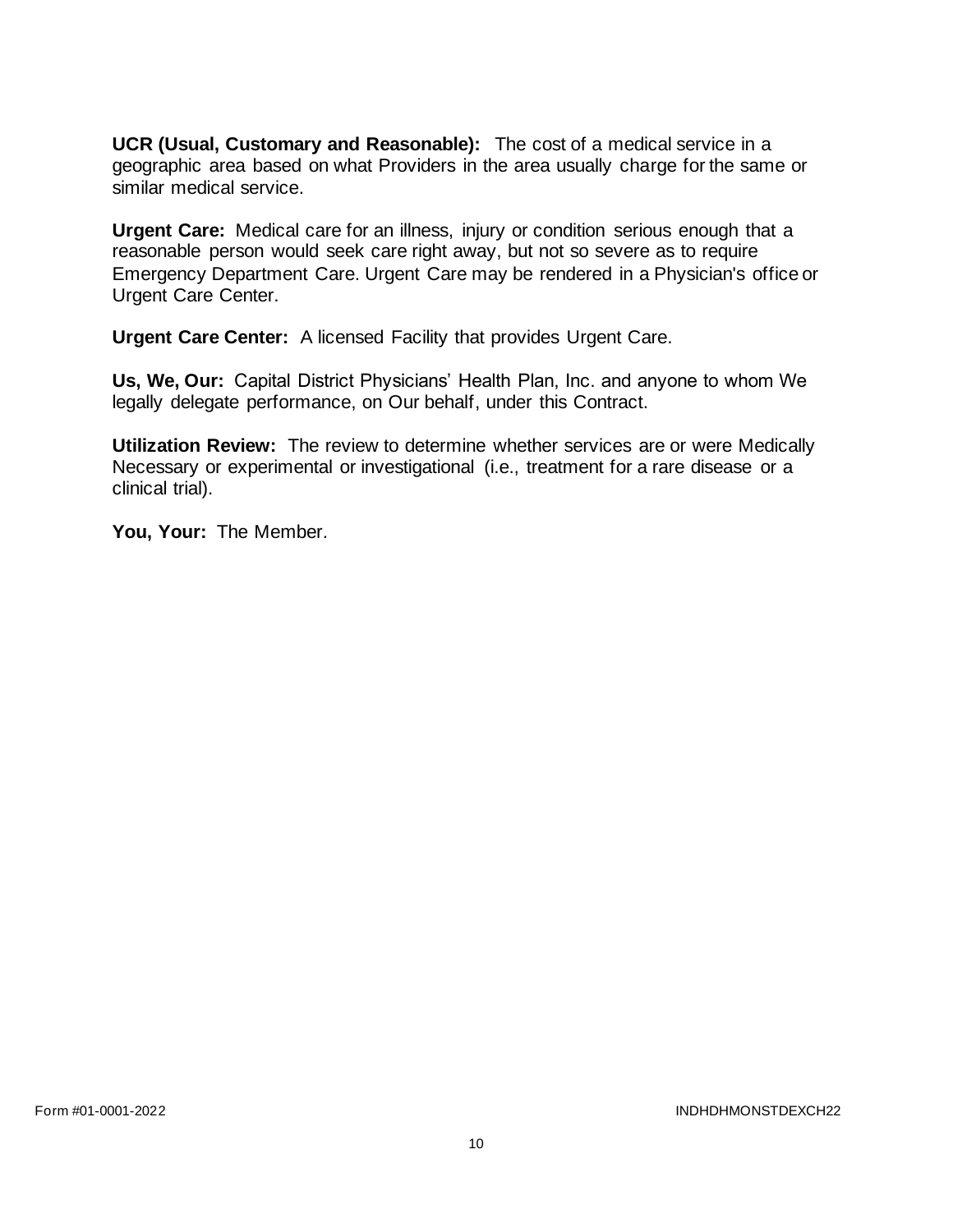# **SECTION II**

## **How Your Coverage Works**

## **A. Your Coverage Under this Contract.**

You have purchased a HMO Contract from Us. We will provide the benefits described in this Contract to You and Your covered Dependents. You should keep this Contract with Your other important papers so that it is available for Your future reference.

## **B. Covered Services.**

You will receive Covered Services under the terms and conditions of this Contract only when the Covered Service is:

- Medically Necessary;
- Provided by a Participating Provider;
- Listed as a Covered Service;
- Not in excess of any benefit limitations described in the Schedule of Benefits section of this Contract; and
- Received while Your Contract is in force.

When You are outside Our Service Area, coverage is limited to Emergency Services, Pre-Hospital Emergency Medical Services and ambulance services to treat Your Emergency Condition and Urgent Care.

## **C. Participating Providers.**

To find out if a Provider is a Participating Provider, and for details about licensure and training:

- Check Our Provider directory, available at Your request;
- Call the number on Your ID card; or
- Visit Our website at [www.cdphp.com.](http://www.cdphp.com/)

The Provider directory will give You the following information about Our Participating Providers:

- Name, address, and telephone number;
- Specialty;
- Board certification (if applicable);
- Languages spoken; and
- Whether the Participating Provider is accepting new patients.

# **D. The Role of Primary Care Physicians.**

This Contract has a gatekeeper, usually known as a Primary Care Physician ("PCP"). This Contract requires that You select a Primary Care Physician ("PCP"). You need a Referral from a PCP before receiving Specialist care from a Participating Provider.

You may select any participating PCP who is available from the list of PCPs in the CDPHP HMO Network. Each Member may select a different PCP. Children covered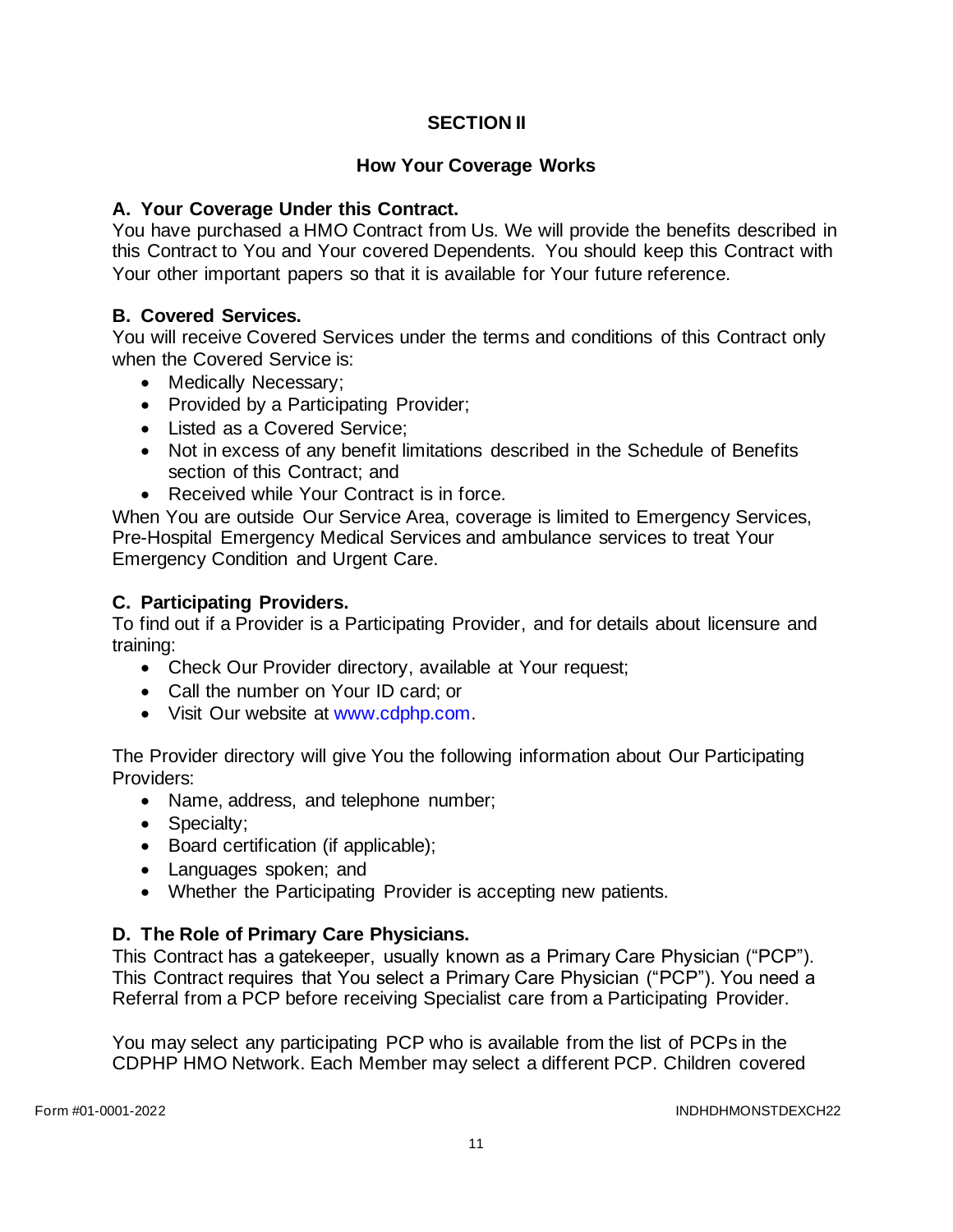under this Contract may designate a participating PCP who specializes in pediatric care. In certain circumstances, You may designate a Specialist as Your PCP. See the Access to Care and Transitional Care section of this Contract for more information about designating a Specialist. To select a PCP, visit Our website at [www.cdphp.com.](http://www.cdphp.com/) If You do not select a PCP, We will assign one to You.

For purposes of Cost-Sharing, if You seek services from a PCP (or a Physician covering for a PCP) who has a primary or secondary specialty other than general practice, family practice, internal medicine, pediatrics and OB/GYN, You must pay the specialty office visit Cost-Sharing in the Schedule of Benefits section of this Contract when the services provided are related to specialty care.

# **E. Services Not Requiring a Referral from Your PCP.**

Your PCP is responsible for determining the most appropriate treatment for Your health care needs. You do not need a Referral from Your PCP to a Participating Provider for the following services:

- Primary and preventive obstetric and gynecologic services including annual examinations, care resulting from such annual examinations, treatment of Acute gynecologic conditions, or for any care related to a pregnancy from a qualified Participating Provider of such services;
- Emergency Services;
- Pre-Hospital Emergency Medical Services and emergency ambulance transportation;
- Maternal depression screening;
- Urgent Care;
- Outpatient mental health care;
- Outpatient substance use services; and
- Diabetic eye exams from an ophthalmologist.

However, the Participating Provider must discuss the services and treatment plan with Your PCP; agree to follow Our policies and procedures including any procedures regarding Referrals or Preauthorization for services other than obstetric and gynecologic services rendered by such Participating Provider; and agree to provide services pursuant to a treatment plan (if any) approved by Us. See the Schedule of Benefits section of this Contract for the services that require a Referral.

# **F. Access to Providers and Changing Providers.**

Sometimes Providers in Our Provider directory are not available. Prior to notifying Us of the PCP You selected, You should call the PCP to make sure he or she is a Participating Provider and is accepting new patients.

To see a Provider, call his or her office and tell the Provider that You are a CDPHP Member, and explain the reason for Your visit. Have Your ID card available. The Provider's office may ask You for Your Member ID number. When You go to the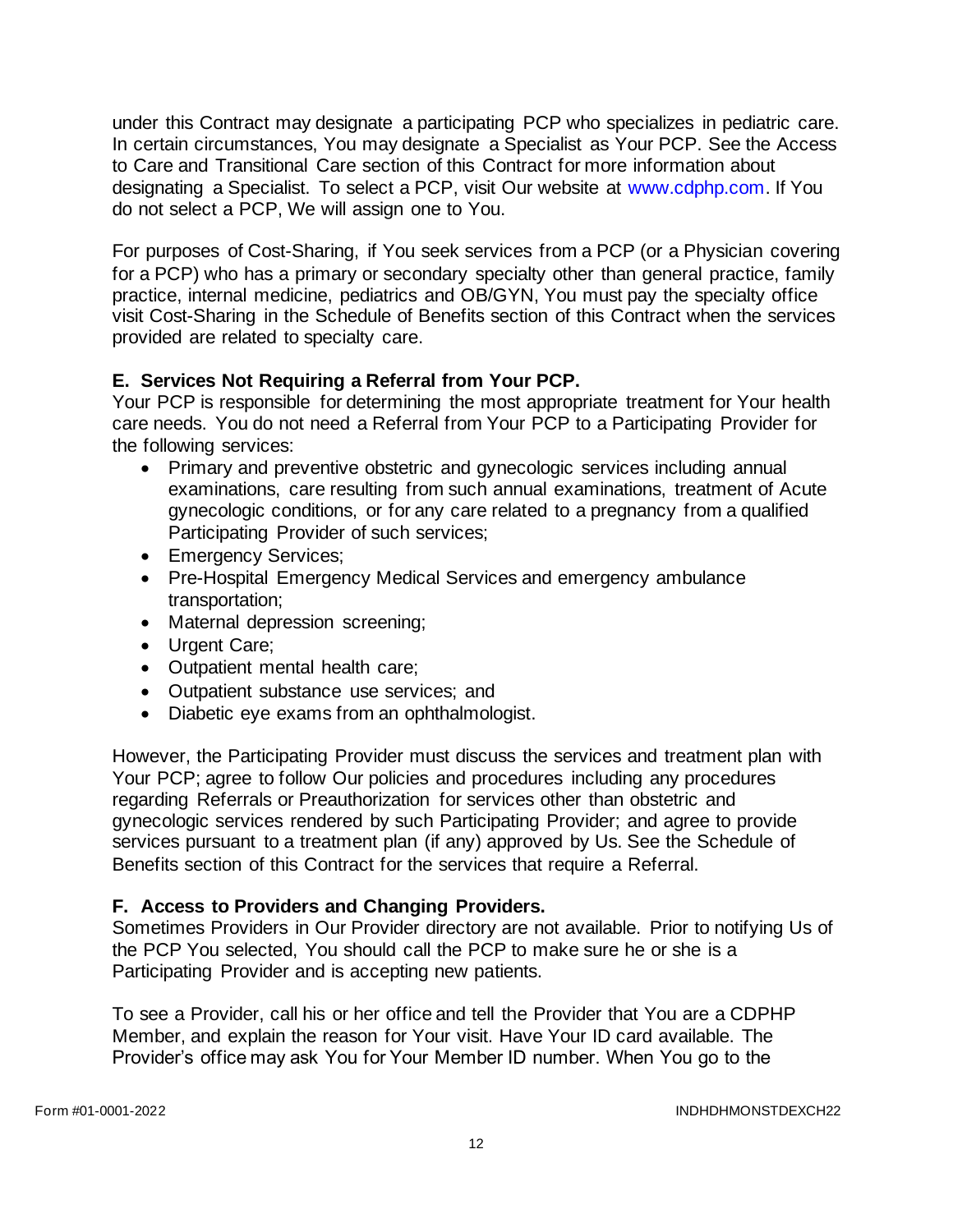Provider's office, bring Your ID card with You.

To contact Your Provider after normal business hours, call the Provider's office. You will be directed to Your Provider, an answering machine with directions on how to obtain services, or another Provider. If You have an Emergency Condition, seek immediate care at the nearest Hospital emergency department or call 911.

You may change Your PCP by calling the number on your ID card.

If We do not have a Participating Provider for certain provider types in the county in which You live or in a bordering county that is within approved time and distance standards, We will approve an authorization to a specific Non-Participating Provider until You no longer need the care or We have a Participating Provider in Our network that meets the time and distance standards and Your care has been transitioned to that Participating Provider. Covered Services rendered by the Non-Participating Provider will be paid as if they were provided by a Participating Provider. You will be responsible only for any applicable in-network Cost-Sharing.

#### **G. Services Subject to Preauthorization.**

Our Preauthorization is required before You receive certain Covered Services. Your PCP is responsible for requesting Preauthorization for in-network services.

#### **H. Preauthorization Procedure.**

If You seek coverage for services that require Preauthorization, Your Provider must call Us at the number on Your ID card.

After receiving a request for approval, We will review the reasons for Your planned treatment and determine if benefits are available. Criteria will be based on multiple sources which may include medical policy, clinical guidelines, and pharmacy and therapeutic guidelines.

#### **I. Medical Management.**

The benefits available to You under this Contract are subject to pre-service, concurrent and retrospective reviews to determine when services should be Covered by Us. The purpose of these reviews is to promote the delivery of cost-effective medical care by reviewing the use of procedures and, where appropriate, the setting or place the services are performed. Covered Services must be Medically Necessary for benefits to be provided.

#### **J. Medical Necessity.**

We Cover benefits described in this Contract as long as the health care service, procedure, treatment, test, device, Prescription Drug or supply (collectively, "service") is Medically Necessary. The fact that a Provider has furnished, prescribed, ordered, recommended, or approved the service does not make it Medically Necessary or mean that We have to Cover it.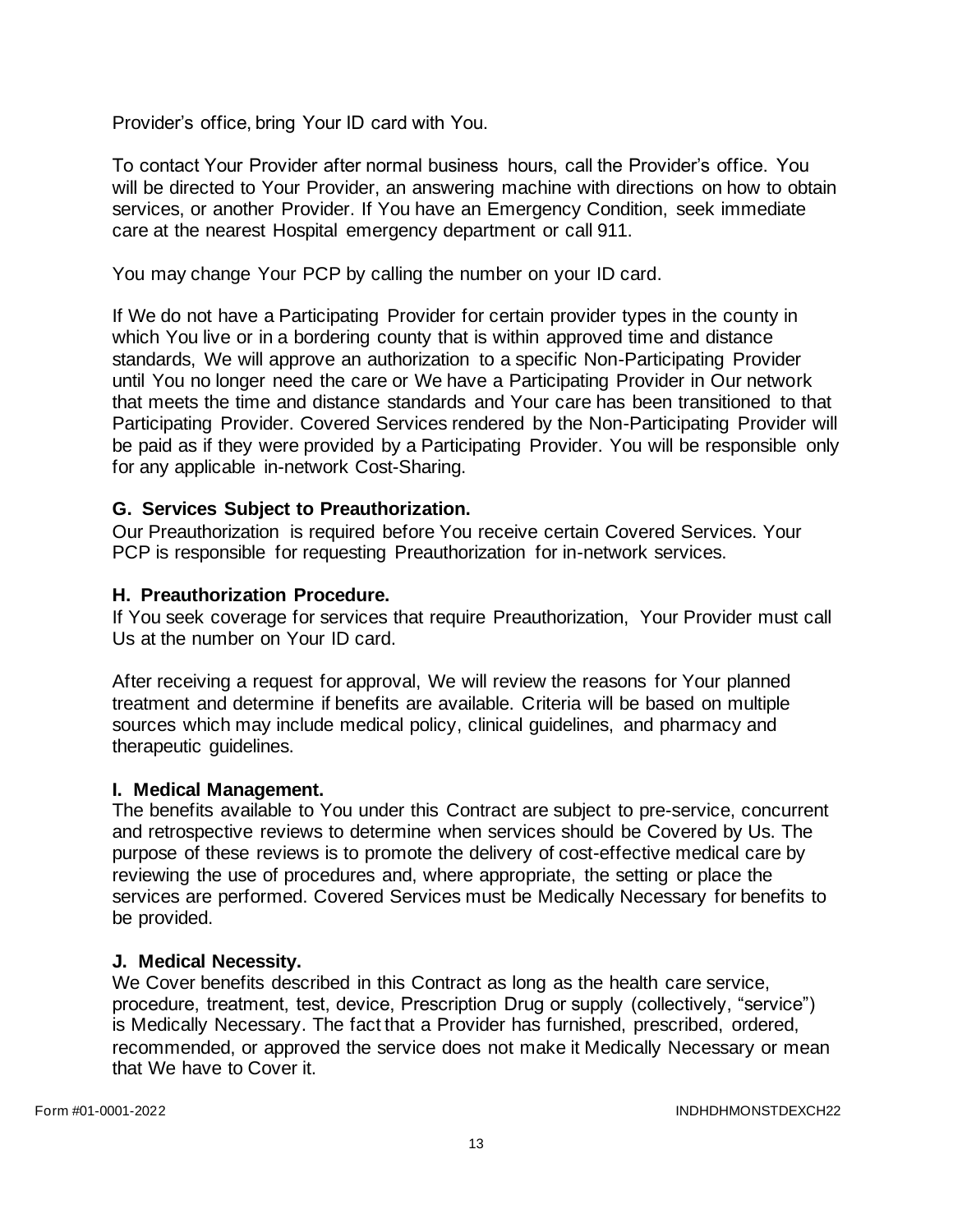We may base Our decision on a review of:

- Your medical records:
- Our medical policies and clinical guidelines;
- Medical opinions of a professional society, peer review committee or other groups of Physicians;
- Reports in peer-reviewed medical literature;
- Reports and guidelines published by nationally-recognized health care organizations that include supporting scientific data;
- Professional standards of safety and effectiveness, which are generallyrecognized in the United States for diagnosis, care, or treatment;
- The opinion of Health Care Professionals in the generally-recognized health specialty involved;
- The opinion of the attending Providers, which have credence but do not overrule contrary opinions.

Services will be deemed Medically Necessary only if:

- They are clinically appropriate in terms of type, frequency, extent, site, and duration, and considered effective for Your illness, injury, or disease;
- They are required for the direct care and treatment or management of that condition;
- Your condition would be adversely affected if the services were not provided;
- They are provided in accordance with generally-accepted standards of medical practice;
- They are not primarily for the convenience of You, Your family, or Your Provider;
- They are not more costly than an alternative service or sequence of services, that is at least as likely to produce equivalent therapeutic or diagnostic results;
- When setting or place of service is part of the review, services that can be safely provided to You in a lower cost setting will not be Medically Necessary if they are performed in a higher cost setting. For example, We will not provide coverage for an inpatient admission for surgery if the surgery could have been performed on an outpatient basis or an infusion or injection of a specialty drug provided in the outpatient department of a Hospital if the drug could be provided in a Physician's office or the home setting.

See the Utilization Review and External Appeal sections of this Contract for Your right to an internal Appeal and external appeal of Our determination that a service is not Medically Necessary.

#### **K. Protection from Surprise Bills.**

- **1. Surprise Bills.** A surprise bill is a bill You receive for Covered Services in the following circumstances:
	- For services performed by a non-participating Physician at a participating Hospital or Ambulatory Surgical Center, when: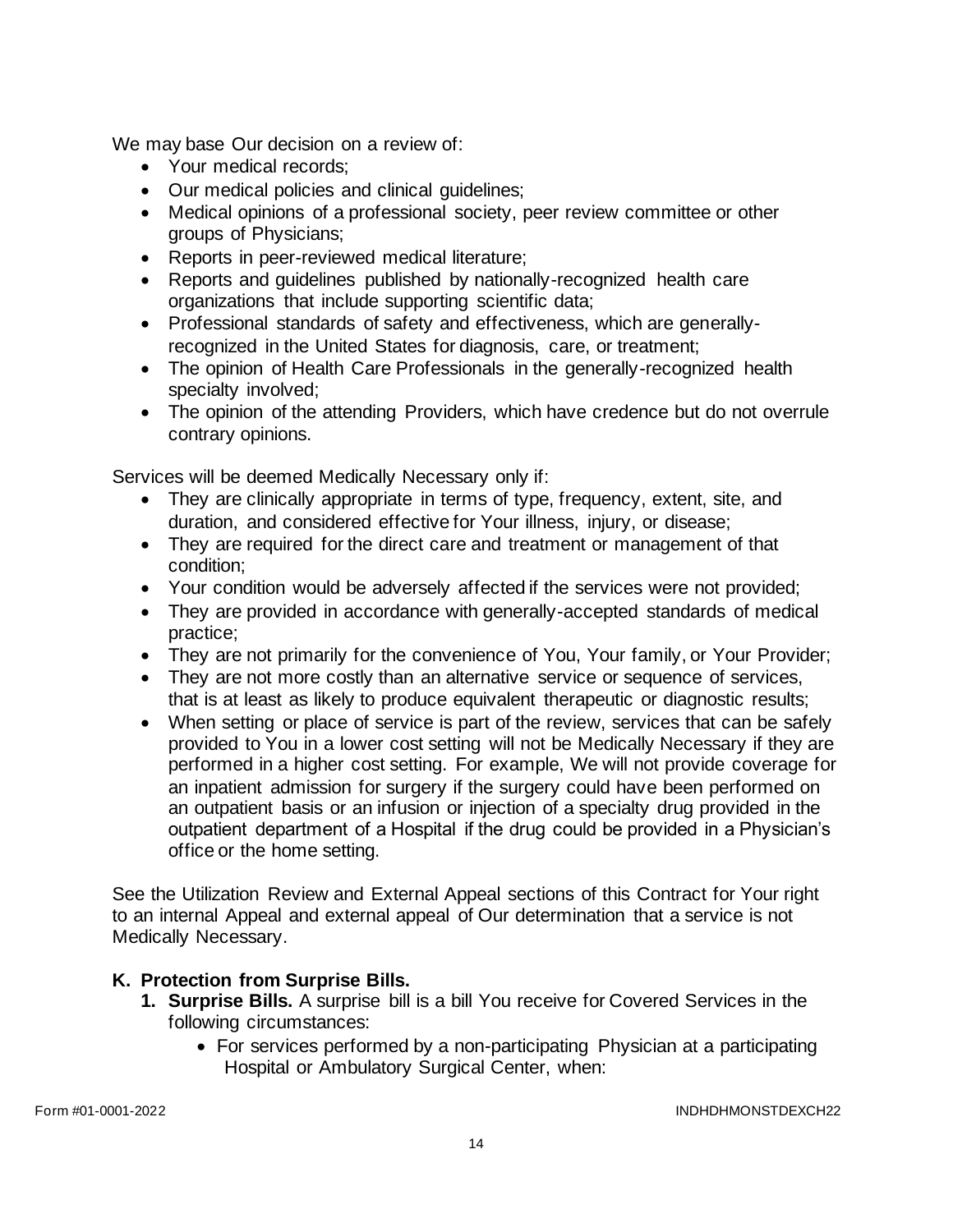- $\circ$  A participating Physician is unavailable at the time the health care services are performed;
- o A non-participating Physician performs services without Your knowledge; or
- o Unforeseen medical issues or services arise at the time the health care services are performed.

A surprise bill does not include a bill for health care services when a participating Physician is available and You elected to receive services from a nonparticipating Physician.

- You were referred by a participating Physician to a Non-Participating Provider without Your explicit written consent acknowledging that the referral is to a Non-Participating Provider and it may result in costs not covered by Us. For a surprise bill, a referral to a Non-Participating Provider means:
	- o Covered Services are performed by a Non-Participating Provider in the participating Physician's office or practice during the same visit;
	- o The participating Physician sends a specimen taken from You in the participating Physician's office to a non-participating laboratory or pathologist; or
	- o For any other Covered Services performed by a Non-Participating Provider at the participating Physician's request, when Referrals are required under Your Contract.

You will be held harmless for any Non-Participating Provider charges for the surprise bill that exceed Your Copayment, Deductible or Coinsurance if You assign benefits to the Non-Participating Provider in writing. In such cases, the Non-Participating Provider may only bill You for Your Copayment, Deductible or Coinsurance.

The assignment of benefits form for surprise bills is available at [www.dfs.ny.gov](http://www.dfs.ny.gov/) or You can visit Our website at [www.cdphp.com](http://www.cdphp.com/) for a copy of the form. You need to mail a copy of the assignment of benefits form to Us at the address on Our website and to Your Provider.

**2. Independent Dispute Resolution Process.** Either We or a Provider may submit a dispute involving a surprise bill to an independent dispute resolution entity ("IDRE") assigned by the state. Disputes are submitted by completing the IDRE application form, which can be found at [www.dfs.ny.gov.](http://www.dfs.ny.gov/) The IDRE will determine whether Our payment or the Provider's charge is reasonable within 30 days of receiving the dispute.

# **L. Delivery of Covered Services Using Telehealth.**

If Your Participating Provider offers Covered Services using telehealth, We will not deny the Covered Services because they are delivered using telehealth. Covered Services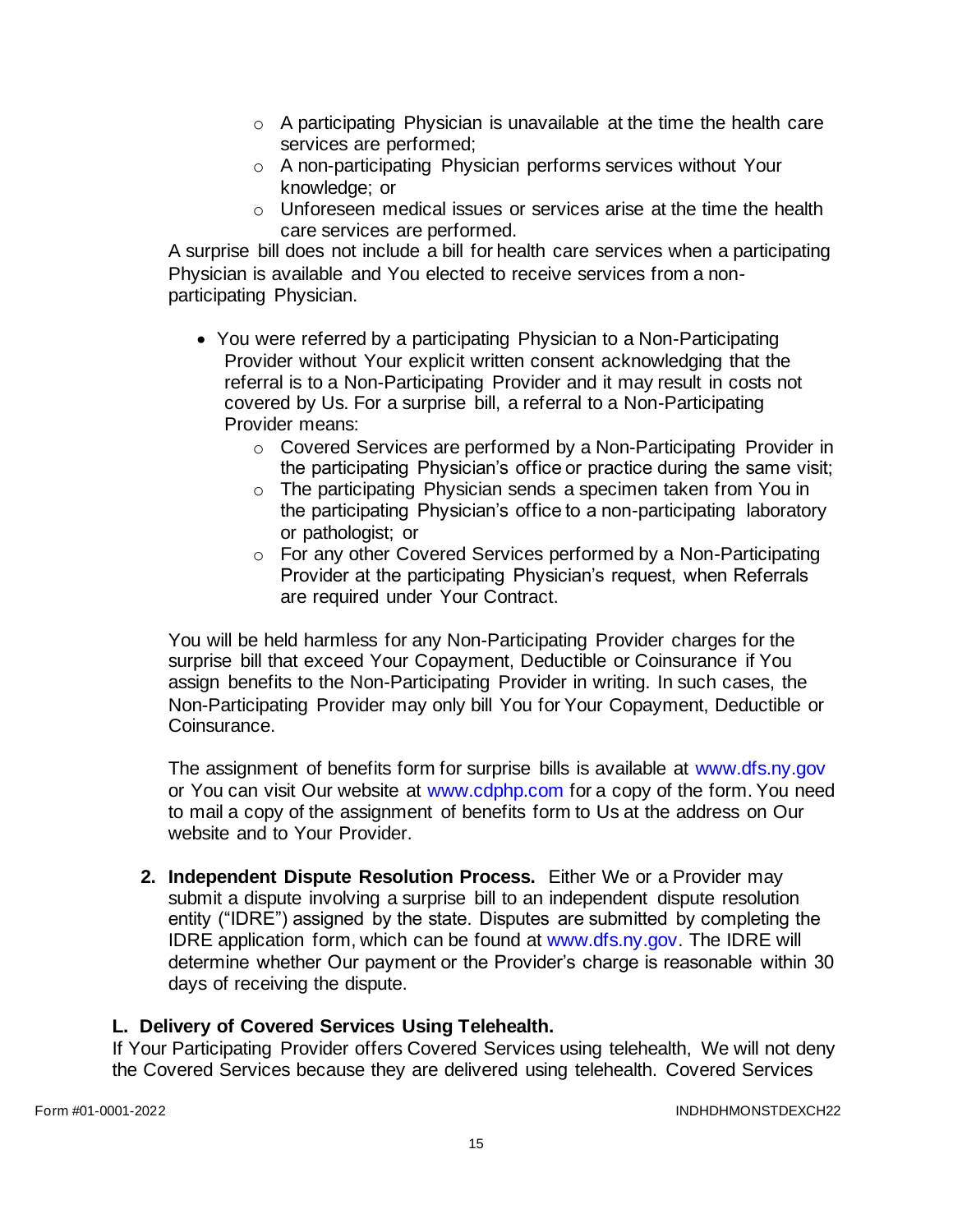delivered using telehealth may be subject to utilization review and quality assurance requirements and other terms and conditions of the Contract that are at least as favorable as those requirements for the same service when not delivered using telehealth. "Telehealth" means the use of electronic information and communication technologies, including telephone or video using smart phones or other devices, by a Participating Provider to deliver Covered Services to You while Your location is different than Your Provider's location.

### **M. Early Intervention Program Services.**

We will not exclude Covered Services solely because they are Early Intervention Program services for infants and toddlers under three years of age who have a confirmed disability or an established developmental delay. Additionally, if Early Intervention Program services are otherwise covered under this Contract, coverage for Early Intervention Program services will not be applied against any maximum annual or lifetime dollar limits if applicable. Visit limits and other terms and conditions will continue to apply to coverage for Early Intervention Program services. However, any visits used for Early Intervention Program services will not reduce the number of visits otherwise available under this Contract.

#### **N. Care Management.**

Care management helps coordinate services for Members with health care needs due to serious, complex, and/or chronic health conditions. Our programs coordinate benefits and educate Members who agree to take part in the case management program to help meet their health-related needs.

Our care management programs are confidential and voluntary. These programs are given at no extra cost to You and do not change Covered Services. If You meet program criteria and agree to take part, We will help You meet Your identified health care needs. This is reached through contact and team work with You and/or Your authorized representative, treating Physician(s), and other Providers. In addition, We may assist in coordinating care with existing community-based programs and services to meet Your needs, which may include giving You information about external agencies and community-based programs and services.

In certain cases of severe or chronic illness or injury, We may provide benefits for alternate care through Our care management program that is not listed as a Covered Service. We may also extend Covered Services beyond the benefit maximums of this Contract. We will make Our decision on a case-by-case basis if We determine the alternate or extended benefit is in the best interest of You and Us.

Nothing in this provision shall prevent You from appealing Our decision. A decision to provide extended benefits or approve alternate care in one case does not obligate Us to provide the same benefits again to You or to any other Member. We reserve the right, at any time, to alter or stop providing extended benefits or approving alternate care. In such case, We will notify You or Your representative in writing.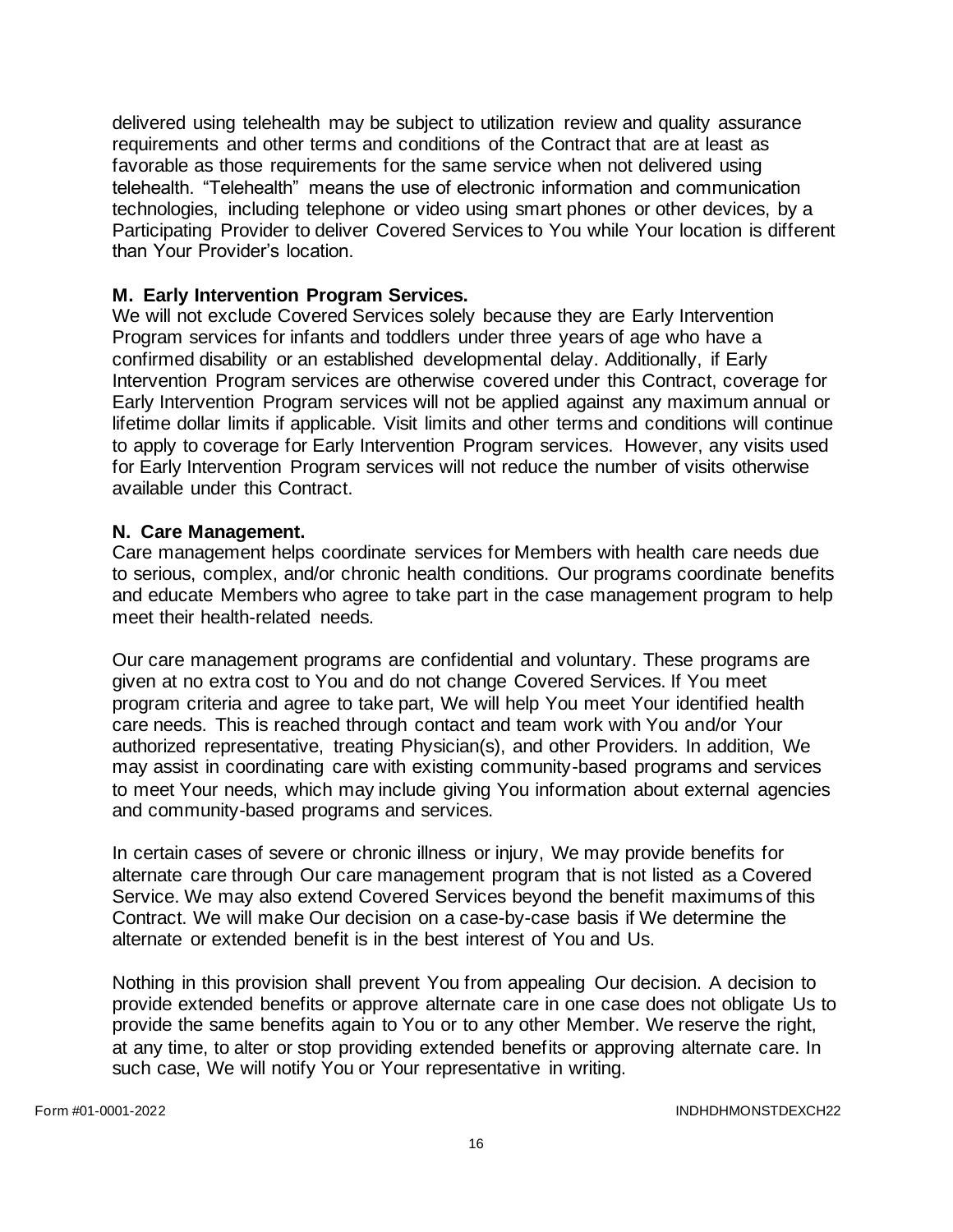#### **O. Important Telephone Numbers and Addresses.**

• CLAIMS CDPHP, PO Box 66602, Albany, NY 12206 (Submit claim forms to this address.)

Log-in to the secure member portal at [www.cdphp.com](http://www.cdphp.com/) and select the "Mail Center" icon to submit claims via secure email. (Submit electronic claim forms to this e-mail address.)

- COMPLAINTS, GRIEVANCES AND UTILIZATION REVIEW APPEALS Call the number on Your ID card
- ASSIGNMENT OF BENEFITS FORM Refer to the address on Your ID card (Submit assignment of benefits forms for surprise bills to this address.)
- MEMBER SERVICES Call the number on Your ID card (Member Services Representatives are available Monday - Friday, 8:00 a.m. – 5:00 p.m.)
- PREAUTHORIZATION Call the number on Your ID card
- BEHAVIORAL HEALTH SERVICES Call the number on Your ID card
- OUR WEBSITE [www.cdphp.com](http://www.cdphp.com/)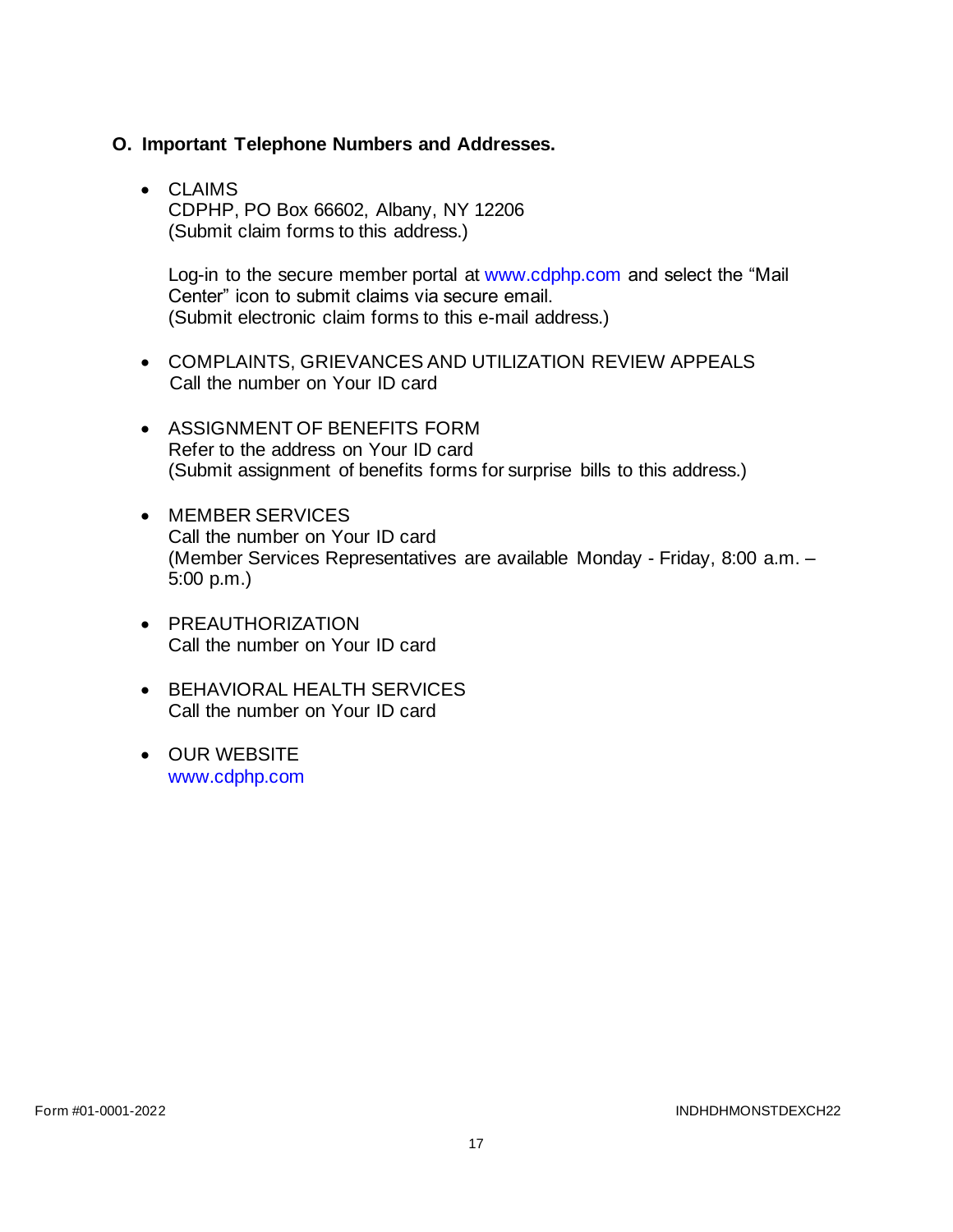## **SECTION III**

### **Access to Care and Transitional Care**

### **A. Referral to a Non-Participating Provider.**

If We determine that We do not have a Participating Provider that has the appropriate training and experience to treat Your condition, We will approve a Referral to an appropriate Non-Participating Provider. Your Participating Provider must request prior approval of the Referral to a specific Non-Participating Provider. Approvals of Referrals to Non-Participating Providers will not be made for the convenience of You or another treating Provider and may not necessarily be to the specific Non-Participating Provider You requested. If We approve the Referral, all services performed by the Non-Participating Provider are subject to a treatment plan approved by Us in consultation with Your PCP, the Non-Participating Provider and You. Covered Services rendered by the Non-Participating Provider will be covered as if they were provided by a Participating Provider. You will be responsible only for any applicable in-network Cost-Sharing. In the event a Referral is not approved, any services rendered by a Non-Participating Provider will not be Covered.

## **B. When a Specialist Can Be Your Primary Care Physician.**

If You have a life-threatening condition or disease or a degenerative and disabling condition or disease that requires specialty care over a long period of time, You may ask that a Specialist who is a Participating Provider be Your PCP. We will consult with the Specialist and Your PCP and decide whether the Specialist should be Your PCP. Any Referral will be pursuant to a treatment plan approved by Us in consultation with Your PCP, the Specialist and You. We will not approve a non-participating Specialist unless We determine that We do not have an appropriate Provider in Our network. If We approve a non-participating Specialist, Covered Services rendered by the nonparticipating Specialist pursuant to the approved treatment plan will be paid as if they were provided by a Participating Provider. You will only be responsible for any applicable in-network Cost-Sharing.

#### **C. Standing Referral to a Participating Specialist.**

If You need ongoing specialty care, You may receive a standing Referral to a Specialist who is a Participating Provider. This means that You will not need a new Referral from Your PCP every time You need to see that Specialist. We will consult with the Specialist and Your PCP and decide whether You should have a standing Referral. Any Referral will be pursuant to a treatment plan approved by Us in consultation with Your PCP, the Specialist and You. The treatment plan may limit the number of visits, or the period during which the visits are authorized and may require the Specialist to provide Your PCP with regular updates on the specialty care provided as well as all necessary medical information. We will not approve a standing Referral to a non-participating Specialist unless We determine that We do not have an appropriate Provider in Our network. If We approve a standing Referral to a non-participating Specialist, Covered Services rendered by the non-participating Specialist pursuant to the approved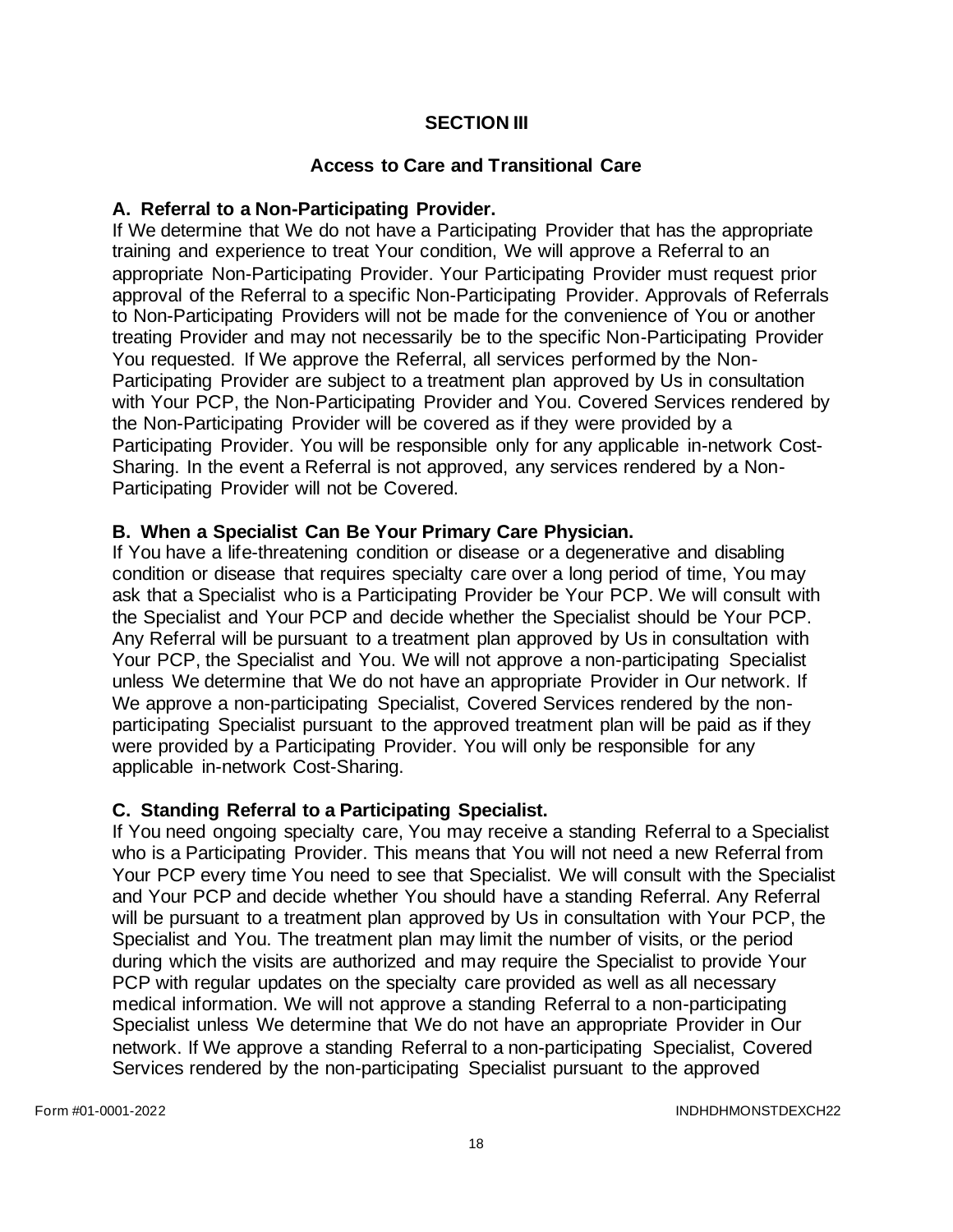treatment plan will be paid as if they were provided by a Participating Provider. You will be responsible only for any applicable in-network Cost-Sharing.

## **D. Specialty Care Center.**

If You have a life-threatening condition or disease or a degenerative and disabling condition or disease that requires specialty care over a long period of time, You may request a Referral to a specialty care center with expertise in treating Your condition or disease. A specialty care center is a center that has an accreditation or designation from a state agency, the federal government or a national health organization as having special expertise to treat Your disease or condition. We will consult with Your PCP, Your Specialist, and the specialty care center to decide whether to approve such a Referral. Any Referral will be pursuant to a treatment plan developed by the specialty care center, and approved by Us in consultation with Your PCP or Specialist and You. We will not approve a Referral to a non-participating specialty care center unless We determine that We do not have an appropriate specialty care center in Our network. If We approve a Referral to a non-participating specialty care center, Covered Services rendered by the non-participating specialty care center pursuant to the approved treatment plan will be paid as if they were provided by a participating specialty care center. You will be responsible only for any applicable in-network Cost-Sharing.

## **E. When Your Provider Leaves the Network.**

If You are in an ongoing course of treatment when Your Provider leaves Our network, then You may be able to continue to receive Covered Services for the ongoing treatment from the former Participating Provider for up to 90 days from the date Your Provider's contractual obligation to provide services to You terminates. If You are pregnant and in Your second or third trimester, You may be able to continue care with a former Participating Provider through delivery and any postpartum care directly related to the delivery.

In order for You to continue to receive Covered Services for up to 90 days or through a pregnancy with a former Participating Provider, the Provider must agree to accept as payment the negotiated fee that was in effect just prior to the termination of Our relationship with the Provider. The Provider must also agree to provide Us necessary medical information related to Your care and adhere to our policies and procedures, including those for assuring quality of care and obtaining Preauthorization, Referrals, and a treatment plan approved by Us. If the Provider agrees to these conditions, You will receive the Covered Services as if they were being provided by a Participating Provider. You will be responsible only for any applicable in-network Cost-Sharing. Please note that if the Provider was terminated by Us due to fraud, imminent harm to patients or final disciplinary action by a state board or agency that impairs the Provider's ability to practice, continued treatment with that Provider is not available.

#### **F. New Members In a Course of Treatment.**

If You are in an ongoing course of treatment with a Non-Participating Provider when Your coverage under this Contract becomes effective, You may be able to receive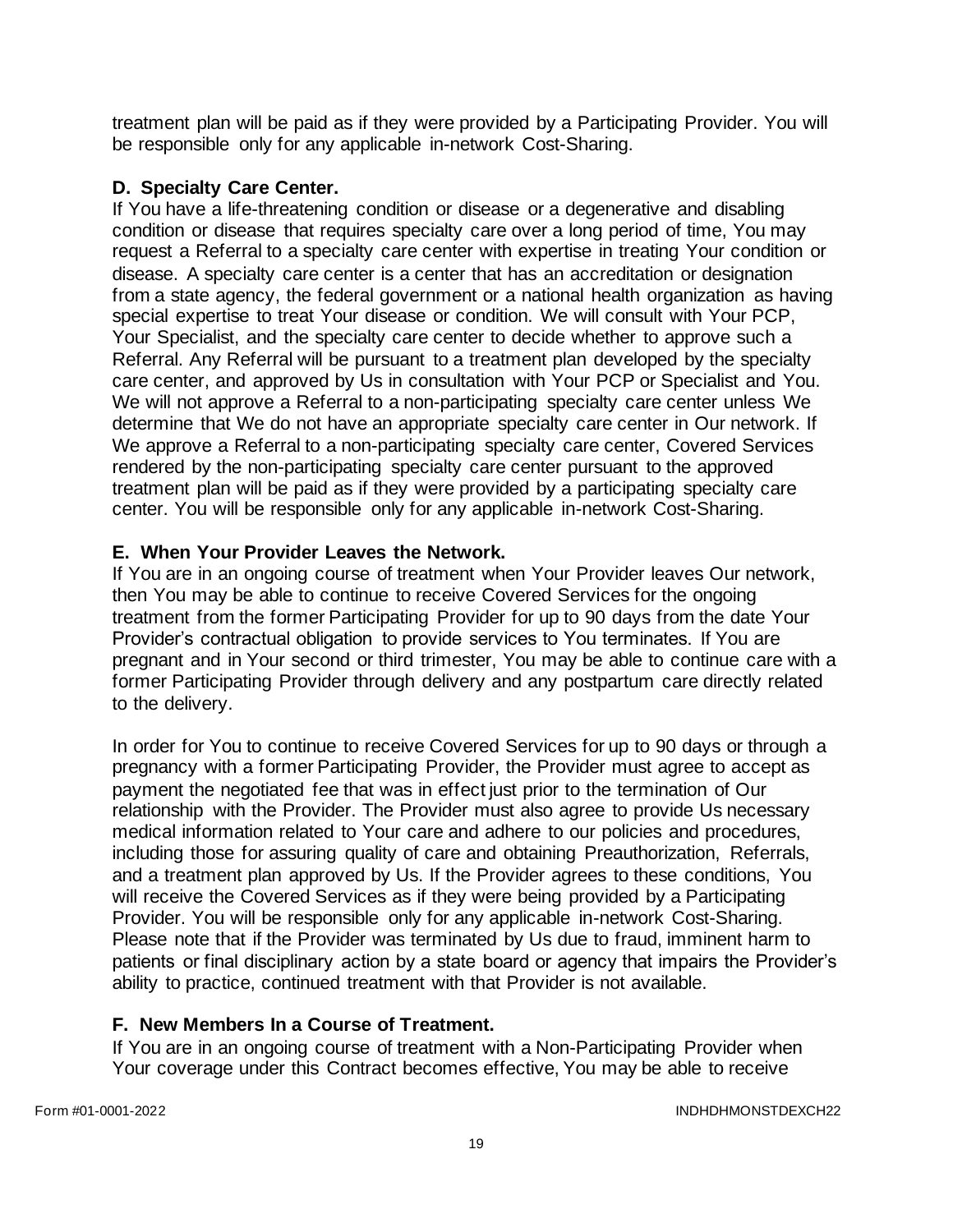Covered Services for the ongoing treatment from the Non-Participating Provider for up to 60 days from the effective date of Your coverage under this Contract. This course of treatment must be for a life-threatening disease or condition or a degenerative and disabling condition or disease. You may also continue care with a Non-Participating Provider if You are in the second or third trimester of a pregnancy when Your coverage under this Contract becomes effective. You may continue care through delivery and any post-partum services directly related to the delivery.

In order for You to continue to receive Covered Services for up to 60 days or through pregnancy, the Non-Participating Provider must agree to accept as payment Our fees for such services. The Provider must also agree to provide Us necessary medical information related to Your care and to adhere to Our policies and procedures including those for assuring quality of care and obtaining Preauthorization, Referrals, and a treatment plan approved by Us. If the Provider agrees to these conditions, You will receive the Covered Services as if they were being provided by a Participating Provider. You will be responsible only for any applicable in-network Cost-Sharing.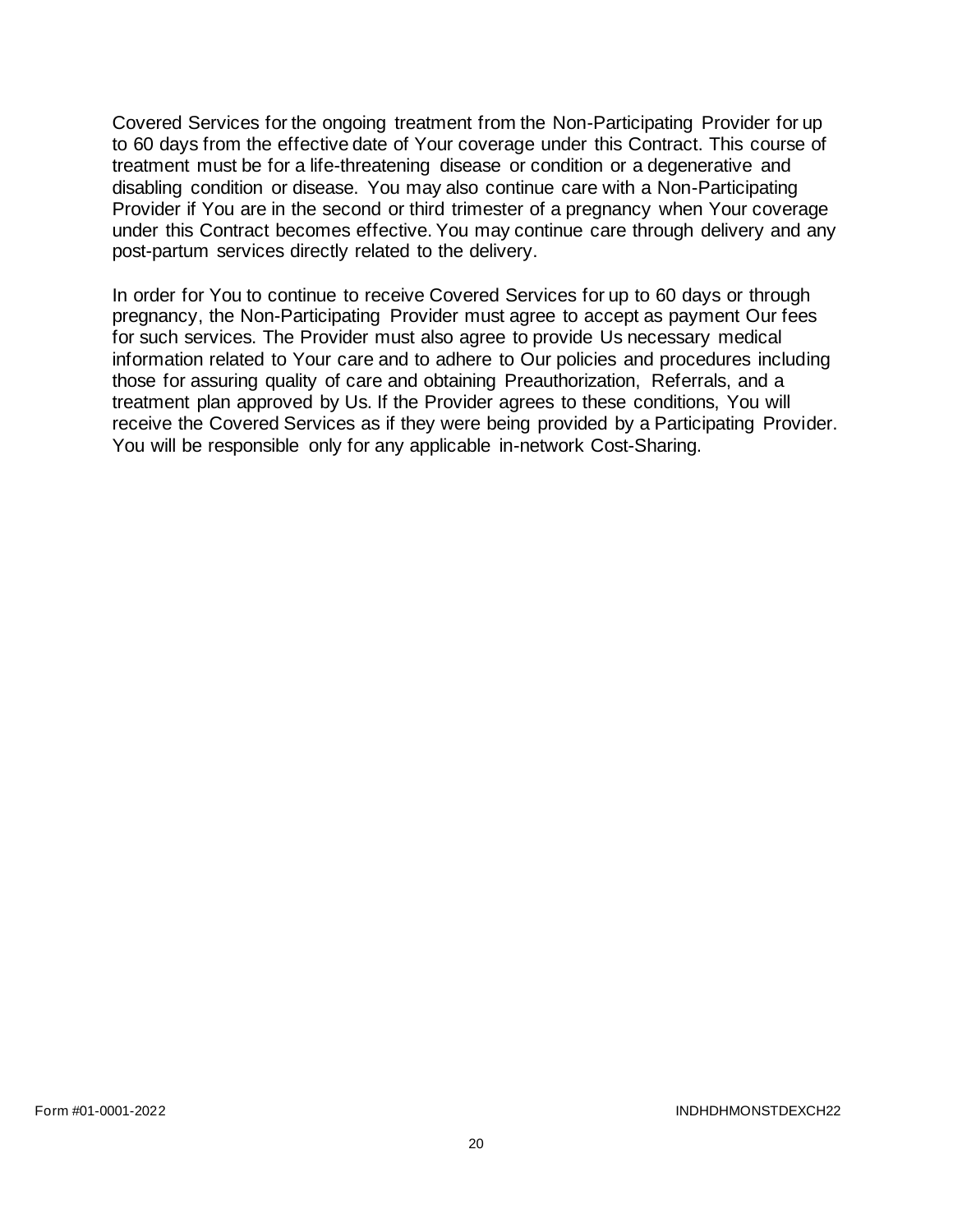## **SECTION IV**

## **Cost-Sharing Expenses and Allowed Amount**

### **A. Deductible.**

Except where stated otherwise, You must pay the amount in the Schedule of Benefits section of this Contract for Covered Services during each Plan Year before We provide coverage. If You have other than individual coverage, You must pay the family Deductible in the Schedule of Benefits section of this Contract for Covered Services under this Contract during each Plan Year before We provide coverage for any person covered under this Contract. However, after Deductible payments for persons covered under this Contract collectively total the family Deductible amount in the Schedule of Benefits section of this Contract in a Plan Year, no further Deductible will be required for any person covered under this Contract for that Plan Year.

The Deductible runs from January 1 to December 31 of each calendar year.

## **B. Copayments.**

Except where stated otherwise, after You have satisfied the Deductible as described above, You must pay the Copayments, or fixed amounts, in the Schedule of Benefits section of this Contract for Covered Services. However, when the Allowed Amount for a service is less than the Copayment, You are responsible for the lesser amount.

#### **C. Coinsurance.**

Except where stated otherwise, after You have satisfied the Deductible described above, You must pay a percentage of the Allowed Amount for Covered Services. We will pay the remaining percentage of the Allowed Amount as Your benefit as shown in the Schedule of Benefits section of this Contract.

#### **D. Out-of-Pocket Limit.**

When You have met Your Out-of-Pocket Limit in payment of Copayments, Deductibles and Coinsurance for a Plan Year in the Schedule of Benefits section of this Contract, We will provide coverage for 100% of the Allowed Amount for Covered Services for the remainder of that Plan Year. If You have other than individual coverage, once a person within a family meets the individual Out-of-Pocket Limit in the Schedule of Benefits section of this Contract, We will provide coverage for 100% of the Allowed Amount for the rest of that Plan Year for that person. If other than individual coverage applies, when persons in the same family covered under this Contract have collectively met the family Out-of-Pocket Limit in payment of Copayments, Deductibles and Coinsurance for a Plan Year in the Schedule of Benefits section of this Contract, We will provide coverage for 100% of the Allowed Amount for the rest of that Plan Year for the entire family.

The Out-of-Pocket Limit runs from January 1 to December 31 of each calendar year.

# **E. Allowed Amount.**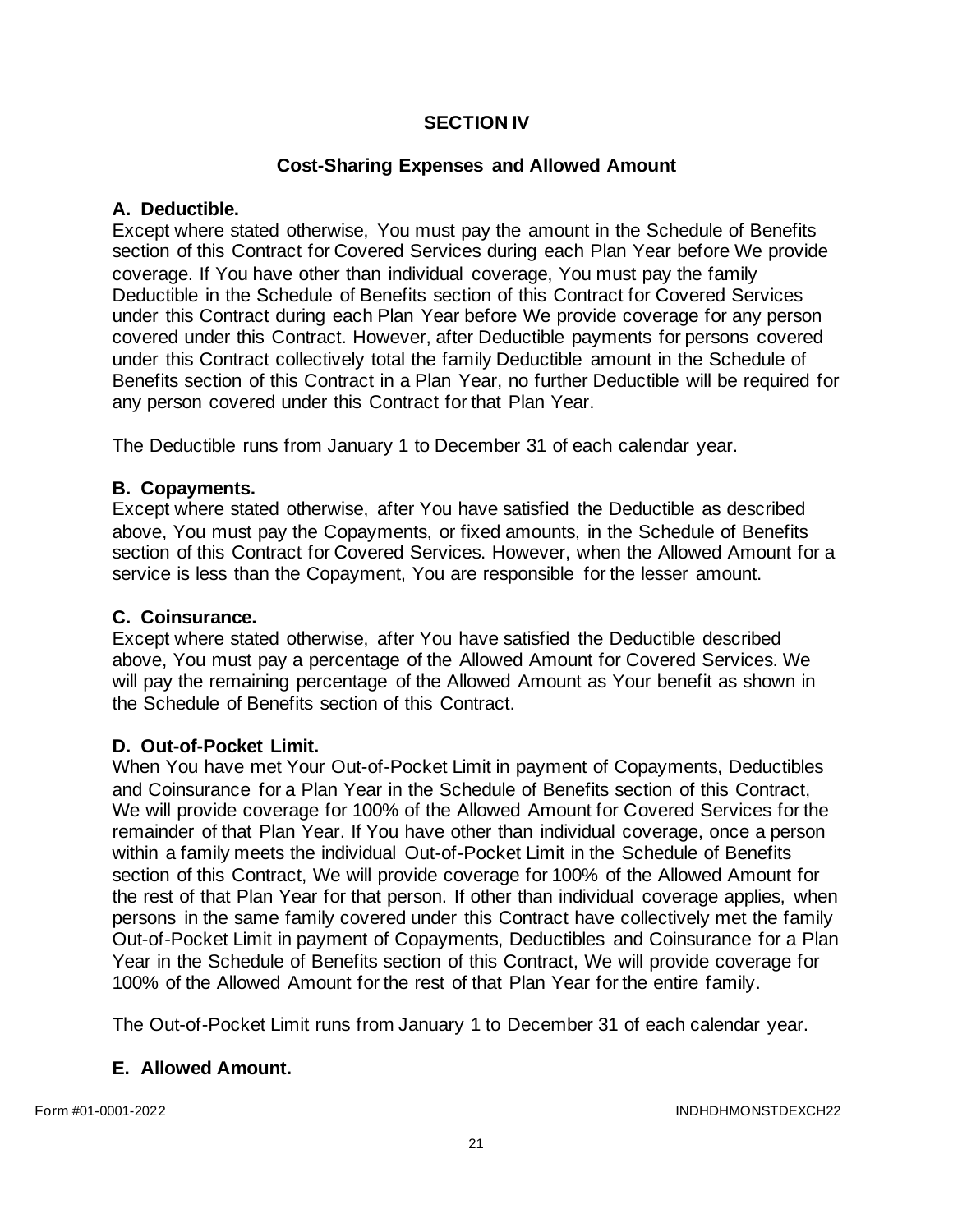"Allowed Amount" means the maximum amount We will pay for the services or supplies Covered under this Contract, before any applicable Copayment, Deductible and Coinsurance amounts are subtracted. We determine Our Allowed Amount as follows:

The Allowed Amount for Participating Providers will be the amount We have negotiated with the Participating Provider, or the Participating Provider's charge.

The Allowed Amount for Participating Providers will be determined as follows:

#### **1. Participating Facilities in Our Service Area**.

For a participating Facility in Our Service Area, the Allowed Amount will be the amount We have negotiated with the Facility.

#### **2. For All Other Participating Providers in Our Service Area**.

For all other Participating Providers in Our Service Area, the Allowed Amount will be the amount We have negotiated with the Participating Provider.

Our payments to Participating Providers may include financial incentives to help improve the quality or coordination of care and promote the delivery of Covered Services in a cost-efficient manner. Payments under this financial incentive program are not made as payment for a specific Covered Service provided to You. Your Cost-Sharing will not change based on any payments made to or received from Participating Providers as part of the financial incentive program.

See the Emergency Services and Urgent Care section of this Contract for the Allowed Amount for Emergency Services rendered by Non-Participating Providers. See the Ambulance and Pre-Hospital Emergency Medical Services section of this Contract for the Allowed Amount for Pre-Hospital Emergency Medical Services rendered by Non-Participating Providers.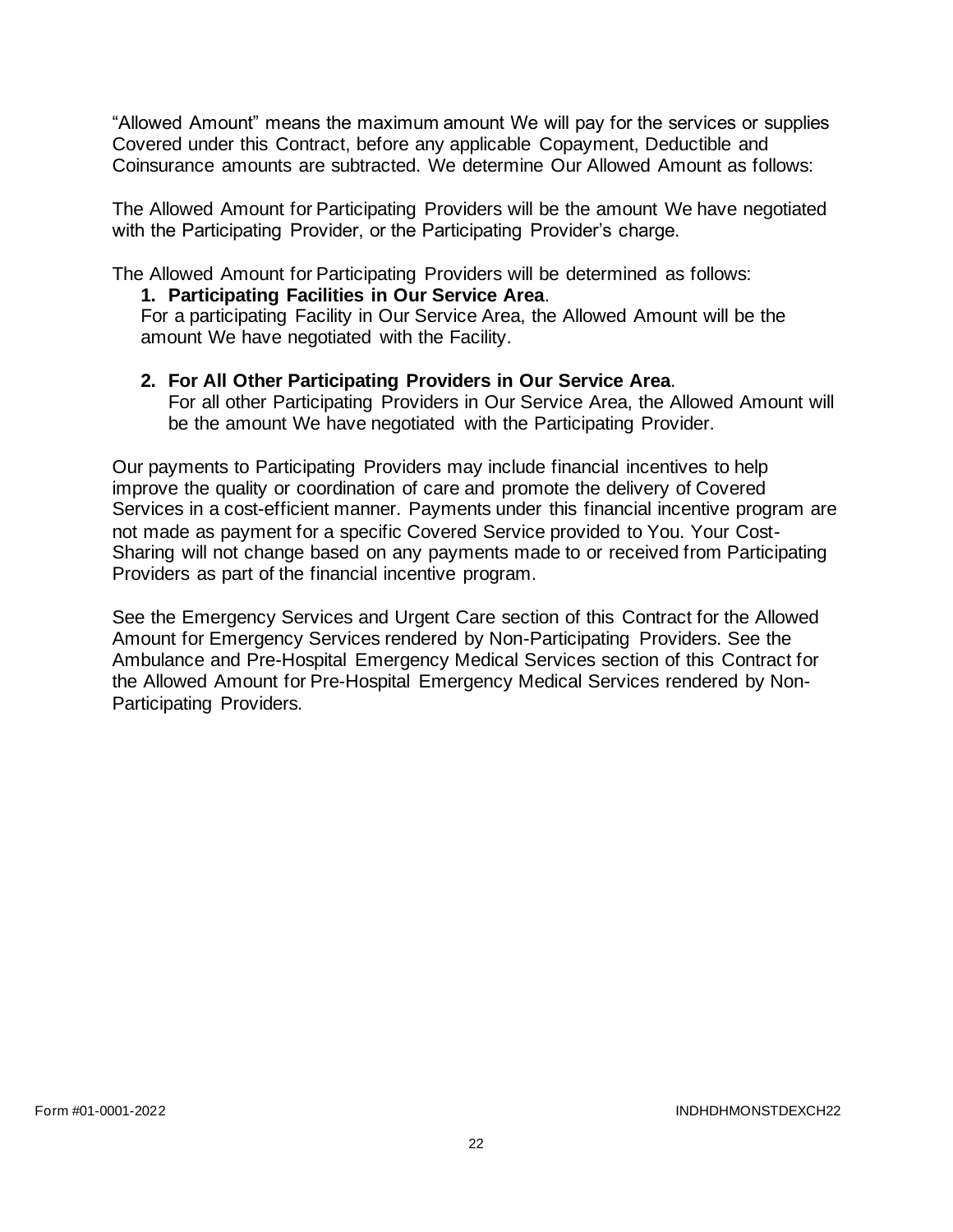## **SECTION V**

#### **Who is Covered**

#### **A. Who is Covered Under this Contract.**

You, the Subscriber to whom this Contract is issued, are covered under this Contract. You must live or reside in Our Service Area to be covered under this Contract. If You are enrolled in Medicare, You are not eligible to purchase this Contract. Members of Your family may also be covered depending on the type of coverage You selected.

#### **B. Types of Coverage.**

We offer the following types of coverage:

- **1. Individual.** If You selected individual coverage, then You are covered.
- **2. Individual and Spouse.** If You selected individual and Spouse coverage, then You and Your Spouse are covered.
- **3. Parent and Child/Children.** If You selected parent and child/children coverage, then You and Your Child or Children, as described below, are covered.
- **4. Family.** If You selected family coverage, then You, Your Spouse and Your Child or Children, as described below, are covered.

#### **C. Children Covered Under this Contract.**

If You selected parent and child/children or family coverage, Children covered under this Contract include Your natural Children, legally adopted Children, step Children, and Children for whom You are the proposed adoptive parent without regard to financial dependence, residency with You, student status or employment. A proposed adopted Child is eligible for coverage on the same basis as a natural Child during any waiting period prior to the finalization of the Child's adoption. Coverage lasts until the end of the month in which the Child turns 26 years of age. Coverage also includes Children for whom You are a permanent legal guardian if the Children are chiefly dependent upon You for support and You have been appointed the legal guardian by a court order. Foster children and grandchildren are not covered.

Any unmarried dependent Child, regardless of age, who is incapable of self-sustaining employment by reason of mental illness, developmental disability, intellectual disability (as defined in the New York Mental Hygiene Law), or physical disability and who became so incapable prior to attainment of the age at which the Child's coverage would otherwise terminate and who is chiefly dependent upon You for support and maintenance, will remain covered while Your insurance remains in force and Your Child remains in such condition. You have 31 days from the date of Your Child's attainment of the termination age to submit an application to request that the Child be included in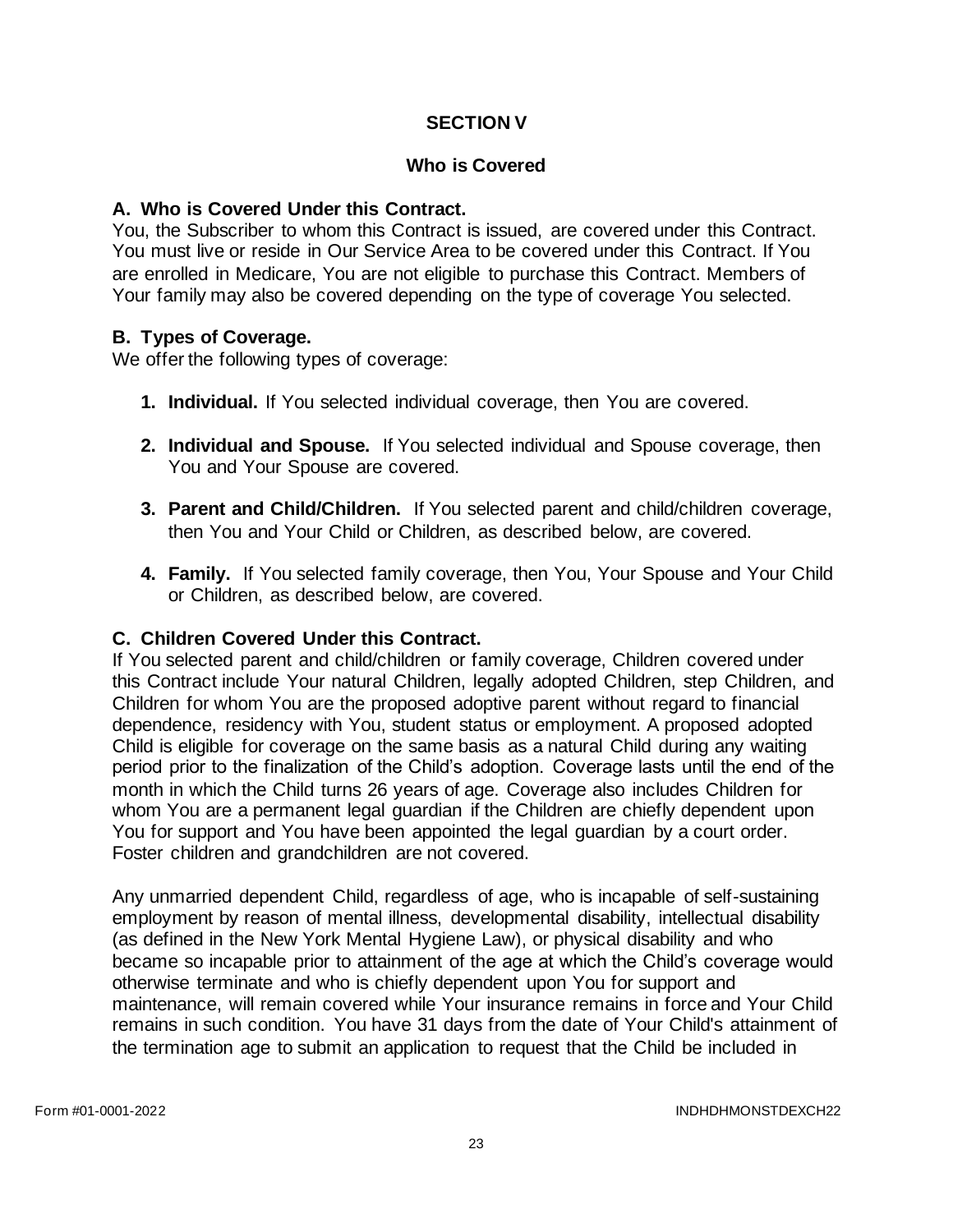Your coverage and proof of the Child's incapacity. We have the right to check whether a Child qualifies and continues to qualify under this section.

We have the right to request and be furnished with such proof as may be needed to determine eligibility status of a prospective or covered Subscriber and all other prospective or covered Members in relation to eligibility for coverage under this Contract at any time.

## **D. Special Enrollment Periods.**

Outside of the annual open enrollment period, You, the Subscriber, Your Spouse, or Child can enroll for coverage within 60 days prior to or after the occurrence of one (1) of the following events:

- 1. You, Your Spouse or Child involuntarily loses minimum essential coverage, including COBRA or state continuation coverage; including if You are enrolled in a non-calendar year group health plan or individual health insurance coverage, even if You have the option to renew the coverage;
- 2. You, Your Spouse or Child are determined newly eligible for advance payments of the Premium Tax Credit because the coverage You are enrolled in will no longer be employer-sponsored minimum essential coverage, including as a result of Your employer discontinuing or changing available coverage within the next 60 days, provided that You are allowed to terminate existing coverage;
- 3. You, Your Spouse or Child loses eligibility for Medicaid coverage, including Medicaid coverage for pregnancy-related services and Medicaid coverage for the medically needy, but not including other Medicaid programs that do not provide coverage for primary and specialty care;
- 4. You, Your Spouse or Child become eligible for new health plans because of a permanent move and You, Your Spouse or Child had minimum essential coverage for one (1) or more days during the 60 days before the move; or
- 5. You, Your Spouse or Child are no longer incarcerated.

Outside of the annual open enrollment period, You, the Subscriber, Your Spouse, or Child can enroll for coverage within 60 days after the occurrence of one (1) of the following events:

- 1. You, Your Spouse or Child's enrollment or non-enrollment in another qualified health plan was unintentional, inadvertent or erroneous and was the result of the error, misrepresentation, or inaction of an officer, employee, or agent of the NYSOH, or a non-NYSOH entity providing enrollment assistance or conducting enrollment activities, as evaluated and determined by the NYSOH;
- 2. You, Your Spouse or Child adequately demonstrate to the NYSOH that another qualified health plan in which You were enrolled substantially violated a material provision of its contract;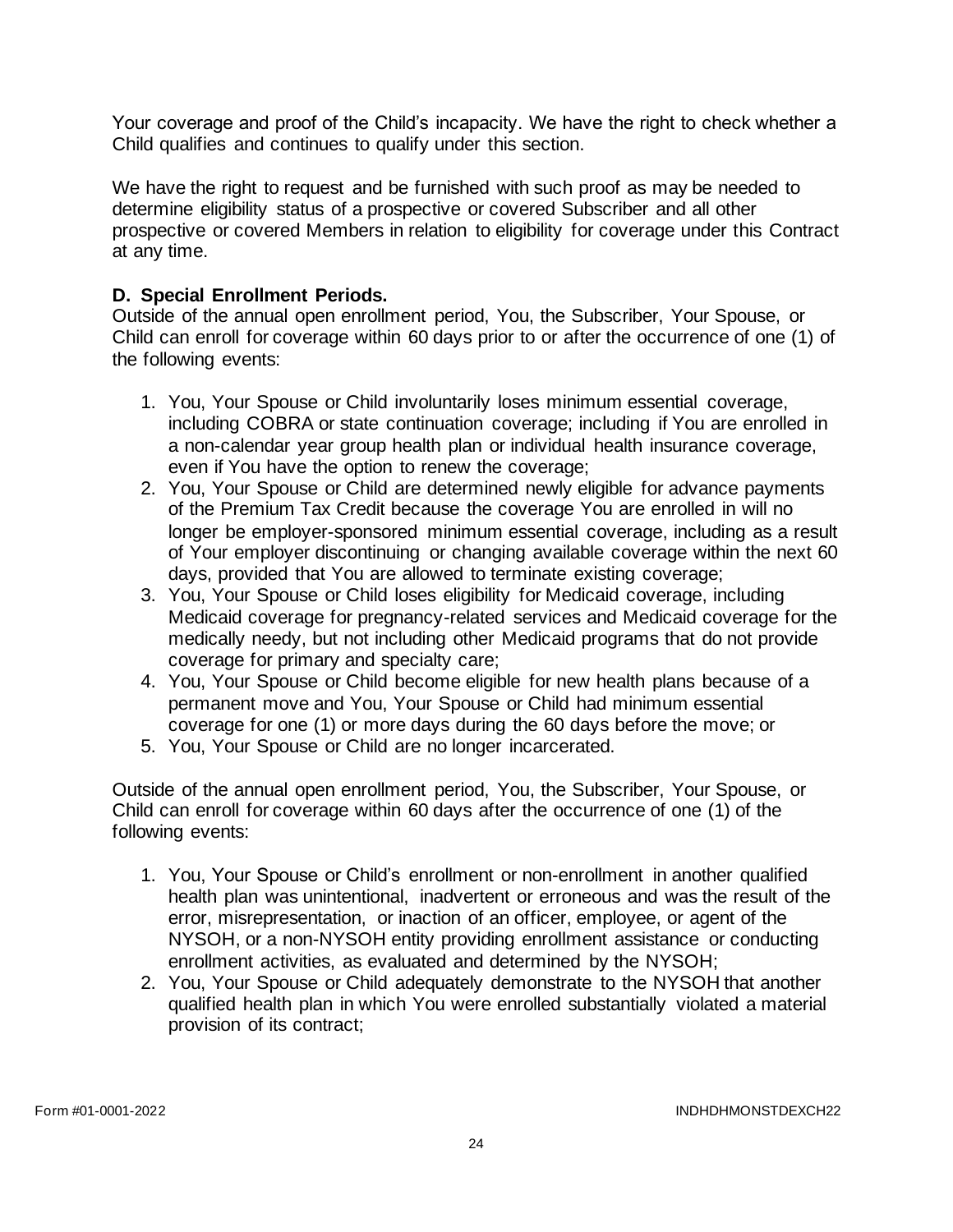- 3. You gain a Dependent or become a Dependent through birth, adoption or placement for adoption or foster care, or through a child support order or other court order, however, foster Children are not covered under this Contract;
- 4. You gain a Dependent or become a Dependent through marriage and You or Your Spouse had minimum essential coverage for one (1) or more days during the 60 days before the marriage;
- 5. You lose a Dependent or are no longer considered a Dependent through divorce, legal separation, or upon the death of You or Your Dependents;
- 6. If You are an Indian, as defined in 25 U.S.C. 450b(d), You and Your Dependents may enroll in a qualified health plan or change from one (1) qualified health plan to another one (1) time per month;
- 7. You, Your Spouse or Child demonstrate to the NYSOH that You meet other exceptional circumstances as the NYSOH may provide;
- 8. You, Your Spouse or Child were not previously a citizen, national, or lawfully present individual and You gain such status;
- 9. You, Your Spouse or Child are determined newly eligible or newly ineligible for advance payments of the Premium Tax Credit or have a change in eligibility for Cost-Sharing Reductions;
- 10.You are a victim of domestic abuse or spousal abandonment, including a Dependent or unmarried victim within a household, are enrolled in minimum essential coverage, and You and Your Dependents seek to enroll in coverage separate from the perpetrator of the abuse or abandonment;
- 11.You, Your Spouse or Child apply for coverage during the annual open enrollment period or due to a qualifying event, are assessed by the NYSOH as potentially eligible for Medicaid or Child Health Plus, but are determined ineligible for Medicaid or Child Health Plus after open enrollment has ended or more than 60 days after the qualifying event; or
- 12.You, Your Spouse or Child adequately demonstrate to the NYSOH that a material error related to plan benefits, service area, or premium influenced Your decision to purchase a qualified health plan through the NYSOH.

The NYSOH must receive notice and We must receive any Premium payment within 60 days of one (1) of these events.

If You, Your Spouse or Child are applying due to a permanent move or marriage, You, Your Spouse or Child can meet the requirement to demonstrate coverage in the 60 days prior to the permanent move or marriage by having minimum essential coverage for one (1) or more days during the 60 days before the move or marriage; living in a foreign country or in a United States territory for one (1) or more days during the 60 days before the move or marriage; You are an Indian as defined in 25 U.S.C. 450b(d); or You lived for one (1) or more days during the 60 days before the move or marriage in a service area where no qualified health plan was available through the NYSOH.

# **E. Plan Selection Limitations for Certain Special Enrollment Periods.**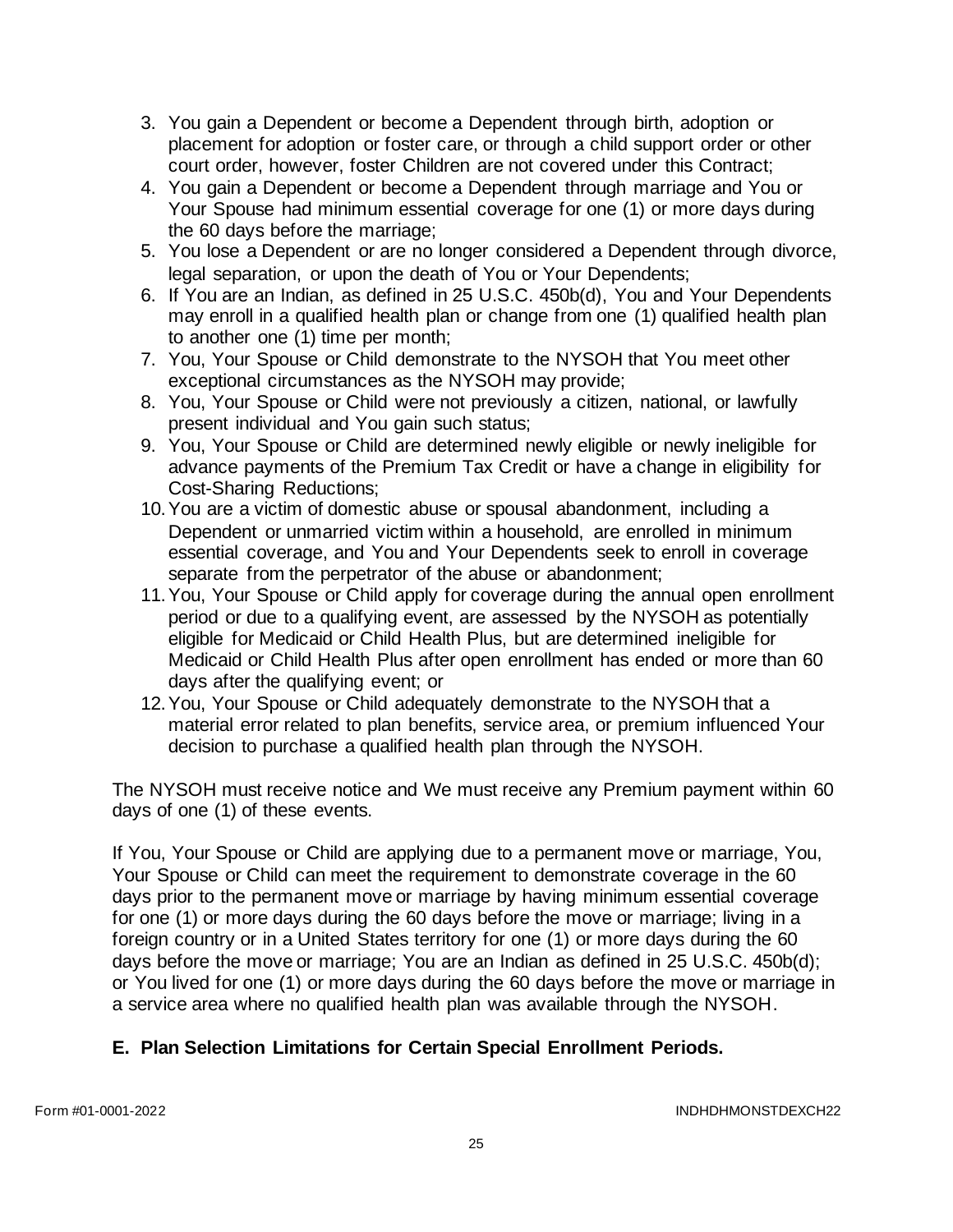**1. Cost-Sharing Reductions and Silver Level Plans.** If You, Your Spouse or Child become newly eligible for Cost-Sharing Reductions and are not enrolled in a silver level qualified health plan, You, Your Spouse or Child can only change to a silver level qualified health plan.

**2. Gain a Dependent.** If You gain a Dependent, You must add the Dependent to Your current qualified health plan, or, if the current qualified health plan's rules do not allow the Dependent to enroll, You and Your Dependents may change to another qualified health plan within the same level of coverage (or to one (1) metal level higher or lower if no qualified health plan is available at Your current metal level). Your Dependent may also enroll in any separate qualified health plan.

**3. Metal Level Plan Selection Limitations for Special Enrollment Periods.** In addition to the plan selection limitations described above, if You qualify for a special enrollment period, You may only make enrollment changes in the same qualified health plan or change to another qualified health plan within the same metal level of coverage (or to one (1) metal level higher or lower if no qualified health plan is available at Your current metal level) for any special enrollment triggering event listed above except the following:

- 1. You, Your Spouse or Child's enrollment or non-enrollment in another qualified health plan was unintentional, inadvertent or erroneous and was the result of the error, misrepresentation, or inaction of an officer, employee, or agent of the NYSOH, or a non-NYSOH entity providing enrollment assistance or conducting enrollment activities, as evaluated and determined by the NYSOH;
- 2. You are an Indian, as defined in 25 U.S.C. 450b(d);
- 3. You, Your Spouse or Child demonstrate to the NYSOH that You meet other exceptional circumstances as the NYSOH may provide;
- 4. You are a victim of domestic abuse or spousal abandonment, including a Dependent or unmarried victim within a household, are enrolled in minimum essential coverage, and You and Your Dependents seek to enroll in coverage separate from the perpetrator of the abuse or abandonment; or
- 5. You, Your Spouse or Child adequately demonstrate to the NYSOH that a material error related to plan benefits, service area, or premium influenced Your decision to purchase a qualified health plan through the NYSOH.

Additionally, if Your Dependent qualifies for any of these same special enrollment periods, You must add the Dependent to Your current qualified health plan, or, if the current qualified health plan's rules do not allow the Dependent to enroll, You and Your Dependents may change to another qualified health plan within the same level of coverage (or to one (1) metal level higher or lower if no qualified health plan is available at Your current metal level). Your Dependent may also enroll in any separate qualified health plan.

# **F. Effective Dates of Coverage for Special Enrollment Periods.**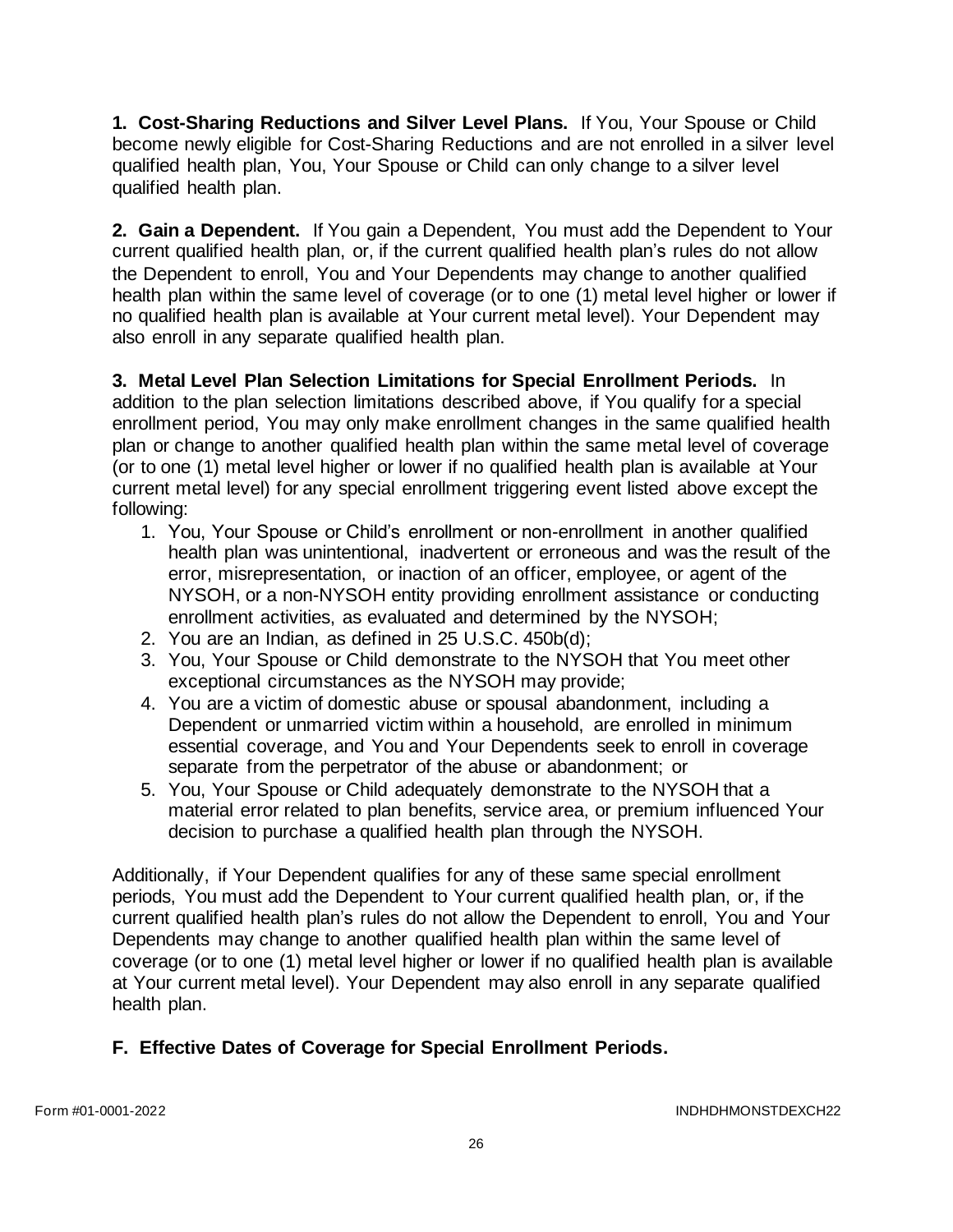If You, Your Spouse or Child enroll because You are losing minimum essential coverage within the next 60 days, You are determined newly eligible for advance payments of the Premium Tax Credit because the coverage You are enrolled in will no longer be employer-sponsored minimum essential coverage, or You gain access to new qualified health plans because You are moving, and Your selection is made on or before the triggering event, then Your coverage will begin on the first day of the month following Your loss of coverage.

If You, Your Spouse or Child enroll because You got married, Your coverage will begin on the first day of the month following Your selection of coverage. If You, Your Spouse or Child enroll because You gain a Dependent through adoption or placement for adoption, Your coverage will begin on the date of the adoption or placement for adoption. If You, Your Spouse or Child enroll because of a court order, Your coverage will begin on the date the court order is effective.

If You have a newborn or adopted newborn Child and the NYSOH receives notice of such birth within 60 days thereafter, coverage for Your newborn starts at the moment of birth; otherwise coverage begins on the date on which the NYSOH receives notice. Your adopted newborn Child will be covered from the moment of birth if You take physical custody of the infant as soon as the infant is released from the Hospital after birth and You file a petition pursuant to Section 115-c of the New York Domestic Relations Law within 60 days of the infant's birth; and provided further that no notice of revocation to the adoption has been filed pursuant to Section 115-b of the New York Domestic Relations Law, and consent to the adoption has not been revoked. However, We will not provide Hospital benefits for the adopted newborn's initial Hospital stay if one of the infant's natural parents has coverage for the newborn's initial Hospital stay. If You have individual or individual and Spouse coverage, You must also notify the NYSOH of Your desire to switch to parent and child/children or family coverage and pay any additional Premium within 60 days of the birth or adoption in order for coverage to start at the moment of birth. Otherwise, coverage begins on the date on which the NYSOH receives notice, provided that You pay any additional Premium when due.

If You, Your Spouse or Child enroll because of the death of You or Your Dependents, Your coverage will begin on the first day of the month following Your selection.

Advance payments of any Premium Tax Credit and Cost-Sharing Reductions are not effective until the first day of the following month, unless the birth, adoption, or placement for adoption occurs on the first day of the month.

In all other cases, the effective date of Your coverage will depend on when the NYSOH receives Your selection. If Your selection is received between the first and fifteenth day of the month, Your coverage will begin on the first day of the following month, as long as Your applicable Premium payment is received by then. If Your selection is received between the sixteenth day and the last day of the month, Your coverage will begin on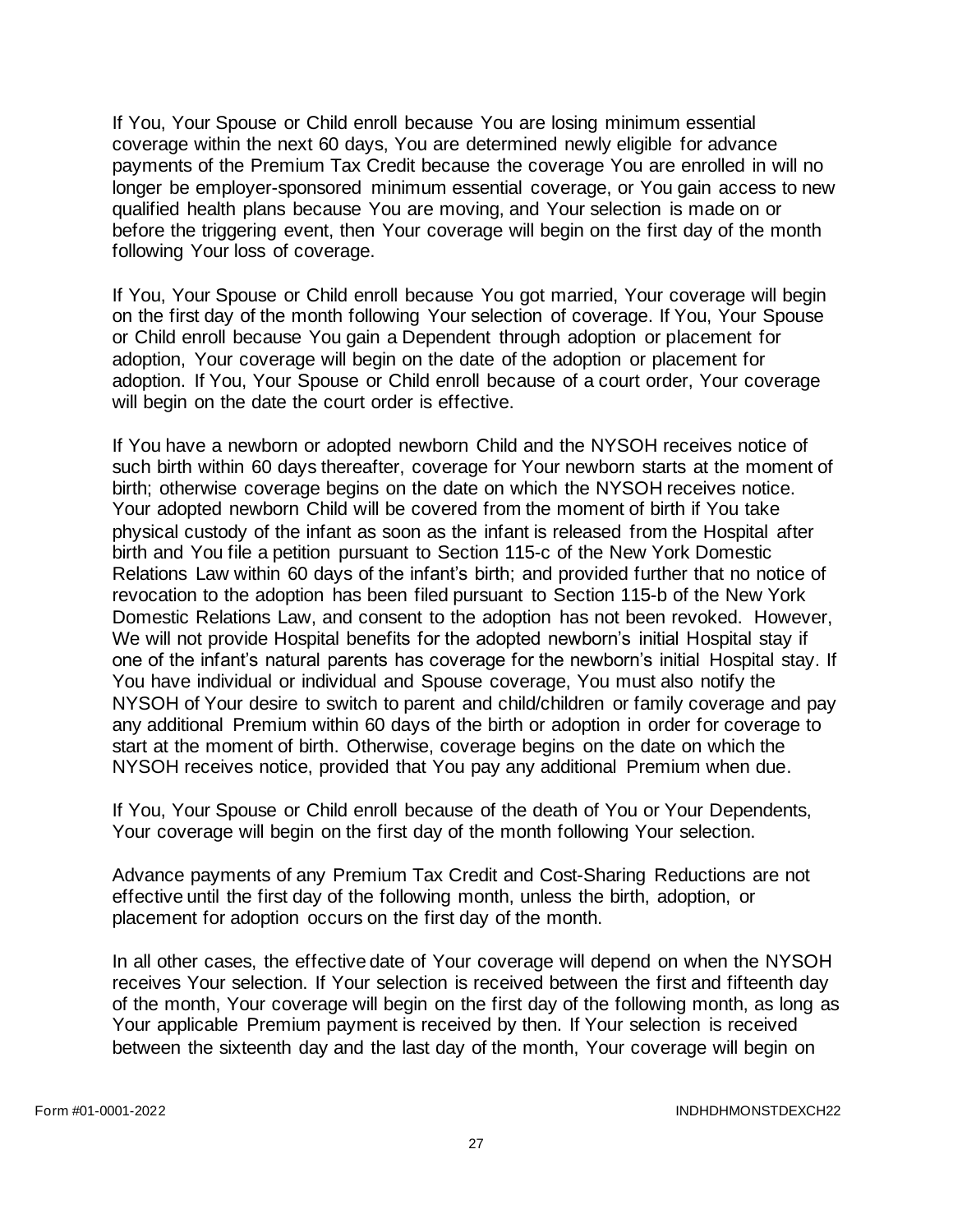the first day of the second month, as long as Your applicable Premium payment is received by then.

## **G. Special Enrollment Period for Pregnant Women.**

If You are pregnant as certified by a Health Care Professional, You may enroll in coverage at any time during Your pregnancy. You must provide Us with the certification from Your Health Care Professional that You are pregnant. Coverage will be effective on the first day of the month in which You received the certification from Your Health Care Professional that You are pregnant unless You elect for coverage to be effective on the first day of the month following certification. You must pay all Premiums due from the first day of the month in which You received the certification that You are pregnant for Your coverage to begin. However, if You elect for coverage to be effective on the first day of the month following certification, You must pay all Premiums due from the first day of the month in which Your coverage is effective.

If You are eligible, advance payments of any Premium Tax Credit and Cost-Sharing Reductions will apply on the first day of the month following Your enrollment with NYSOH.

## **H. Domestic Partner Coverage.**

This Contract covers domestic partners of Subscribers as Spouses. If You selected family coverage, Children covered under this Contract also include the Children of Your domestic partner. Proof of the domestic partnership and financial interdependence must be submitted in the form of:

- 1. Registration as a domestic partnership indicating that neither individual has been registered as a member of another domestic partnership within the last six (6) months, where such registry exists; or
- 2. For partners residing where registration does not exist, by:
	- a. An alternative affidavit of domestic partnership. The affidavit must be notarized and must contain the following:
		- The partners are both 18 years of age or older and are mentally competent to consent to contract;
		- The partners are not related by blood in a manner that would bar marriage under laws of the State of New York;
		- The partners have been living together on a continuous basis prior to the date of the application; and
		- Neither individual has been registered as a member of another domestic partnership within the last six (6) months;
	- b. Proof of cohabitation (e.g., a driver's license, tax return or other sufficient proof); and
	- c. Proof that the partners are financially interdependent. Two (2) or more of the following are collectively sufficient to establish financial interdependence:
		- A joint bank account;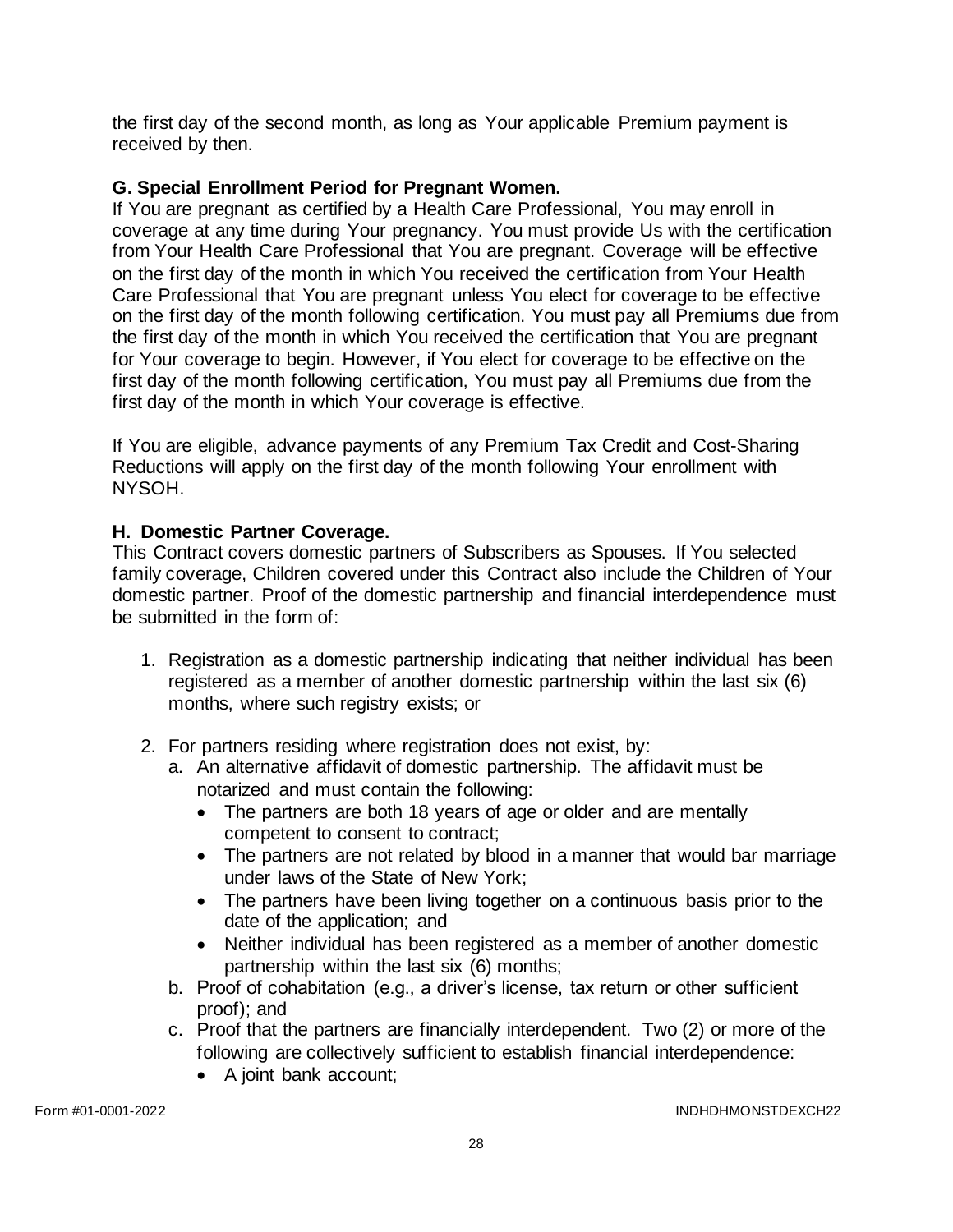- A joint credit card or charge card;
- Joint obligation on a loan;
- Status as an authorized signatory on the partner's bank account, credit card or charge card;
- Joint ownership of holdings or investments;
- Joint ownership of residence;
- Joint ownership of real estate other than residence;
- Listing of both partners as tenants on the lease of the shared residence;
- Shared rental payments of residence (need not be shared 50/50);
- Listing of both partners as tenants on a lease, or shared rental payments, for property other than residence;
- A common household and shared household expenses, e.g., grocery bills, utility bills, telephone bills, etc. (need not be shared 50/50);
- Shared household budget for purposes of receiving government benefits;
- Status of one (1) as representative payee for the other's government benefits;
- Joint ownership of major items of personal property (e.g., appliances, furniture);
- Joint ownership of a motor vehicle;
- Joint responsibility for child care (e.g., school documents, guardianship);
- Shared child-care expenses, e.g., babysitting, day care, school bills (need not be shared 50/50);
- Execution of wills naming each other as executor and/or beneficiary;
- Designation as beneficiary under the other's life insurance policy;
- Designation as beneficiary under the other's retirement benefits account;
- Mutual grant of durable power of attorney;
- Mutual grant of authority to make health care decisions (e.g., health care power of attorney);
- Affidavit by creditor or other individual able to testify to partners' financial interdependence; or
- Other item(s) of proof sufficient to establish economic interdependency under the circumstances of the particular case.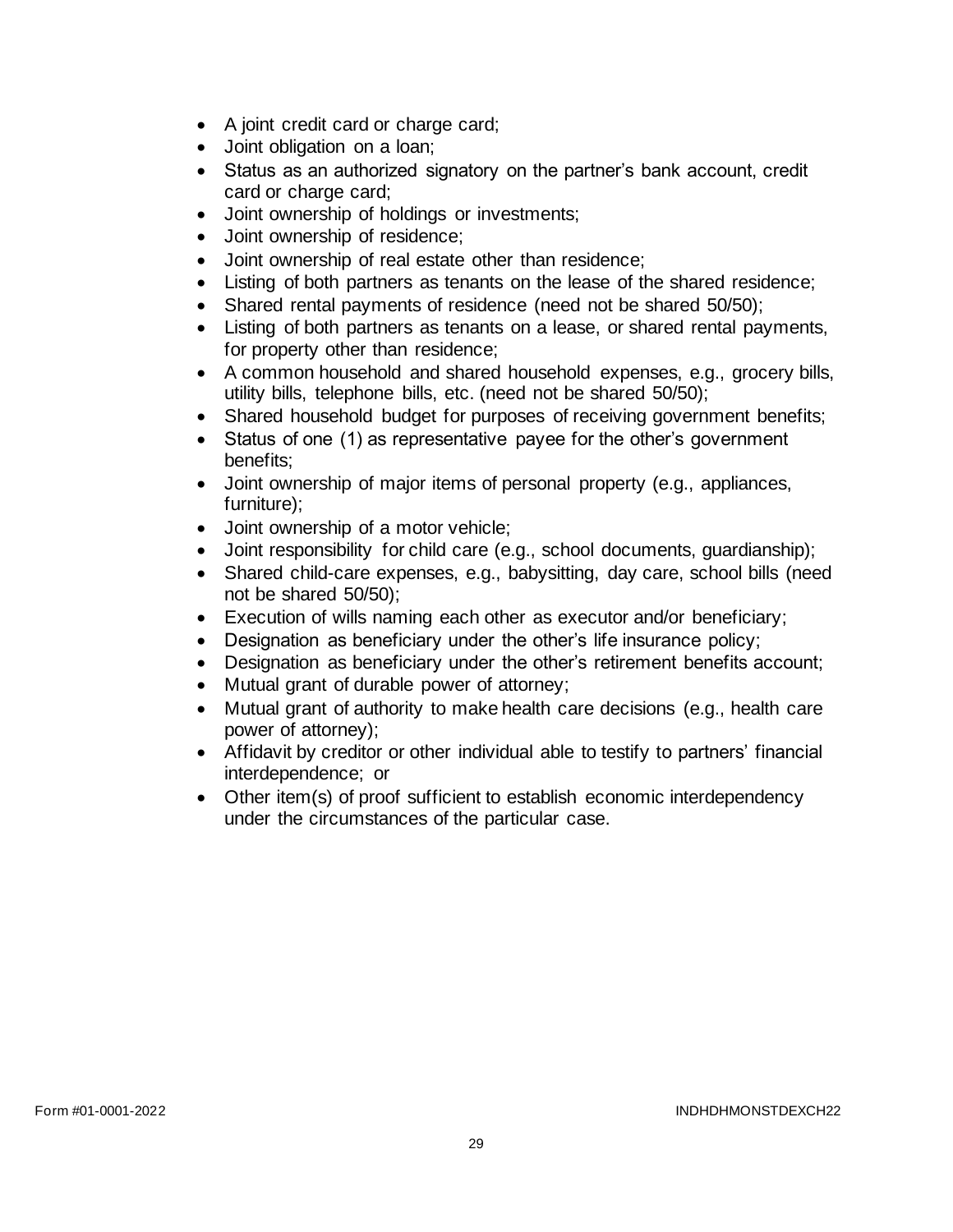#### **SECTION VI**

#### **Preventive Care**

Please refer to the Schedule of Benefits section of this Contract for Cost-Sharing requirements, day or visit limits, and any Preauthorization or Referral requirements that apply to these benefits.

#### **Preventive Care.**

We Cover the following services for the purpose of promoting good health and early detection of disease. Preventive services other than preventive care for chronic conditions described in Paragraph I below are not subject to Cost-Sharing (Copayments, Deductibles or Coinsurance) when performed by a Participating Provider and provided in accordance with the comprehensive guidelines supported by the Health Resources and Services Administration ("HRSA"), or if the items or services have an "A" or "B" rating from the United States Preventive Services Task Force ("USPSTF"), or if the immunizations are recommended by the Advisory Committee on Immunization Practices ("ACIP"). However, Cost-Sharing may apply to services provided during the same visit as the preventive services. Also, if a preventive service is provided during an office visit wherein the preventive service is not the primary purpose of the visit, the Cost-Sharing amount that would otherwise apply to the office visit will still apply. You may contact Us at the number on Your ID card or visit Our website at [www.cdphp.com](http://www.cdphp.com/) for a copy of the comprehensive guidelines supported by HRSA, items or services with an "A" or "B" rating from USPSTF, and immunizations recommended by ACIP.

- **A. Well-Baby and Well-Child Care.** We Cover well-baby and well-child care which consists of routine physical examinations including vision screenings and hearing screenings, developmental assessment, anticipatory guidance, and laboratory tests ordered at the time of the visit as recommended by the American Academy of Pediatrics. We also Cover preventive care and screenings as provided for in the comprehensive guidelines supported by HRSA and items or services with an "A" or "B" rating from USPSTF. If the schedule of well-child visits referenced above permits one (1) well-child visit per Plan Year, We will not deny a well-child visit if 365 days have not passed since the previous well-child visit. Immunizations and boosters as recommended by ACIP are also Covered. This benefit is provided to Members from birth through attainment of age 19 and is not subject to Copayments, Deductibles or Coinsurance.
- **B. Adult Annual Physical Examinations.** We Cover adult annual physical examinations and preventive care and screenings as provided for in the comprehensive guidelines supported by HRSA and items or services with an "A" or "B" rating from USPSTF.

Examples of items or services with an "A" or "B" rating from USPSTF include, but are not limited to, blood pressure screening for adults, lung cancer screening,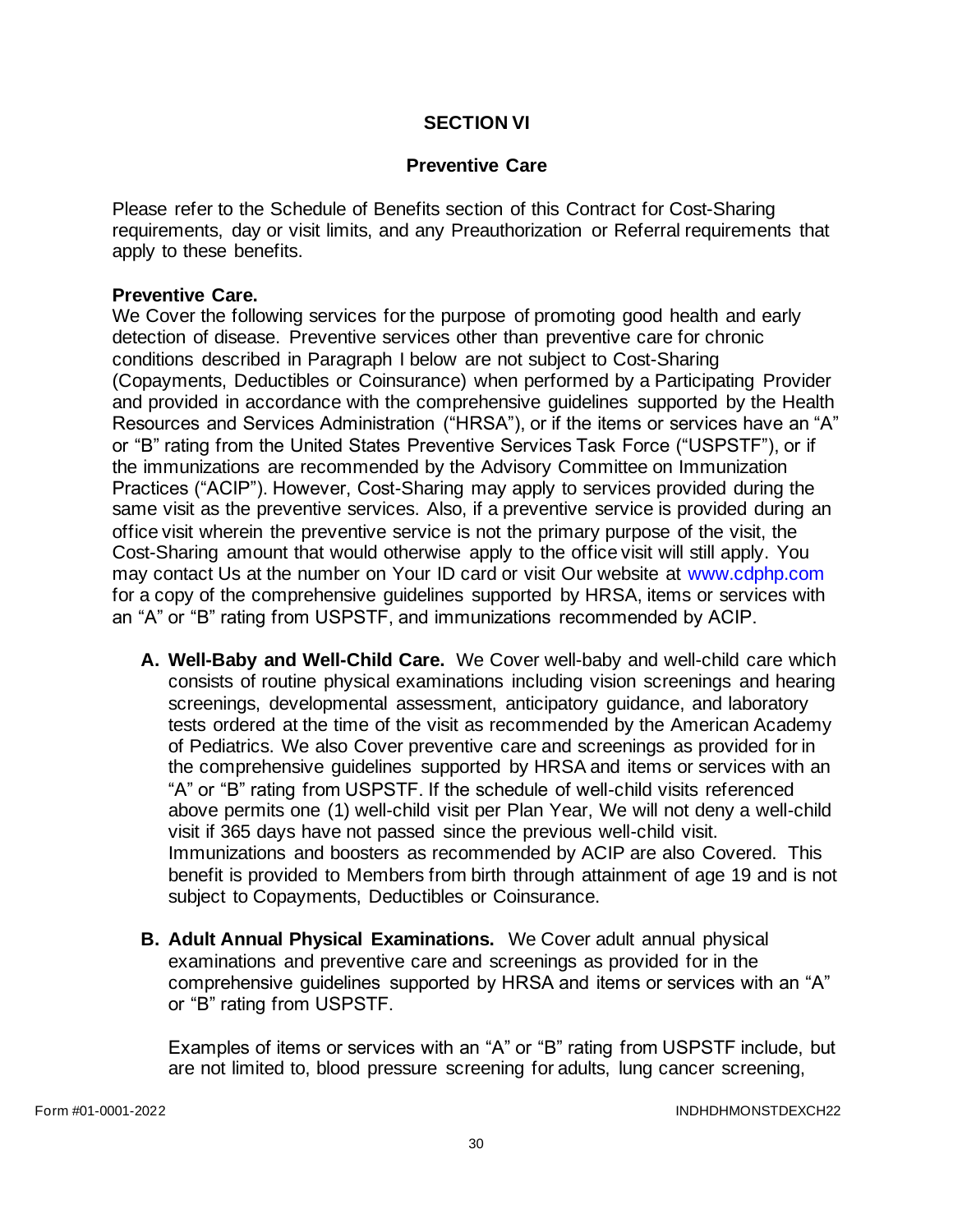colorectal cancer screening, alcohol misuse screening, depression screening, and diabetes screening. A complete list of the Covered preventive Services is available on Our website at [www.cdphp.com,](http://www.cdphp.com/) or will be mailed to You upon request.

You are eligible for a physical examination once every Plan Year, regardless of whether or not 365 days have passed since the previous physical examination visit. Vision screenings do not include refractions.

This benefit is not subject to Copayments, Deductibles or Coinsurance when provided in accordance with the comprehensive guidelines supported by HRSA and items or services with an "A" or "B" rating from USPSTF.

- **C. Adult Immunizations.** We Cover adult immunizations as recommended by ACIP. This benefit is not subject to Copayments, Deductibles or Coinsurance when provided in accordance with the recommendations of ACIP.
- **D. Well-Woman Examinations.** We Cover well-woman examinations which consist of a routine gynecological examination, breast examination and annual screening for cervical cancer, including laboratory and diagnostic services in connection with evaluating cervical cancer screening tests. We also Cover preventive care and screenings as provided for in the comprehensive guidelines supported by HRSA and items or services with an "A" or "B" rating from USPSTF. A complete list of the Covered preventive Services is available on Our website at [www.cdphp.com,](http://www.cdphp.com/) or will be mailed to You upon request. This benefit is not subject to Copayments, Deductibles or Coinsurance when provided in accordance with the comprehensive guidelines supported by HRSA and items or services with an "A" or "B" rating from USPSTF, which may be less frequent than described above.

**E. Mammograms, Screening and Diagnostic Imaging for the Detection of Breast Cancer.** We Cover mammograms, which may be provided by breast tomosynthesis (i.e., 3D mammograms), for the screening of breast cancer as follows:

- One (1) baseline screening mammogram for Members age 35 through 39; and
- One (1) screening mammogram annually for Members age 40 and over.

If a Member of any age has a history of breast cancer or a first degree relative has a history of breast cancer, We Cover mammograms as recommended by the Member's Provider. However, in no event will more than one (1) preventive screening per Plan Year be Covered.

Mammograms for the screening of breast cancer are not subject to Copayments, Deductibles or Coinsurance.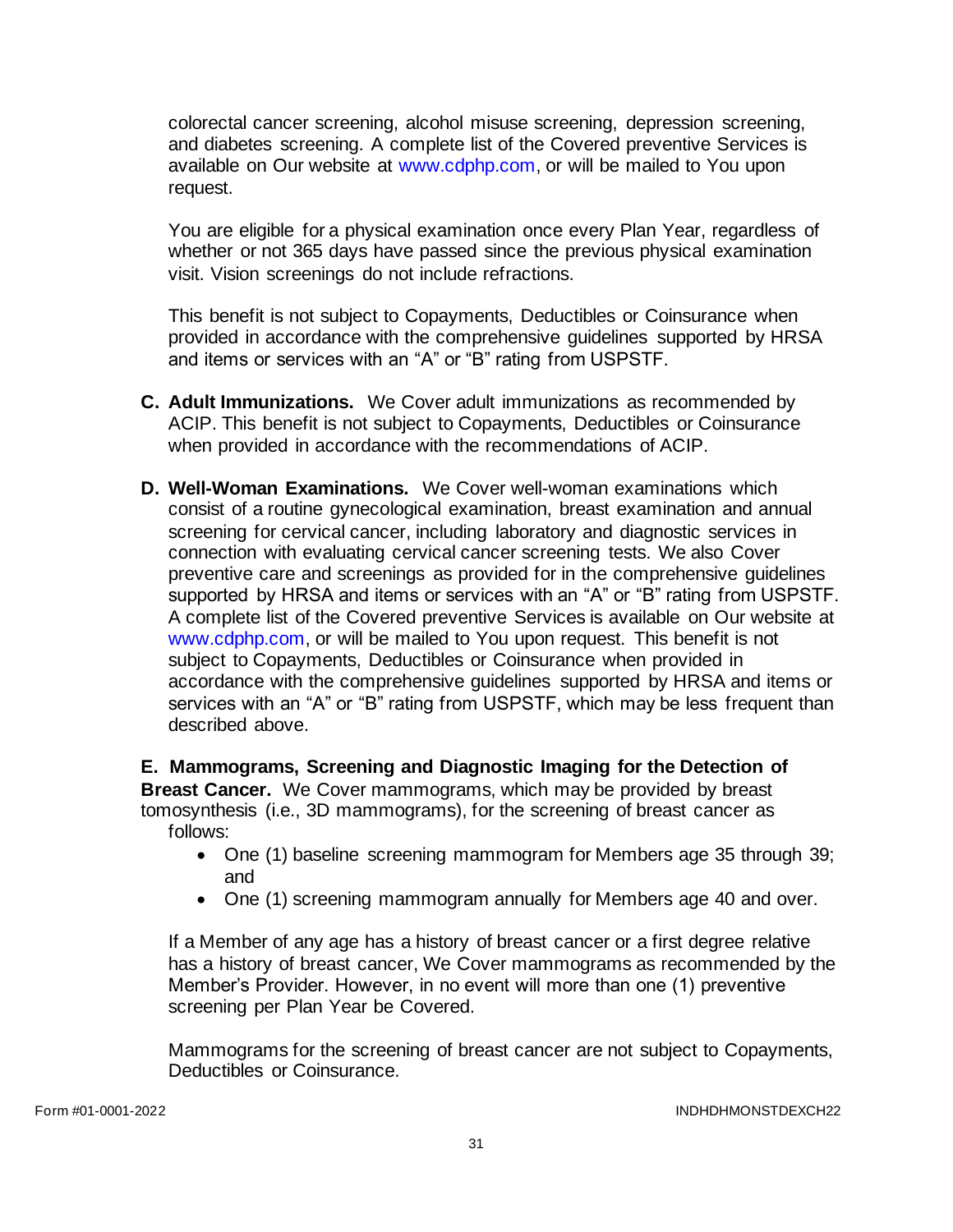We also Cover additional screening and diagnostic imaging for the detection of breast cancer, including diagnostic mammograms, breast ultrasounds and MRIs. Screening and diagnostic imaging for the detection of breast cancer, including diagnostic mammograms, breast ultrasounds and MRIs are not subject to Copayments, Deductibles or Coinsurance.

**F. Family Planning and Reproductive Health Services.** We Cover family planning services which consist of: FDA-approved contraceptive methods prescribed by a Provider not otherwise Covered under the Prescription Drug Coverage section of this Contract; patient education and counseling on use of contraceptives and related topics; follow-up services related to contraceptive methods, including management of side effects, counseling for continued adherence, and device insertion and removal; and sterilization procedures for women. Such services are not subject to Copayments, Deductibles or Coinsurance.

We also Cover vasectomies subject to Copayments, Deductibles or Coinsurance.

We do not Cover services related to the reversal of elective sterilizations.

- **G. Bone Mineral Density Measurements or Testing.** We Cover bone mineral density measurements or tests, and Prescription Drugs and devices approved by the FDA or generic equivalents as approved substitutes. Coverage of Prescription Drugs is subject to the Prescription Drug Coverage section of this Contract. Bone mineral density measurements or tests, drugs or devices shall include those covered under the federal Medicare program or those in accordance with the criteria of the National Institutes of Health. You will qualify for Coverage if You meet the criteria under the federal Medicare program or the criteria of the National Institutes of Health or if You meet any of the following:
	- Previously diagnosed as having osteoporosis or having a family history of osteoporosis;
	- With symptoms or conditions indicative of the presence or significant risk of osteoporosis;
	- On a prescribed drug regimen posing a significant risk of osteoporosis;
	- With lifestyle factors to a degree as posing a significant risk of osteoporosis; or
	- With such age, gender, and/or other physiological characteristics which pose a significant risk for osteoporosis.

We also Cover osteoporosis screening as provided for in the comprehensive guidelines supported by HRSA and items or services with an "A" or "B" rating from USPSTF.

This benefit is not subject to Copayments, Deductibles or Coinsurance when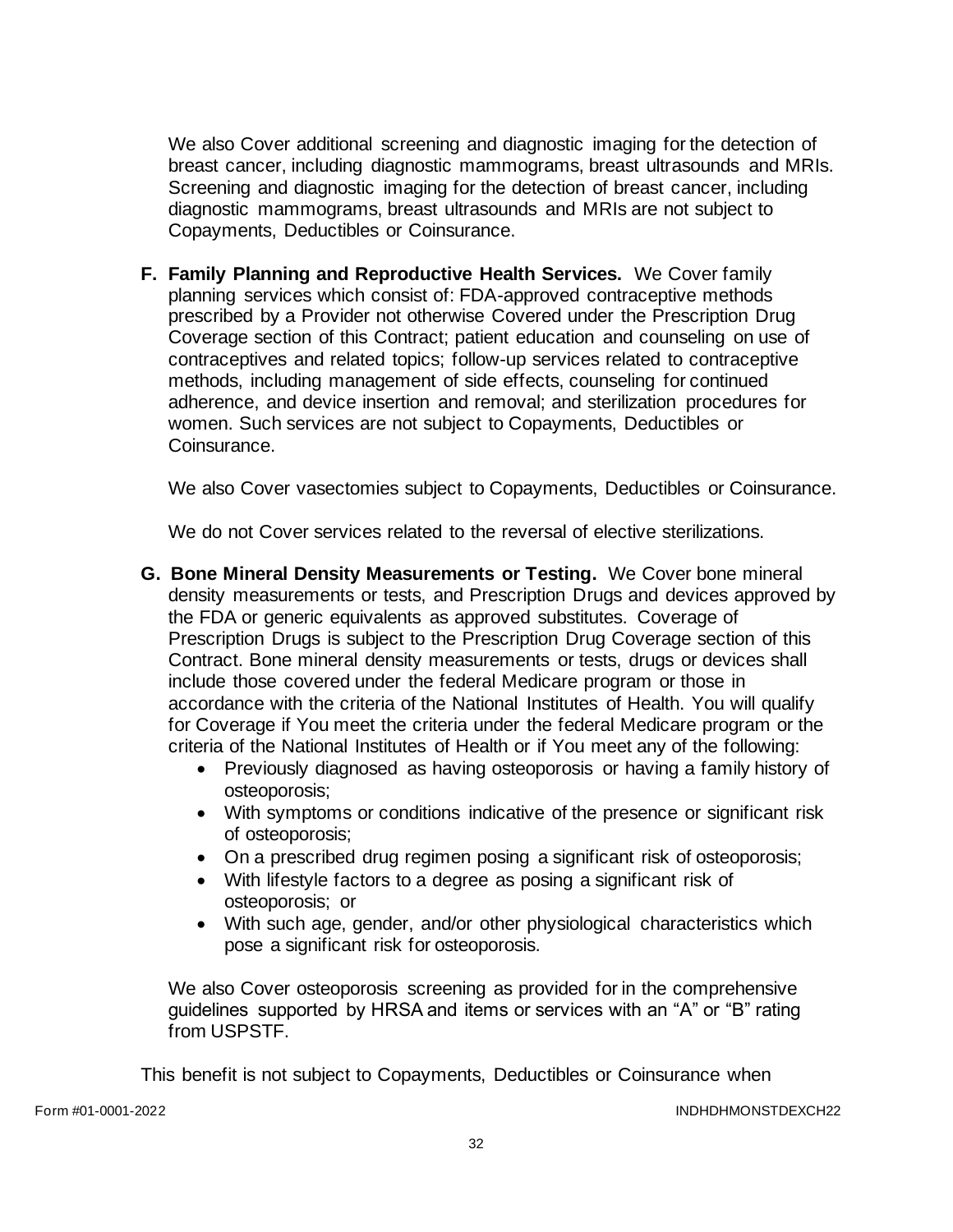provided in accordance with the comprehensive guidelines supported by HRSA and items or services with an "A" or "B" rating from USPSTF, which may not include all of the above services such as drugs and devices.

**H. Screening for Prostate Cancer.** We Cover an annual standard diagnostic examination including, but not limited to, a digital rectal examination and a prostate specific antigen test for men age 50 and over who are asymptomatic and for men age 40 and over with a family history of prostate cancer or other prostate cancer risk factors. We also Cover standard diagnostic testing including, but not limited to, a digital rectal examination and a prostate-specific antigen test, at any age for men having a prior history of prostate cancer.

This benefit is not subject to Copayments, Deductibles or Coinsurance.

**I. Preventive Care for Chronic Conditions.** We Cover the following items and services before You meet the Deductible under a high deductible health plan, for Members diagnosed with one of the chronic conditions listed below. However, Copayments and/or Coinsurance listed in the Schedule of Benefits section of this Contract will continue to apply to these items or services.

- Angiotensin Converting Enzyme (ACE) inhibitors for congestive heart failure, diabetes, and/or coronary artery disease;
- Beta-blockers for congestive heart failure and/or coronary artery disease;
- Low-density lipoprotein (LDL) testing for heart disease;
- Statins for heart disease and/or diabetes;
- Glucometer for diabetes:
- Hemoglobin A1c testing for diabetes;
- Insulin and other glucose lowering agents for diabetes;
- Retinopathy screening for diabetes;
- Blood pressure monitor for hypertension;
- Inhaled corticosteroids for asthma;
- Peak flow meter for asthma:
- International Normalized Ratio (INR) testing for liver disease and/or bleeding disorders;
- Anti-resorptive therapy for osteoporosis and/or osteopenia;
- Selective Serotonin Reuptake Inhibitors (SSRIs) for depression.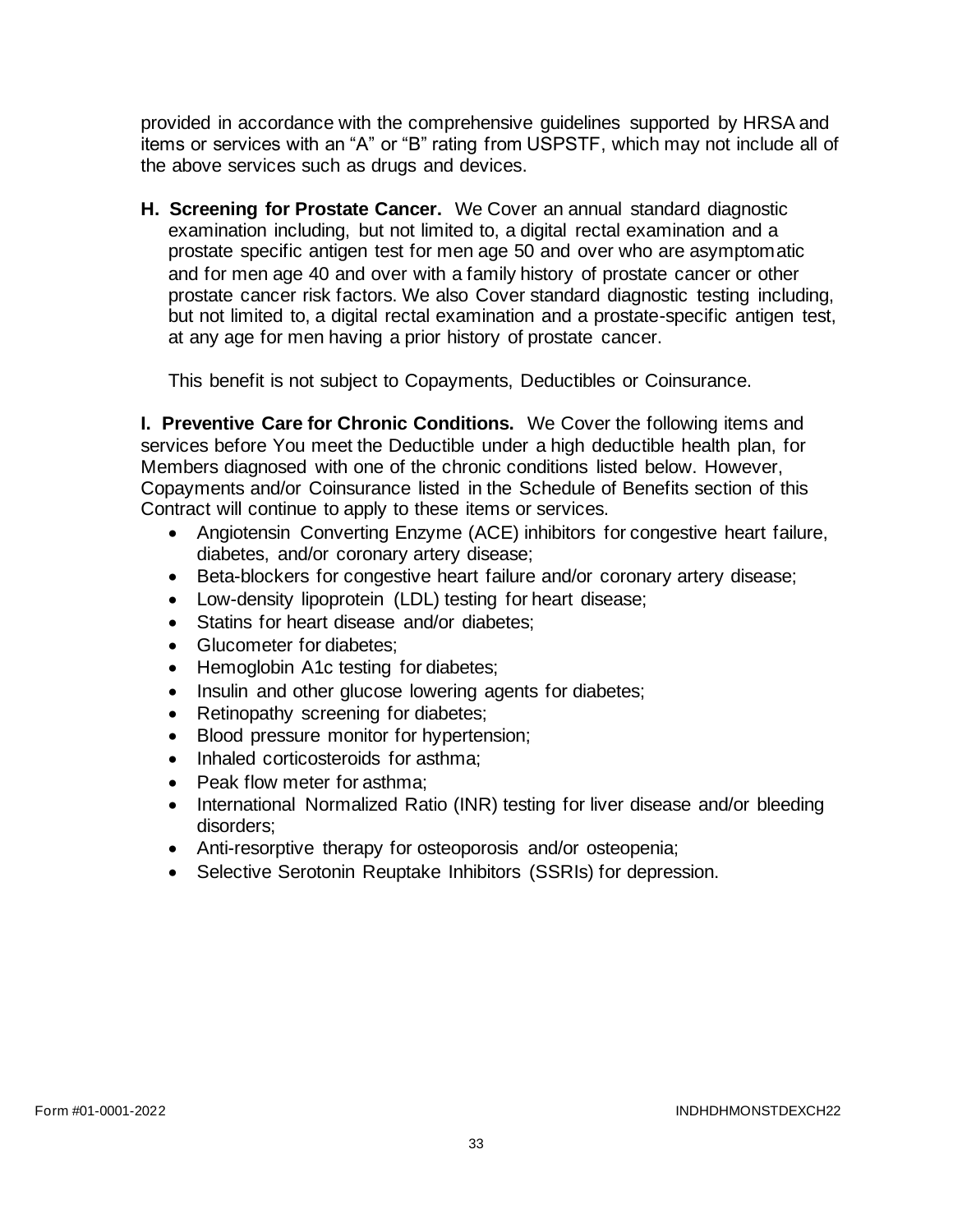## **SECTION VII**

## **Ambulance and Pre-Hospital Emergency Medical Services**

Please refer to the Schedule of Benefits section of this Contract for Cost-Sharing requirements, day or visit limits, and any Preauthorization or Referral requirements that apply to these benefits. Pre-Hospital Emergency Medical Services and ambulance services for the treatment of an Emergency Condition do not require Preauthorization.

## **A. Emergency Ambulance Transportation.**

**1. Pre-Hospital Emergency Medical Services.** We Cover Pre-Hospital Emergency Medical Services worldwide for the treatment of an Emergency Condition when such services are provided by an ambulance service.

"Pre-Hospital Emergency Medical Services" means the prompt evaluation and treatment of an Emergency Condition and/or non-airborne transportation to a Hospital. The services must be provided by an ambulance service issued a certificate under the New York Public Health Law. We will, however, only Cover transportation to a Hospital provided by such an ambulance service when a prudent layperson, possessing an average knowledge of medicine and health, could reasonably expect the absence of such transportation to result in:

- Placing the health of the person afflicted with such condition or, with respect to a pregnant woman, the health of the woman or her unborn child in serious jeopardy, or in the case of a behavioral condition, placing the health of such person or others in serious jeopardy;
- Serious impairment to such person's bodily functions;
- Serious dysfunction of any bodily organ or part of such person; or
- Serious disfigurement of such person.

An ambulance service must hold You harmless and may not charge or seek reimbursement from You for Pre-Hospital Emergency Medical Services except for the collection of any applicable Copayment, Deductible or Coinsurance.

In the absence of negotiated rates, We will pay a Non-Participating Provider the usual and customary charge for Pre-Hospital Emergency Medical Services, which shall not be excessive or unreasonable. The usual and customary charge for Pre-Hospital Emergency Medical Services is the FAIR Health rate at the 80th percentile calculated using the place of pickup or the Provider's billed charges.

**2. Emergency Ambulance Transportation.** In addition to Pre-Hospital Emergency Medical Services, We also Cover emergency ambulance transportation worldwide by a licensed ambulance service (either ground, water or air ambulance) to the nearest Hospital where Emergency Services can be performed. This coverage includes emergency ambulance transportation to a Hospital when the originating Facility does not have the ability to treat Your Emergency Condition.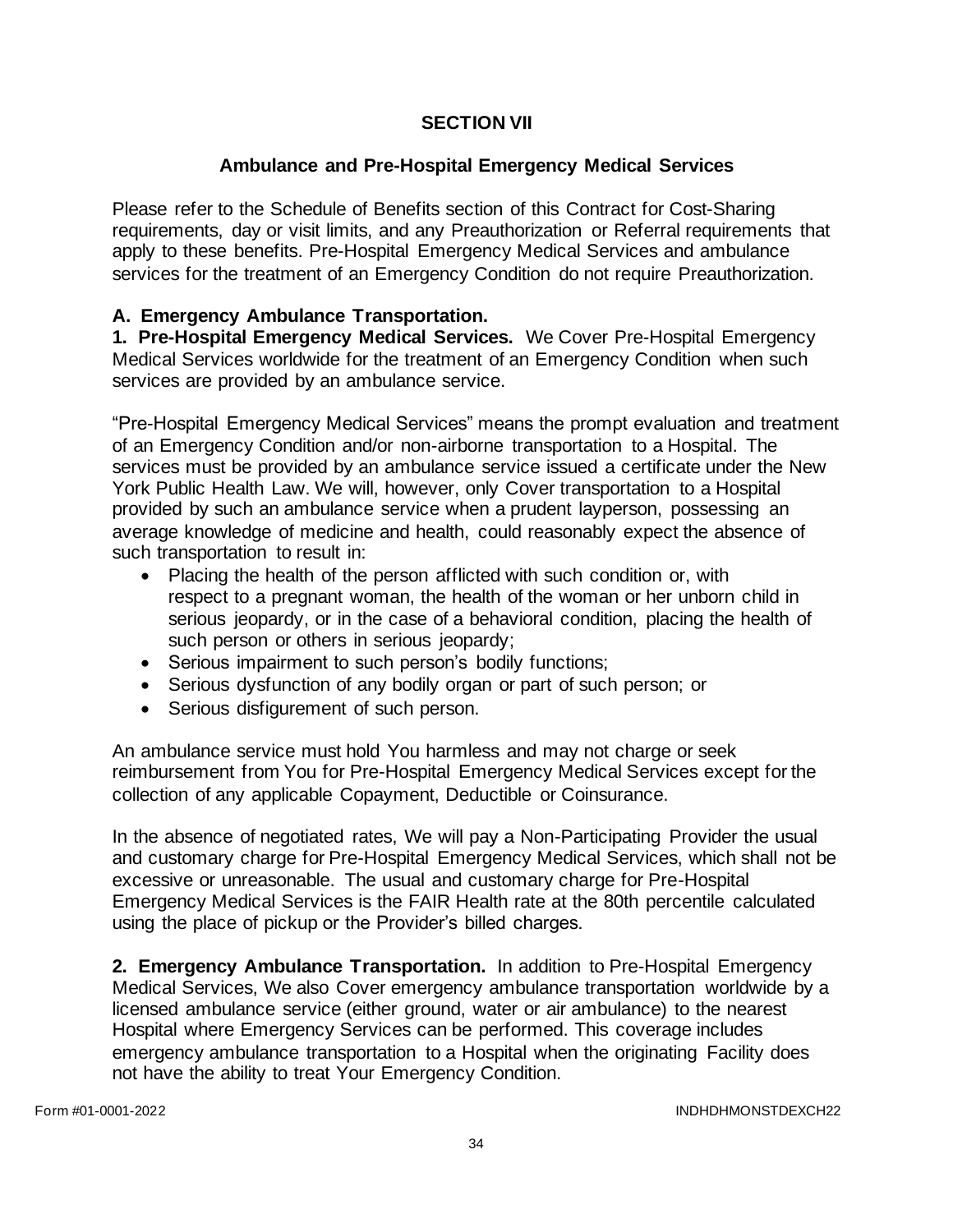# **B. Non-Emergency Ambulance Transportation.**

We Cover non-emergency ambulance transportation by a licensed ambulance service (either ground or air ambulance, as appropriate) between Facilities when the transport is any of the following:

- From a non-participating Hospital to a participating Hospital;
- To a Hospital that provides a higher level of care that was not available at the original Hospital;
- To a more cost-effective Acute care Facility; or
- From an Acute care Facility to a sub-Acute setting.

## **C. Limitations/Terms of Coverage.**

- We do not Cover travel or transportation expenses, unless connected to an Emergency Condition or due to a Facility transfer approved by Us, even though prescribed by a Physician.
- We do not Cover non-ambulance transportation such as ambulette, van or taxi cab.
- Coverage for air ambulance related to an Emergency Condition or air ambulance related to non-emergency transportation is provided when Your medical condition is such that transportation by land ambulance is not appropriate; and Your medical condition requires immediate and rapid ambulance transportation that cannot be provided by land ambulance; and one (1) of the following is met:
	- o The point of pick-up is inaccessible by land vehicle; or
	- o Great distances or other obstacles (e.g., heavy traffic) prevent Your timely transfer to the nearest Hospital with appropriate facilities.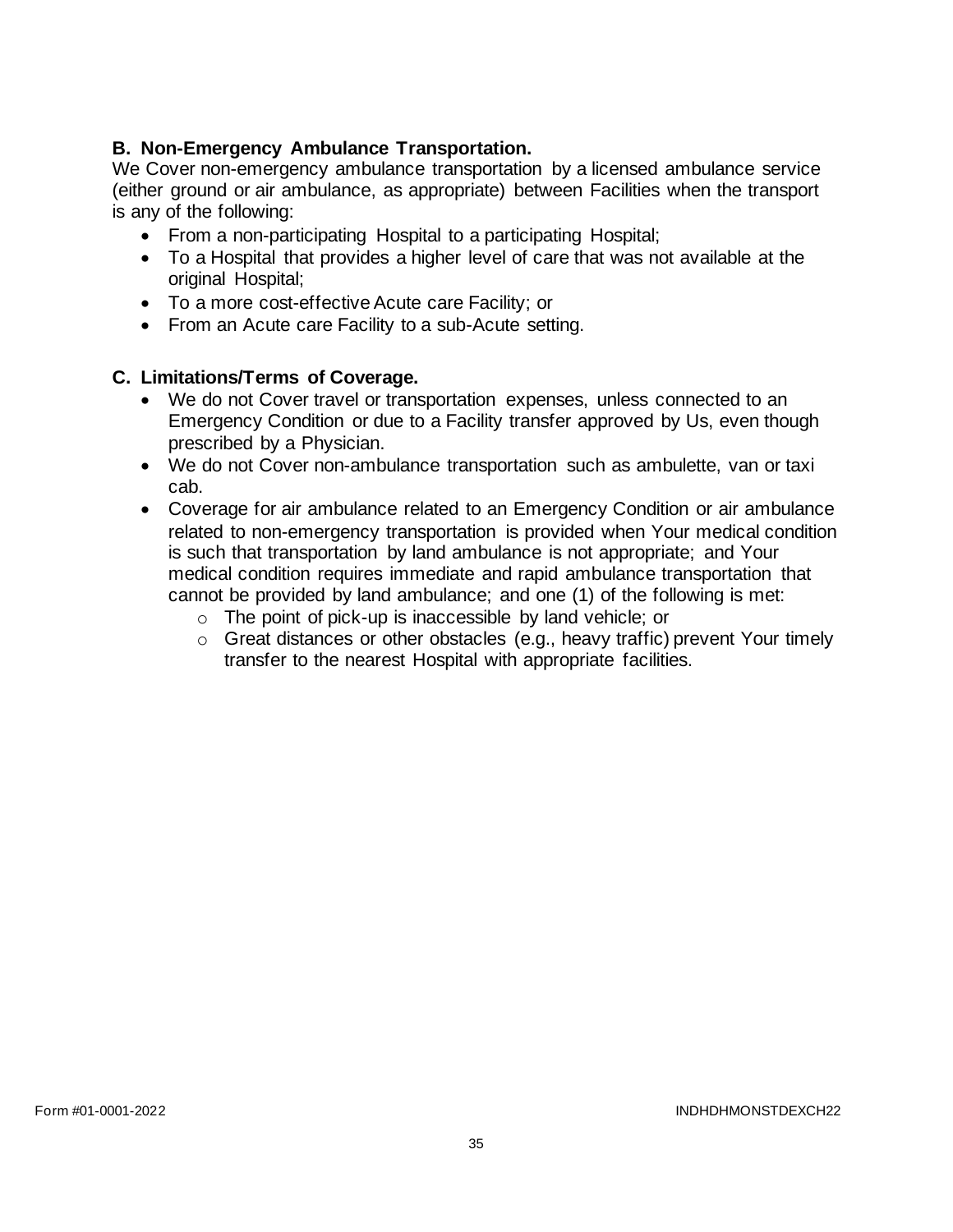# **SECTION VIII**

## **Emergency Services and Urgent Care**

Please refer to the Schedule of Benefits section of this Contract for Cost-Sharing requirements, day or visit limits, and any Preauthorization or Referral requirements that apply to these benefits.

## **A. Emergency Services.**

We Cover Emergency Services for the treatment of an Emergency Condition in a Hospital.

We define an **"Emergency Condition"** to mean: A medical or behavioral condition that manifests itself by Acute symptoms of sufficient severity, including severe pain, such that a prudent layperson, possessing an average knowledge of medicine and health, could reasonably expect the absence of immediate medical attention to result in:

- Placing the health of the person afflicted with such condition or, with respect to a pregnant woman, the health of the woman or her unborn child in serious jeopardy, or in the case of a behavioral condition, placing the health of such person or others in serious jeopardy;
- Serious impairment to such person's bodily functions;
- Serious dysfunction of any bodily organ or part of such person; or
- Serious disfigurement of such person.

For example, an Emergency Condition may include, but is not limited to, the following conditions:

- Severe chest pain
- Severe or multiple injuries
- Severe shortness of breath
- Sudden change in mental status (e.g., disorientation)
- Severe bleeding
- Acute pain or conditions requiring immediate attention such as suspected heart attack or appendicitis
- Poisonings
- Convulsions

Coverage of Emergency Services for treatment of Your Emergency Condition will be provided regardless of whether the Provider is a Participating Provider. We will also Cover Emergency Services to treat Your Emergency Condition worldwide. However, We will Cover only those Emergency Services and supplies that are Medically Necessary and are performed to treat or stabilize Your Emergency Condition in a Hospital.

Please follow the instructions listed below regardless of whether or not You are in Our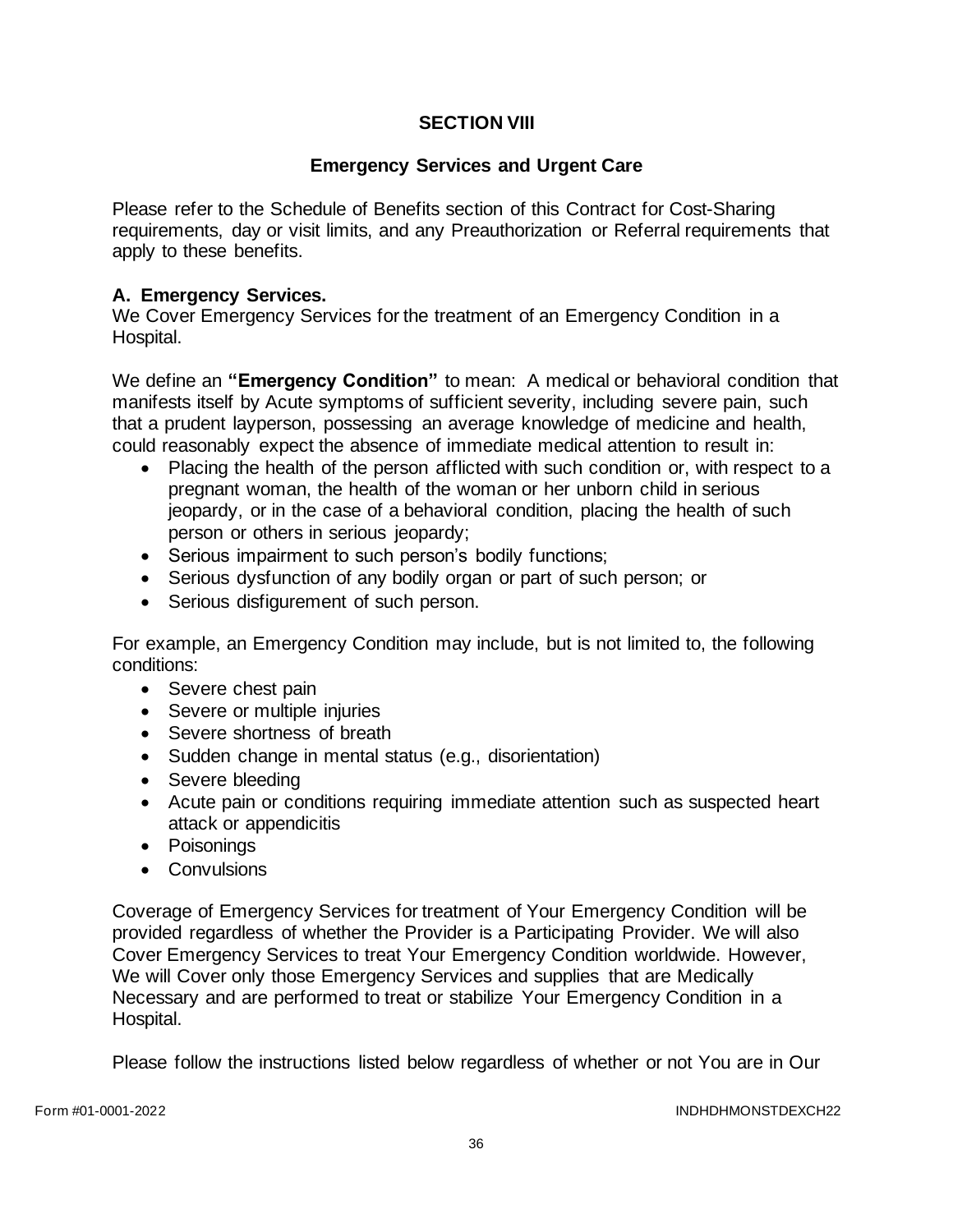Service Area at the time Your Emergency Condition occurs:

**1. Hospital Emergency Department Visits.** In the event that You require treatment for an Emergency Condition, seek immediate care at the nearest Hospital emergency department or call 911. Emergency Department Care does not require Preauthorization. **However, only Emergency Services for the treatment of an Emergency Condition are Covered in an emergency department**.

#### **We do not Cover follow-up care or routine care provided in a Hospital emergency department.**

**2. Emergency Hospital Admissions.** In the event that You are **admitted** to the Hospital, You or someone on Your behalf must notify Us at the number on Your ID card within 48 hours of Your admission, or as soon as is reasonably possible.

We Cover inpatient Hospital services following Emergency Department Care at a non-participating Hospital at the in-network Cost-Sharing. If Your medical condition permits Your transfer to a participating Hospital, We will notify You and arrange the transfer.

**3. Payments Relating to Emergency Services Rendered.** The amount We pay a Non-Participating Provider for Emergency Services will be

the greater of: 1) the amount We have negotiated with Participating Providers for the Emergency Service (and if more than one amount is negotiated, the median of the amounts); 2) 100% of the Allowed Amount for services provided by a Non-Participating Provider (i.e., the amount We would pay in the absence of any Cost-Sharing that would otherwise apply for services of Non-Participating Providers); or 3) the amount that would be paid under Medicare. The amounts described above exclude any Copayment or Coinsurance that applies to Emergency Services provided by a Participating Provider.

If a dispute involving a payment for physician services is submitted to an independent dispute resolution entity ("IDRE"), We will pay the amount, if any, determined by the IDRE for physician services.

You are responsible for any Copayment, Deductible or Coinsurance. You will be held harmless for any Non-Participating Provider charges that exceed Your Copayment, Deductible or Coinsurance. Additionally, if You assign benefits to a Non-Participating Provider in writing, the Non-Participating Provider may only bill You for Your Copayment, Deductible or Coinsurance. If You receive a bill from a Non-Participating Provider that is more than Your Copayment, Deductible or Coinsurance, You should contact Us.

# **B. Urgent Care.**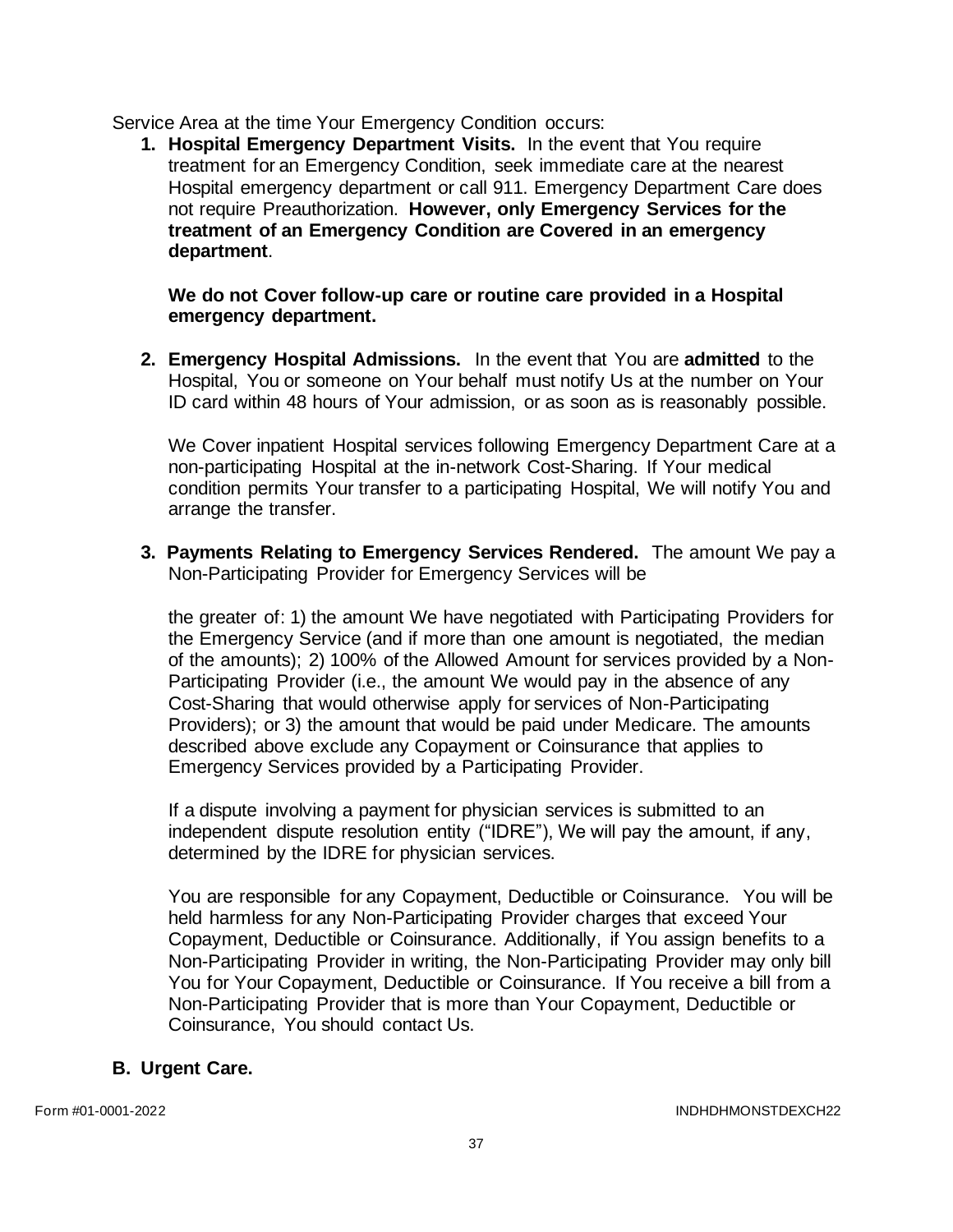Urgent Care is medical care for an illness, injury or condition serious enough that a reasonable person would seek care right away, but not so severe as to require Emergency Department Care. Urgent Care is typically available after normal business hours, including evenings and weekends. If You need care after normal business hours, including evenings, weekends or holidays, You have options. You can call Your Provider's office for instructions or visit an Urgent Care Center. If You have an Emergency Condition, seek immediate care at the nearest Hospital emergency department or call 911. **Urgent Care is Covered in or out of Our Service Area***.* 

- **1. In-Network.** We Cover Urgent Care from a participating Physician or a participating Urgent Care Center. You do not need to contact Us prior to or after Your visit.
- **2. Out-of-Network.** We Cover Urgent Care from a non-participating Urgent Care Center outside Our Service Area. We are available 24 hours a day, seven (7) days a week to help You in urgent medical situations.

We do not Cover Urgent Care from non-participating Urgent Care Centers in Our Service Area.

**If Urgent Care results in an emergency admission, please follow the instructions for emergency Hospital admissions described above.**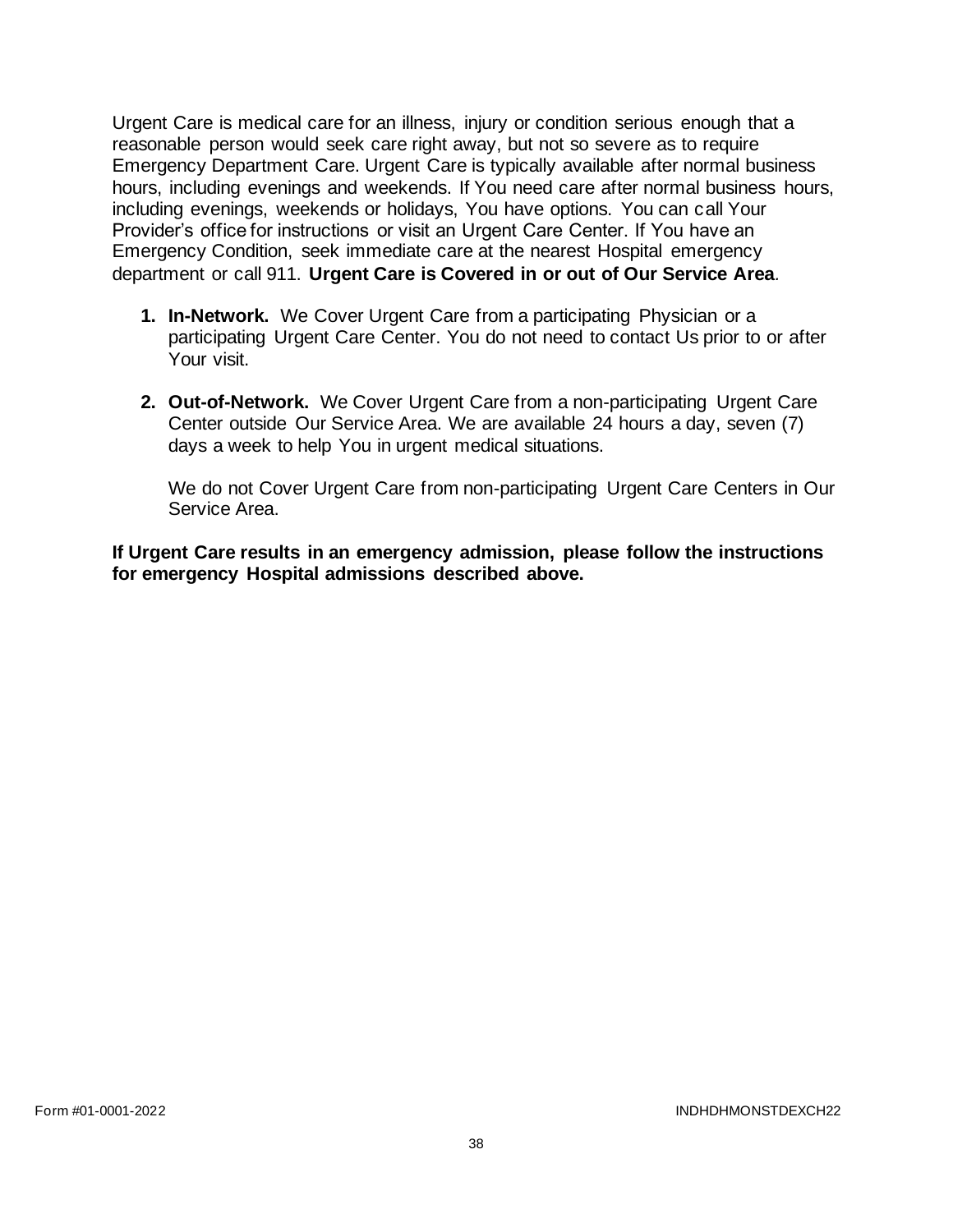# **SECTION IX**

### **Outpatient and Professional Services**

Please refer to the Schedule of Benefits section of this Contract for Cost-Sharing requirements, day or visit limits, and any Preauthorization or Referral requirements that apply to these benefits.

#### **A. Acupuncture.**

We Cover acupuncture services for up to 10 visits per Plan Year.

### **B. Advanced Imaging Services.**

We Cover PET scans, MRI, nuclear medicine, and CAT scans.

### **C. Allergy Testing and Treatment.**

We Cover testing and evaluations including injections, and scratch and prick tests to determine the existence of an allergy. We also Cover allergy treatment, including desensitization treatments, routine allergy injections and serums.

### **D. Ambulatory Surgical Center Services.**

We Cover surgical procedures performed at Ambulatory Surgical Centers including services and supplies provided by the center the day the surgery is performed.

### **E. Chemotherapy and Immunotherapy.**

We Cover chemotherapy and immunotherapy in an outpatient Facility or in a Health Care Professional's office. Chemotherapy and immunotherapy may be administered by injection or infusion. Orally-administered anti-cancer drugs are Covered under the Prescription Drug Coverage section of this Contract.

### **F. Chiropractic Services.**

We Cover chiropractic care when performed by a Doctor of Chiropractic ("chiropractor") in connection with the detection or correction by manual or mechanical means of structural imbalance, distortion or subluxation in the human body for the purpose of removing nerve interference and the effects thereof, where such interference is the result of or related to distortion, misalignment or subluxation of the vertebral column. This includes assessment, manipulation and any modalities. Any laboratory tests will be Covered in accordance with the terms and conditions of this Contract.

### **G. Clinical Trials.**

We Cover the routine patient costs for Your participation in an approved clinical trial and such coverage shall not be subject to Utilization Review if You are:

- Eligible to participate in an approved clinical trial to treat either cancer or other life-threatening disease or condition; and
- Referred by a Participating Provider who has concluded that Your participation in the approved clinical trial would be appropriate.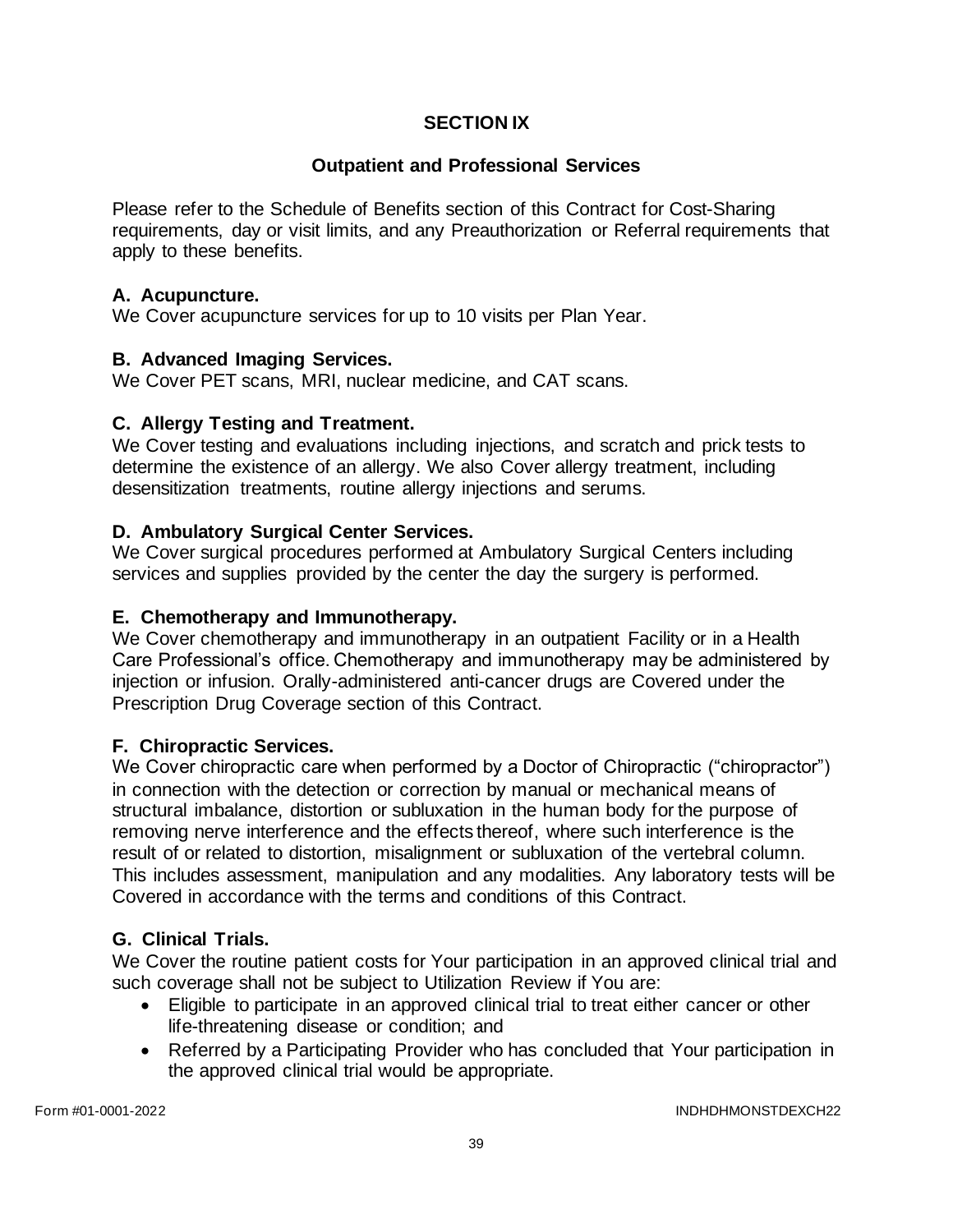All other clinical trials, including when You do not have cancer or other life-threatening disease or condition, may be subject to the Utilization Review and External Appeal sections of this Contract.

We do not Cover: the costs of the investigational drugs or devices; the costs of nonhealth services required for You to receive the treatment; the costs of managing the research; or costs that would not be covered under this Contract for non-investigational treatments provided in the clinical trial.

An "approved clinical trial" means a phase I, II III, or IV clinical trial that is:

- A federally funded or approved trial;
- Conducted under an investigational drug application reviewed by the federal Food and Drug Administration; or
- A drug trial that is exempt from having to make an investigational new drug application.

# **H. Dialysis.**

We Cover dialysis treatments of an Acute or chronic kidney ailment.

We also Cover dialysis treatments provided by a Non-Participating Provider subject to all the following conditions:

- The Non-Participating Provider is duly licensed to practice and authorized to provide such treatment.
- The Non-Participating Provider is located outside Our Service Area.
- The Participating Provider who is treating You has issued a written order indicating that dialysis treatment by the Non-Participating Provider is necessary.
- You notify Us in writing at least 30 days in advance of the proposed treatment date(s) and include the written order referred to above. The 30-day advance notice period may be shortened when You need to travel on sudden notice due to a family or other emergency, provided that We have a reasonable opportunity to review Your travel and treatment plans.
- We have the right to Preauthorize the dialysis treatment and schedule.
- We will provide benefits for no more than 10 dialysis treatments by a Non-Participating Provider per Member per calendar year.
- Benefits for services of a Non-Participating Provider are Covered when all the above conditions are met and are subject to any applicable Cost-Sharing that applies to dialysis treatments by a Participating Provider. However, You are also responsible for paying any difference between the amount We would have paid had the service been provided by a Participating Provider and the Non-Participating Provider's charge.

# **I. Habilitation Services.**

We Cover Habilitation Services consisting of physical therapy, speech therapy and occupational therapy in the outpatient department of a Facility or in a Health Care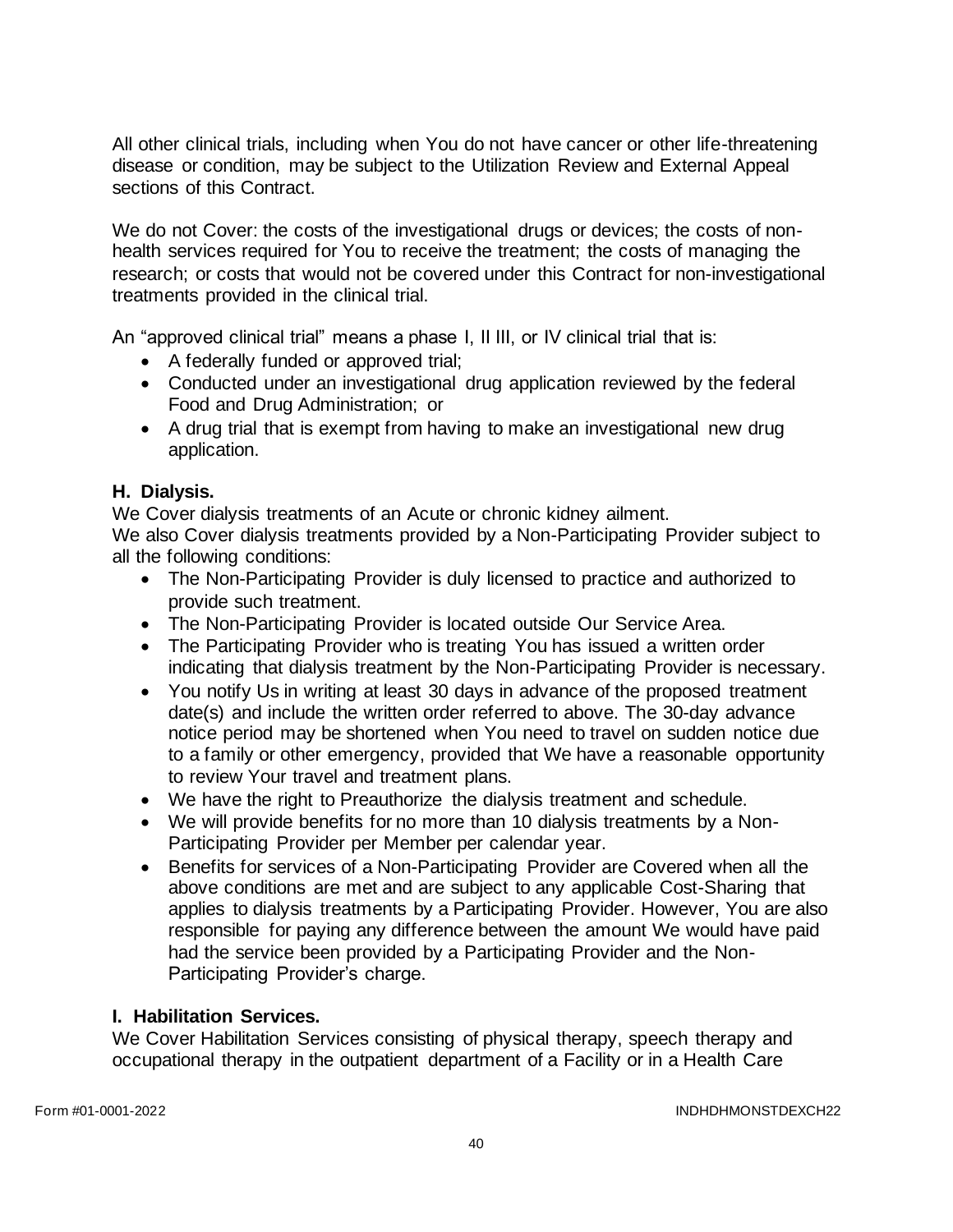Professional's office for up to 60 visits per condition per Plan Year. The visit limit applies to all therapies combined. For the purpose of this benefit, "per condition" means the disease or injury causing the need for the therapy.

# **J. Home Health Care.**

We Cover care provided in Your home by a Home Health Agency certified or licensed by the appropriate state agency. The care must be provided pursuant to Your Physician's written treatment plan and must be in lieu of Hospitalization or confinement in a Skilled Nursing Facility. Home care includes:

- Part-time or intermittent nursing care by or under the supervision of a registered professional nurse;
- Part-time or intermittent services of a home health aide;
- Physical, occupational or speech therapy provided by the Home Health Agency; and
- Medical supplies, Prescription Drugs and medications prescribed by a Physician, and laboratory services by or on behalf of the Home Health Agency to the extent such items would have been Covered during a Hospitalization or confinement in a Skilled Nursing Facility.

Home Health Care is limited to 40 visits per Plan Year. Each visit by a member of the Home Health Agency is considered one (1) visit. Each visit of up to four (4) hours by a home health aide is considered one (1) visit. Any Rehabilitation or Habilitation Services received under this benefit will not reduce the amount of services available under the Rehabilitation or Habilitation Services benefits.

# **K. Infertility Treatment.**

We Cover services for the diagnosis and treatment (surgical and medical) of infertility. "Infertility" is a disease or condition characterized by the incapacity to impregnate another person or to conceive, defined by the failure to establish a clinical pregnancy after 12 months of regular, unprotected sexual intercourse or therapeutic donor insemination, or after six (6) months of regular, unprotected sexual intercourse or therapeutic donor insemination for a female 35 years of age or older. Earlier evaluation and treatment may be warranted based on a Member's medical history or physical findings.

Such Coverage is available as follows:

**1. Basic Infertility Services.** Basic infertility services will be provided to a Member who is an appropriate candidate for infertility treatment. In order to determine eligibility, We will use guidelines established by the American College of Obstetricians and Gynecologists, the American Society for Reproductive Medicine, and the State of New York.

Basic infertility services include:

• Initial evaluation;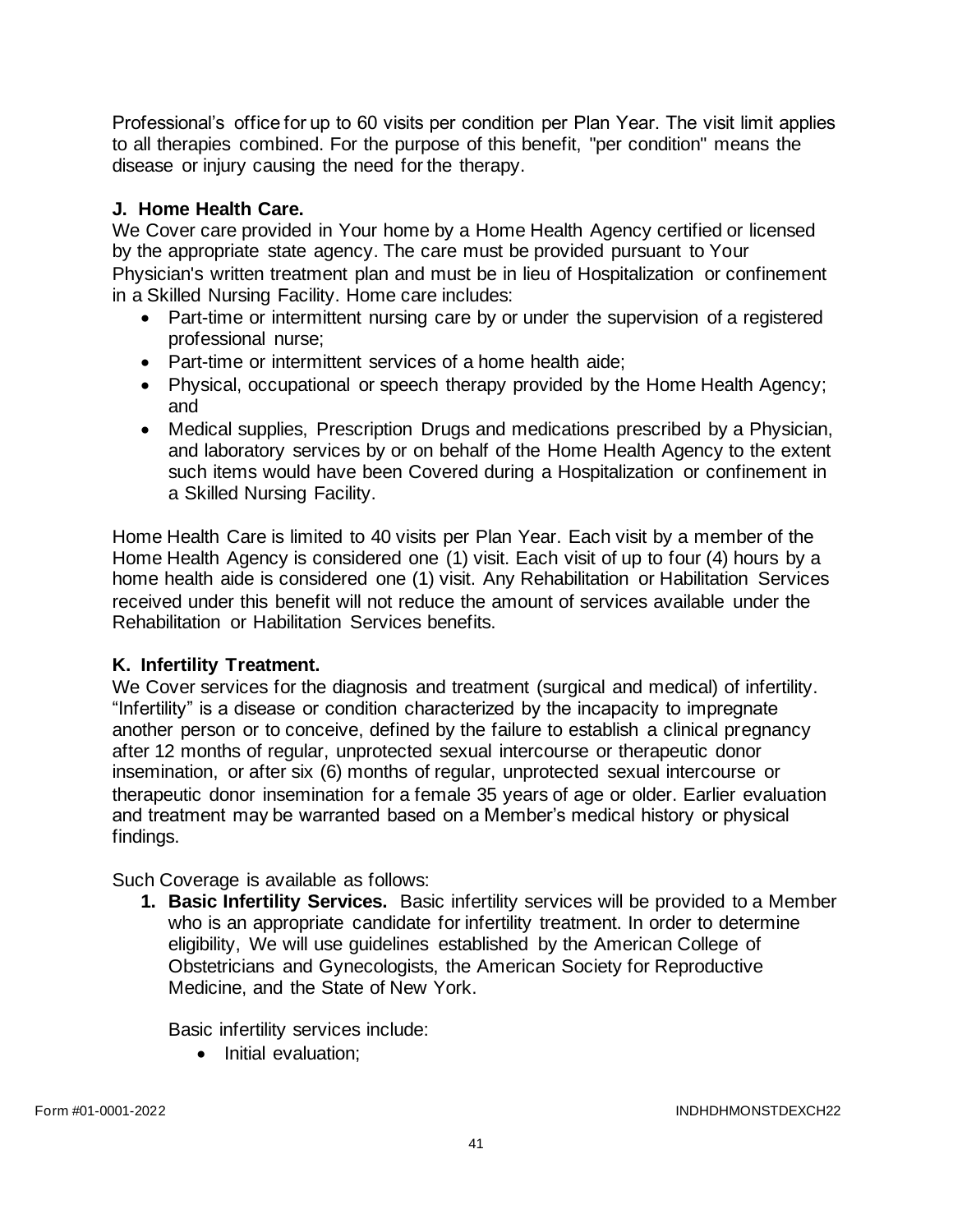- Semen analysis;
- Laboratory evaluation;
- Evaluation of ovulatory function;
- Postcoital test:
- Endometrial biopsy:
- Pelvic ultra sound;
- Hysterosalpingogram;
- Sono-hystogram;
- Testis biopsy;
- Blood tests; and
- Medically appropriate treatment of ovulatory dysfunction.

Additional tests may be Covered if the tests are determined to be Medically Necessary.

**2. Comprehensive Infertility Services.** If the basic infertility services do not result in increased fertility, We Cover comprehensive infertility services.

Comprehensive infertility services include:

- Ovulation induction and monitoring;
- Pelvic ultra sound:
- Artificial insemination;
- Hysteroscopy;
- Laparoscopy; and
- Laparotomy.
- **3. Fertility Preservation Services.** We Cover standard fertility preservation services when a medical treatment will directly or indirectly lead to iatrogenic infertility. Standard fertility preservation services include the collecting, preserving, and storing of ova and sperm. "Iatrogenic infertility" means an impairment of Your fertility by surgery, radiation, chemotherapy or other medical treatment affecting reproductive organs or processes.

### **4. Exclusions and Limitations.** We do not Cover:

- In vitro fertilization:
- Gamete intrafallopian tube transfers or zygote intrafallopian tube transfers;
- Costs associated with an ovum or sperm donor, including the donor's medical expenses;
- Cryopreservation and storage of sperm and ova except when performed as fertility preservation services;
- Cryopreservation and storage of embryos;
- Ovulation predictor kits;
- Reversal of tubal ligations;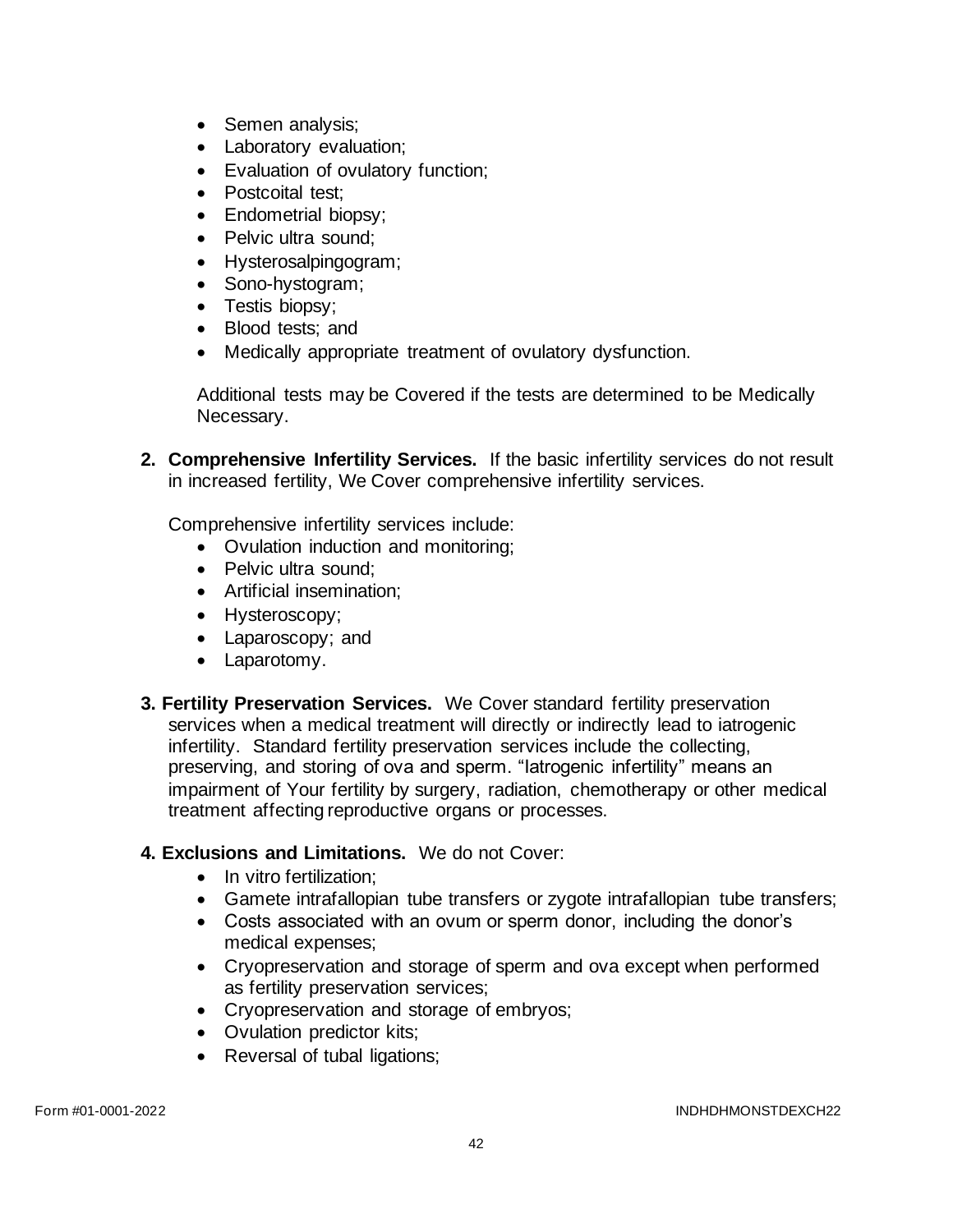- Reversal of vasectomies:
- Costs for services relating to surrogate motherhood that are not otherwise Covered Services under this Contract;
- Cloning; or
- Medical and surgical procedures that are experimental or investigational, unless Our denial is overturned by an External Appeal Agent.

All services must be provided by Providers who are qualified to provide such services in accordance with the guidelines established and adopted by the American Society for Reproductive Medicine. We will not discriminate based on Your expected length of life, present or predicted disability, degree of medical dependency, perceived quality of life, other health conditions, or based on personal characteristics including age, sex, sexual orientation, marital status or gender identity, when determining coverage under this benefit.

### **L. Infusion Therapy.**

We Cover infusion therapy which is the administration of drugs using specialized delivery systems. Drugs or nutrients administered directly into the veins are considered infusion therapy. Drugs taken by mouth or self-injected are not considered infusion therapy. The services must be ordered by a Physician or other authorized Health Care Professional and provided in an office or by an agency licensed or certified to provide infusion therapy. Any visits for home infusion therapy count toward Your home health care visit limit.

### **M. Interruption of Pregnancy.**

We Cover medically necessary abortions including abortions in cases of rape, incest or fetal malformation. We Cover elective abortions.

### **N. Laboratory Procedures, Diagnostic Testing and Radiology Services.**

We Cover x-ray, laboratory procedures and diagnostic testing, services and materials, including diagnostic x-rays, x-ray therapy, fluoroscopy, electrocardiograms, electroencephalograms, laboratory tests, and therapeutic radiology services.

### **O. Maternity and Newborn Care.**

We Cover services for maternity care provided by a Physician or midwife, nurse practitioner, Hospital or birthing center. We Cover prenatal care (including one (1) visit for genetic testing), postnatal care, delivery, and complications of pregnancy. In order for services of a midwife to be Covered, the midwife must be licensed pursuant to Article 140 of the New York Education Law, practicing consistent with Section 6951 of the New York Education Law and affiliated or practicing in conjunction with a Facility licensed pursuant to Article 28 of the New York Public Health Law. We will not pay for duplicative routine services provided by both a midwife and a Physician. See the Inpatient Services section of this Contract for Coverage of inpatient maternity care.

We Cover breastfeeding support, counseling and supplies, including the cost of renting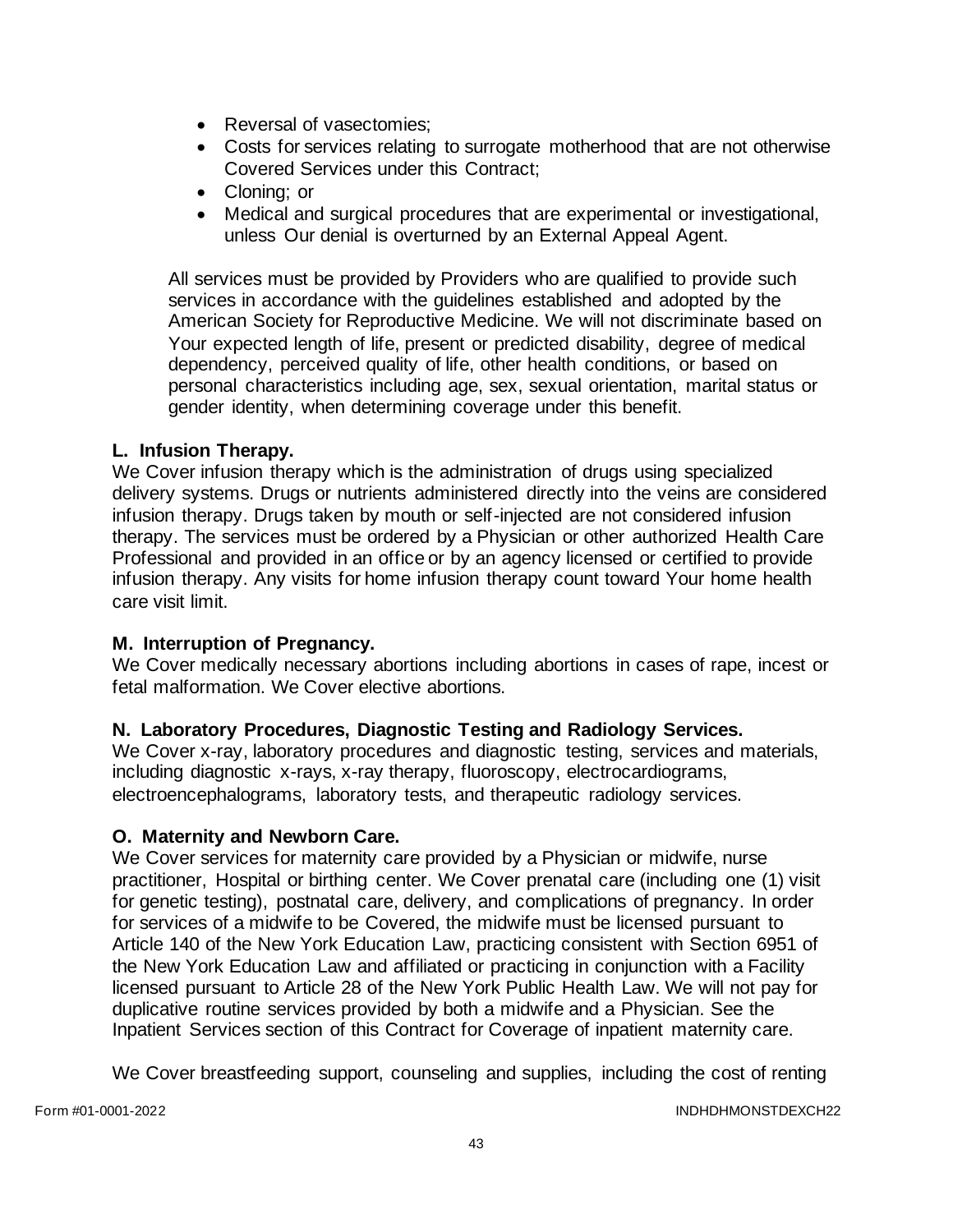or the purchase of one (1) breast pump per pregnancy or, if greater, one (1) per calendar year for the duration of breast feeding.

## **P. Office Visits.**

We Cover office visits for the diagnosis and treatment of injury, disease and medical conditions. Office visits may include house calls.

**Specialist e-Consultations Program.** If Your Participating Provider is rendering primary care services to You, he or she may conduct an electronic consultation with a Specialist to help evaluate Your condition or diagnosis. The electronic consultation will be provided by a Participating Provider in Our consultation program who will be selected by Your Participating Provider in his or her clinical judgement. The electronic consultation will be at no cost to You. Your Participating Provider may consider the information provided by the Specialist in determining Your treatment. The consultation will be conducted using electronic information and communication technologies such as secure web-based email, fax and/or exchange of electronic medical records. The results may be documented in an electronic health record.

## **Q. Outpatient Hospital Services.**

We Cover Hospital services and supplies as described in the Inpatient Services section of this Contract that can be provided to You while being treated in an outpatient Facility. For example, Covered Services include but are not limited to inhalation therapy, pulmonary rehabilitation, infusion therapy and cardiac rehabilitation.

### **R. Preadmission Testing.**

We Cover preadmission testing ordered by Your Physician and performed in Hospital outpatient Facilities prior to a scheduled surgery in the same Hospital provided that:

- The tests are necessary for and consistent with the diagnosis and treatment of the condition for which the surgery is to be performed;
- Reservations for a Hospital bed and operating room were made prior to the performance of the tests;
- Surgery takes place within seven (7) days of the tests; and
- The patient is physically present at the Hospital for the tests.

# **S. Prescription Drugs for Use in the Office and Outpatient Facilities.**

We Cover Prescription Drugs (excluding self-injectable drugs) used by Your Provider in the Provider's office and Outpatient Facility for preventive and therapeutic purposes. This benefit applies when Your Provider orders the Prescription Drug and administers it to You. When Prescription Drugs are Covered under this benefit, they will not be Covered under the Prescription Drug Coverage section of this Contract.

### **T. Retail Health Clinics.**

We Cover basic health care services provided to You on a "walk-in" basis at retail health clinics, normally found in major pharmacies or retail stores. Covered Services are typically provided by a physician's assistant or nurse practitioner. Covered Services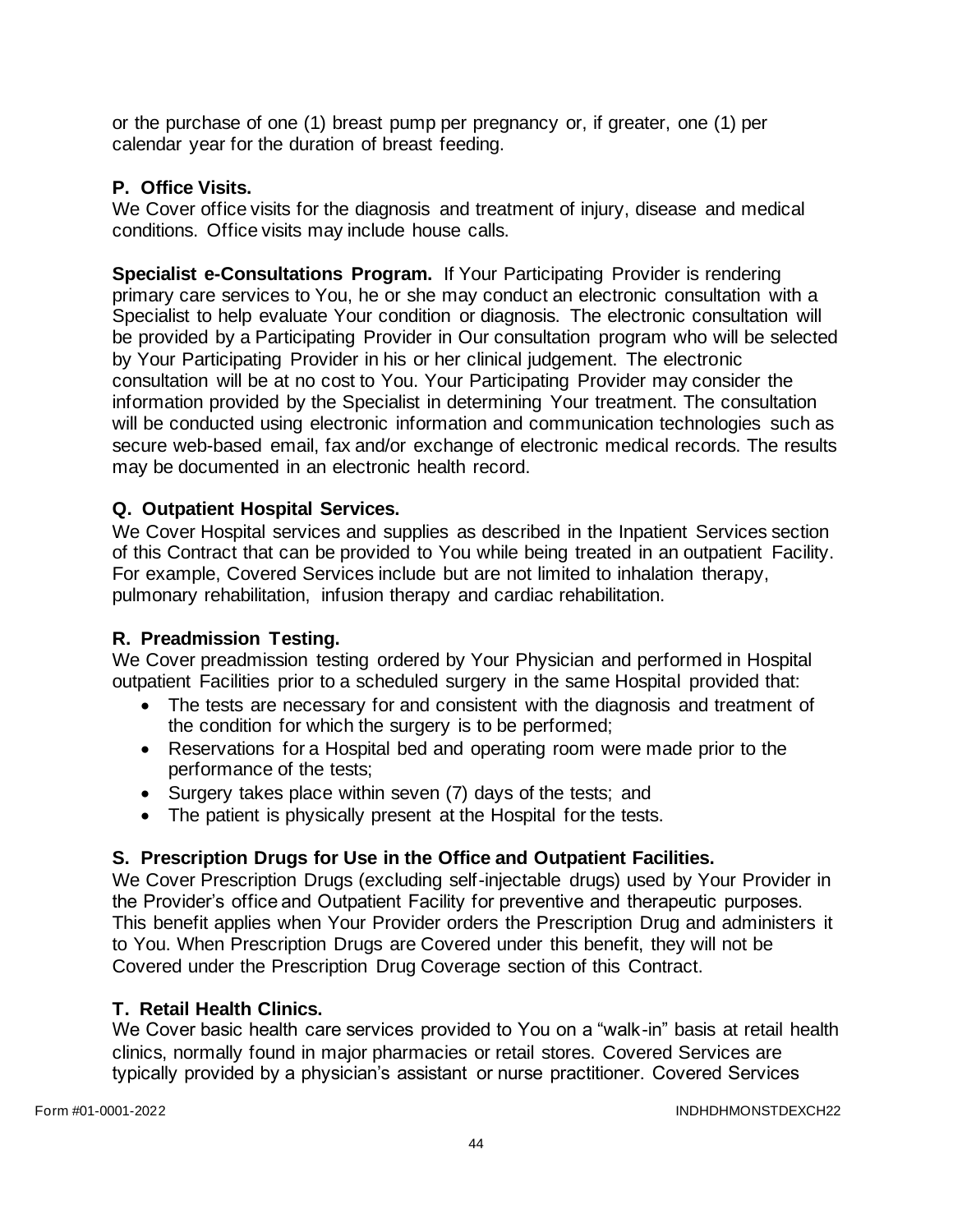available at retail health clinics are limited to routine care and treatment of common illnesses.

## **U. Rehabilitation Services.**

We Cover Rehabilitation Services consisting of physical therapy, speech therapy and occupational therapy in the outpatient department of a Facility or in a Health Care Professional's office for up to 60 visits per condition per Plan Year. The visit limit applies to all therapies combined. For the purpose of this benefit, "per condition" means the disease or injury causing the need for the therapy.

We Cover speech and physical therapy only when:

- Such therapy is related to the treatment or diagnosis of Your illness or injury (in the case of a covered Child, this includes a medically diagnosed congenital defect);
- The therapy is ordered by a Physician; and
- You have been hospitalized or have undergone surgery for such illness or injury.

Covered Rehabilitation Services must begin within six (6) months of the later to occur:

- The date of the injury or illness that caused the need for the therapy;
- The date You are discharged from a Hospital where surgical treatment was rendered; or
- The date outpatient surgical care is rendered.

In no event will the therapy continue beyond 365 days after such event.

### **V. Second Opinions.**

- **1. Second Cancer Opinion.** We Cover a second medical opinion by an appropriate Specialist, including but not limited to a Specialist affiliated with a specialty care center, in the event of a positive or negative diagnosis of cancer or a recurrence of cancer or a recommendation of a course of treatment for cancer. You may obtain a second opinion from a Non-Participating Provider on an innetwork basis.
- **2. Second Surgical Opinion.** We Cover a second surgical opinion by a qualified Physician on the need for surgery.
- **3. Required Second Surgical Opinion.** We may require a second opinion before We preauthorize a surgical procedure. There is no cost to You when We request a second opinion.
	- The second opinion must be given by a board certified Specialist who personally examines You.
	- If the first and second opinions do not agree, You may obtain a third opinion.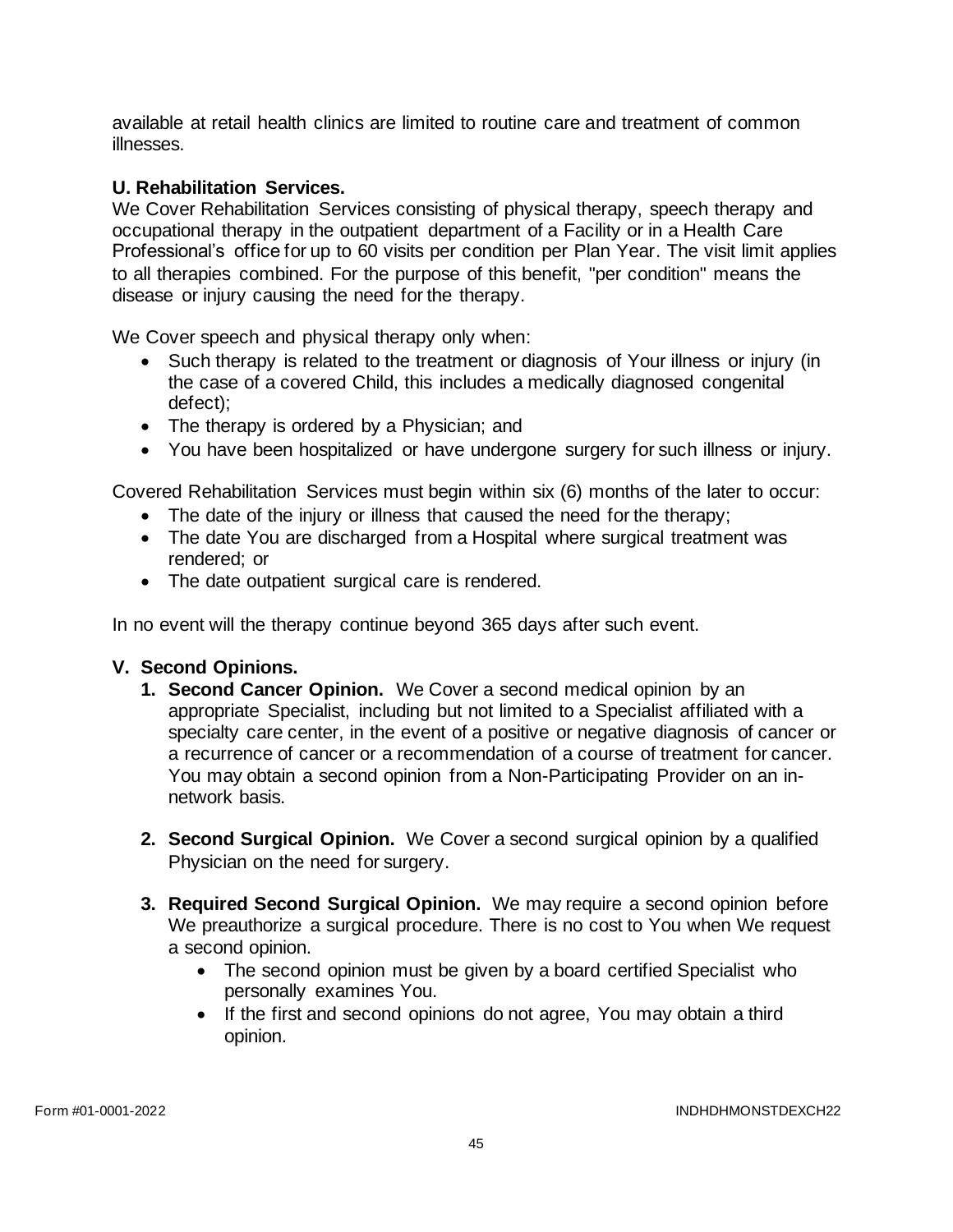**4. Second Opinions in Other Cases.** There may be other instances when You will disagree with a Provider's recommended course of treatment. In such cases, You may request that we designate another Provider to render a second opinion. If the first and second opinions do not agree, We will designate another Provider to render a third opinion. After completion of the second opinion process, We will approve Covered Services supported by a majority of the Providers reviewing Your case.

# **W. Surgical Services.**

We Cover Physicians' services for surgical procedures, including operating and cutting procedures for the treatment of a sickness or injury, and closed reduction of fractures and dislocations of bones, endoscopies, incisions, or punctures of the skin on an inpatient and outpatient basis, including the services of the surgeon or Specialist, assistant (including a Physician's assistant or a nurse practitioner), and anesthetist or anesthesiologist, together with preoperative and post-operative care. Benefits are not available for anesthesia services provided as part of a surgical procedure when rendered by the surgeon or the surgeon's assistant.

Sometimes two (2) or more surgical procedures can be performed during the same operation.

- **1. Through the Same Incision.** If Covered multiple surgical procedures are performed through the same incision, We will pay for the procedure with the highest Allowed Amount.
- **2. Through Different Incisions.** If Covered multiple surgical procedures are performed during the same operative session but through different incisions, We will pay:
	- For the procedure with the highest Allowed Amount; and
	- 50% of the amount We would otherwise pay for the other procedures.

# **X. Oral Surgery.**

We Cover the following limited dental and oral surgical procedures:

- Oral surgical procedures for jaw bones or surrounding tissue and dental services for the repair or replacement of sound natural teeth that are required due to accidental injury. Replacement is Covered only when repair is not possible. Dental services must be obtained within 12 months of the injury.
- Oral surgical procedures for jaw bones or surrounding tissue and dental services necessary due to congenital disease or anomaly.
- Oral surgical procedures required for the correction of a non-dental physiological condition which has resulted in a severe functional impairment.
- Removal of tumors and cysts requiring pathological examination of the jaws, cheeks, lips, tongue, roof and floor of the mouth. Cysts related to teeth are not Covered.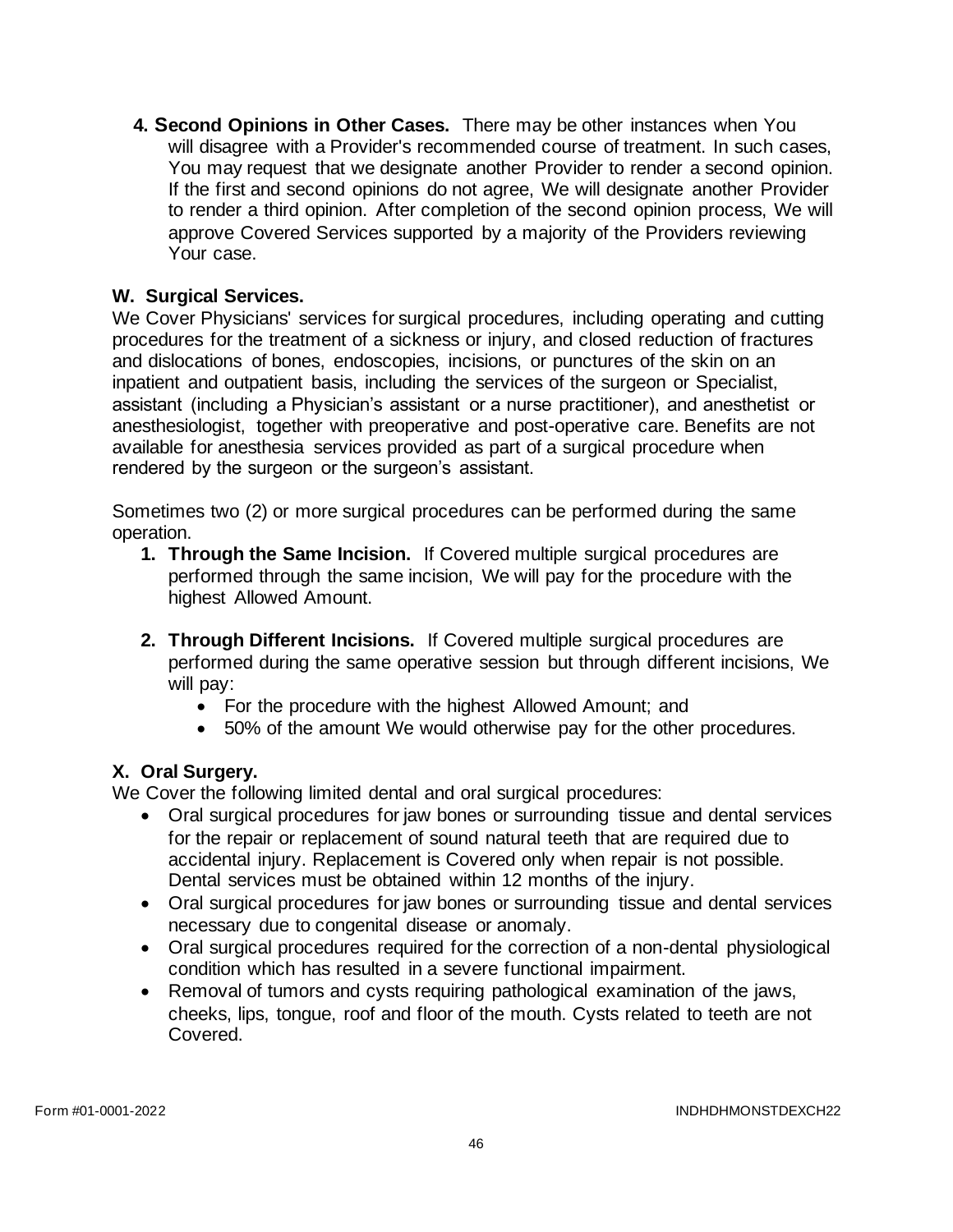• Surgical/nonsurgical medical procedures for temporomandibular joint disorders and orthognathic surgery.

# **Y. Reconstructive Breast Surgery.**

We Cover breast reconstruction surgery after a mastectomy or partial mastectomy. Coverage includes: all stages of reconstruction of the breast on which the mastectomy or partial mastectomy has been performed; surgery and reconstruction of the other breast to produce a symmetrical appearance; and physical complications of the mastectomy or partial mastectomy, including lymphedemas, in a manner determined by You and Your attending Physician to be appropriate. We also Cover implanted breast prostheses following a mastectomy or partial mastectomy.

## **Z. Other Reconstructive and Corrective Surgery.**

We Cover reconstructive and corrective surgery other than reconstructive breast surgery only when it is:

- Performed to correct a congenital birth defect of a covered Child which has resulted in a functional defect;
- Incidental to surgery or follows surgery that was necessitated by trauma, infection or disease of the involved part; or
- Otherwise Medically Necessary.

## **AA. Telemedicine Program**.

In addition to providing Covered Services via telehealth, We Cover online internet consultations between You and Providers who participate in Our telemedicine program for medical conditions that are not an Emergency Condition. Not all Participating Providers participate in Our telemedicine program. You can check Our Provider directory or contact Us for a listing of the Providers that participate in Our telemedicine program.

Our telemedicine program allows members to communicate with Providers through twoway video and can be easily accessed through our Member site at [www.cdphp.com.](http://www.cdphp.com/)

### **BB. Transplants.**

We Cover only those transplants determined to be non-experimental and noninvestigational. Covered transplants include but are not limited to: kidney, corneal, liver, heart, pancreas and lung transplants; and bone marrow transplants for aplastic anemia, leukemia, severe combined immunodeficiency disease and Wiskott-Aldrich Syndrome.

#### **All transplants must be prescribed by Your Specialist(s). Additionally, all transplants must be performed at Hospitals that We have specifically approved and designated to perform these procedures.**

We Cover the Hospital and medical expenses, including donor search fees, of the Member-recipient. We Cover transplant services required by You when You serve as an organ donor only if the recipient is a Member. We do not Cover the medical expenses of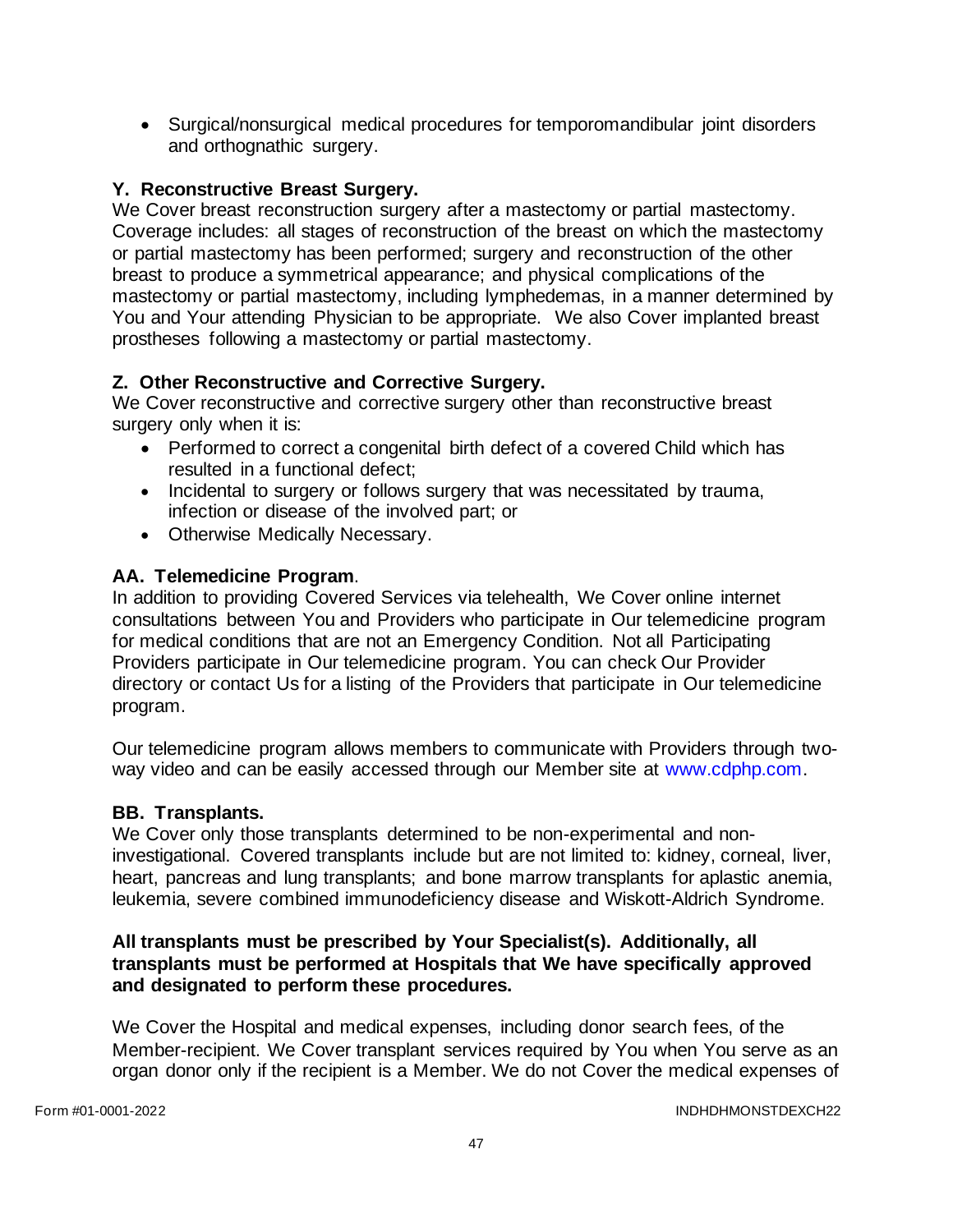a non-Member acting as a donor for You if the non-Member's expenses will be Covered under another health plan or program.

We do not Cover: travel expenses, lodging, meals, or other accommodations for donors or guests; donor fees in connection with organ transplant surgery; or routine harvesting and storage of stem cells from newborn cord blood.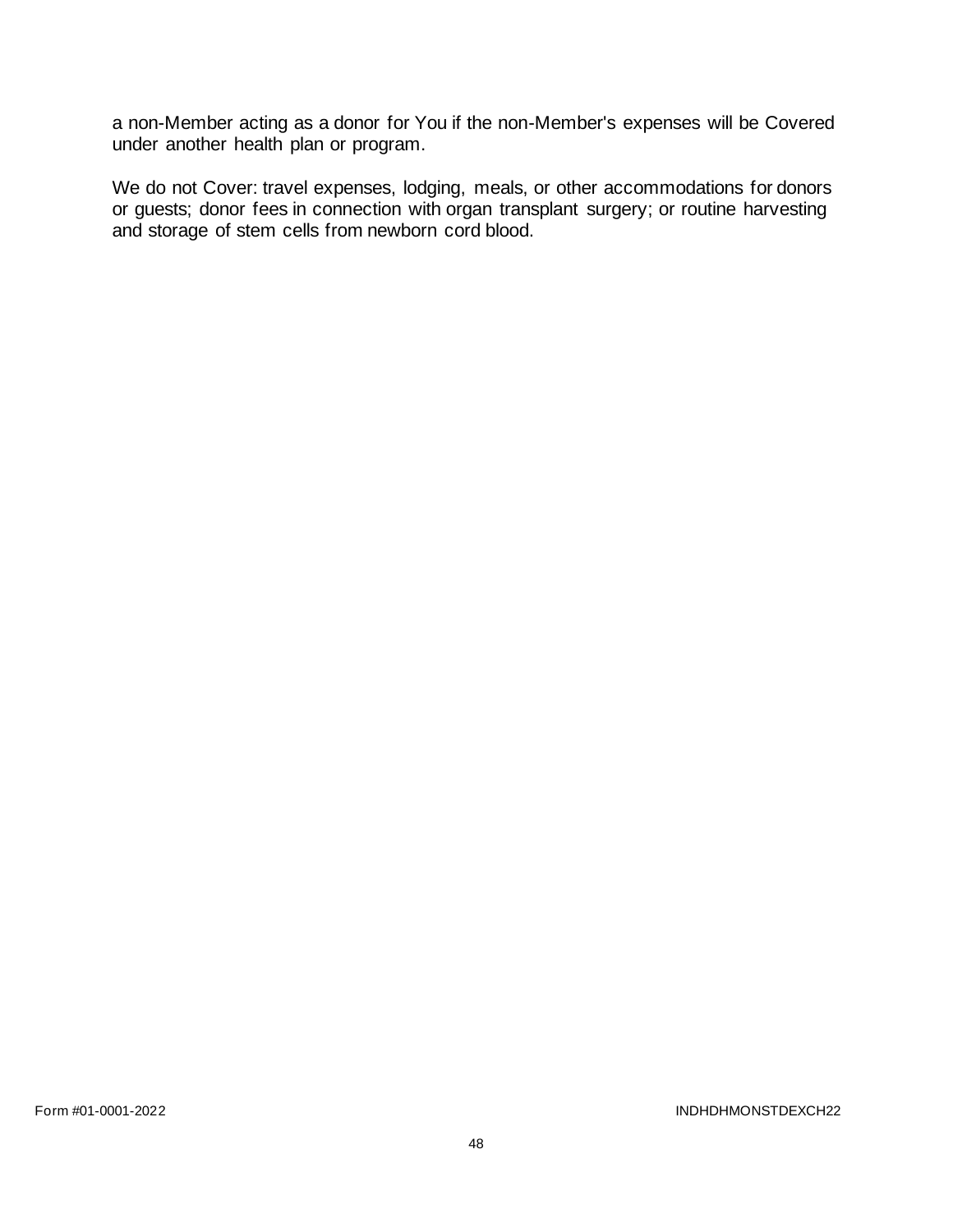### **SECTION X**

### **Additional Benefits, Equipment and Devices**

Please refer to the Schedule of Benefits section of this Contract for Cost-Sharing requirements, day or visit limits, and any Preauthorization or Referral requirements that apply to these benefits.

### **A. Autism Spectrum Disorder.**

We Cover the following services when such services are prescribed or ordered by a licensed Physician or a licensed psychologist and are determined by Us to be Medically Necessary for the screening, diagnosis, and treatment of autism spectrum disorder. For purposes of this benefit, "autism spectrum disorder" means any pervasive developmental disorder defined in the most recent edition of the Diagnostic and Statistical Manual of Mental Disorders at the time services are rendered.

- **1. Screening and Diagnosis.** We Cover assessments, evaluations, and tests to determine whether someone has autism spectrum disorder.
- **2. Assistive Communication Devices.** We Cover a formal evaluation by a speech-language pathologist to determine the need for an assistive communication device. Based on the formal evaluation, We Cover the rental or purchase of assistive communication devices when ordered or prescribed by a licensed Physician or a licensed psychologist if You are unable to communicate through normal means (i.e., speech or writing) when the evaluation indicates that an assistive communication device is likely to provide You with improved communication. Examples of assistive communication devices include communication boards and speech-generating devices. Coverage is limited to dedicated devices. We will only Cover devices that generally are not useful to a person in the absence of a communication impairment. We do not Cover items, such as, but not limited to, laptop, desktop or tablet computers. We Cover software and/or applications that enable a laptop, desktop or tablet computer to function as a speech-generating device. Installation of the program and/or technical support is not separately reimbursable. We will determine whether the device should be purchased or rented.

We Cover repair, replacement fitting and adjustments of such devices when made necessary by normal wear and tear or significant change in Your physical condition. We do not Cover the cost of repair or replacement made necessary because of loss or damage caused by misuse, mistreatment, or theft; however, We Cover one (1) repair or replacement per device type that is necessary due to behavioral issues. Coverage will be provided for the device most appropriate to Your current functional level. We do not Cover delivery or service charges or routine maintenance.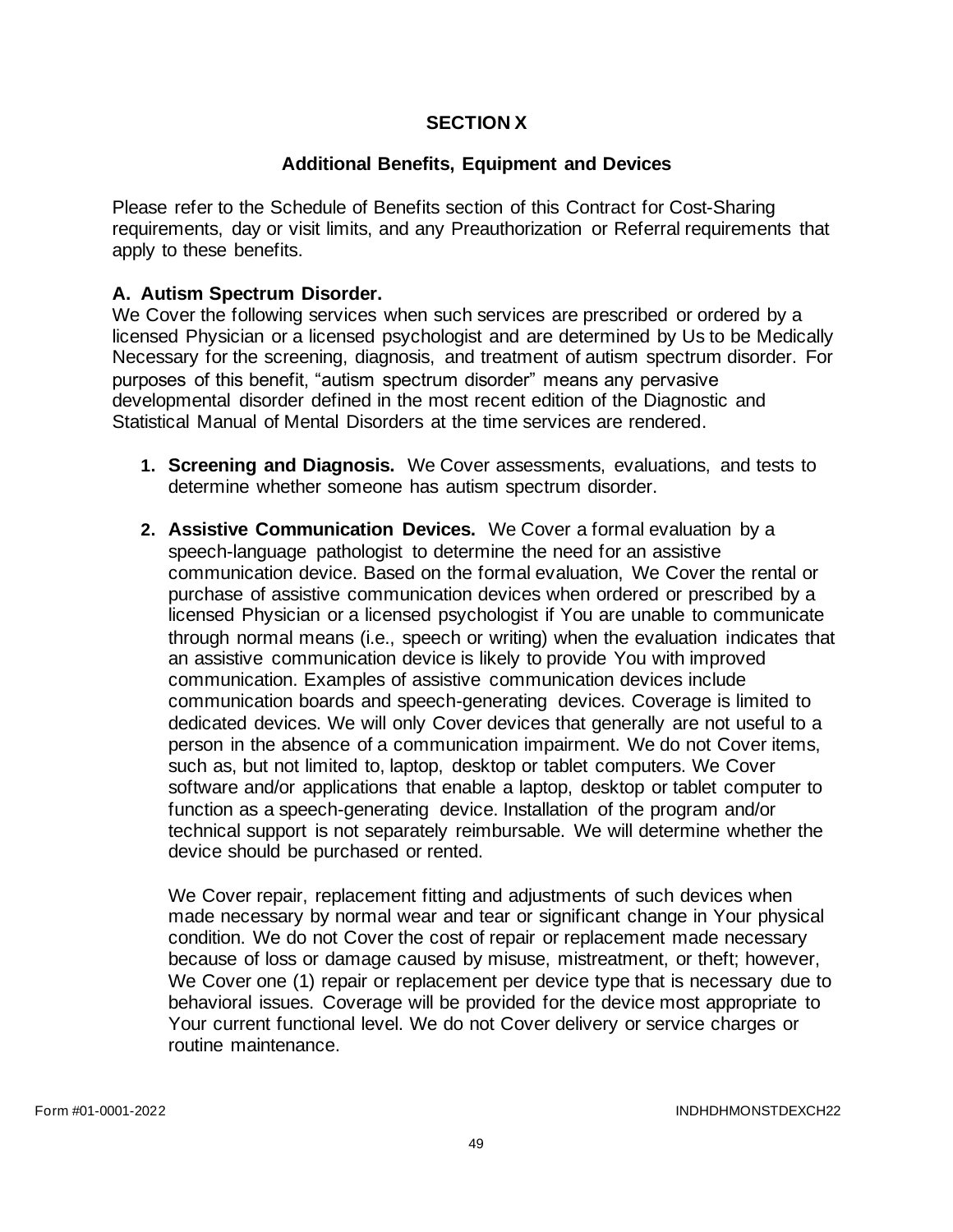- **3. Behavioral Health Treatment.** We Cover counseling and treatment programs that are necessary to develop, maintain, or restore, to the maximum extent practicable, the functioning of an individual. We will provide such Coverage when provided by a licensed Provider. We Cover applied behavior analysis when provided by a licensed or certified applied behavior analysis Health Care Professional. "Applied behavior analysis" means the design, implementation, and evaluation of environmental modifications, using behavioral stimuli and consequences, to produce socially significant improvement in human behavior, including the use of direct observation, measurement, and functional analysis of the relationship between environment and behavior. The treatment program must describe measurable goals that address the condition and functional impairments for which the intervention is to be applied and include goals from an initial assessment and subsequent interim assessments over the duration of the intervention in objective and measurable terms.
- **4. Psychiatric and Psychological Care.** We Cover direct or consultative services provided by a psychiatrist, psychologist or a licensed clinical social worker with the experience required by the New York Insurance Law, licensed in the state in which they are practicing.
- **5. Therapeutic Care.** We Cover therapeutic services necessary to develop, maintain, or restore, to the greatest extent practicable, functioning of the individual when such services are provided by licensed or certified speech therapists, occupational therapists, physical therapists and social workers to treat autism spectrum disorder and when the services provided by such Providers are otherwise Covered under this Contract. Except as otherwise prohibited by law, services provided under this paragraph shall be included in any visit maximums applicable to services of such therapists or social workers under this Contract.
- **6. Pharmacy Care.** We Cover Prescription Drugs to treat autism spectrum disorder that are prescribed by a Provider legally authorized to prescribe under Title 8 of the New York Education Law. Coverage of such Prescription Drugs is subject to all the terms, provisions, and limitations that apply to Prescription Drug benefits under this Contract.
- **7. Limitations.** We do not Cover any services or treatment set forth above when such services or treatment are provided pursuant to an individualized education plan under the New York Education Law. The provision of services pursuant to an individualized family service plan under New York Public Health Law Section 2545, an individualized education plan under New York Education Law Article 89, or an individualized service plan pursuant to regulations of the New York State Office for People With Developmental Disabilities shall not affect coverage under this Contract for services provided on a supplemental basis outside of an educational setting if such services are prescribed by a licensed Physician or licensed psychologist.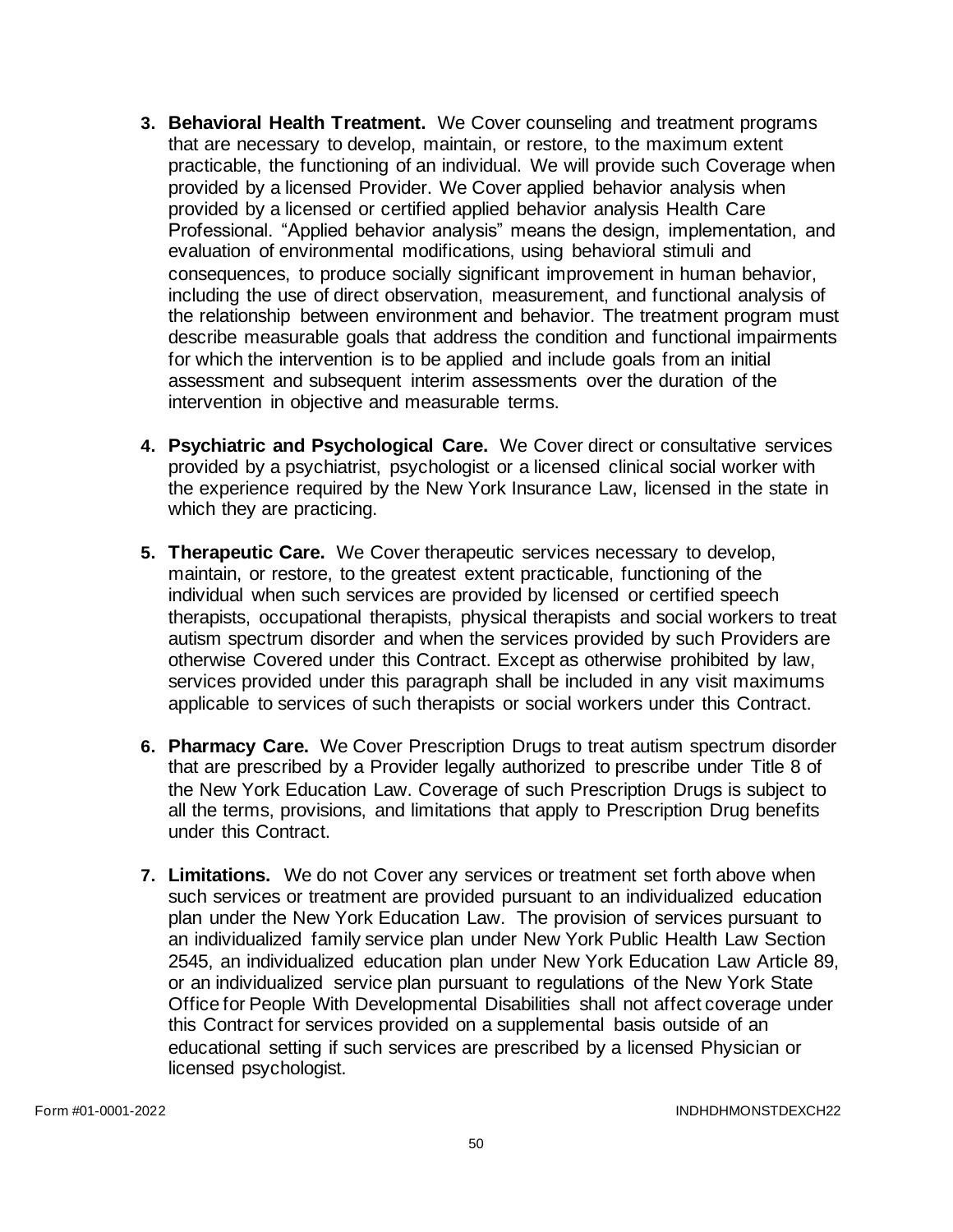You are responsible for any applicable Copayment, Deductible or Coinsurance provisions under this Contract for similar services. For example, any Copayment, Deductible or Coinsurance that applies to physical therapy visits will generally also apply to physical therapy services Covered under this benefit; and any Copayment, Deductible or Coinsurance for Prescription Drugs will generally also apply to Prescription Drugs Covered under this benefit. See the Schedule of Benefits section of this Contract for the Cost-Sharing requirements that apply to applied behavior analysis services and assistive communication devices.

Nothing in this Contract shall be construed to affect any obligation to provide coverage for otherwise Covered Services solely on the basis that the services constitute early intervention program services pursuant to New York Insurance Law Section 3235-a or an individualized service plan pursuant to regulations of the New York State Office for People With Developmental Disabilities.

#### **B. Diabetic Equipment, Supplies and Self-Management Education.**

We Cover diabetic equipment, supplies, and self-management education if recommended or prescribed by a Physician or other licensed Health Care Professional legally authorized to prescribe under Title 8 of the New York Education Law as described below:

#### **1. Equipment and Supplies.**

We Cover the following equipment and related supplies for the treatment of diabetes when prescribed by Your Physician or other Provider legally authorized to prescribe:

- Acetone reagent strips
- Acetone reagent tablets
- Alcohol or peroxide by the pint
- Alcohol wipes
- All insulin preparations
- Automatic blood lance kit
- Cartridges for the visually impaired
- Diabetes data management systems
- Disposable insulin and pen cartridges
- Drawing-up devices for the visually impaired
- Equipment for use of the pump
- Glucagon for injection to increase blood glucose concentration
- Glucose acetone reagent strips
- Glucose kit
- Glucose monitor with or without special features for visually impaired, control solutions, and strips for home blood glucose monitor
- Glucose reagent tape
- Glucose test or reagent strips
- Injection aides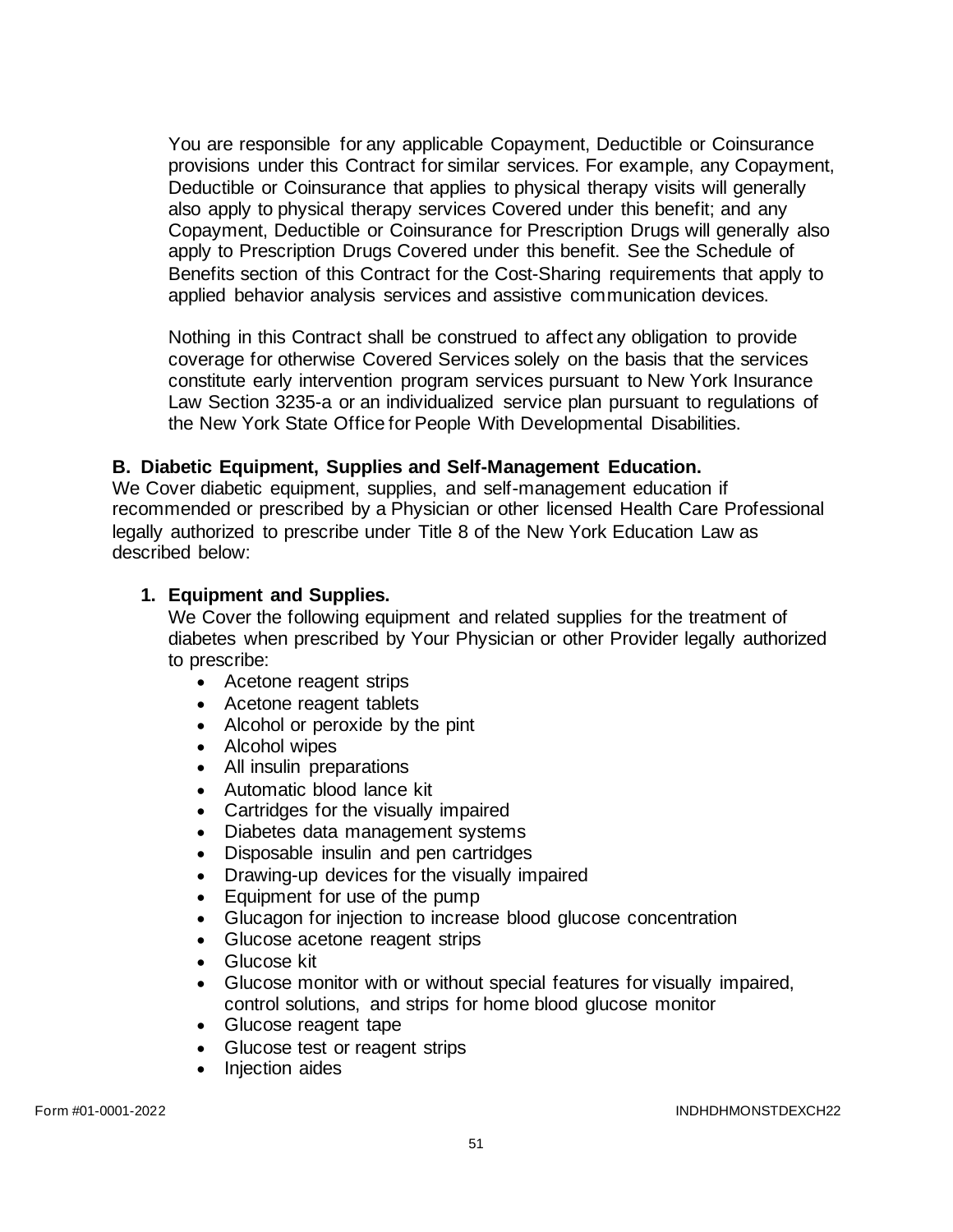- Injector (Busher) Automatic
- Insulin
- Insulin cartridge delivery
- Insulin infusion devices
- Insulin pump
- Lancets
- Oral agents such as glucose tablets and gels
- Oral anti-diabetic agents used to reduce blood sugar levels
- Syringe with needle; sterile 1 cc box
- Urine testing products for glucose and ketones
- Additional supplies, as the New York State Commissioner of Health shall designate by regulation as appropriate for the treatment of diabetes.

Diabetic equipment and supplies are Covered only when obtained from a designated diabetic equipment or supply manufacturer which has an agreement with Us to provide all diabetic equipment or supplies required by law for Members through participating pharmacies. If You require a certain item not available from Our designated diabetic equipment or supply manufacturer, You or Your Provider must submit a request for a medical exception by calling the number on Your ID card. Our medical director will make all medical exception determinations.

# **2. Self-Management Education.**

Diabetes self-management education is designed to educate persons with diabetes as to the proper self-management and treatment of their diabetic condition, including information on proper diets. We Cover education on selfmanagement and nutrition when: diabetes is initially diagnosed; a Physician diagnoses a significant change in Your symptoms or condition which necessitates a change in Your self-management education; or when a refresher course is necessary. It must be provided in accordance with the following:

- By a Physician, other health care Provider authorized to prescribe under Title 8 of the New York Education Law, or their staff during an office visit;
- Upon the Referral of Your Physician or other health care Provider authorized to prescribe under Title 8 of the New York Education Law to the following non-Physician, medical educators: certified diabetes nurse educators; certified nutritionists; certified dietitians; and registered dietitians in a group setting when practicable; and
- Education will also be provided in Your home when Medically Necessary.

### **3. Limitations.**

The items will only be provided in amounts that are in accordance with the treatment plan developed by the Physician for You. We Cover only basic models of blood glucose monitors unless You have special needs relating to poor vision or blindness or as otherwise Medically Necessary.

# **C. Durable Medical Equipment and Braces.**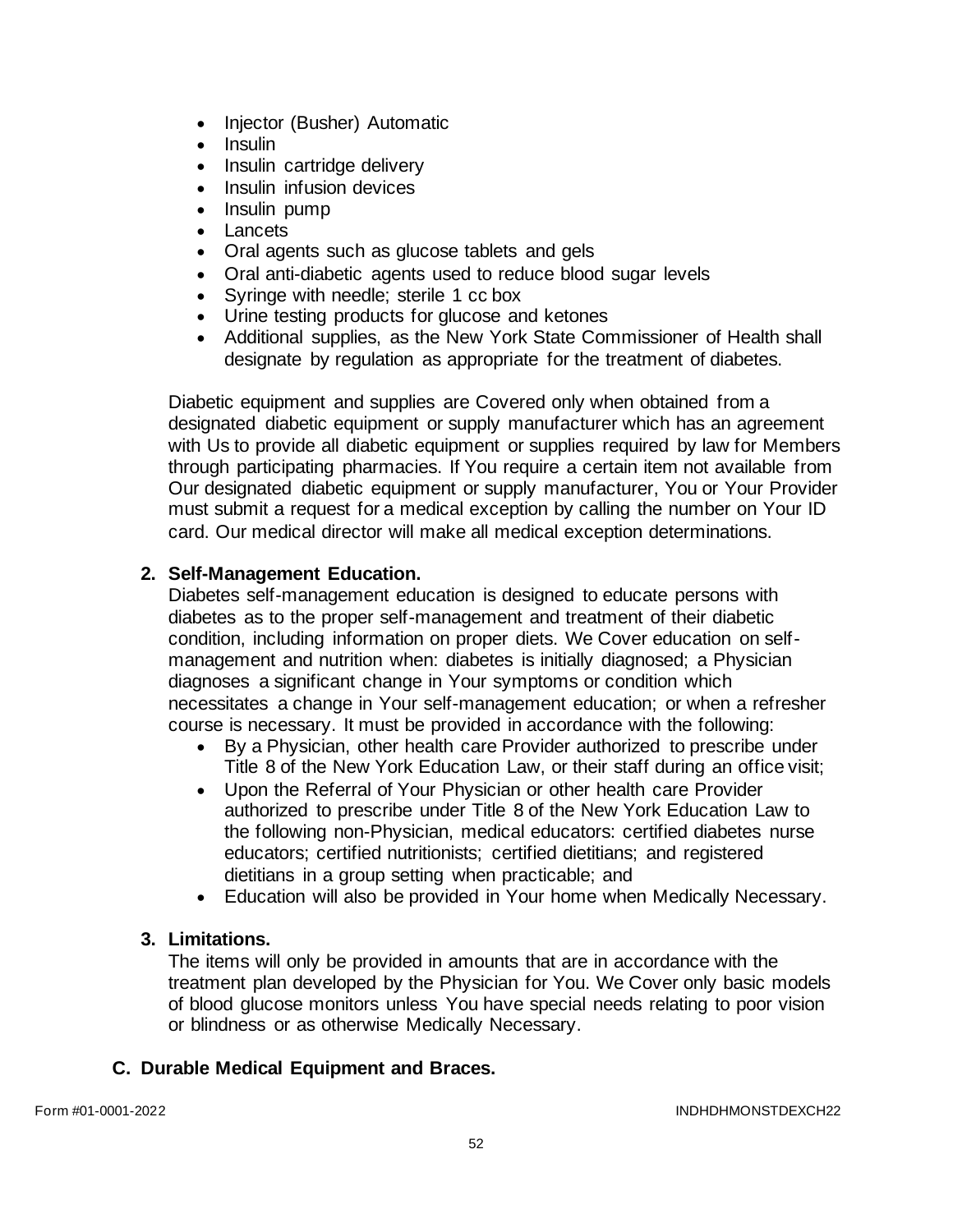We Cover the rental or purchase of durable medical equipment and braces.

### **1. Durable Medical Equipment.**

Durable Medical Equipment is equipment which is:

- Designed and intended for repeated use;
- Primarily and customarily used to serve a medical purpose;
- Generally not useful to a person in the absence of disease or injury; and
- Appropriate for use in the home.

Coverage is for standard equipment only. We Cover the cost of repair or replacement when made necessary by normal wear and tear. We do not Cover the cost of repair or replacement that is the result of misuse or abuse by You. We will determine whether to rent or purchase such equipment. We do not Cover over-the-counter durable medical equipment.

We do not Cover equipment designed for Your comfort or convenience (e.g., pools, hot tubs, air conditioners, saunas, humidifiers, dehumidifiers, exercise equipment), as it does not meet the definition of durable medical equipment.

## **2. Braces.**

We Cover braces, including orthotic braces, that are worn externally and that temporarily or permanently assist all or part of an external body part function that has been lost or damaged because of an injury, disease or defect. Coverage is for standard equipment only. We Cover replacements when growth or a change in Your medical condition make replacement necessary. We do not Cover the cost of repair or replacement that is the result of misuse or abuse by You.

### **D. Hearing Aids.**

### **1. External Hearing Aids.**

We Cover hearing aids required for the correction of a hearing impairment (a reduction in the ability to perceive sound which may range from slight to complete deafness). Hearing aids are electronic amplifying devices designed to bring sound more effectively into the ear. A hearing aid consists of a microphone, amplifier and receiver.

Covered Services are available for a hearing aid that is purchased as a result of a written recommendation by a Physician and include the hearing aid and the charges for associated fitting and testing. We Cover a single purchase (including repair and/or replacement) of hearing aids for one (1) or both ears.

### **2. Cochlear Implants.**

We Cover bone anchored hearing aids (i.e., cochlear implants) when they are Medically Necessary to correct a hearing impairment. Examples of when bone anchored hearing aids are Medically Necessary include the following: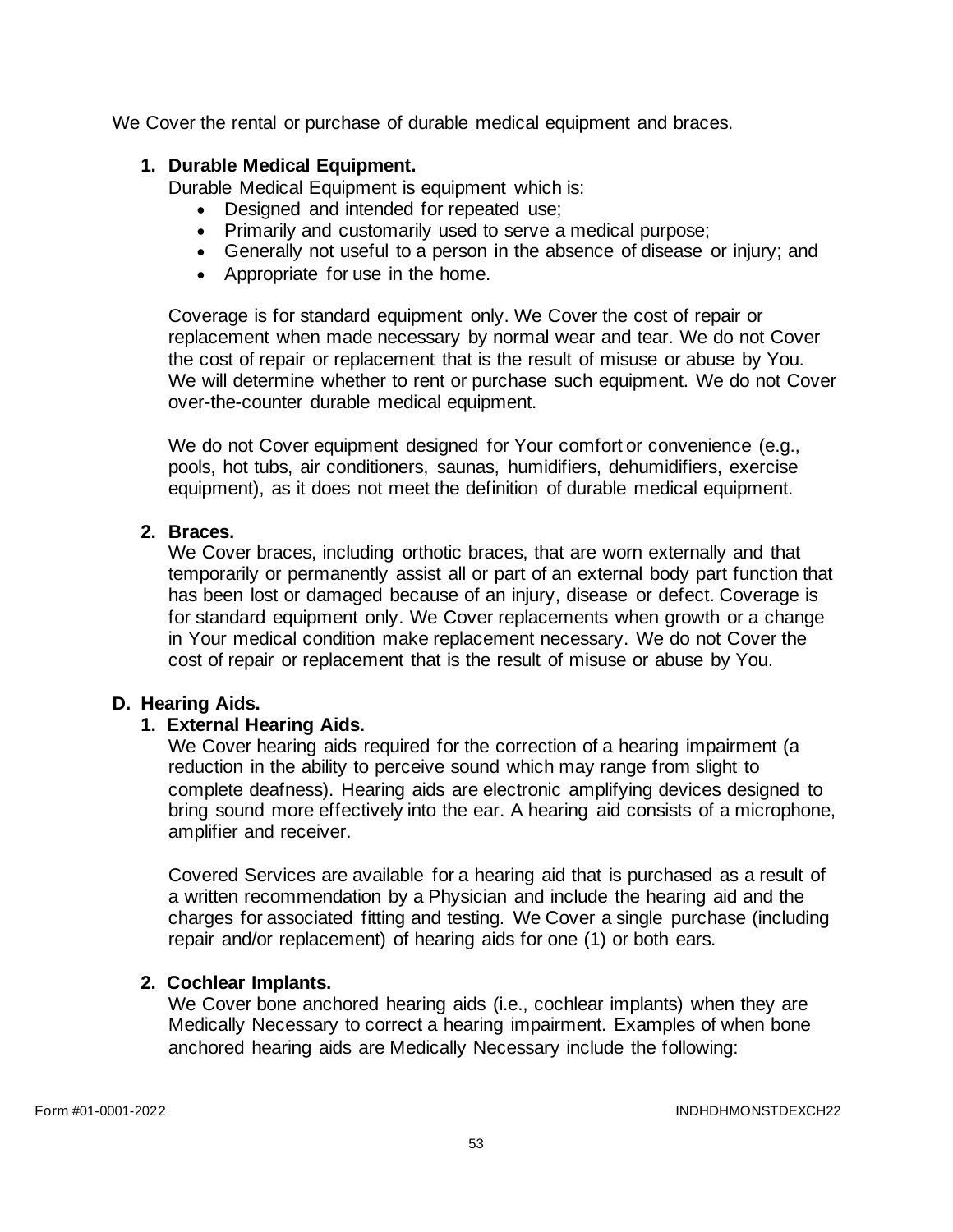- Craniofacial anomalies whose abnormal or absent ear canals preclude the use of a wearable hearing aid; or
- Hearing loss of sufficient severity that it would not be adequately remedied by a wearable hearing aid.

Coverage is provided for one (1) hearing aid per ear during the entire period of time that You are enrolled under this Contract. We Cover repair and/or replacement of a bone anchored hearing aid only for malfunctions.

## **E. Hospice.**

Hospice Care is available if Your primary attending Physician has certified that You have six (6) months or less to live. We Cover inpatient Hospice Care in a Hospital or hospice and home care and outpatient services provided by the hospice, including drugs and medical supplies. Coverage is provided for 210 days of Hospice Care. We also Cover five (5) visits for supportive care and guidance for the purpose of helping You and Your immediate family cope with the emotional and social issues related to Your death, either before or after Your death.

We Cover Hospice Care only when provided as part of a Hospice Care program certified pursuant to Article 40 of the New York Public Health Law. If care is provided outside New York State, the hospice must be certified under a similar certification process required by the state in which the hospice is located. We do not Cover: funeral arrangements; pastoral, financial, or legal counseling; or homemaker, caretaker, or respite care.

# **F. Medical Supplies.**

We Cover medical supplies that are required for the treatment of a disease or injury which is Covered under this Contract. We also Cover maintenance supplies (e.g., ostomy supplies) for conditions Covered under this Contract. All such supplies must be in the appropriate amount for the treatment or maintenance program in progress. We do not Cover over-the-counter medical supplies. See the Diabetic Equipment, Supplies, and Self-Management Education section above for a description of diabetic supply Coverage.

### **G. Prosthetics.**

### **1. External Prosthetic Devices.**

We Cover prosthetic devices (including wigs) that are worn externally and that temporarily or permanently replace all or part of an external body part that has been lost or damaged because of an injury or disease. We Cover wigs only when You have severe hair loss due to injury or disease or as a side effect of the treatment of a disease (e.g., chemotherapy). We do not Cover wigs made from human hair unless You are allergic to all synthetic wig materials.

We do not Cover dentures or other devices used in connection with the teeth unless required due to an accidental injury to sound natural teeth or necessary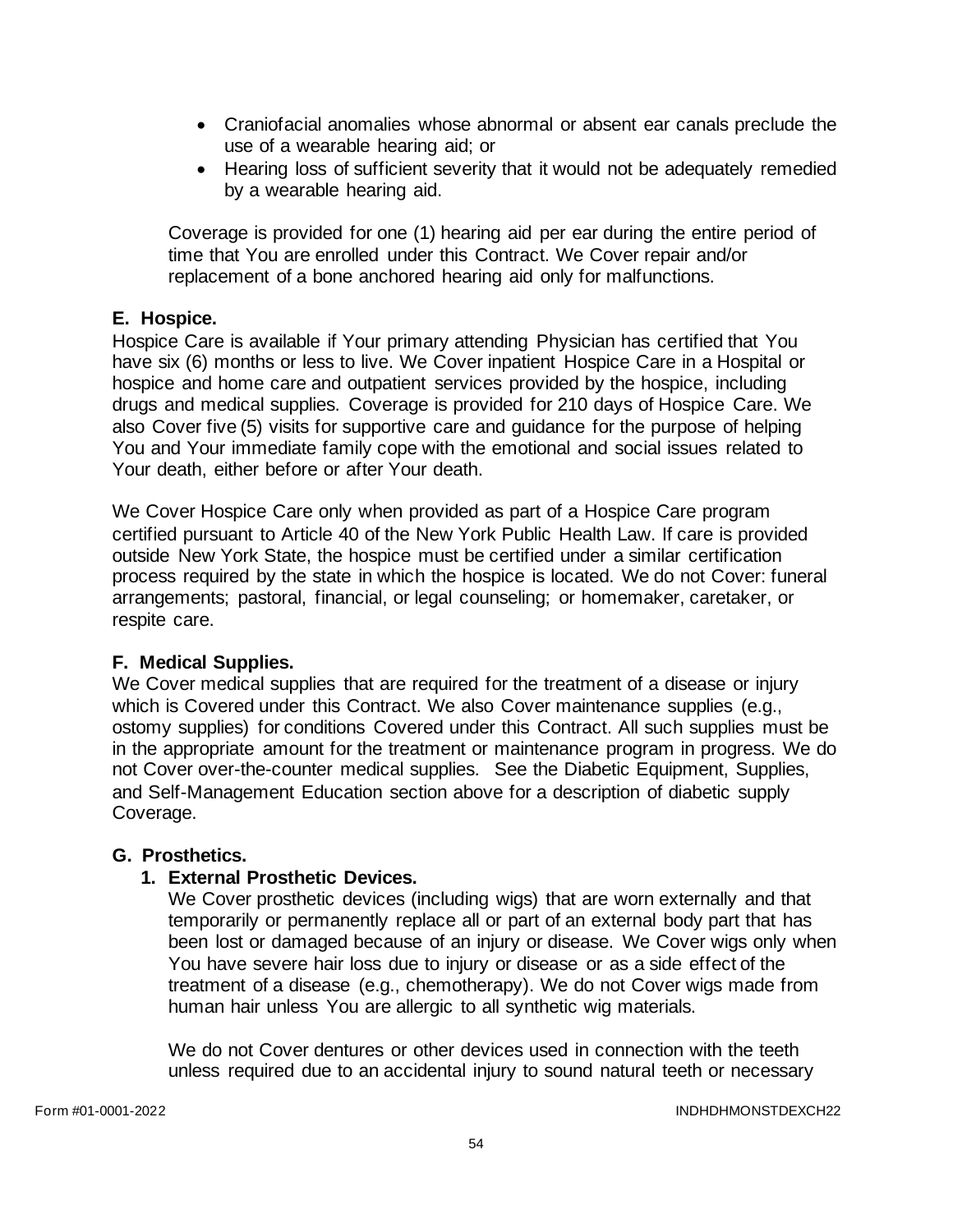due to congenital disease or anomaly.

Eyeglasses and contact lenses are not Covered under this section of the Contract and are only Covered under the Vision Care section of this Contract.

We do not Cover shoe inserts.

We Cover external breast prostheses following a mastectomy, which are not subject to any lifetime limit.

Coverage is for standard equipment only.

We Cover the cost of one (1) prosthetic device, per limb, per lifetime. We also Cover the cost of repair and replacement of the prosthetic device and its parts. We do not Cover the cost of repair or replacement covered under warranty or if the repair or replacement is the result of misuse or abuse by You.

#### **2. Internal Prosthetic Devices.**

We Cover surgically implanted prosthetic devices and special appliances if they improve or restore the function of an internal body part which has been removed or damaged due to disease or injury. This includes implanted breast prostheses following a mastectomy or partial mastectomy in a manner determined by You and Your attending Physician to be appropriate.

Coverage also includes repair and replacement due to normal growth or normal wear and tear.

Coverage is for standard equipment only.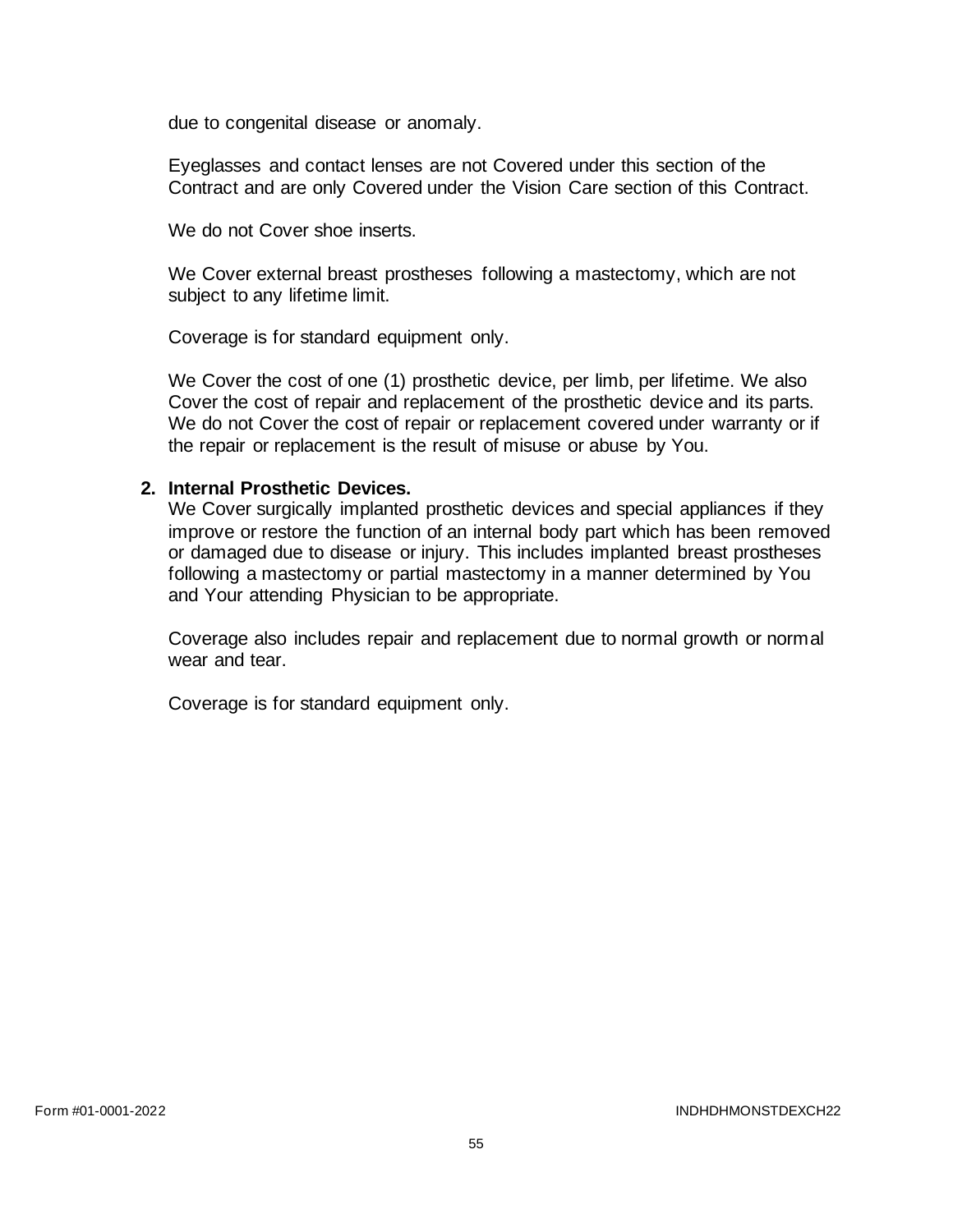# **SECTION XI**

#### **Inpatient Services**

Please refer to the Schedule of Benefits section of this Contract for Cost-Sharing requirements, day or visit limits, and any Preauthorization or Referral requirements that apply to these benefits.

### **A. Hospital Services.**

We Cover inpatient Hospital services for Acute care or treatment given or ordered by a Health Care Professional for an illness, injury or disease of a severity that must be treated on an inpatient basis, including:

- Semiprivate room and board;
- General, special and critical nursing care;
- Meals and special diets;
- The use of operating, recovery and cystoscopic rooms and equipment;
- The use of intensive care, special care or cardiac care units and equipment;
- Diagnostic and therapeutic items, such as drugs and medications, sera, biologicals and vaccines, intravenous preparations and visualizing dyes and administration, but not including those which are not commercially available for purchase and readily obtainable by the Hospital;
- Dressings and casts;
- Supplies and the use of equipment in connection with oxygen, anesthesia, physiotherapy, chemotherapy, electrocardiographs, electroencephalographs, xray examinations and radiation therapy, laboratory and pathological examinations;
- Blood and blood products except when participation in a volunteer blood replacement program is available to You;
- Radiation therapy, inhalation therapy, chemotherapy, pulmonary rehabilitation, infusion therapy and cardiac rehabilitation;
- Short-term physical, speech and occupational therapy; and
- Any additional medical services and supplies which are provided while You are a registered bed patient and which are billed by the Hospital.

The Cost-Sharing requirements in the Schedule of Benefits section of this Contract apply to a continuous Hospital confinement, which is consecutive days of in-Hospital service received as an inpatient or successive confinements when discharge from and readmission to the Hospital occur within a period of not more than 90 days for the same or related causes.

### **B. Observation Services.**

We Cover observation services in a Hospital. Observation services are Hospital outpatient services provided to help a Physician decide whether to admit or discharge You. These services include use of a bed and periodic monitoring by nursing or other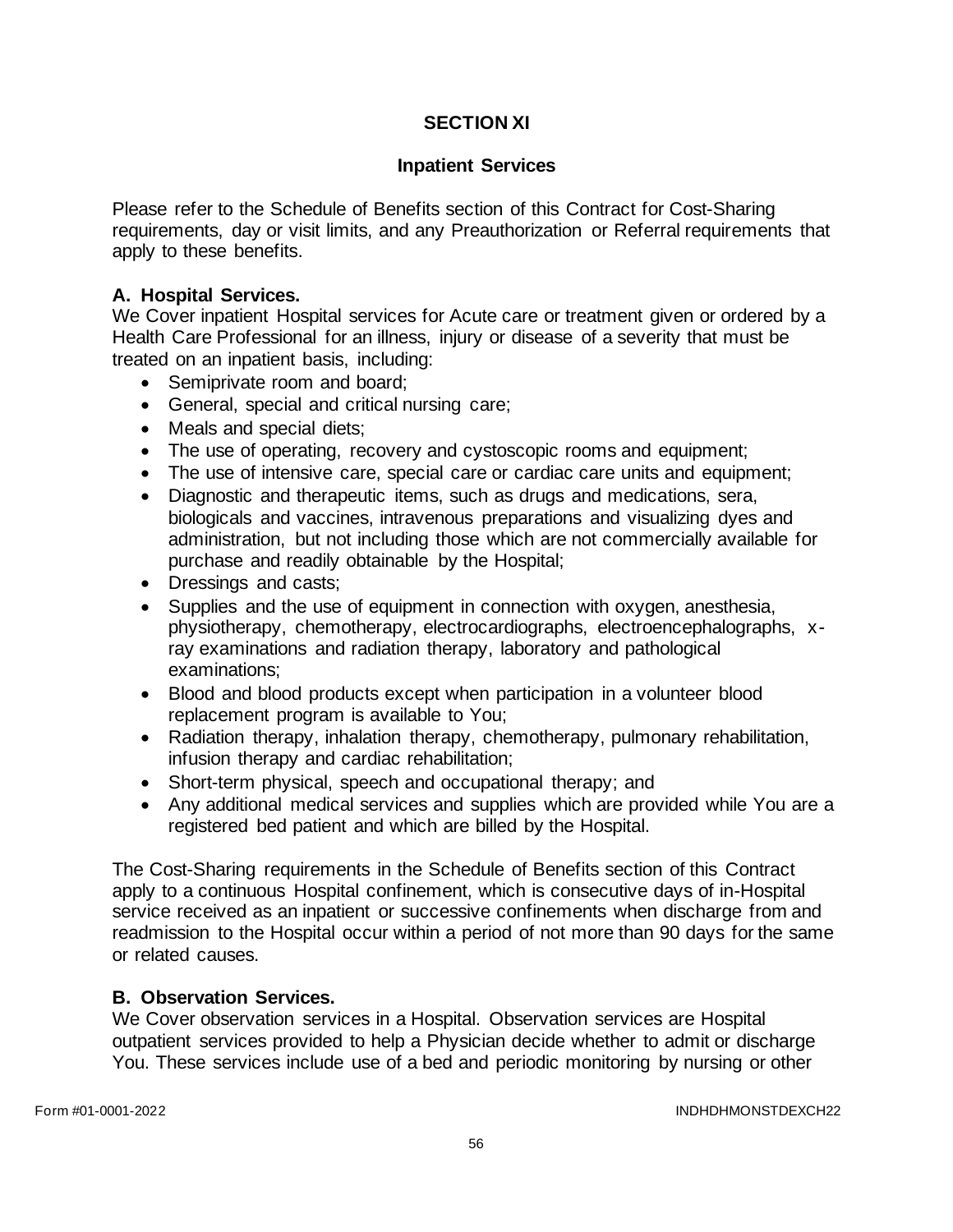licensed staff.

# **C. Inpatient Medical Services.**

We Cover medical visits by a Health Care Professional on any day of inpatient care Covered under this Contract.

# **D. Inpatient Stay for Maternity Care.**

We Cover inpatient maternity care in a Hospital for the mother, and inpatient newborn care in a Hospital for the infant, for at least 48 hours following a normal delivery and at least 96 hours following a caesarean section delivery, regardless of whether such care is Medically Necessary. The care provided shall include parent education, assistance, and training in breast or bottle-feeding, and the performance of any necessary maternal and newborn clinical assessments. We will also Cover any additional days of such care that We determine are Medically Necessary. In the event the mother elects to leave the Hospital and requests a home care visit before the end of the 48-hour or 96-hour minimum Coverage period, We will Cover a home care visit. The home care visit will be provided within 24 hours after the mother's discharge, or at the time of the mother's request, whichever is later. Our Coverage of this home care visit shall be in addition to home health care visits under this Contract and shall not be subject to any Cost-Sharing amounts in the Schedule of Benefits section of this Contract that apply to home care benefits.

We also Cover the inpatient use of pasteurized donor human milk, which may include fortifiers as Medically Necessary, for which a Health Care Professional has issued an order for an infant who is medically or physically unable to receive maternal breast milk, participate in breast feeding, or whose mother is medically or physically unable to produce maternal breast milk at all or in sufficient quantities or participate in breast feeding despite optimal lactation support. Such infant must have a documented birth weight of less than one thousand five hundred grams, or a congenital or acquired condition that places the infant at a high risk for development of necrotizing enterocolitis.

# **E. Inpatient Stay for Mastectomy Care.**

We Cover inpatient services for Members undergoing a lymph node dissection, lumpectomy, mastectomy or partial mastectomy for the treatment of breast cancer and any physical complications arising from the mastectomy, including lymphedema, for a period of time determined to be medically appropriate by You and Your attending Physician.

# **F. Autologous Blood Banking Services.**

We Cover autologous blood banking services only when they are being provided in connection with a scheduled, Covered inpatient procedure for the treatment of a disease or injury. In such instances, We Cover storage fees for a reasonable storage period that is appropriate for having the blood available when it is needed.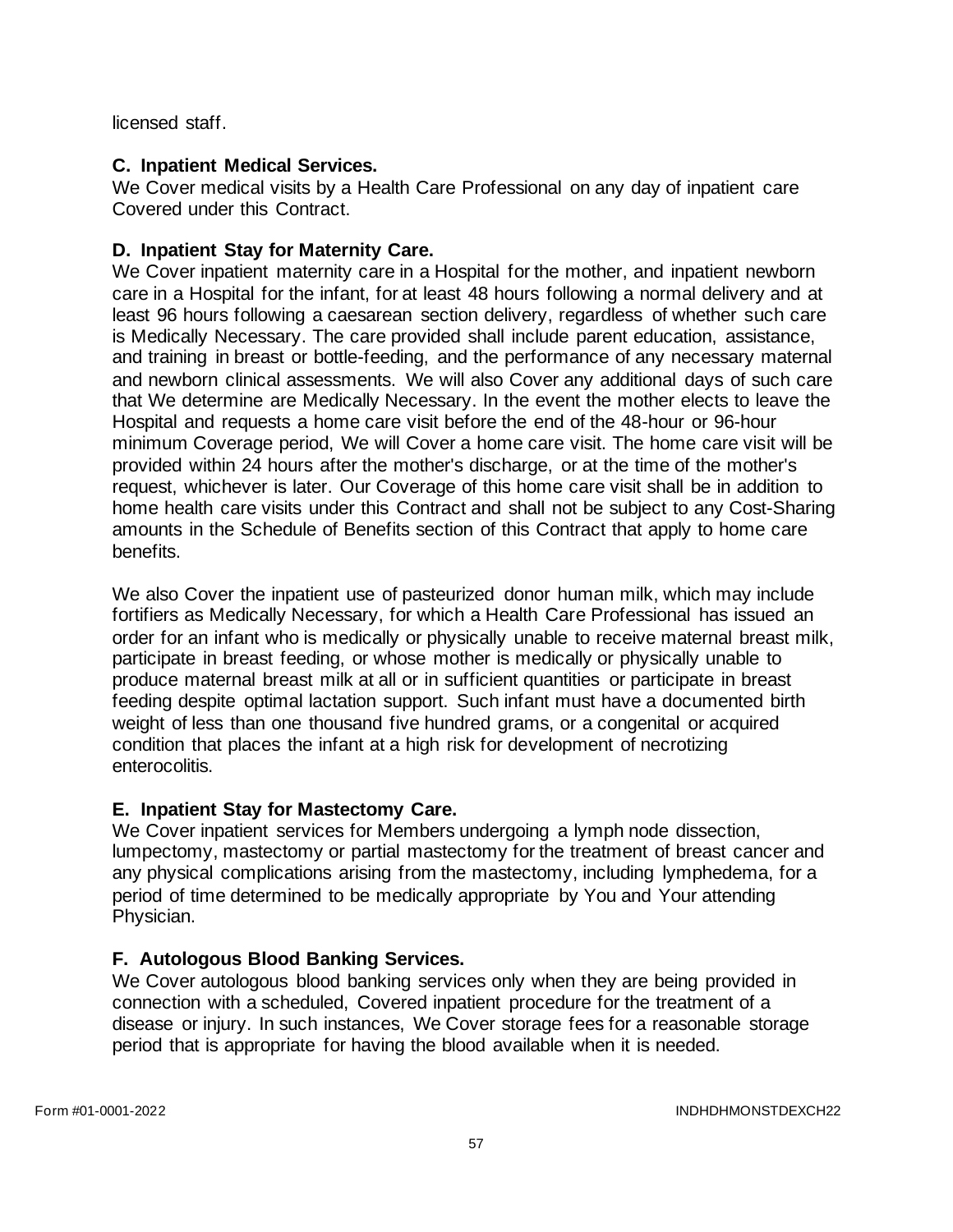### **G. Habilitation Services.**

We Cover inpatient Habilitation Services consisting of physical therapy, speech therapy and occupational therapy for 60 days per Plan Year. The visit limit applies to all therapies combined.

## **H. Rehabilitation Services.**

We Cover inpatient Rehabilitation Services consisting of physical therapy, speech therapy and occupational therapy for 60 days per Plan Year. The visit limit applies to all therapies combined.

We Cover speech and physical therapy only when:

- 1. Such therapy is related to the treatment or diagnosis of Your illness or injury (in the case of a covered Child, this includes a medically diagnosed congenital defect);
- 2. The therapy is ordered by a Physician; and
- 3. You have been hospitalized or have undergone surgery for such illness or injury.

Covered Rehabilitation Services must begin within six (6) months of the later to occur:

- 1. The date of the injury or illness that caused the need for the therapy;
- 2. The date You are discharged from a Hospital where surgical treatment was rendered; or
- 3. The date outpatient surgical care is rendered.

### **I. Skilled Nursing Facility.**

We Cover services provided in a Skilled Nursing Facility, including care and treatment in a semi-private room, as described in "Hospital Services" above. Custodial, convalescent or domiciliary care is not Covered (see the Exclusions and Limitations section of this Contract). An admission to a Skilled Nursing Facility must be supported by a treatment plan prepared by Your Provider and approved by Us. We Cover up to 365 days per Plan Year for non-custodial care.

# **J. End of Life Care.**

If You are diagnosed with advanced cancer and You have fewer than 60 days to live, We will Cover Acute care provided in a licensed Article 28 Facility or Acute care Facility that specializes in the care of terminally ill patients. Your attending Physician and the Facility's medical director must agree that Your care will be appropriately provided at the Facility. If We disagree with Your admission to the Facility, We have the right to initiate an expedited external appeal to an External Appeal Agent. We will Cover and reimburse the Facility for Your care, subject to any applicable limitations in this Contract until the External Appeal Agent renders a decision in Our favor.

We will reimburse Non-Participating Providers for this end of life care as follows:

- 1. We will reimburse a rate that has been negotiated between Us and the Provider.
- 2. If there is no negotiated rate, We will reimburse Acute care at the Facility's current Medicare Acute care rate.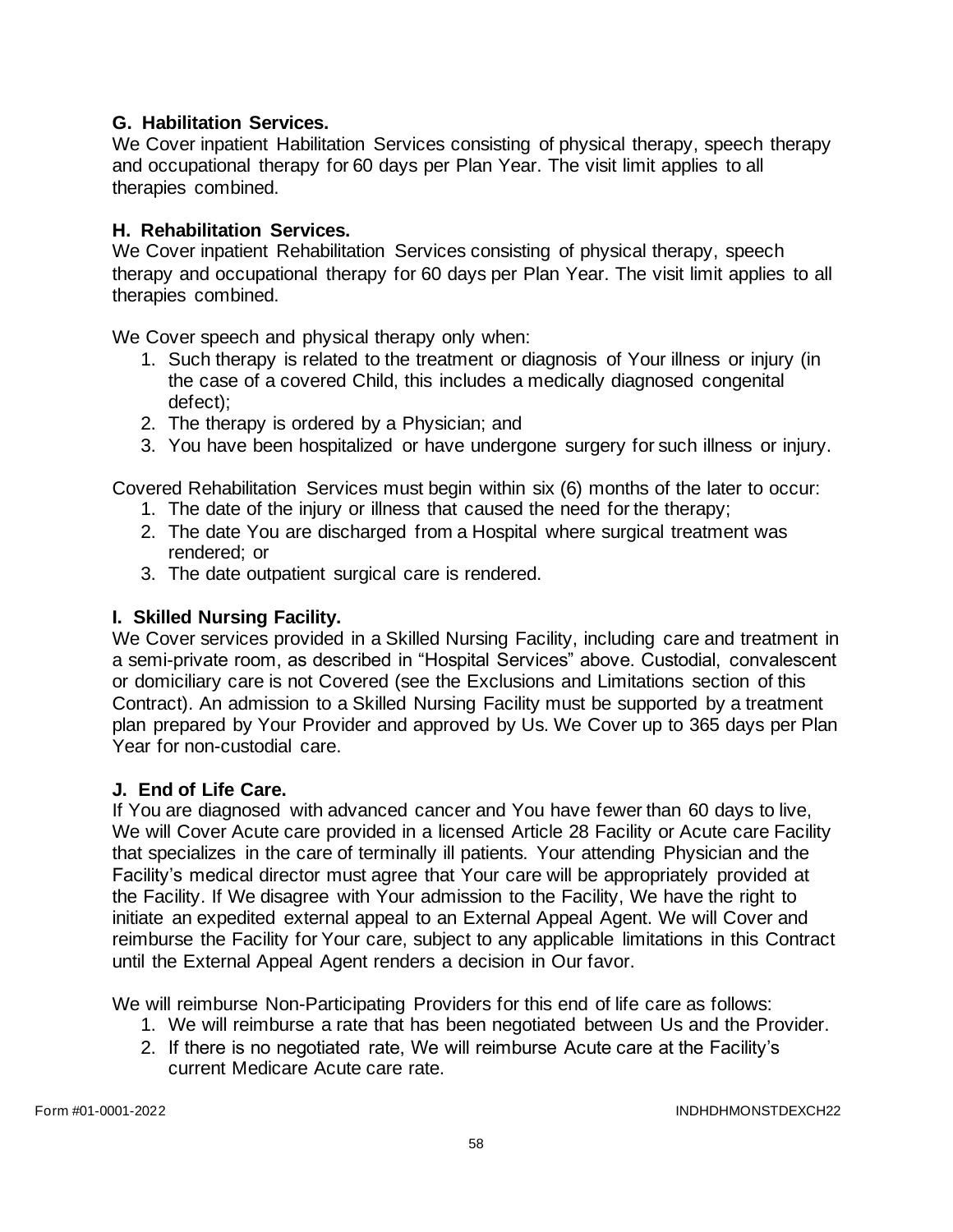3. If it is an alternate level of care, We will reimburse at 75% of the appropriate Medicare Acute care rate.

## **K. Limitations/Terms of Coverage.**

- 1. When You are receiving inpatient care in a Facility, We will not Cover additional charges for special duty nurses, charges for private rooms (unless a private room is Medically Necessary), or medications and supplies You take home from the Facility. If You occupy a private room, and the private room is not Medically Necessary, Our Coverage will be based on the Facility's maximum semi-private room charge. You will have to pay the difference between that charge and the private room charge.
- 2. We do not Cover radio, telephone or television expenses, or beauty or barber services.
- 3. We do not Cover any charges incurred after the day We advise You it is no longer Medically Necessary for You to receive inpatient care, unless Our denial is overturned by an External Appeal Agent.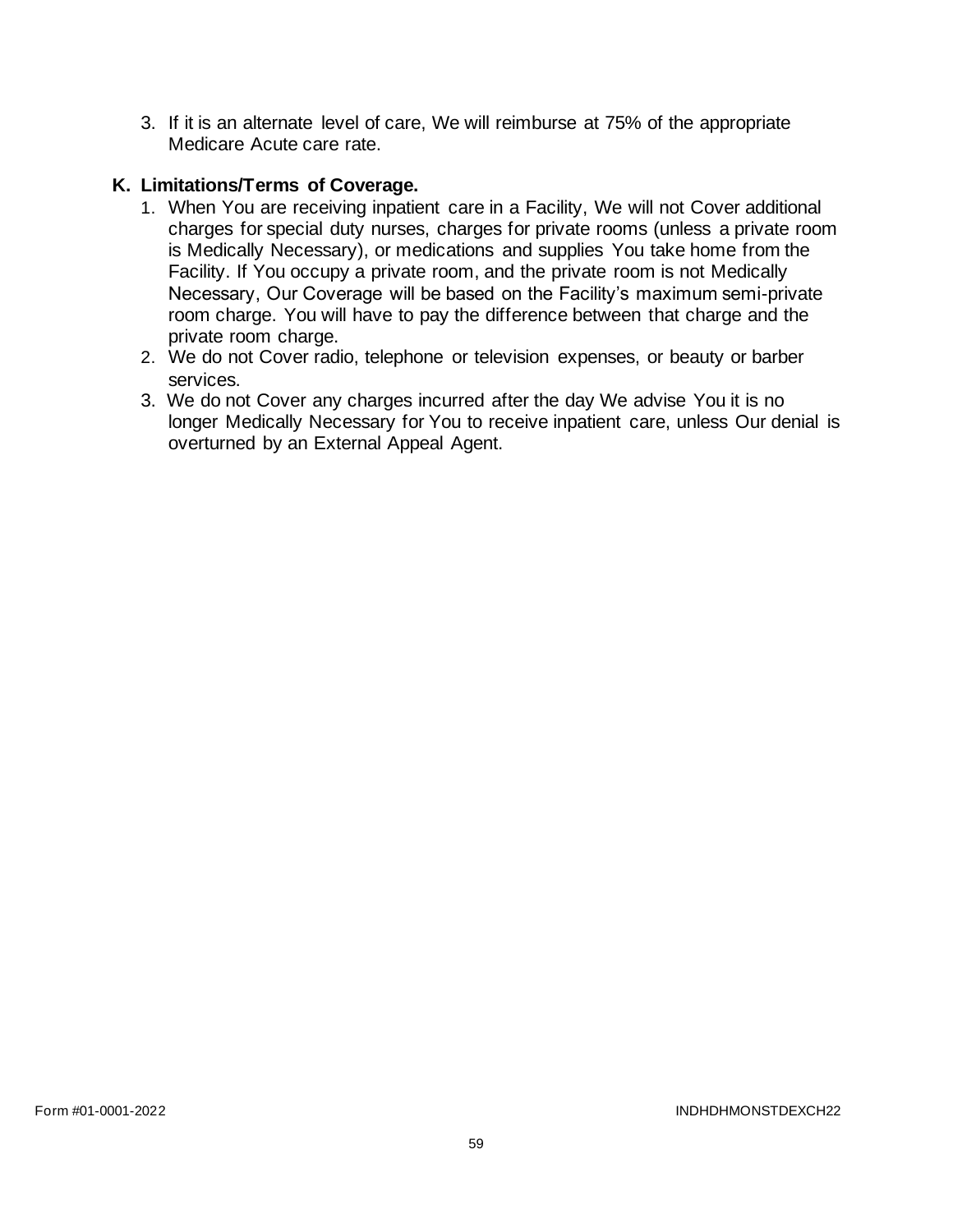### **SECTION XII**

### **Mental Health Care and Substance Use Services**

Please refer to the Schedule of Benefits section of this Contract for Cost-Sharing requirements, day or visit limits, and any Preauthorization or Referral requirements that apply to these benefits which are no more restrictive than those that apply to medical and surgical benefits in accordance with the federal Mental Health Parity and Addiction Equity Act of 2008.

**A. Mental Health Care Services.** We Cover the following mental health care services to treat a mental health condition. For purposes of this benefit, "mental health condition" means any mental health disorder as defined in the most recent edition of the Diagnostic and Statistical Manual of Mental Disorders.

- **1. Inpatient Services.** We Cover inpatient mental health care services relating to the diagnosis and treatment of mental health conditions comparable to other similar Hospital, medical and surgical coverage provided under this Contract. Coverage for inpatient services for mental health care is limited to Facilities defined in New York Mental Hygiene Law Section 1.03(10), such as:
	- A psychiatric center or inpatient Facility under the jurisdiction of the New York State Office of Mental Health;
	- A state or local government run psychiatric inpatient Facility;
	- A part of a Hospital providing inpatient mental health care services under an operating certificate issued by the New York State Commissioner of Mental Health;
	- A comprehensive psychiatric emergency program or other Facility providing inpatient mental health care that has been issued an operating certificate by the New York State Commissioner of Mental Health;

and, in other states, to similarly licensed or certified Facilities. In the absence of a similarly licensed or certified Facility, the Facility must be accredited by the Joint Commission on Accreditation of Health Care Organizations or a national accreditation organization recognized by Us.

We also Cover inpatient mental health care services relating to the diagnosis and treatment of mental health conditions received at Facilities that provide residential treatment, including room and board charges. Coverage for residential treatment services is limited to Facilities defined in New York Mental Hygiene Law Section 1.03 and to residential treatment facilities that are part of a comprehensive care center for eating disorders identified pursuant to New York Mental Hygiene Law Article 30; and, in other states, to Facilities that are licensed or certified to provide the same level of treatment. In the absence of a licensed or certified Facility that provides the same level of treatment, the Facility must be accredited by the Joint Commission on Accreditation of Health Care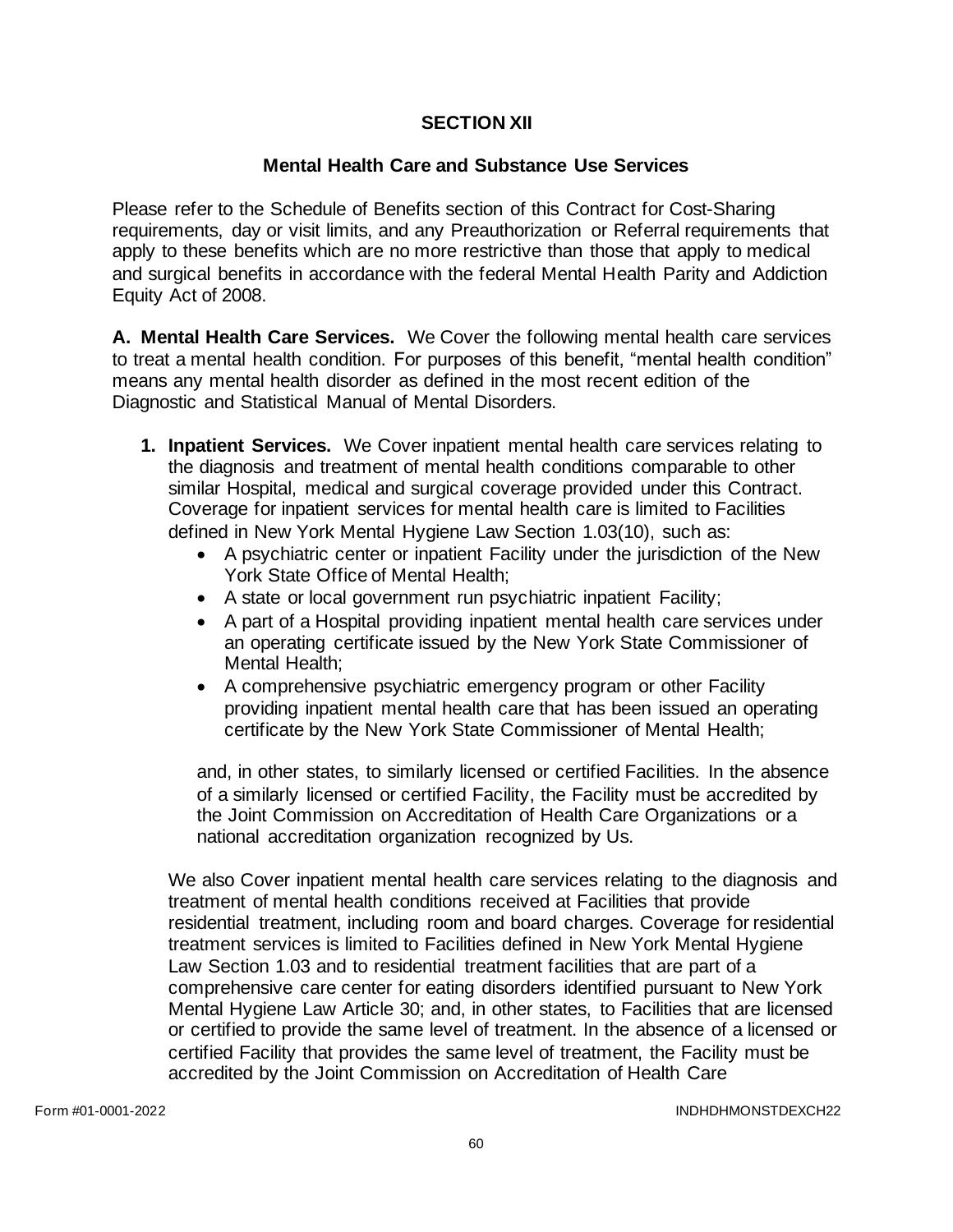Organizations or a national accreditation organization recognized by Us.

**2. Outpatient Services.** We Cover outpatient mental health care services, including but not limited to partial hospitalization program services and intensive outpatient program services, relating to the diagnosis and treatment of mental health conditions. Coverage for outpatient services for mental health care includes Facilities that have been issued an operating certificate pursuant to New York Mental Hygiene Law Article 31 or are operated by the New York State Office of Mental Health, and crisis stabilization centers licensed pursuant to New York Mental Hygiene Law section 36.01and, in other states, to similarly licensed or certified Facilities; and services provided by a licensed psychiatrist or psychologist; a licensed clinical social worker who has at least three (3) years of additional experience in psychotherapy; a licensed nurse practitioner; a licensed mental health counselor; or a professional corporation or a university faculty practice corporation thereof. In the absence of a similarly licensed or certified Facility, the Facility must be accredited by the Joint Commission on Accreditation of Health Care Organizations or a national accreditation organization recognized by Us.

**B. Substance Use Services.** We Cover the following substance use services to treat a substance use disorder. For purposes of this benefit, "substance use disorder" means any substance use disorder as defined in the most recent edition of the Diagnostic and Statistical Manual of Mental Disorders.

**1. Inpatient Services.** We Cover inpatient substance use services relating to the diagnosis and treatment of substance use disorders. This includes Coverage for detoxification and rehabilitation services for substance use disorders. Inpatient substance use services are limited to Facilities in New York State which are licensed, certified or otherwise authorized by the Office of Addiction Services and Supports ("OASAS"); and, in other states, to those Facilities that are licensed, certified or otherwise authorized by a similar state agency and accredited by the Joint Commission or a national accreditation organization recognized by Us as alcoholism, substance abuse or chemical dependence treatment programs.

We also Cover inpatient substance use services relating to the diagnosis and treatment of substance use disorders received at Facilities that provide residential treatment, including room and board charges. Coverage for residential treatment services is limited to Facilities that are licensed, certified or otherwise authorized by OASAS; and, in other states, to those Facilities that are licensed, certified or otherwise authorized by a similar state agency and accredited by the Joint Commission or a national accreditation organization recognized by Us as alcoholism, substance abuse or chemical dependence treatment programs to provide the same level of treatment.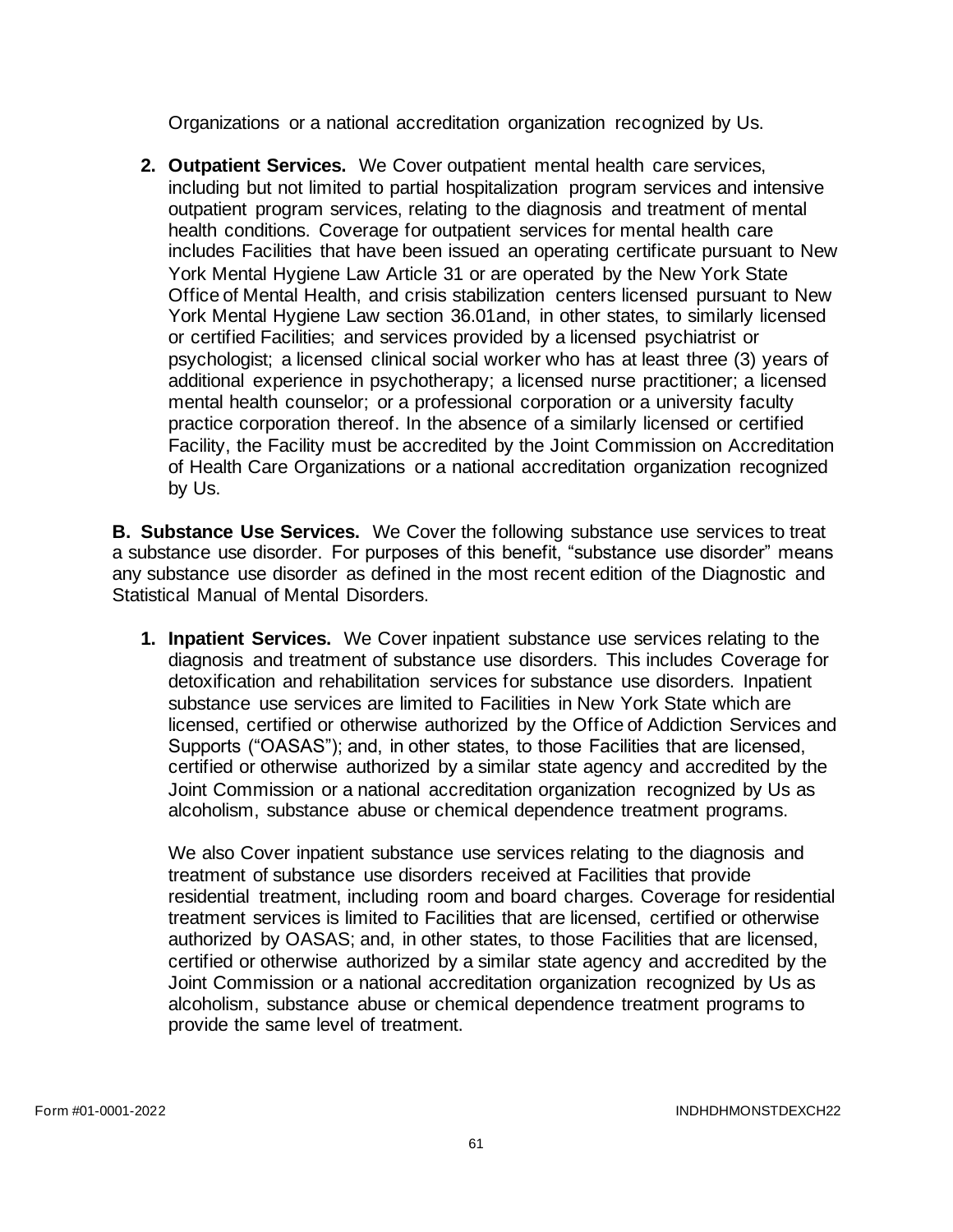**2. Outpatient Services.** We Cover outpatient substance use services relating to the diagnosis and treatment of substance use disorders, including but not limited to partial hospitalization program services, intensive outpatient program services, opioid treatment programs including peer support services, counseling, and medication-assisted treatment. Such Coverage is limited to Facilities in New York State that are licensed, certified or otherwise authorized by OASAS to provide outpatient substance use disorder services and crisis stabilization centers licensed pursuant to New York Mental Hygiene Law section 36.01 and, in other states, to those that are licensed, certified or otherwise authorized by a similar state agency and accredited by the Joint Commission or a national accreditation organization recognized by Us as alcoholism, substance abuse or chemical dependence treatment programs. Coverage in an OASAS-certified Facility includes services relating to the diagnosis and treatment of a substance use disorder provided by an OASAS credentialed Provider. Coverage is also available in a professional office setting for outpatient substance use disorder services relating to the diagnosis and treatment of alcoholism, substance use and dependency or by Physicians who have been granted a waiver pursuant to the federal Drug Addiction Treatment Act of 2000 to prescribe Schedule III, IV and V narcotic medications for the treatment of opioid addiction during the Acute detoxification stage of treatment or during stages of rehabilitation.

**Additional Family Counseling.** We also Cover up to 20 outpatient visits per Plan Year for family counseling. A family member will be deemed to be covered, for the purpose of this provision, so long as that family member: 1) identifies himself or herself as a family member of a person suffering from a substance use disorder; and 2) is covered under the same family Contract that covers the person receiving, or in need of, treatment for a substance use disorder. Our payment for a family member therapy session will be the same amount, regardless of the number of family members who attend the family therapy session.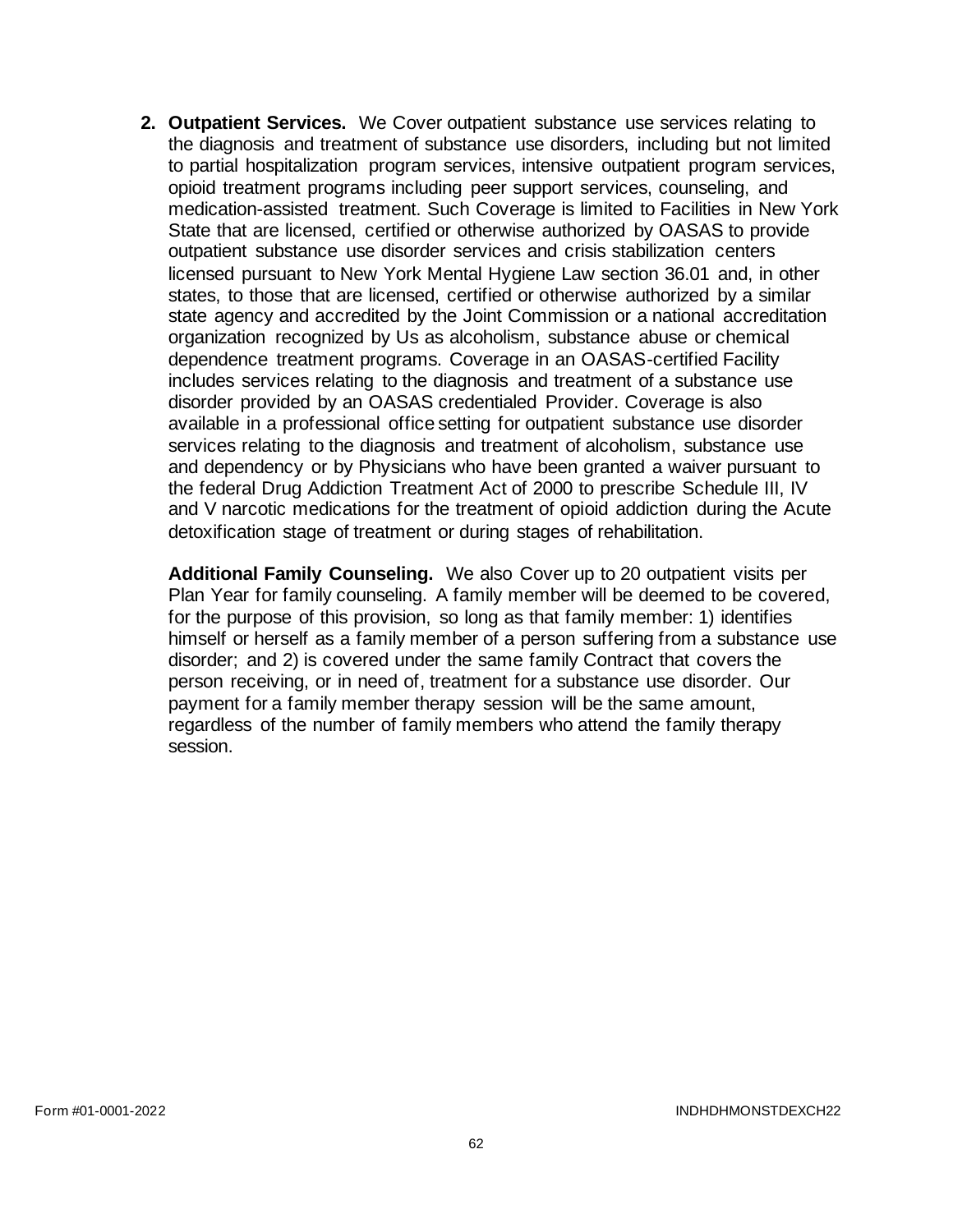# **SECTION XIII**

## **Prescription Drug Coverage**

Please refer to the Schedule of Benefits section of this Contract for Cost-Sharing requirements, day or visit limits, and any Preauthorization or Referral requirements that apply to these benefits.

### **A. Covered Prescription Drugs.**

We Cover Medically Necessary Prescription Drugs that, except as specifically provided otherwise, can be dispensed only pursuant to a prescription and are:

- Required by law to bear the legend "Caution Federal Law prohibits dispensing without a prescription";
- FDA approved;
- Ordered by a Provider authorized to prescribe and within the Provider's scope of practice;
- Prescribed within the approved FDA administration and dosing guidelines;
- On Our Formulary; and
- Dispensed by a licensed pharmacy.

Covered Prescription Drugs include, but are not limited to:

- Self-injectable/administered Prescription Drugs.
- Inhalers (with spacers).
- Topical dental preparations.
- Pre-natal vitamins, vitamins with fluoride, and single entity vitamins.
- Osteoporosis drugs and devices approved by the FDA, or generic equivalents as approved substitutes, for the treatment of osteoporosis and consistent with the criteria of the federal Medicare program or the National Institutes of Health.
- Nutritional formulas for the treatment of phenylketonuria, branched-chain ketonuria, galactosemia and homocystinuria.
- Prescription or non-prescription enteral formulas for home use, whether administered orally or via tube feeding, for which a Physician or other licensed Provider has issued a written order. The written order must state that the enteral formula is Medically Necessary and has been proven effective as a diseasespecific treatment regimen. Specific diseases and disorders include but are not limited to: inherited diseases of amino acid or organic acid metabolism; Crohn's disease; gastroesophageal reflux; gastroesophageal motility such as chronic intestinal pseudo-obstruction; and multiple severe food allergies. Multiple food allergies include, but are not limited to: immunoglobulin E and nonimmunoglobulin E-mediated allergies to multiple food proteins; severe food protein induced enterocolitis syndrome; eosinophilic disorders and impaired absorption of nutrients caused by disorders affecting the absorptive surface, function, length, and motility of the gastrointestinal tract.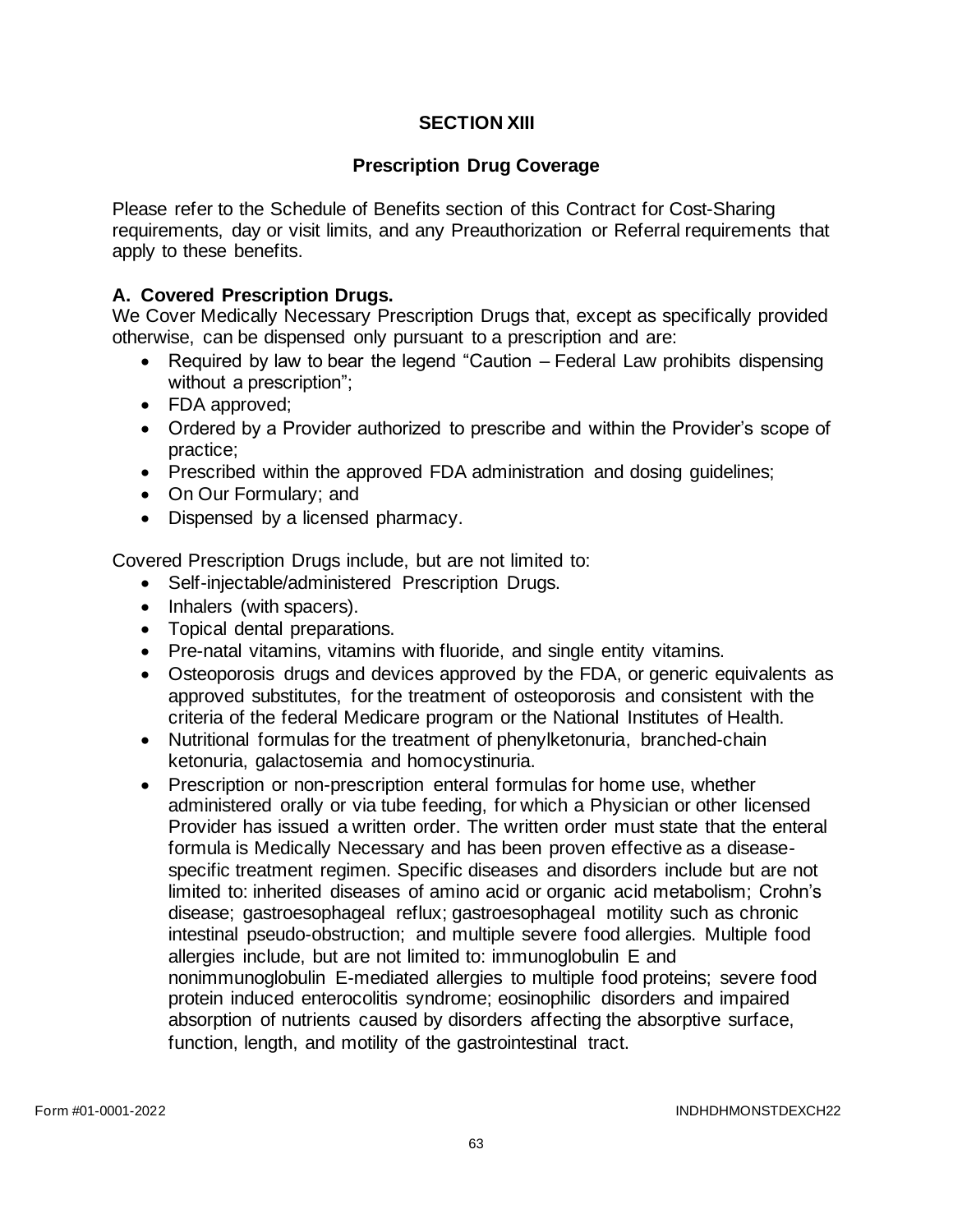- Modified solid food products that are low in protein, contain modified protein, or are amino acid based to treat certain inherited diseases of amino acid and organic acid metabolism and severe protein allergic conditions.
- Prescription Drugs prescribed in conjunction with treatment or services Covered under the infertility treatment benefit in the Outpatient and Professional Services section of this Contract.
- Off-label cancer drugs, so long as the Prescription Drug is recognized for the treatment of the specific type of cancer for which it has been prescribed in one (1) of the following reference compendia: the American Hospital Formulary Service-Drug Information; National Comprehensive Cancer Networks Drugs and Biologics Compendium; Thomson Micromedex DrugDex; Elsevier Gold Standard's Clinical Pharmacology; or other authoritative compendia as identified by the Federal Secretary of Health and Human Services or the Centers for Medicare and Medicaid Services; or recommended by review article or editorial comment in a major peer reviewed professional journal.
- Orally administered anticancer medication used to kill or slow the growth of cancerous cells.
- Smoking cessation drugs, including over-the-counter drugs for which there is a written order and Prescription Drugs prescribed by a Provider.
- Preventive Prescription Drugs, including over-the-counter drugs for which there is a written order, provided in accordance with the comprehensive guidelines supported by the Health Resources and Services Administration ("HRSA") or that have an "A" or "B" rating from the United States Preventive Services Task Force ("USPSTF").
- Prescription Drugs for the treatment of mental health and substance use disorders, including drugs for detoxification, maintenance and overdose reversal.
- Contraceptive drugs, devices and other products, including over-the-counter contraceptive drugs, devices and other products, approved by the FDA and as prescribed or otherwise authorized under State or Federal law. "Over-the-counter contraceptive products" means those products provided for in comprehensive guidelines supported by HRSA. Coverage also includes emergency contraception when provided pursuant to a prescription or order or when lawfully provided over-the-counter. You may request coverage for an alternative version of a contraceptive drug, device and other product if the Covered contraceptive drug, device and other product is not available or is deemed medically inadvisable, as determined by Your attending Health Care Provider.

You may request a copy of Our Formulary. Our Formulary is also available on Our website at [www.cdphp.com.](http://www.cdphp.com/) You may inquire if a specific drug is Covered under this Contract by contacting Us at the number on Your ID card.

### **B. Refills.**

We Cover Refills of Prescription Drugs only when dispensed at a retail, or mail order or designated pharmacy as ordered by an authorized Provider. Benefits for Refills will not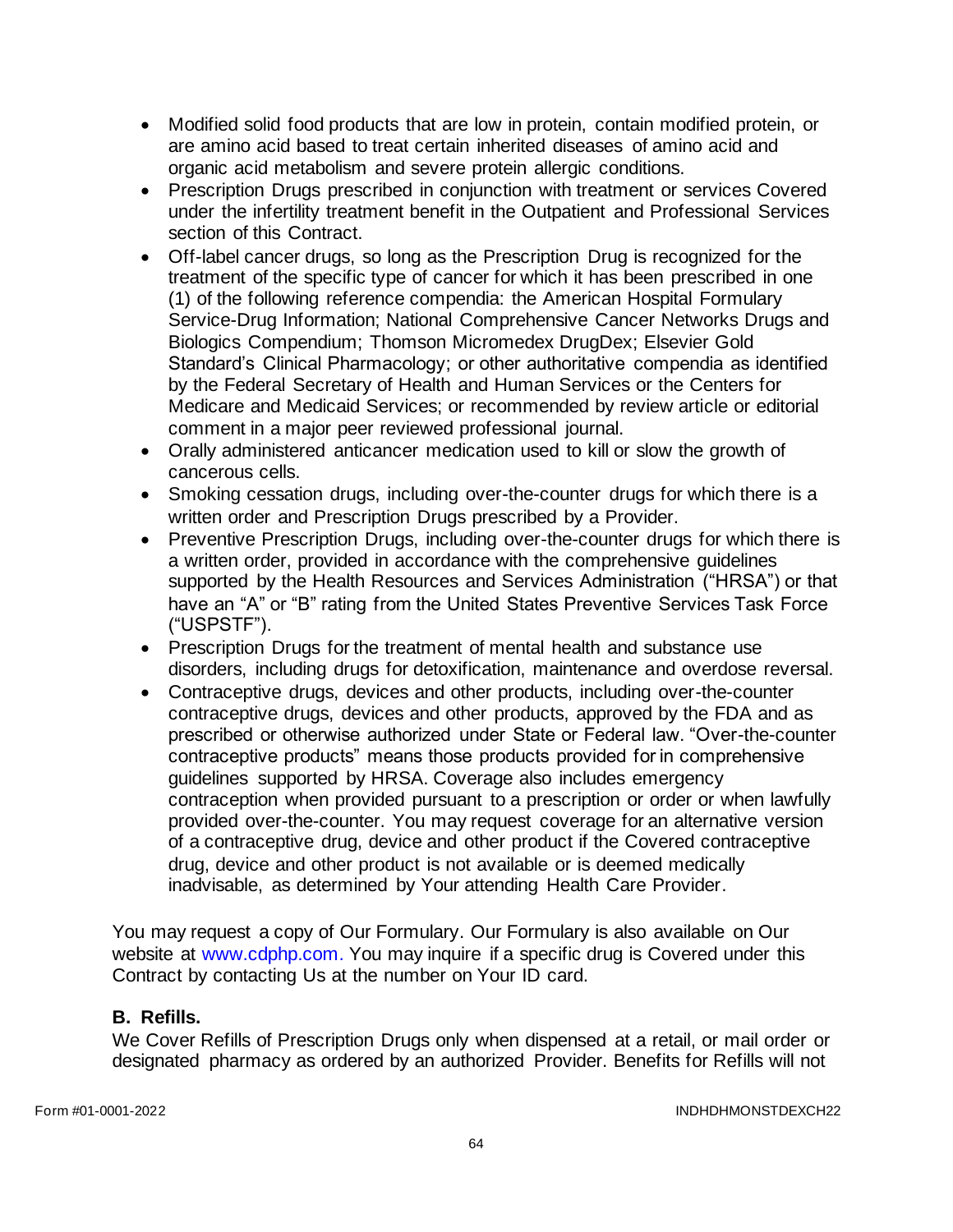be provided beyond one (1) year from the original prescription date. For prescription eye drop medication, We allow for the limited refilling of the prescription prior to the last day of the approved dosage period without regard to any coverage restrictions on early Refill of renewals. To the extent practicable, the quantity of eye drops in the early Refill will be limited to the amount remaining on the dosage that was initially dispensed. Your Cost-Sharing for the limited Refill is the amount that applies to each prescription or Refill as set forth in the Schedule of Benefits section of this Contract.

### **C. Benefit and Payment Information.**

**1. Cost-Sharing Expenses.** You are responsible for paying the costs outlined in the Schedule of Benefits section of this Contract when Covered Prescription Drugs are obtained from a retail, or mail order or designated pharmacy.

You have a three (3) tier plan design, which means that Your out-of-pocket expenses will generally be lowest for Prescription Drugs on tier 1 and highest for Prescription Drugs on tier 3. Your out-of-pocket expense for Prescription Drugs on tier 2 will generally be more than for tier 1 but less than tier 3.

You are responsible for paying the full cost (the amount the pharmacy charges You) for any non-Covered Prescription Drug, and Our contracted rates (Our Prescription Drug Cost) will not be available to You.

- **2. Participating Pharmacies.** For Prescription Drugs purchased at a retail, or mail order or designated Participating Pharmacy, You are responsible for paying the lower of:
	- The applicable Cost-Sharing; or
	- The Prescription Drug Cost for that Prescription Drug.

(Your Cost-Sharing will never exceed the Usual and Customary Charge of the Prescription Drug.)

In the event that Our Participating Pharmacies are unable to provide the Covered Prescription Drug, and cannot order the Prescription Drug within a reasonable time, You may, with Our prior written approval, go to a Non-Participating Pharmacy that is able to provide the Prescription Drug. We will pay You the Prescription Drug Cost for such approved Prescription Drug less Your required in-network Cost-Sharing upon receipt of a complete Prescription Drug claim form. Contact Us at the number on Your ID card or visit Our website at [www.cdphp.com](http://www.cdphp.com/) to request approval.

- **3. Non-Participating Pharmacies.** We will not pay for any Prescription Drugs that You purchase at a Non-Participating retail or mail order Pharmacy other than as described above.
- **4. Designated Pharmacies.** If You require certain Prescription Drugs including, but not limited to specialty Prescription Drugs, We may direct You to a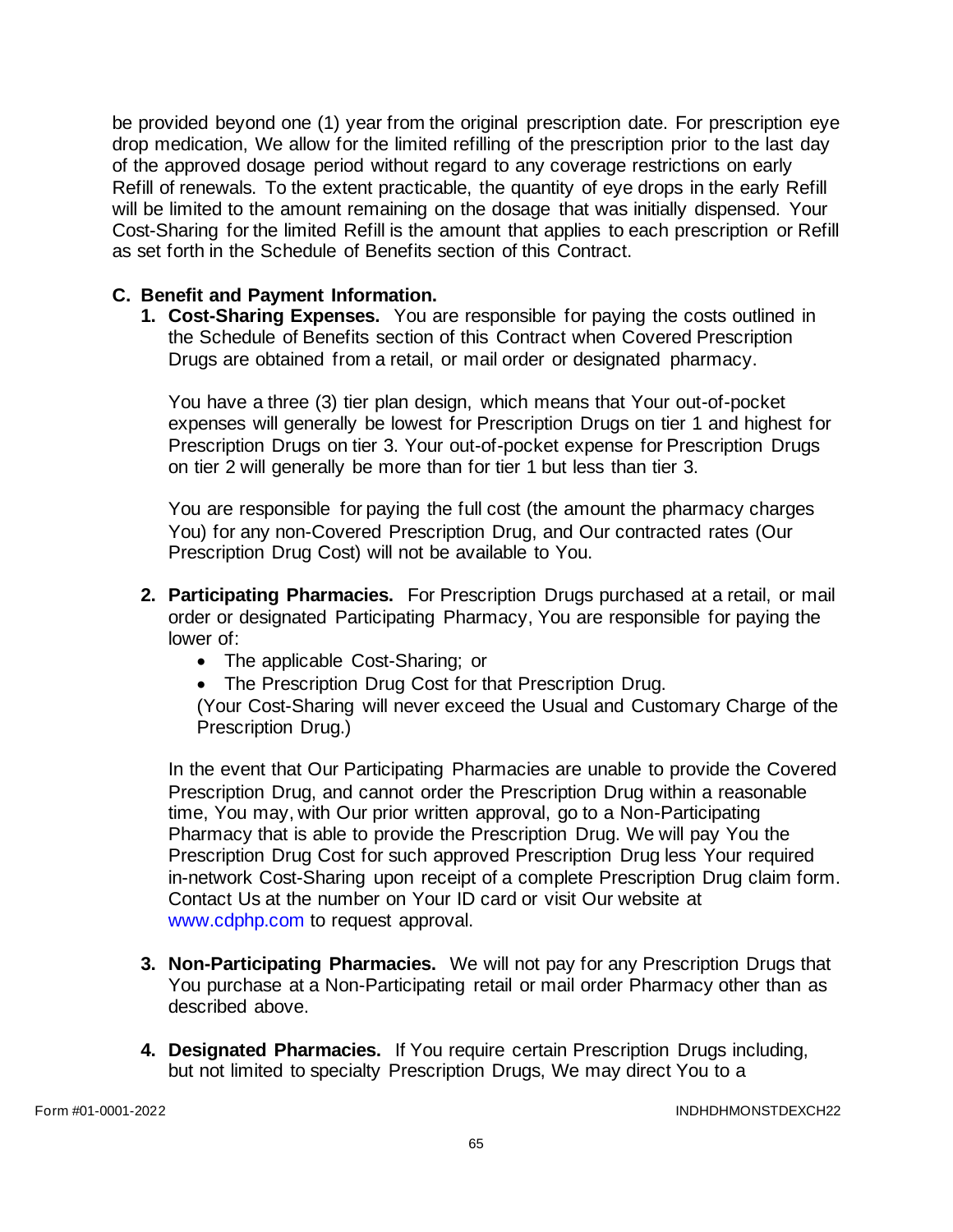Designated Pharmacy with whom We have an arrangement to provide those Prescription Drugs.

Generally, specialty Prescription Drugs are Prescription Drugs that are approved to treat limited patient populations or conditions; are normally injected, infused or require close monitoring by a Provider; or have limited availability, special dispensing and delivery requirements and/or require additional patient supports.

If You are directed to a Designated Pharmacy and You choose not to obtain Your Prescription Drug from a Designated Pharmacy, You will not have coverage for that Prescription Drug.

Following are the therapeutic classes of Prescription Drugs or conditions that are included in this program:

- Age related macular edema;
- Anemia, neutropenia, thrombocytopenia;
- Contraceptives;
- Cardiovascular;
- Crohn's disease;
- Cystic fibrosis;
- Cytomegalovirus;
- Endocrine disorders/neurologic disorders such as infantile spasms;
- Enzyme deficiencies/liposomal storage disorders;
- Gaucher's disease;
- Growth hormone:
- Hemophilia;
- Hepatitis B, hepatitis C:
- Hereditary angioedema;
- HIV/AIDS;
- Immune deficiency;
- Immune modulator;
- Infertility;
- Iron overload;
- Iron toxicity:
- Multiple sclerosis;
- Oncology;
- Osteoarthritis;
- Osteoporosis;
- Parkinson's disease;
- Pulmonary arterial hypertension;
- Respiratory condition;
- Rheumatologic and related conditions (rheumatoid arthritis, psoriatic arthritis, ankylosing spondylitis, juvenile rheumatoid arthritis, psoriasis)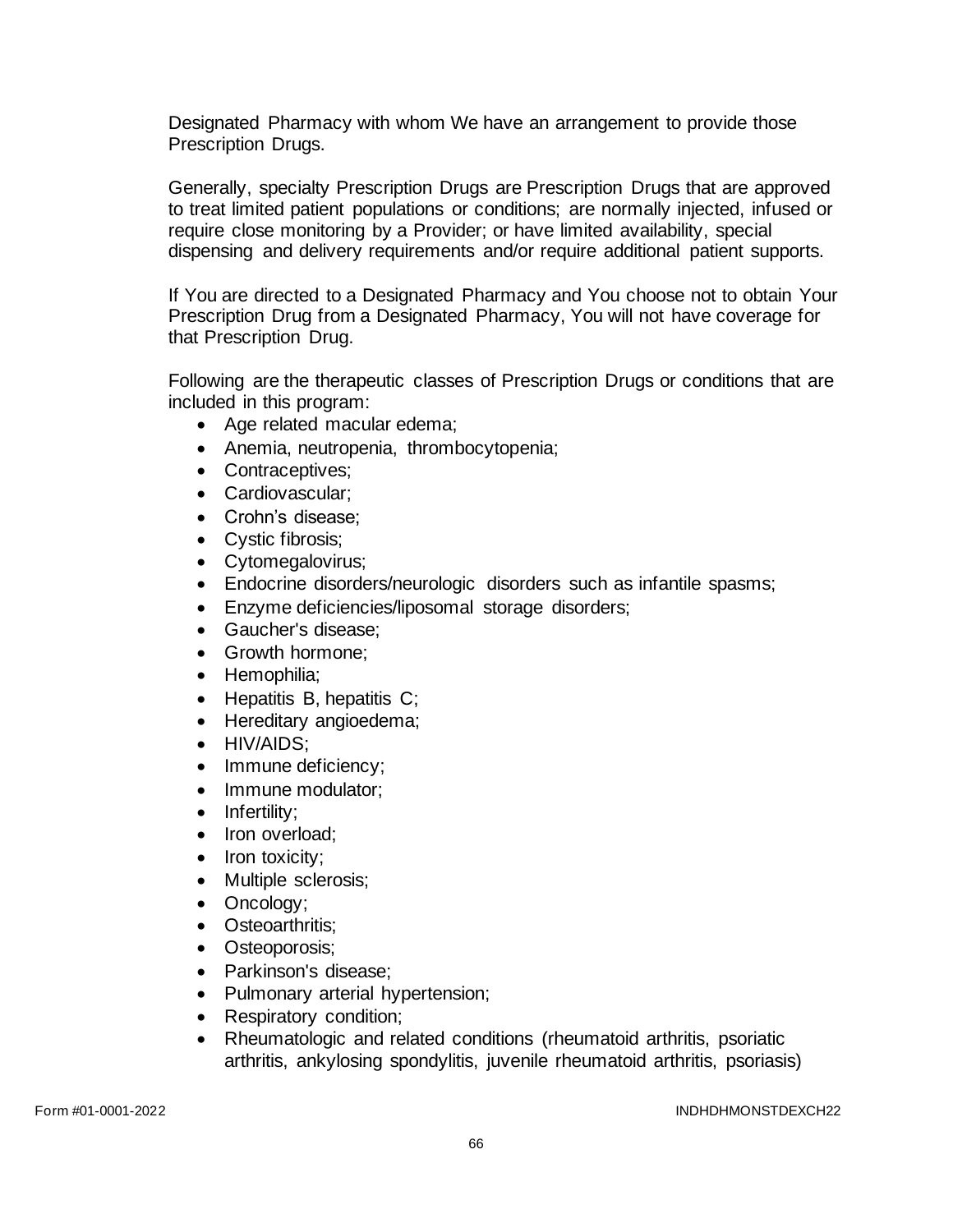- Transplant;
- RSV prevention;
- Inherited Autoinflammatory Diseases;
- Phenylketonuria (PKU);
- Ulcerative Colitis;
- Allergy;
- Asthma;
- Alpha-1 Antitrypsin Deficiency.
- **5. Designated Retail Pharmacy for Maintenance Drugs.** You may also fill Your Prescription Order for Maintenance Drugs for up to a 90-day supply at a Designated retail Pharmacy after an initial 30-day supply, with the exception of contraceptive drugs, devices, or products which are available for a 12-month supply. You are responsible for paying the lower of:
	- The applicable Cost-Sharing; or
	- The Prescription Drug Cost for that Prescription Drug.

(Your Cost-Sharing will never exceed the Usual and Customary Charge of the Prescription Drug.)

To maximize Your benefit, ask Your Provider to write Your Prescription Order or Refill for a 90-day supply, with Refills when appropriate (not a 30-day supply with three (3) Refills).

Following are the therapeutic classes of Prescription Drugs or conditions that are included in this program:

- Asthma;
- Blood pressure;
- Contraceptives:
- Diabetes;
- High cholesterol.

You or Your Provider may obtain a copy of the list of Prescription Drugs available through a Designated retail Pharmacy by visiting Our website at [www.cdphp.com](http://www.cdphp.com/) or by calling the number on Your ID card. The Maintenance Drug list is updated periodically. Visit Our website at [www.cdphp.com](http://www.cdphp.com/) or call the number on Your ID card to find out if a particular Prescription Drug is on the maintenance list.

- **6. Mail Order.** Certain Prescription Drugs may be ordered through Our mail order pharmacy. You are responsible for paying the lower of:
	- The applicable Cost-Sharing; or
	- The Prescription Drug Cost for that Prescription Drug.

(Your Cost-Sharing will never exceed the Usual and Customary Charge of the Prescription Drug.)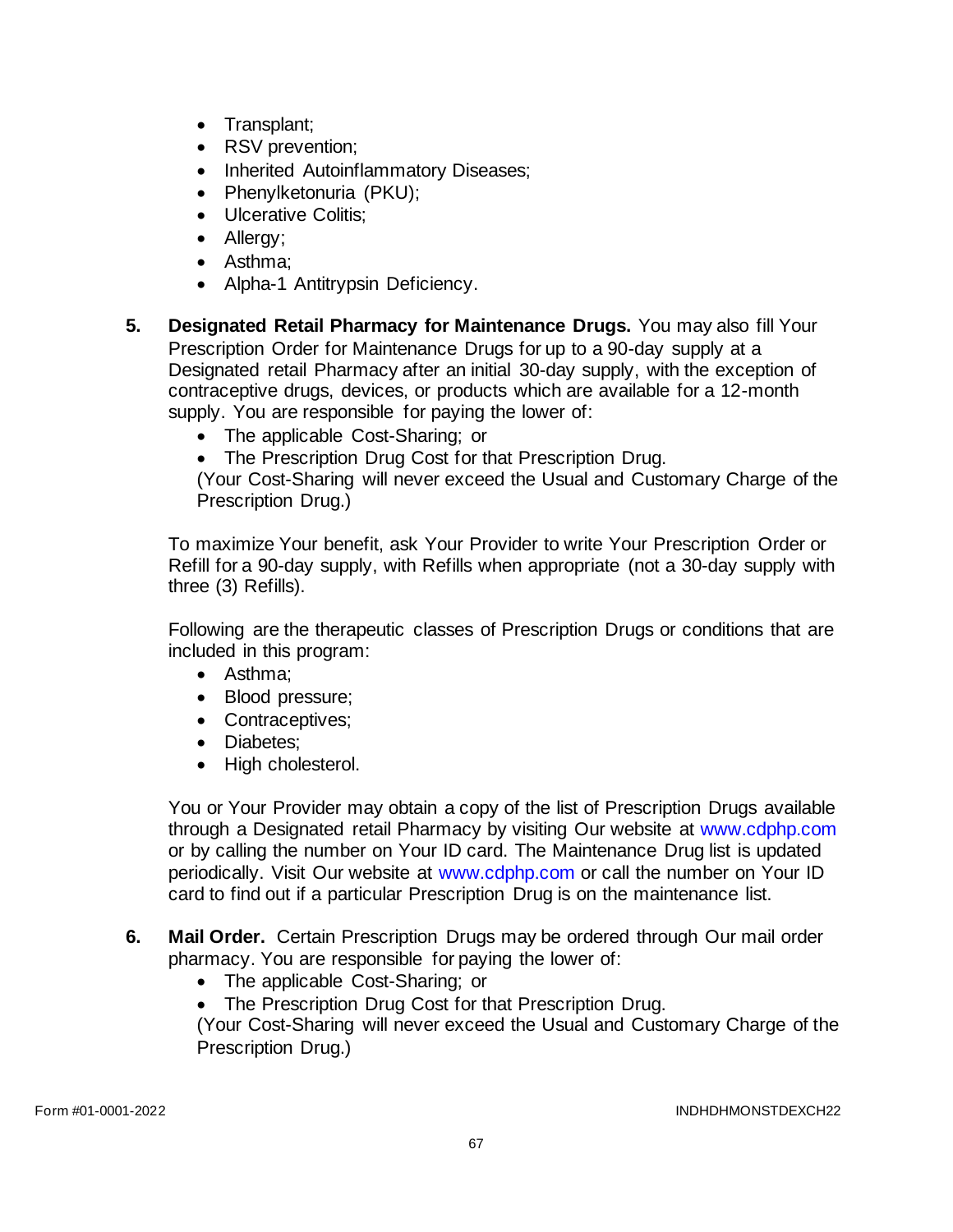To maximize Your benefit, ask Your Provider to write Your Prescription Order or Refill for a 90-day supply, with Refills when appropriate (not a 30-day supply with three (3) Refills). You may be charged the mail order Cost-Sharing for any Prescription Orders or Refills sent to the mail order pharmacy regardless of the number of days supply written on the Prescription Order or Refill.

Prescription Drugs purchased through mail order will be delivered directly to Your home or office.

We will provide benefits that apply to drugs dispensed by a mail order pharmacy to drugs that are purchased from a retail pharmacy when that retail pharmacy has a participation agreement with Us and Our vendor in which it agrees to be bound by the same terms and conditions as a participating mail order pharmacy.

You or Your Provider may obtain a copy of the list of Prescription Drugs available through mail order by visiting Our website at [www.cdphp.com](http://www.cdphp.com/) or by calling the number on Your ID card.

- **7. Tier Status.** The tier status of a Prescription Drug may change periodically, but no more than four (4) times per calendar year, or when a Brand-Name Drug becomes available as a Generic Drug as described below, based on Our tiering decisions. These changes may occur without prior notice to You. However, if You have a prescription for a drug that is being moved to a higher tier or is being removed from Our Formulary, We will notify You at least 30 days before the change is effective. When such changes occur, Your Cost-Sharing may change. You may also request a Formulary exception for a Prescription Drug that is no longer on the Formulary as outlined below and in the External Appeal section of this Contract. You may access the most up to date tier status on Our website at [www.cdphp.com](http://www.cdphp.com/) or by calling the number on Your ID card.
- **8. When a Brand-Name Drug Becomes Available as a Generic Drug.** When a Brand-Name Drug becomes available as a Generic Drug, the tier placement of the Brand-Name Prescription Drug may change. If this happens, You will pay the Cost-Sharing applicable to the tier to which the Prescription Drug is assigned or the Brand-Name Drug will be removed from the Formulary and You no longer have benefits for that particular Brand-Name Drug. Please note, if You are taking a Brand-Name Drug that is being excluded or placed on a higher tier due to a Generic Drug becoming available, You will receive 30 days' advance written notice of the change before it is effective. You may request a Formulary exception for a Prescription Drug that is no longer on the Formulary as outlined below and in the External Appeal section of this Contract.
- **9. Formulary Exception Process.** If a Prescription Drug is not on Our Formulary, You, Your designee or Your prescribing Health Care Professional may request a Formulary exception for a clinically-appropriate Prescription Drug in writing,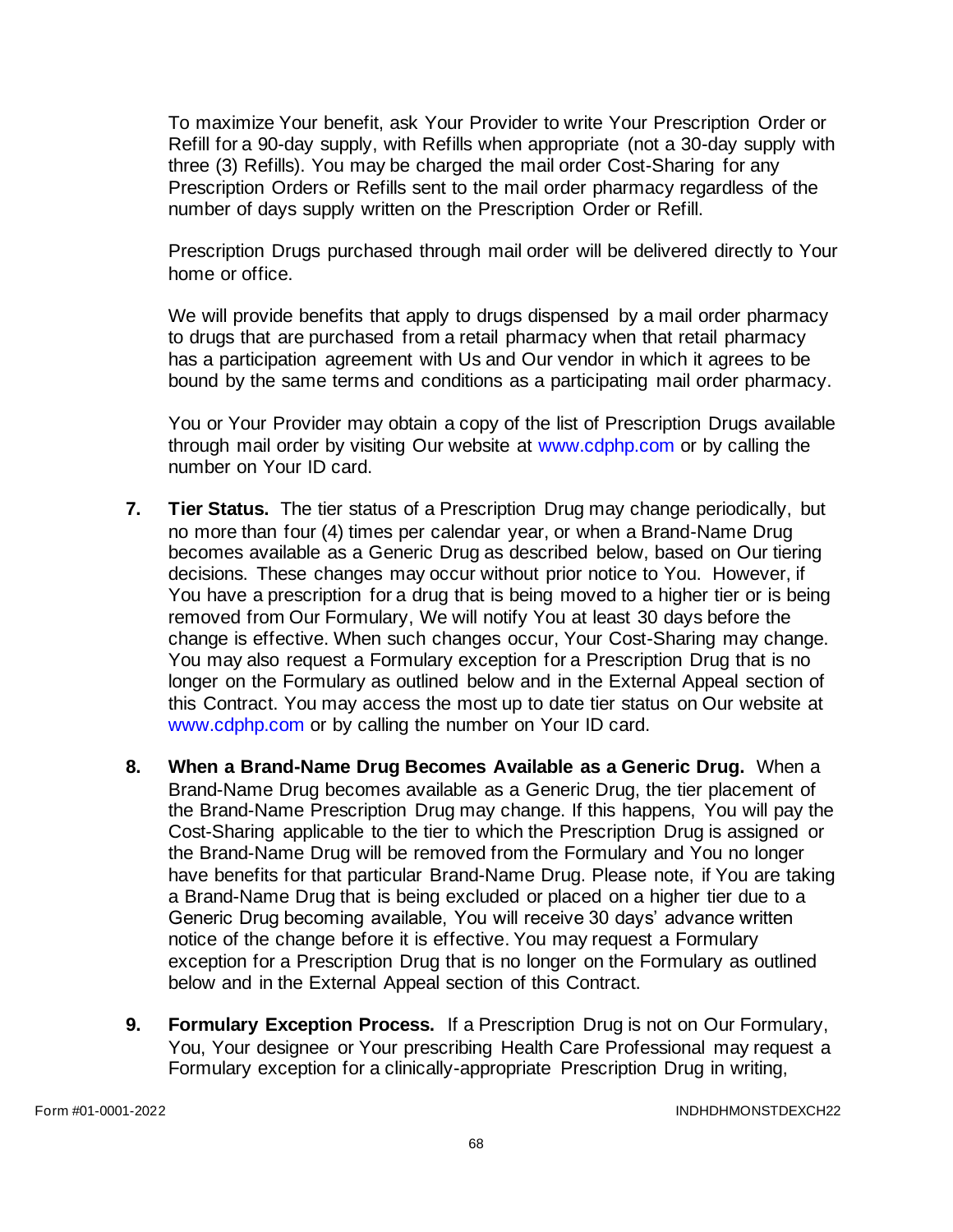electronically or telephonically. The request should include a statement from Your prescribing Health Care Professional that all Formulary drugs will be or have been ineffective, would not be as effective as the non-Formulary drug, or would have adverse effects. If coverage is denied under Our standard or expedited Formulary exception process, You are entitled to an external appeal as outlined in the External Appeal section of this Contract. Visit Our website at [www.cdphp.com](http://www.cdphp.com/) or call the number on Your ID card to find out more about this process.

**Standard Review of a Formulary Exception.** We will make a decision and notify You or Your designee and the prescribing Health Care Professional by telephone no later than 72 hours after Our receipt of Your request. We will notify You in writing within three (3) business days of receipt of Your request. If We approve the request, We will Cover the Prescription Drug while You are taking the Prescription Drug, including any refills.

**Expedited Review of a Formulary Exception.** If You are suffering from a health condition that may seriously jeopardize Your health, life or ability to regain maximum function or if You are undergoing a current course of treatment using a non-Formulary Prescription Drug, You may request an expedited review of a Formulary exception. The request should include a statement from Your prescribing Health Care Professional that harm could reasonably come to You if the requested drug is not provided within the timeframes for Our standard Formulary exception process. We will make a decision and notify You or Your designee and the prescribing Health Care Professional by telephone no later than 24 hours after Our receipt of Your request. We will notify You in writing within three (3) business days of receipt of Your request. If We approve the request, We will Cover the Prescription Drug while You suffer from the health condition that may seriously jeopardize Your health, life or ability to regain maximum function or for the duration of Your current course of treatment using the non-Formulary Prescription Drug.

**10. Supply Limits.** Except for contraceptive drugs, devices, or products, We will pay for no more than a 30-day supply of a Prescription Drug purchased at a retail pharmacy. You are responsible for one (1) Cost-Sharing amount for up to a 30 day supply.

You may have the entire supply (of up to 12 months) of the contraceptive drug, device, or product dispensed at the same time. Contraceptive drugs, devices, or products are not subject to Cost-Sharing.

Benefits will be provided for Prescription Drugs dispensed by a mail order pharmacy in a quantity of up to a 90-day supply. You are responsible for one (1) Cost-Sharing amount for a 30-day supply up to a maximum of two (2) Cost-Sharing amounts for a 90-day supply.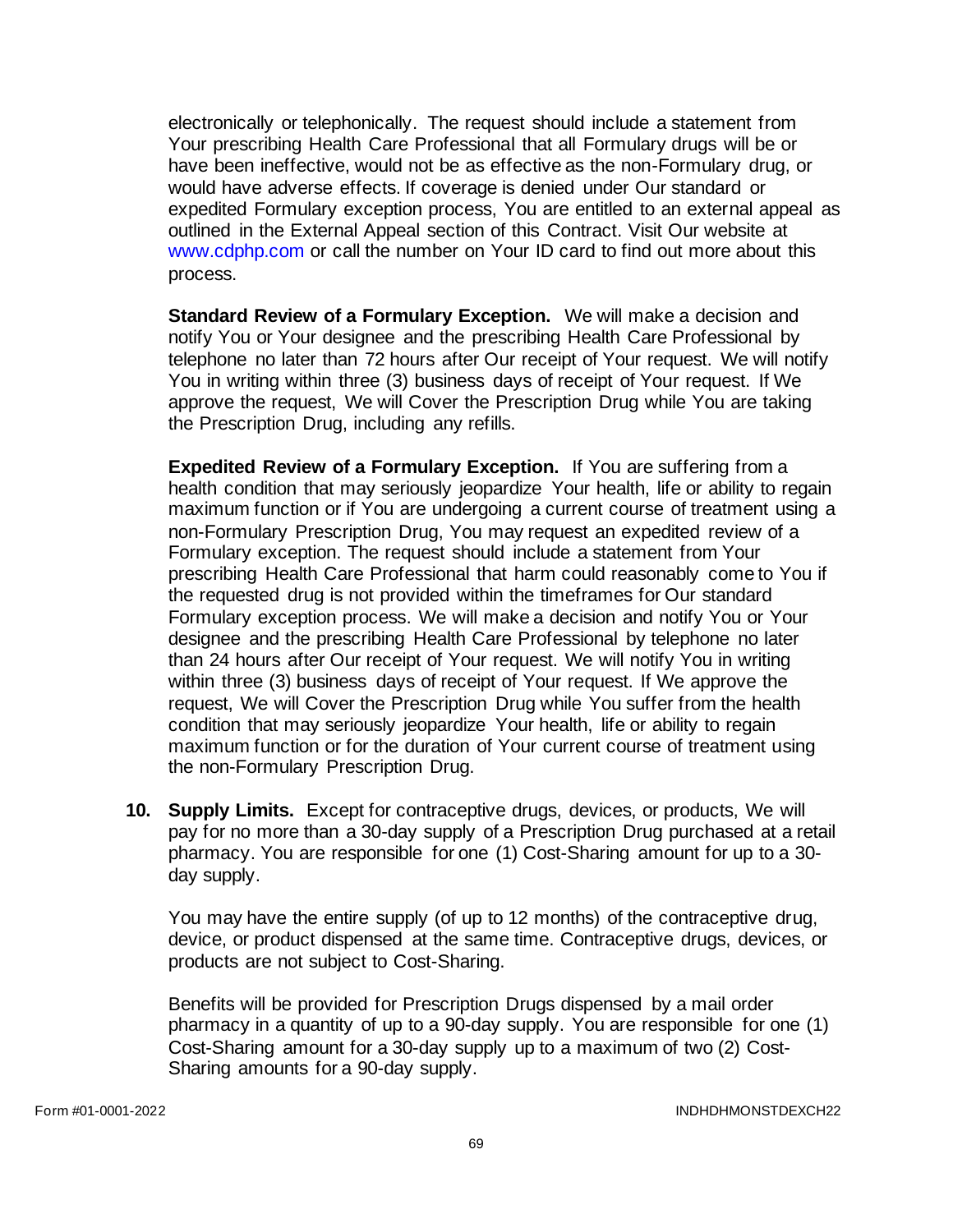Specialty Prescription Drugs may be limited to a 30-day supply when obtained at a retail or mail order pharmacy. You may access Our website at [www.cdphp.com](http://www.cdphp.com/) or by calling the number on Your ID card for more information on supply limits for specialty Prescription Drugs.

Some Prescription Drugs may be subject to quantity limits based on criteria that We have developed, subject to Our periodic review and modification. The limit may restrict the amount dispensed per Prescription Order or Refill and/or the amount dispensed per month's supply. You can determine whether a Prescription Drug has been assigned a maximum quantity level for dispensing by accessing Our website at [www.cdphp.com](http://www.cdphp.com/) or by calling the number on Your ID card. If We deny a request to Cover an amount that exceeds Our quantity level, You are entitled to an Appeal pursuant to the Utilization Review and External Appeal sections of this Contract.

- **11. Initial Limited Supply of Prescription Opioid Drugs.** If You receive an initial limited prescription for a seven (7) day supply or less of any schedule II, III, or IV opioid prescribed for Acute pain, and You have a Copayment, Your Copayment will be prorated. If You receive an additional supply of the Prescription Drug within the 30-day period in which You received the seven (7) day supply, Your Copayment for the remainder of the 30-day supply will also be prorated. In no event will the prorated Copayment(s) total more than Your Copayment for a 30 day supply.
- **12. Cost-Sharing for Orally-Administered Anti-Cancer Drugs.** Your Cost-Sharing for orally-administered anti-cancer drugs is at least as favorable to You as the Cost-Sharing amount, if any, that applies to intravenous or injected anticancer medications Covered under the Outpatient and Professional Services section of this Contract.
- **13. Split Fill Dispensing Program.** The split fill dispensing program is designed to prevent wasted Prescription Drugs if Your Prescription Drug or dose changes or if We contact You and You confirm that You have leftover Prescription Drugs from a previous fill. The Prescription Drugs that are included under this program have been identified as requiring more frequent follow up to monitor response to treatment and reactions. You will initially get up to a 15-day supply of Your Prescription Order for certain drugs filled at a Designated pharmacy instead of the full Prescription Order. You initially pay a lesser Cost-Sharing based on what is dispensed. The therapeutic classes of Prescription Drugs that are included in this program are: Antivirals/Anti-infectives, Infertility, Iron Toxicity, Mental/Neurologic Disorders, Multiple Sclerosis, Oncology and Drugs for Autoimmune Disorders. This program applies for the first 60 days when You start a new Prescription Drug. This program will not apply upon You or Your Provider's request. You or Your Provider can opt out by visiting Our website at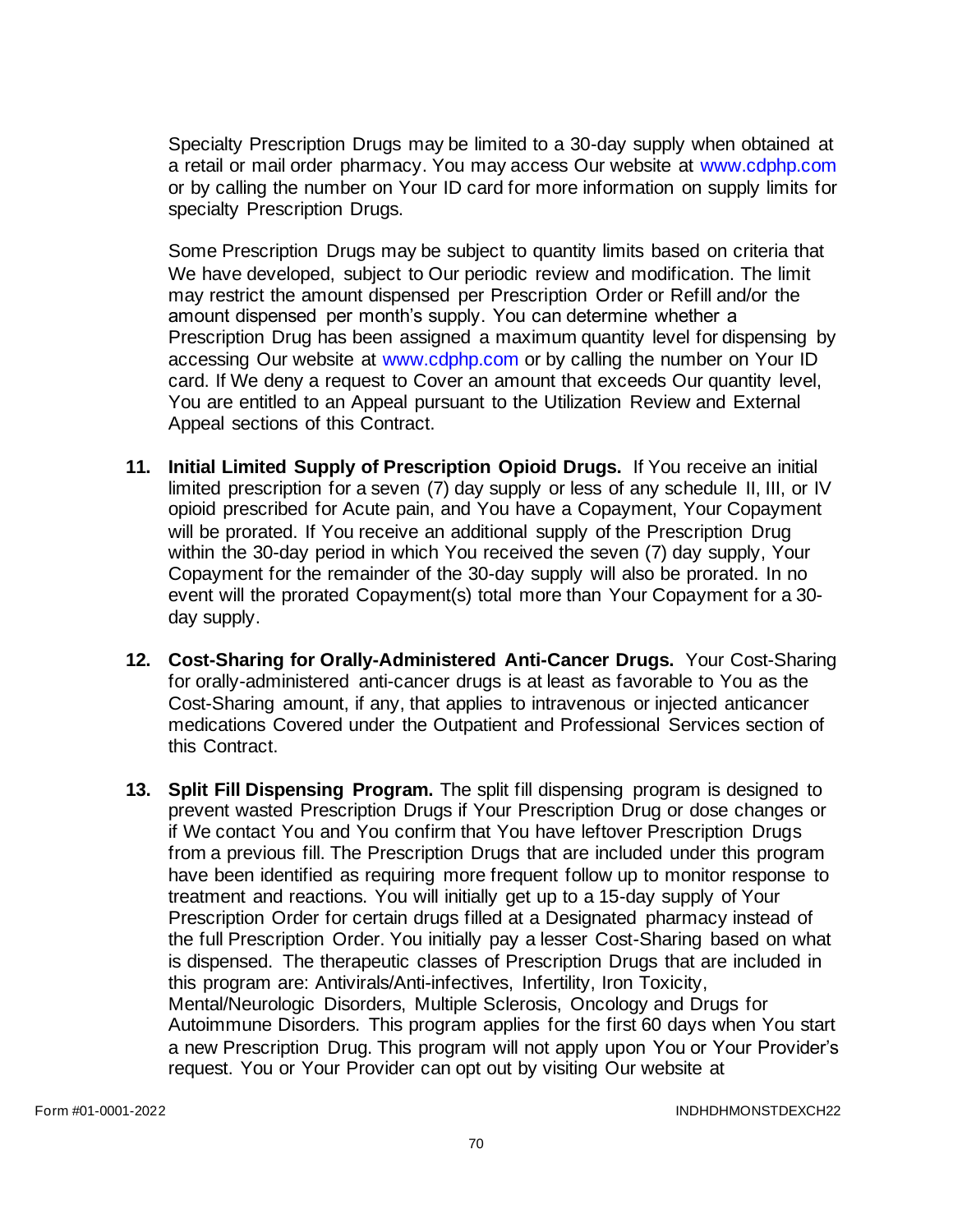[www.cdphp.com](http://www.cdphp.com/) or by calling the number on Your ID card.

## **D. Medical Management.**

This Contract includes certain features to determine when Prescription Drugs should be Covered, which are described below. As part of these features, Your prescribing Provider may be asked to give more details before We can decide if the Prescription Drug is Medically Necessary.

**1. Preauthorization.** Preauthorization may be needed for certain Prescription Drugs to make sure proper use and guidelines for Prescription Drug coverage are followed. When appropriate, Your Provider will be responsible for obtaining Preauthorization for the Prescription Drug. Preauthorization is not required for Covered medications to treat substance use disorder, including opioid overdose reversal medications prescribed or dispensed to You.

For a list of Prescription Drugs that need Preauthorization, please visit Our website at [www.cdphp.com](http://www.cdphp.com/) or call the number on Your ID card. The list will be reviewed and updated from time to time. We also reserve the right to require Preauthorization for any new Prescription Drug on the market or for any currently available Prescription Drug which undergoes a change in prescribing protocols and/or indications regardless of the therapeutic classification, Including if a Prescription Drug or related item on the list is not Covered under Your Contract. Your Provider may check with Us to find out which Prescription Drugs are Covered.

- **2. Step Therapy.** Step therapy is a process in which You may need to use one (1) or more types of Prescription Drugs before We will Cover another as Medically Necessary. A "step therapy protocol" means Our policy, protocol or program that establishes the sequence in which We approve Prescription Drugs for Your medical condition. When establishing a step therapy protocol, We will use recognized evidence-based and peer reviewed clinical review criteria that also takes into account the needs of atypical patient populations and diagnoses. We check certain Prescription Drugs to make sure that proper prescribing guidelines are followed. These guidelines help You get high quality and cost-effective Prescription Drugs. The Prescription Drugs that require Preauthorization under the step therapy program are also included on the Preauthorization drug list. If a step therapy protocol is applicable to Your request for coverage of a Prescription Drug, You, Your designee, or Your Health Care Professional can request a step therapy override determination as outlined in the Utilization Review section of this Contract.
- **3. Therapeutic Substitution.** Therapeutic substitution is an optional program that tells You and Your Providers about alternatives to certain prescribed drugs. We may contact You and Your Provider to make You aware of these choices. Only You and Your Provider can determine if the therapeutic substitute is right for You.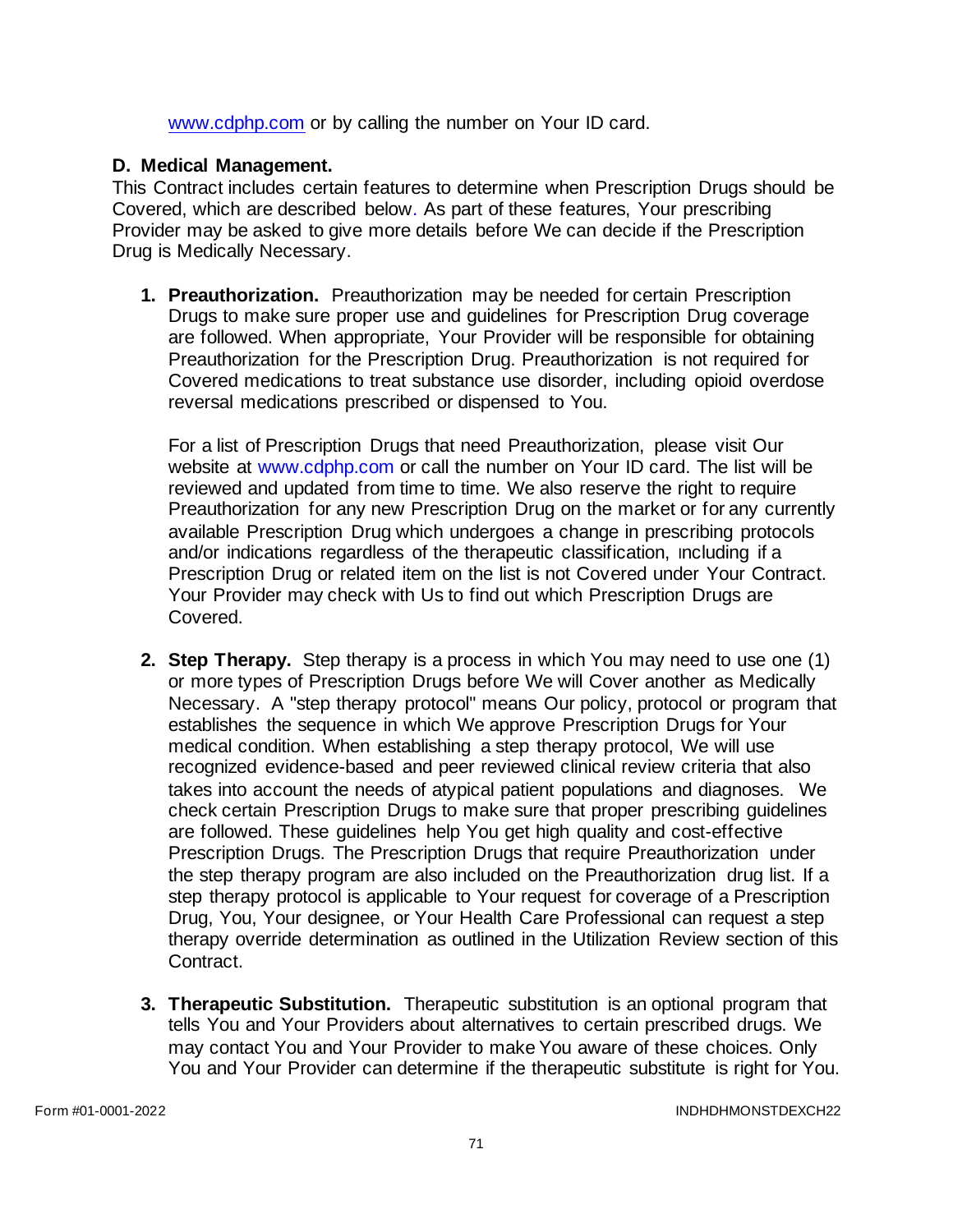We have a therapeutic drug substitutes list, which We review and update from time to time. For questions or issues about therapeutic drug substitutes, visit Our website at [www.cdphp.com](http://www.cdphp.com/) or call the number on Your ID card.

#### **E. Limitations/Terms of Coverage.**

- 1. We reserve the right to limit quantities, day supply, early Refill access and/or duration of therapy for certain medications based on Medical Necessity including acceptable medical standards and/or FDA recommended guidelines.
- 2. If We determine that You may be using a Prescription Drug in a harmful or abusive manner, or with harmful frequency, Your selection of Participating Pharmacies and prescribing Providers may be limited. If this happens, We may require You to select a single Participating Pharmacy and a single Provider that will provide and coordinate all future pharmacy services. Benefits will be paid only if You use the selected single Participating Pharmacy. Benefits will be paid only if Your Prescription Orders or Refills are written by the selected Provider or a Provider authorized by Your selected Provider. If You do not make a selection within 31 days of the date We notify You, We will select a single Participating Pharmacy and/or prescribing Provider for You.
- 3. Compounded Prescription Drugs will be Covered only when the primary ingredient is a Covered legend Prescription Drug, and are obtained from a pharmacy that is approved for compounding. All compounded Prescription Drugs require Your Provider to obtain Preauthorization. Compounded Prescription Drugs are on tier 3.
- 4. Various specific and/or generalized "use management" protocols will be used from time to time in order to ensure appropriate utilization of medications. Such protocols will be consistent with standard medical/drug treatment guidelines. The primary goal of the protocols is to provide Our Members with a quality-focused Prescription Drug benefit. In the event a use management protocol is implemented, and You are taking the drug(s) affected by the protocol, You will be notified in advance.
- 5. Injectable drugs (other than self-administered injectable drugs) Your benefit for diabetic insulin, oral hypoglycemics, and diabetic Prescription Drugs, will be provided under this section of the Contract if the Cost-Sharing is more favorable to You under this section of the Contract than the Additional Benefits, Equipment and Devices section of this Contract.
- 6. We do not Cover charges for the administration or injection of any Prescription Drug. Prescription Drugs given or administered in a Physician's office are Covered under the Outpatient and Professional Services section of this Contract.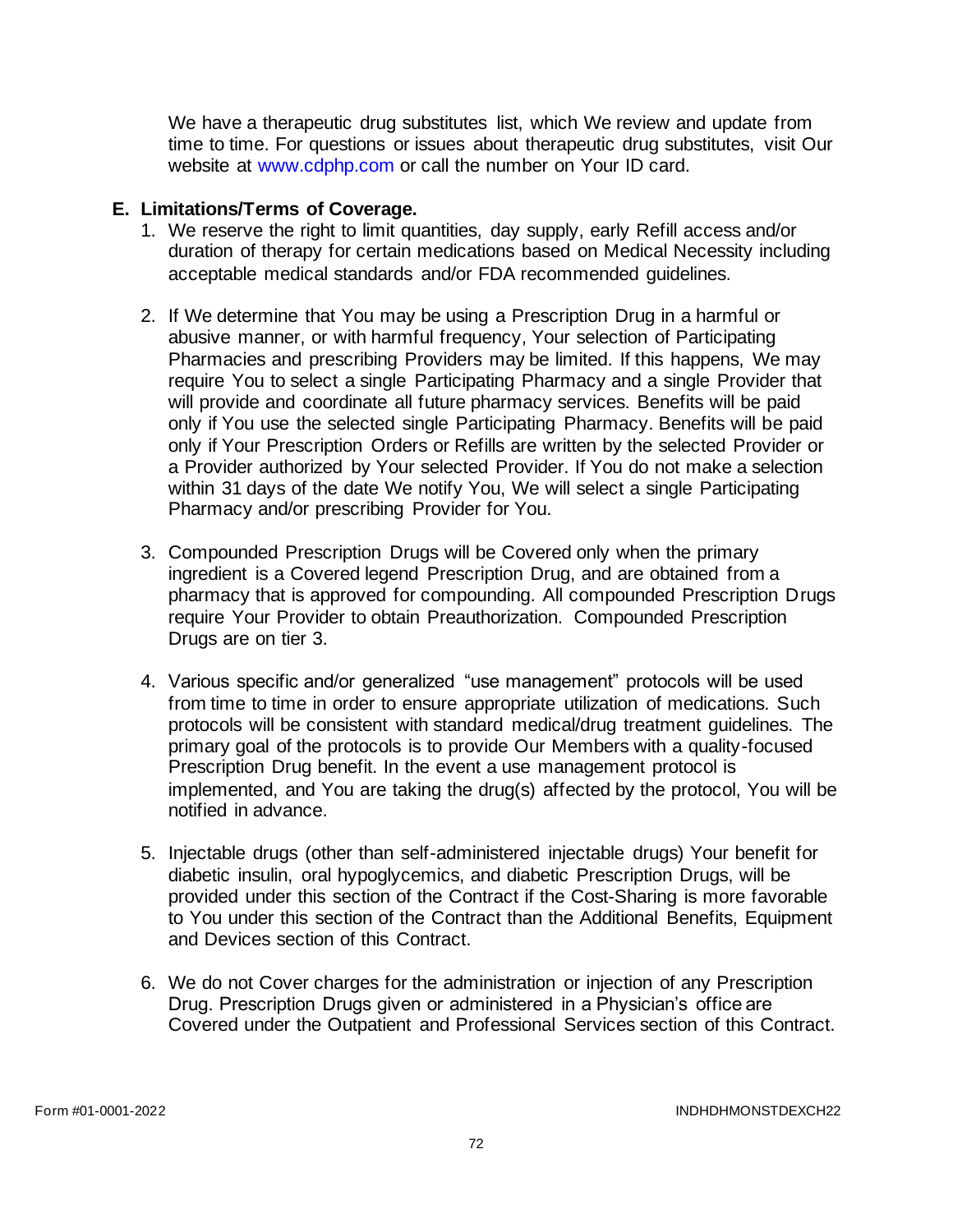- 7. We do not Cover drugs that do not by law require a prescription, except for smoking cessation drugs, over-the-counter preventive drugs or devices provided in accordance with the comprehensive guidelines supported by HRSA or with an "A" or "B" rating from USPSTF, or as otherwise provided in this Contract. We do not Cover Prescription Drugs that have over-the-counter non-prescription equivalents, except if specifically designated as Covered in the drug Formulary. Non-prescription equivalents are drugs available without a prescription that have the same name/chemical entity as their prescription counterparts. We do not Cover repackaged products such as therapeutic kits or convenience packs that contain a Covered Prescription Drug unless the Prescription Drug is only available as part of a therapeutic kit or convenience pack. Therapeutic kits or convenience packs contain one or more Prescription Drug(s) and may be packaged with over-the-counter items, such as gloves, finger cots, hygienic wipes or topical emollients.
- 8. We do not Cover Prescription Drugs to replace those that may have been lost or stolen.
- 9. We do not Cover Prescription Drugs dispensed to You while in a Hospital, nursing home, other institution, Facility, or if You are a home care patient, except in those cases where the basis of payment by or on behalf of You to the Hospital, nursing home, Home Health Agency or home care services agency, or other institution, does not include services for drugs.
- 10. We reserve the right to deny benefits as not Medically Necessary or experimental or investigational for any drug prescribed or dispensed in a manner contrary to standard medical practice. If coverage is denied, You are entitled to an Appeal as described in the Utilization Review and External Appeal sections of this Contract.
- 11. A pharmacy need not dispense a Prescription Order that, in the pharmacist's professional judgment, should not be filled.

## **F. General Conditions.**

- **1.** You must show Your ID card to a retail pharmacy at the time You obtain Your Prescription Drug or You must provide the pharmacy with identifying information that can be verified by Us during regular business hours. You must include Your identification number on the forms provided by the mail order pharmacy from which You make a purchase.
- **2. Drug Utilization, Cost Management and Rebates.** We conduct various utilization management activities designed to ensure appropriate Prescription Drug usage, to avoid inappropriate usage, and to encourage the use of costeffective drugs. Through these efforts, You benefit by obtaining appropriate Prescription Drugs in a cost-effective manner. The cost savings resulting from these activities are reflected in the Premiums for Your coverage.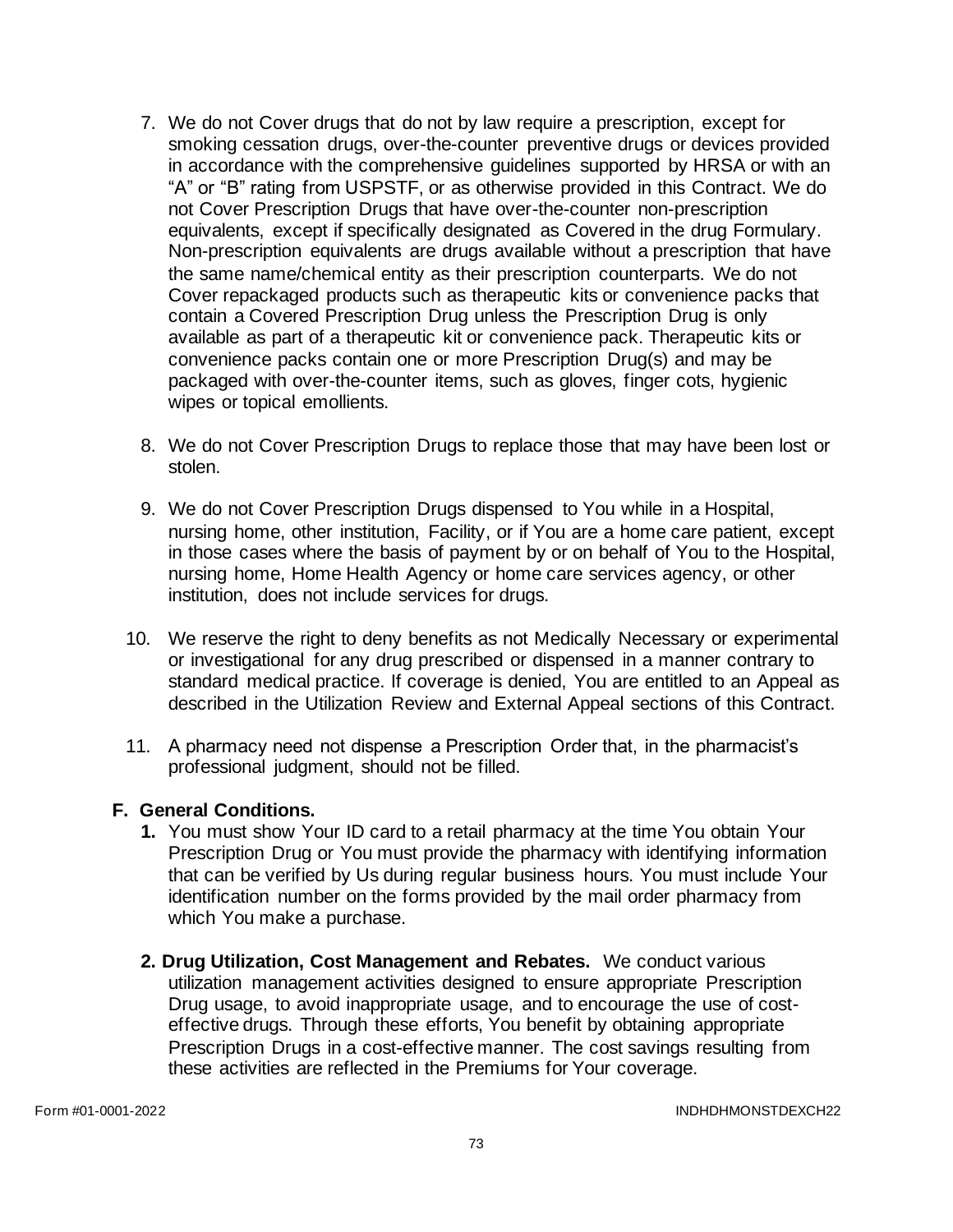We may also, from time to time, enter into agreements that result in Us receiving rebates or other funds ("rebates") directly or indirectly from Prescription Drug manufacturers, Prescription Drug distributors or others. Any rebates are based upon utilization of Prescription Drugs across all of Our business and not solely on any one Member's utilization of Prescription Drugs. Any rebates received by Us may or may not be applied, in whole or part, to reduce premiums either through an adjustment to claims costs or as an adjustment to the administrative expenses component of Our Prescription Drug premiums. Any such rebates may be retained by Us, in whole or part, in order to fund such activities as new utilization management activities, community benefit activities and increasing reserves for the protection of Members. Rebates may change or reduce the amount of any Copayment or Coinsurance applicable under Our Prescription Drug coverage. If a Prescription Drug is eligible for a rebate, most of the projected value of the rebate will be used to reduce the Allowed Amount for the Prescription Drug. Your Deductible or Coinsurance is calculated using that reduced Allowed Amount. The remaining value of that rebate will be used to reduce costs for all Members enrolled in coverage. Not all Prescription Drugs are eligible for a rebate, and rebates can be discontinued or applied at any time based on the terms of the rebate agreements. Because the exact value of the rebate will not be known at the time You purchase the Prescription Drug, the amount of the rebate applied to Your claim will be based on an estimate. Payment on Your claim and Your Cost-Sharing will not be adjusted if the later-determined rebate value is higher or lower than Our estimate.

## **G. Definitions.**

Terms used in this section are defined as follows. (Other defined terms can be found in the Definitions section of this Contract).

- **1. Brand-Name Drug:** A Prescription Drug that: 1) is manufactured and marketed under a trademark or name by a specific drug manufacturer; or 2) We identify as a Brand-Name Prescription Drug, based on available data resources. All Prescription Drugs identified as "brand name" by the manufacturer, pharmacy, or Your Physician may not be classified as a Brand-Name Drug by Us.
- **2. Designated Pharmacy:** A pharmacy that has entered into an agreement with Us or with an organization contracting on Our behalf, to provide specific Prescription Drugs, including but not limited to, specialty Prescription Drugs. The fact that a pharmacy is a Participating Pharmacy does not mean that it is a Designated Pharmacy.
- **3. Formulary:** The list that identifies those Prescription Drugs for which coverage may be available under this Contract. This list is subject to Our periodic review and modification (no more than four (4) times per calendar year or when a Brand-Name Drug becomes available as a Generic Drug). To determine which tier a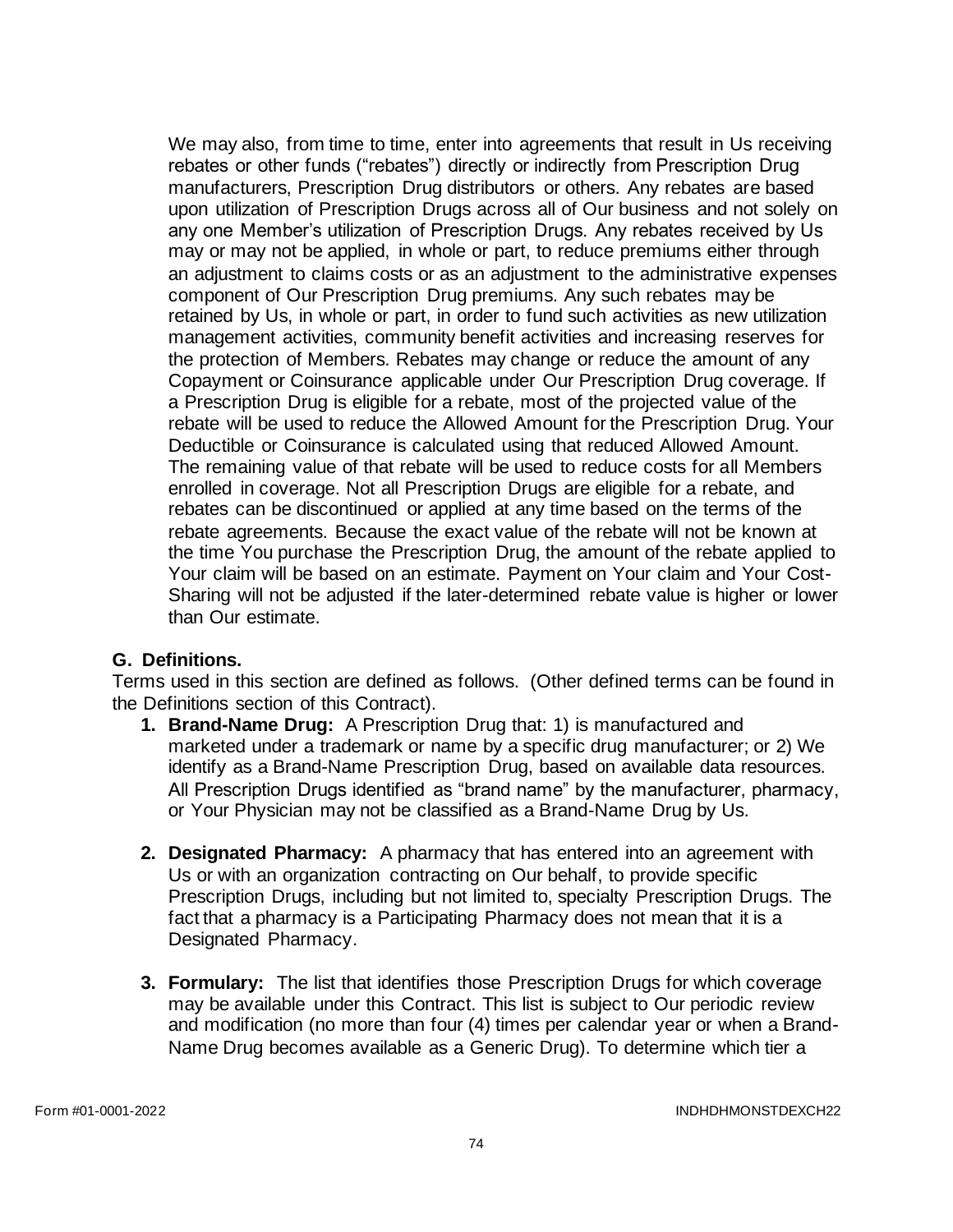particular Prescription Drug has been assigned, visit Our website at [www.cdphp.com](http://www.cdphp.com/) or by calling the number on Your ID card.

- **4. Generic Drug:** A Prescription Drug that: 1) is chemically equivalent to a Brand-Name Drug; or 2) We identify as a Generic Prescription Drug based on available data resources. All Prescription Drugs identified as "generic" by the manufacturer, pharmacy or Your Physician may not be classified as a Generic Drug by Us.
- **5. Maintenance Drug:** A Prescription Drug used to treat a condition that is considered chronic or long-term and which usually requires daily use of Prescription Drugs.
- **6. Non-Participating Pharmacy:** A pharmacy that has not entered into an agreement with Us to provide Prescription Drugs to Members. We will not make any payment for prescriptions or Refills filled at a Non-Participating Pharmacy other than as described above.
- **7. Participating Pharmacy:** A pharmacy that has:
	- Entered into an agreement with Us or Our designee to provide Prescription Drugs to Members;
	- Agreed to accept specified reimbursement rates for dispensing Prescription Drugs; and
	- Been designated by Us as a Participating Pharmacy.

A Participating Pharmacy can be either a retail or mail-order pharmacy.

- **8. Prescription Drug:** A medication, product or device that has been approved by the FDA and that can, under federal or state law, be dispensed only pursuant to a Prescription Order or Refill and is on Our Formulary. A Prescription Drug includes a medication that, due to its characteristics, is appropriate for self administration or administration by a non-skilled caregiver.
- **9. Prescription Drug Cost:** The amount, including a dispensing fee and any sales tax, as contracted between Us and Our pharmacy benefit manager for a Covered Prescription Drug dispensed at a Participating Pharmacy. If Your Contract includes coverage at Non-Participating Pharmacies, the Prescription Drug Cost for a Prescription Drug dispensed at a Non-Participating Pharmacy is calculated using the Prescription Drug Cost that applies for that particular Prescription Drug at most Participating Pharmacies.
- **10.Prescription Order or Refill:** The directive to dispense a Prescription Drug issued by a duly licensed Health Care Professional who is acting within the scope of his or her practice.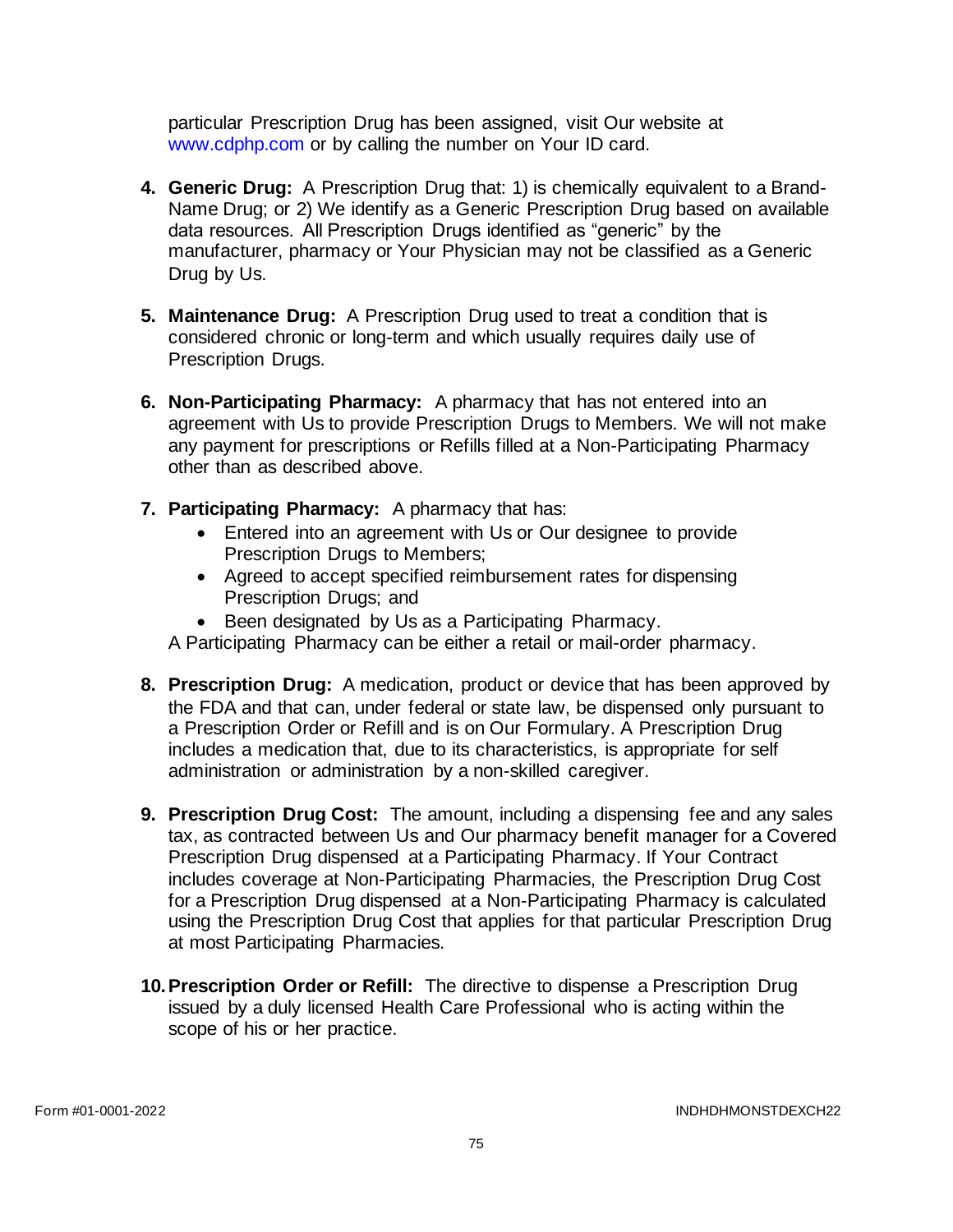**11.Usual and Customary Charge:** The usual fee that a pharmacy charges individuals for a Prescription Drug without reference to reimbursement to the pharmacy by third parties as required by New York Education Law Section 6826 a.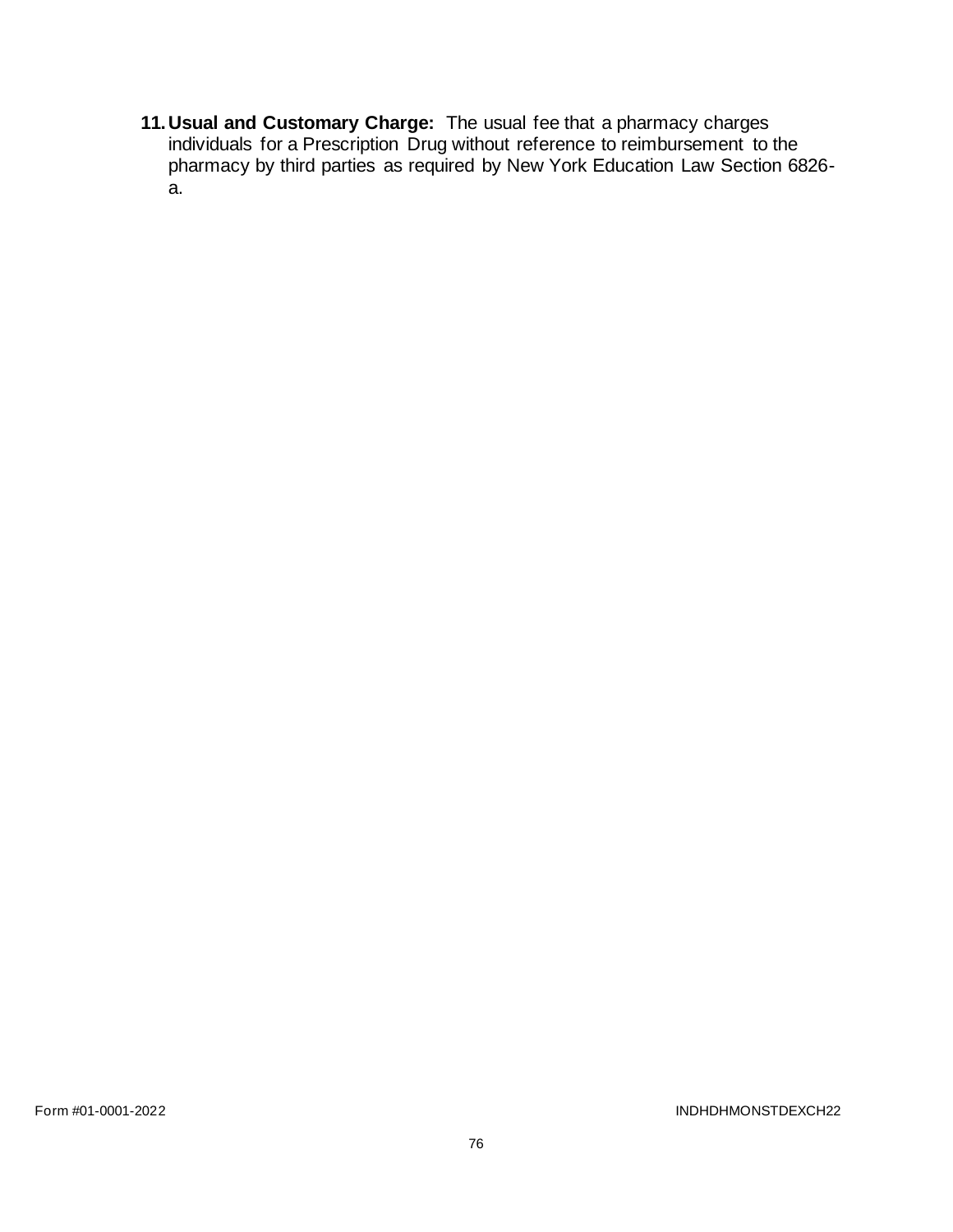# **SECTION XIV**

## **Wellness Benefits**

## **A. Exercise Program Reimbursement.**

We will partially reimburse the Subscriber and their covered Dependents for certain exercise facility or membership fees, exercise classes (e.g., yoga, pilates, spinning) or specified digital fitness programs but only if such fees are paid for programs that promote cardiovascular wellness.

Memberships in tennis clubs, country clubs, weight loss clinics, spas or any other similar facilities will not be reimbursed. Lifetime memberships are not eligible for reimbursement. We will not provide reimbursement for equipment, clothing, vitamins or other services that may be offered by the facility or digital platform (e.g., massages, etc.).

In order to be eligible for reimbursement, You must:

- Be an active member of the exercise facility, attend classes at the exercise facility or paid for a digital fitness program; and
- Complete 50 visits or workout sessions.

In order to obtain reimbursement, once 50 visits or workout sessions have been completed, You must submit:

- A completed reimbursement form.
- A copy of Your current bill which shows the fee paid for Your membership, classes or digital fitness program.

Once We receive the completed reimbursement form and the bill, You will be reimbursed the lesser of \$200 for the Subscriber and \$100 for their covered Dependents or the actual cost of the membership, class or digital fitness program. Eligible members can submit for reimbursement after completing 50 visits or workout sessions, up to two times during the Plan Year. Total combined maximum reimbursement for the Subscriber and their Dependents is \$600 per Plan Year.

## **2. Youth Fitness Program.**

## **1. Purpose.**

The purpose of the Youth Fitness Program is to encourage Your Dependent Child to take a more active role in managing their health and well-being through learning techniques or exercises to maintain a healthy lifestyle.

## **2. Description.**

We provide benefits in connection with the use of or participation in any of the following wellness and health promotion actions and activities through a designated fitness center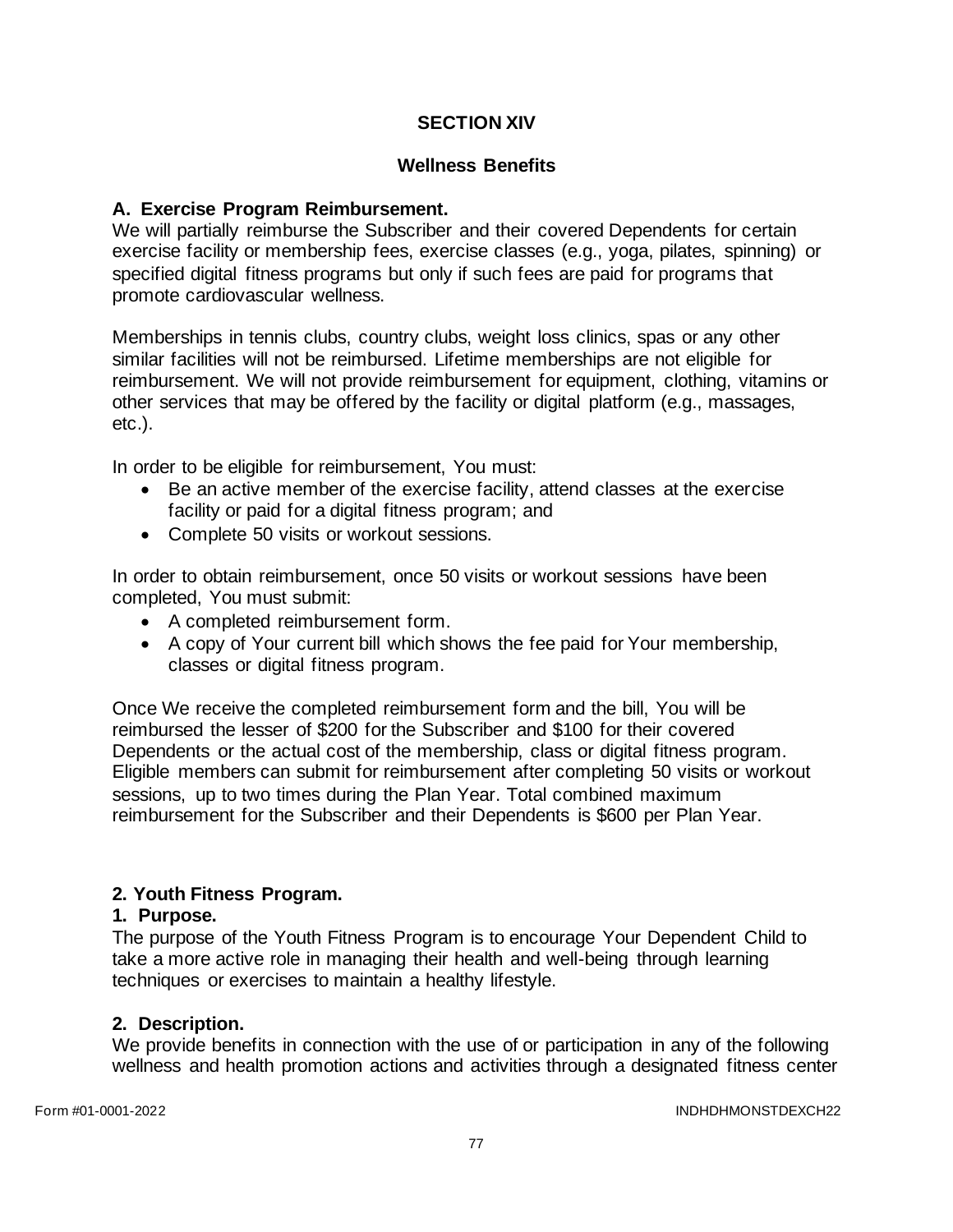- :
- A designated weight management program;
- A designated health or fitness incentive program;
- Health or fitness center membership and:
- Designated healthy activities

The program provides eligible Dependent Children with fun and effective exercises that build healthy muscles, bones, and joints. Participants will become comfortable and confident about exercise with guidance from a certified fitness specialist. Participants receive a fitness assessment at both the beginning and end of the program, an individualized exercise plan, and instruction on techniques and exercises for a healthy lifestyle.

### **3. Eligibility.**

The Subscriber's, covered Dependent Child can participate in the Youth Fitness Program.

### **4. Participation.**

The Subscriber can register eligible Dependent Children for the program with a designated fitness center where an initial assessment is completed by a certified fitness specialist. Next, the participant will engage in up to two exercise sessions per week with their designated specialist. After completion of the multi-week sessions, a post-program fitness assessments measuring basic resting vitals, body composition, muscular strength, endurance and flexibility are done.

The preferred method for accessing information about the Youth Fitness Program is through Our website at [www.cdphp.com.](http://www.cdphp.com/) or by calling Our member services department at the number on Your ID card. You do not need to have access to a computer with internet access in order to participate in the program.

### **5. Rewards.**

Members will be reimbursed for a trial membership with a designated fitness center when a Covered, eligible Dependent Child completes a designed fitness and exercise program.

### **3. Medical Condition Wellness Program.**

### **1. Purpose.**

The purpose of the Medical Condition Wellness Program is to encourage Members managing a chronic medical condition to take a more active role in managing their health and well-being.

Our Medical Condition Wellness Program is a collection of fitness programs for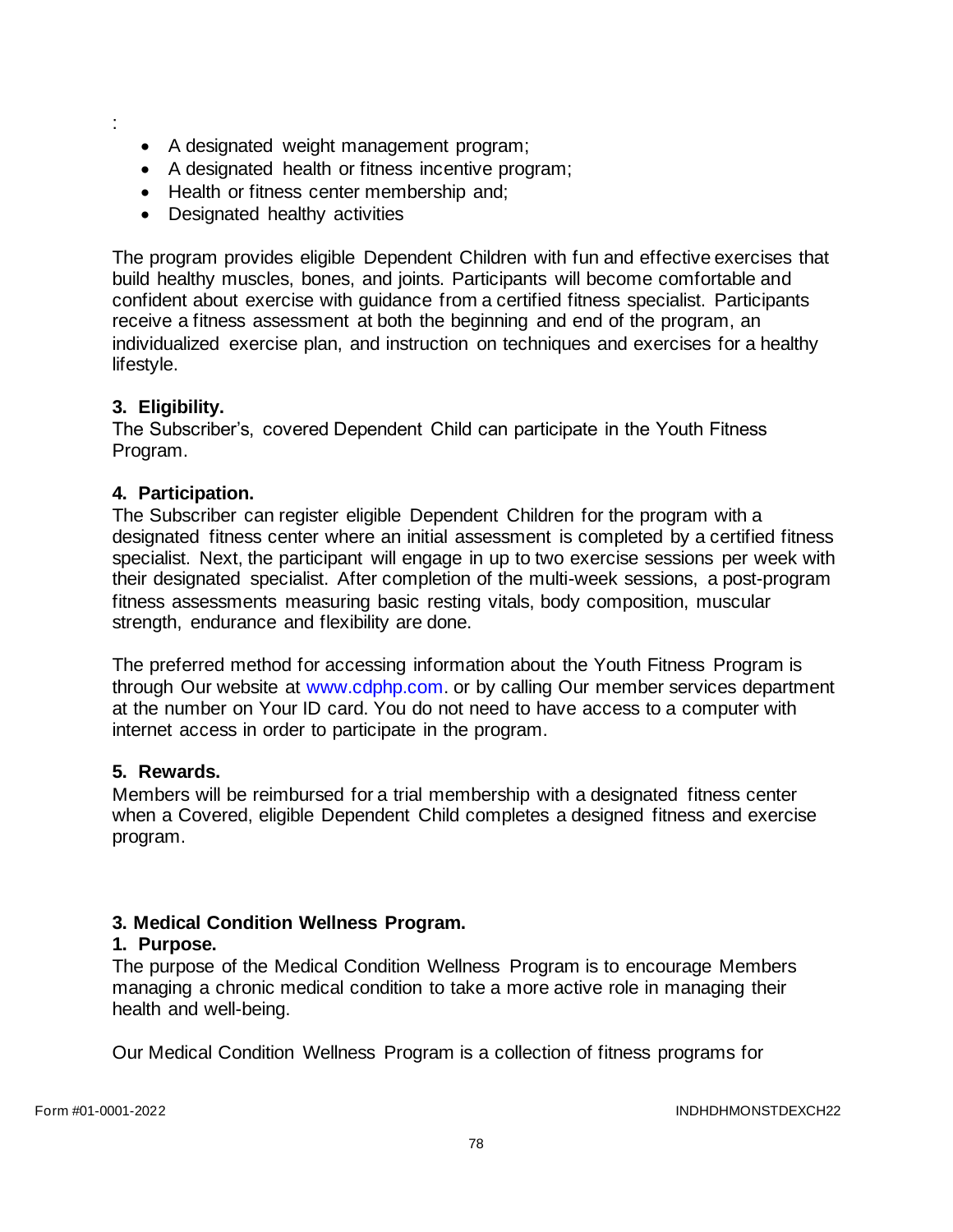individuals transitioning from or managing a medical condition or needing additional support to improve their level of physical activity. These programs offer specific support in the following areas: Cancer Fitness, Cardiac Fitness, Diabetes Fitness, Fit for Surgery, Functional Fitness, Orthopedic Fitness, Pulmonary Fitness, Transitional Care, Weight Management, Behavioral Health. Each program includes health assessments at the beginning and end of the program, an Individualized exercise plan, supervised group workout sessions and a program summary report available to You and Your referring healthcare provider.

## **2. Description.**

These multi-week programs are designed for those transitioning from or managing a chronic medical condition, such as cancer or heart disease, undergoing an interventional procedure, such as knee or hip replacement or seeking to improve their level of physical activity. Participants are eligible to enroll in one of the programs, choosing their tailored pathway in consultation with a physician or designated wellness expert. On-boarding may include a comprehensive health assessment and individualized exercise/wellness plan by a physician or certified wellness specialist. Throughout Your program, participants can engage in supervised exercise sessions, interaction with wellness specialist and community support groups.

### **3. Eligibility.**

You, the Subscriber and the Subscriber's covered Spouse are eligible to participate in the Medical Condition Wellness Program.

## **4. Participation.**

The Subscriber or the Subscriber's covered Spouse can register for the program with a designated fitness center where an initial assessment is completed by a certified fitness specialist. Next, the participant will engage in exercise sessions with their designated specialist. After completion of the multi-week sessions, a post-program fitness assessments measuring basic resting vitals, body composition, muscular strength, endurance and flexibility are done.

The preferred method for accessing information about the Medical Condition Wellness Program is through Our website at [www.cdphp.com](http://www.cdphp.com/) or by calling Our member services department at the number on Your ID card. You do not need to have access to a computer with internet access in order to participate in the program.

## **5. Rewards.**

Upon completion of the program, participants receive another comprehensive health assessment and free access to a designated fitness center or additional on-line tools to help Members maintain their healthy lifestyle changes.

## **B. Wellness Program.**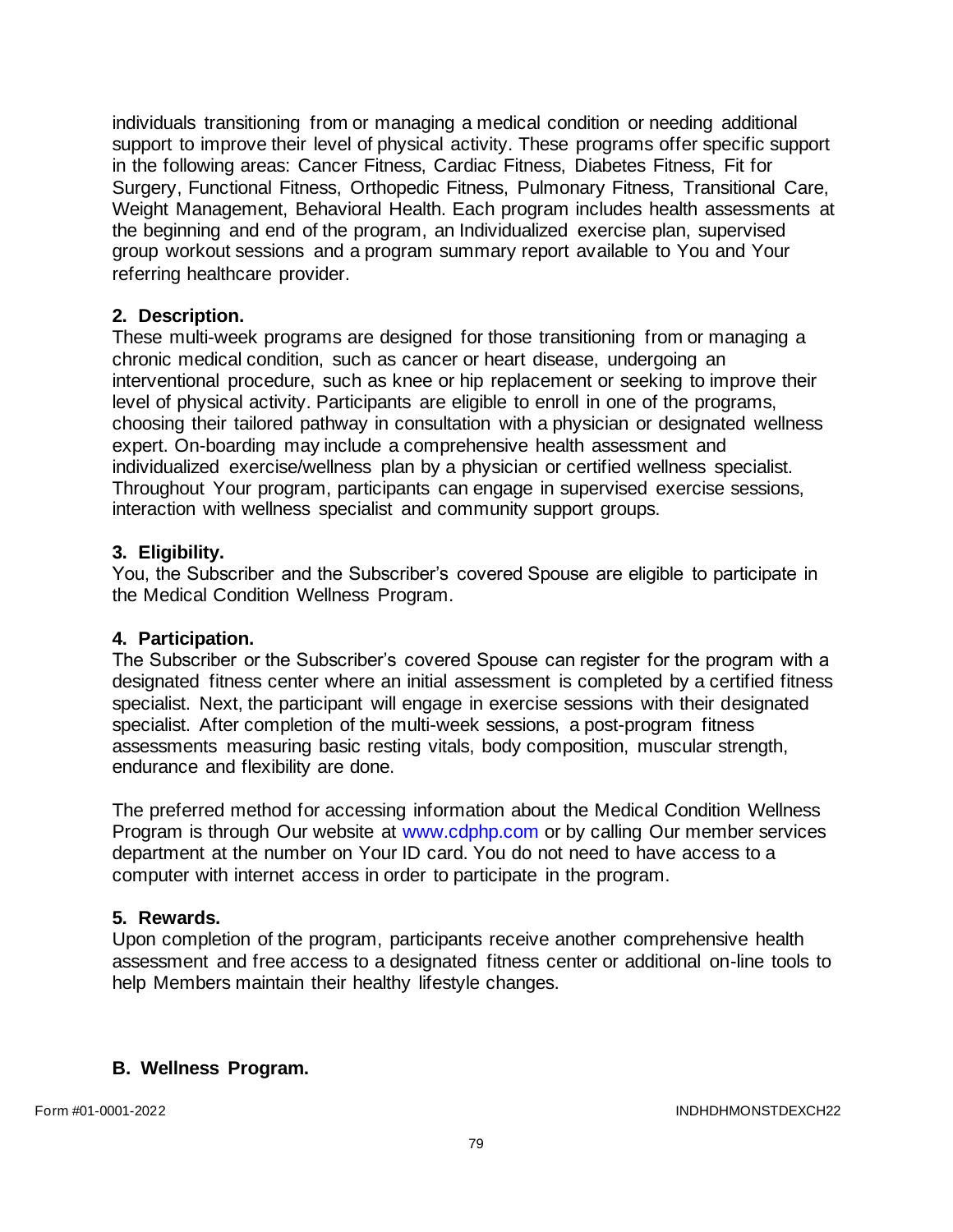# **1. Wellness Program Name.**

# **1. Purpose.**

The purpose of this wellness program is to encourage You to take a more active role in managing Your health and well-being.

## **2. Description.**

This program encourages You to participate in a variety of health and wellness programs designed to help You better manage Your health, while providing You incentives to be proactive and live a healthier, happier, and more productive life. Completion of a brief health assessment adds personalization, providing you with tips, tricks and articles contributing to your overall wellbeing. Track your progress in real-time and get rewarded along the way. Participation in the program as well as more information can be easily accessed through Our Member site at [www.cdphp.com.](http://www.cdphp.com/)

# **3. Rewards.**

Participants are eligible to receive points per contract, per calendar year for completion of various programs and activities focused on improving health and wellness of the member. Activities for which points can be earned include:

Completion of an annual physical exam, completion of personal health assessment, and participation in cancer screenings. Descriptions of the activities available for completion in the program are available on Our member site at [www.cdphp.com](http://www.cdphp.com/)**.**

Each point translates into one dollar and can be redeemed for gift cards from a variety of retailers. CDPHP encourages members to continue making positive healthy choices by using gift cards for products or services that promote a healthy lifestyle.

# **4. Eligibility.**

The program is available to subscribers that are 18 and older. Points earned under this program are automatically reported through claims or are self-reported by the member. Members can self report activities, track activity completion and points earned, and redeem gift cards through Our website at [www.cdphp.com](http://www.cdphp.com/) or by calling Our member services department at the number on their ID card.

The eligibility period of the program is on a calendar year basis. All activities must be complete and points must be earned and redeemed within the calendar year or prior to termination of Your coverage. Any points not redeemed by the last day of the calendar year or prior to termination of Your coverage will be forfeited.

# **5. Participation.**

The preferred method for accessing the wellness program is through Our website at [www.cdphp.com.](http://www.cdphp.com/) You need to have access to a computer with internet access in order to participate in the website program. However, if You do not have access to a computer, please call Us at the number on Your ID card and We will provide You with information regarding how to participate without internet access.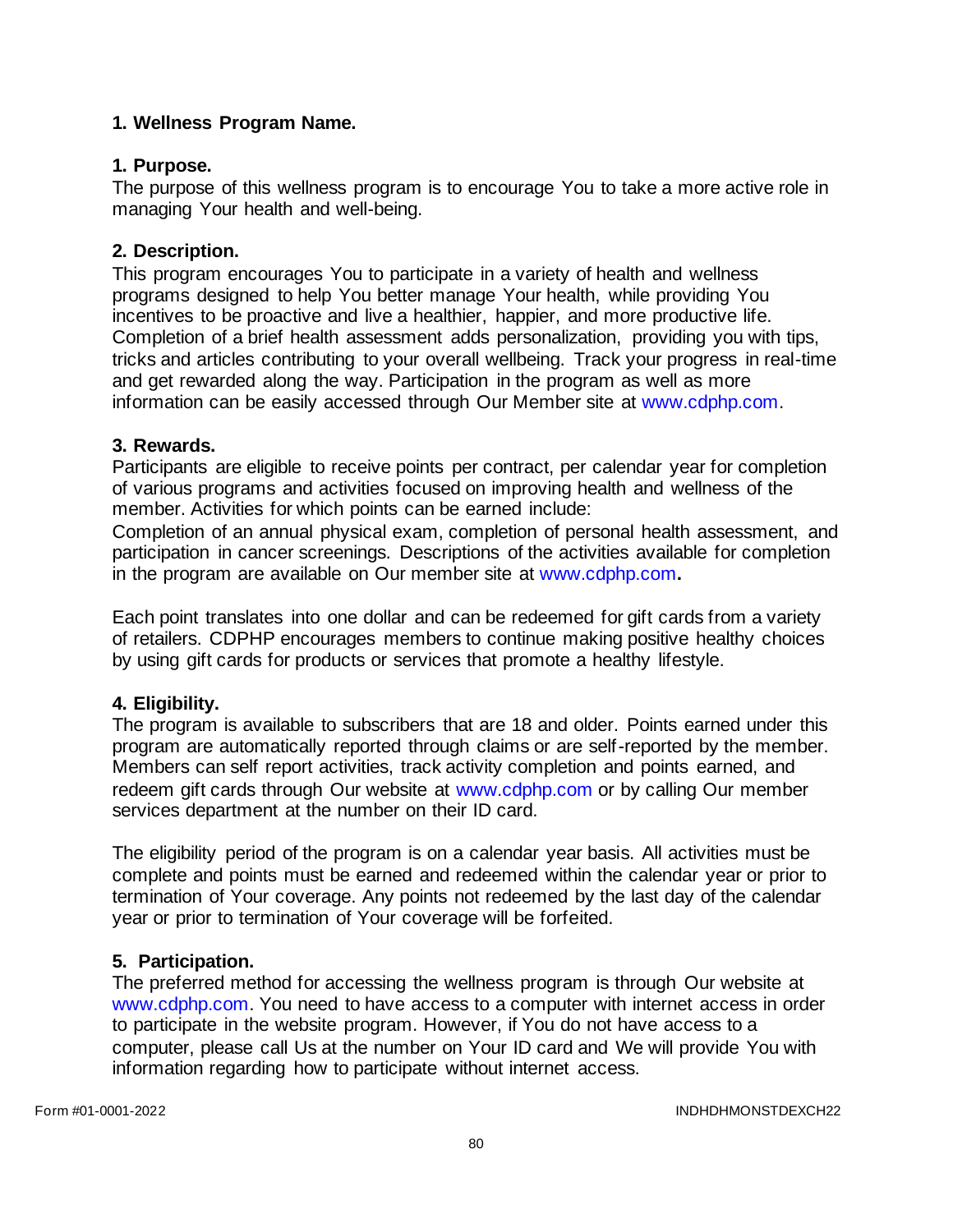Participation requirements for the program(s), Preauthorization requirements and detailed descriptions of activities available can also be easily accessed through Our Member site at [www.cdphp.com](http://www.cdphp.com/) or by calling Our member services department at the number on Your ID card. If a Member is unable to participate in this program due to a medical condition, CDPHP will work with the Member to develop alternative offerings.

## **2. Condition Specific Health and Wellness Program.**

## **1. Purpose.**

The purpose of the Condition Specific Health and Wellness Program is to encourage You to take a more active role in managing Your health condition and improve Your quality of life by providing the resources and education needed to be successful.

## **2. Description.**

The goal of the Condition Specific Health and Wellness Program is to provide You with the tools and incentives to help You successfully manage Your health condition. Adhering to a lifestyle plan and adapting healthy habits, can help keep Your condition under control, significantly reduce the occurrence of long-term health complications and lower Your health care costs.

Guided and self-management education programs and coordination of care can help You learn skills to manage symptoms of Your condition, improve eating and sleeping habits, reduce stress, maintain a healthy lifestyle, and more. Our programs offer a tailored experience, designed to fit your individual lifestyle and personal health goals. Education resources and materials will help You learn to recognize triggers and early symptoms, Identify risk factors and create and follow a treatment or management plan. In addition to education and support, Our programs also provide You with tools for success, which may include: supplies associated with managing Your condition, phonebased app services and associated software, personalized coaching from trained health coaches and/or care teams, self-guided online lessons, help monitoring and tracking and evaluating Your condition and medication adherence.

## **3. Eligibility.**

You, the Subscriber, and each covered Dependent can participate in the Condition Specific Health and Wellness Program as long as You meet the eligibility criteria for that specific program. Some programs are limited to those Members with a specific diagnosis (e.g. asthma or diabetes). To see the specific eligibility criteria for Our Programs, please see the Program descriptions available through our member site at [www.cdphp.com.](http://www.cdphp.com/)

The eligibility period for Our programs, can be found under the specific program descriptions on Our member website at [www.cdphp.com.](http://www.cdphp.com/)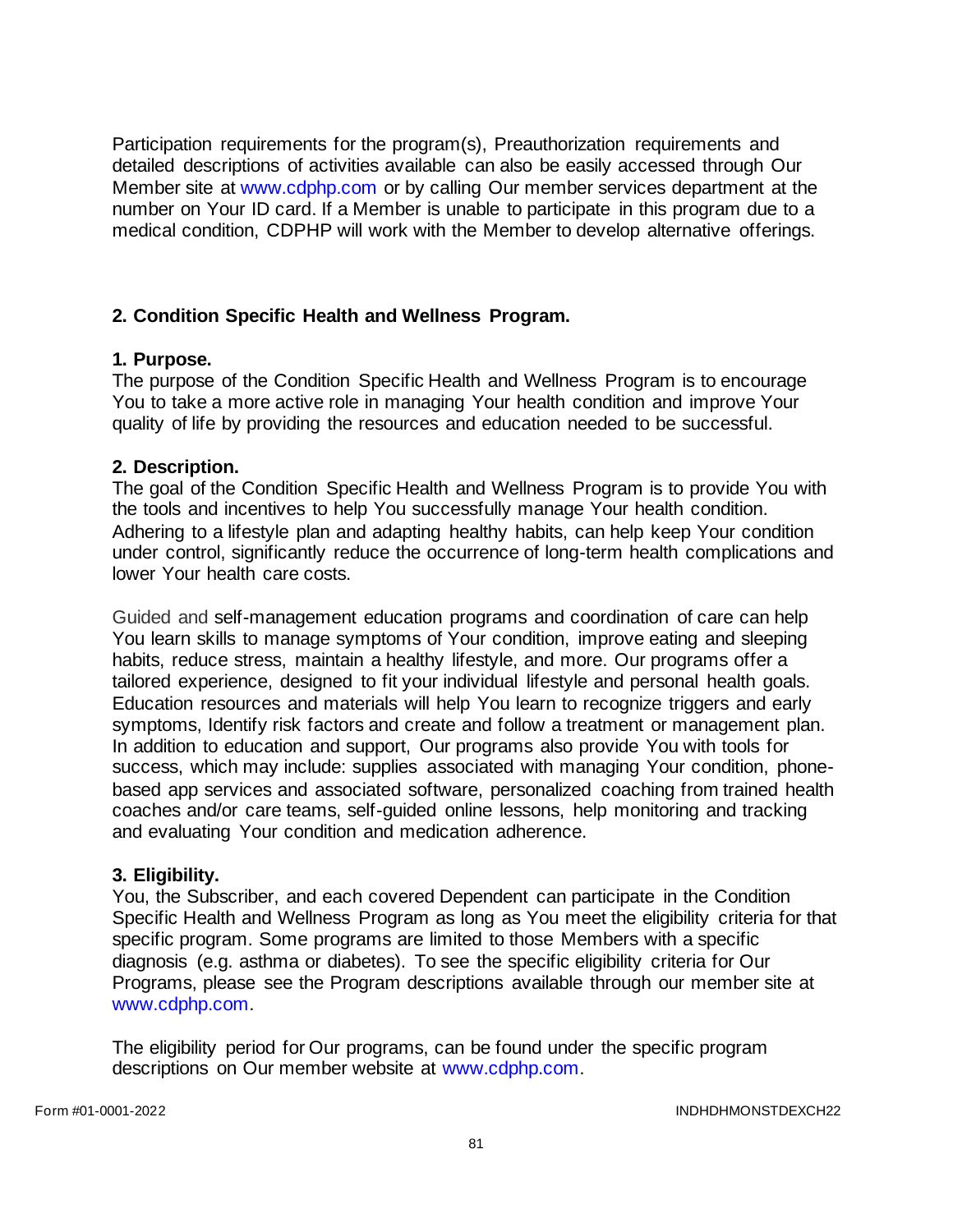# **4. Participation.**

The preferred method for accessing the wellness program is through Our website at [www.cdphp.com.](http://www.cdphp.com/) You need to have access to a computer with internet access in order to participate in the website program. However, if You do not have access to a computer, please call Us at the number on Your ID card and We will provide You with information regarding how to participate without internet access.

Participation requirements for the program(s), Preauthorization requirements and detailed descriptions of activities available can also be easily accessed through Our Member site at [www.cdphp.com](http://www.cdphp.com/) or by calling Our member services department at the number on Your ID card. If a member is unable to participate in a program, for which they are otherwise eligible, due to a medical condition, CDPHP will work with the member to develop alternative offerings.

## **5. Rewards.**

Eligible Members will be reimbursed for full or partial cost of participating in a Medical Condition Wellness Program with a designated fitness center or, the cost of participating in the programs (e.g. membership fee waiver for smart phone access), Full or partial reimbursement of the cost of services related to the program (e.g. discounted fitness trainer services for those recovering from a recent hip replacement), Merchandise, so long as the item is geared at promoting good health, such as healthy cookbooks or nutritional or exercise equipment, weight management and a healthy lifestyle plan when a Covered, eligible Member completes their program.

# **3. Maternity and Family Health Wellness Program.**

## **1. Purpose.**

The purpose of the Maternity and Family Wellness Program is to provide Members with health and wellness education and support necessary to enrich their experience with family planning, pregnancy and the postpartum period, as well as, child-rearing years.

## **2. Description.**

Successful maternity and family health takes support and preparation. So that you're ready for your baby before he/she arrives, make sure you know where to find assistance if you need it.

Whether you're about to become a first-time mom or you already have children, You can receive valuable tools and information at no-cost to assist you during your pregnancy and after your baby is born. Maternity and Family Wellness Program provides resources and support to help you stay healthy through all stages of your pregnancy and after your baby is born.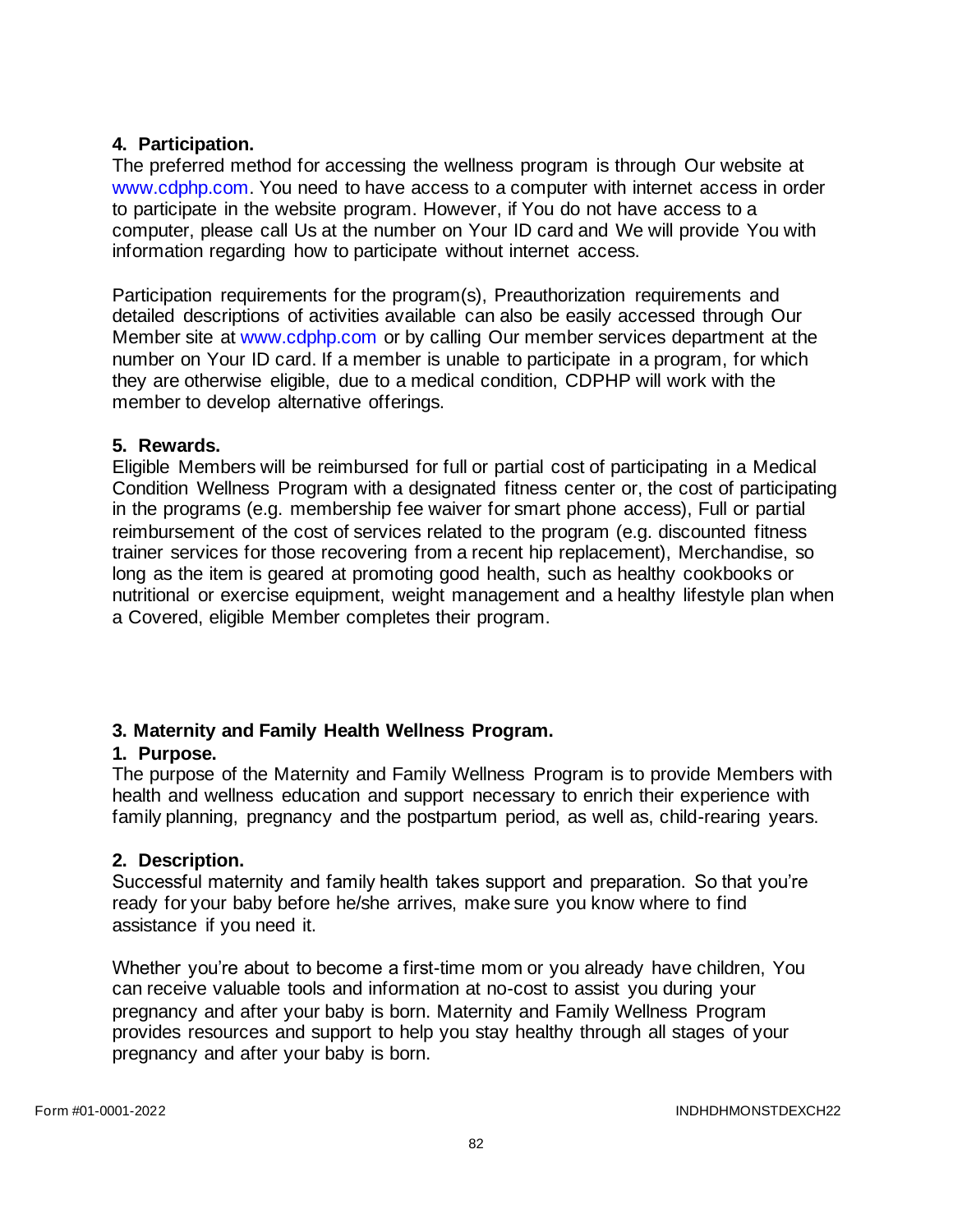The program includes web-based support from a breastfeeding professionals and lactation support classes, a pregnancy planner to help document every stage of Your pregnancy, access to free wellness classes, including prenatal nutrition and fitness, and one-on-one support from Our Care Management and Behavioral Health teams for highrisk pregnancies.

## **3. Eligibility.**

You, the Subscriber, the Subscriber's covered Spouse and each covered Dependent can participate in the wellness program.

# **4. Participation.**

The preferred method for accessing the wellness program is through Our website at [www.cdphp.com.](http://www.cdphp.com/) You need to have access to a computer with internet access in order to participate in the website program. However, if You do not have access to a computer, please call Us at the number on Your ID card and We will provide You with information regarding how to participate without internet access.

Participation requirements for the program(s), Preauthorization requirements and detailed descriptions of activities available can also be easily accessed through Our Member site at [www.cdphp.com](http://www.cdphp.com/) or by calling Our member services department at the number on Your ID card. If a member is unable to participate in a program, for which they are otherwise eligible, due to a medical condition, CDPHP will work with the member to develop alternative offerings.

## **5. Rewards.**

Rewards for participation in Our Maternity and Family Health Wellness Program. Include coverage for lactation support, partial reimbursement for maternal health education classes, access to free prenatal nutrition and fitness classes, a pregnancy planner and postpartum tracker to keep mom and baby on schedule and a gift for your newborn.

# **C. National Diabetes Prevention Program**

## **1. Purpose.**

The Diabetes Prevention Program helps You take control of Your health by adopting habits to reduce Your chances of developing type 2 diabetes and improve Your overall health and well-being. The CDC-led National Diabetes Prevention Program is an evidence-based lifestyle change program for preventing type 2 diabetes. Diabetes Prevention Programs encourages collaboration among federal agencies, communitybased organizations, employers, insurers, health care professionals, academia, and other stakeholders to prevent or delay the onset of type 2 diabetes among people with pre-diabetes.

## **2. Description.**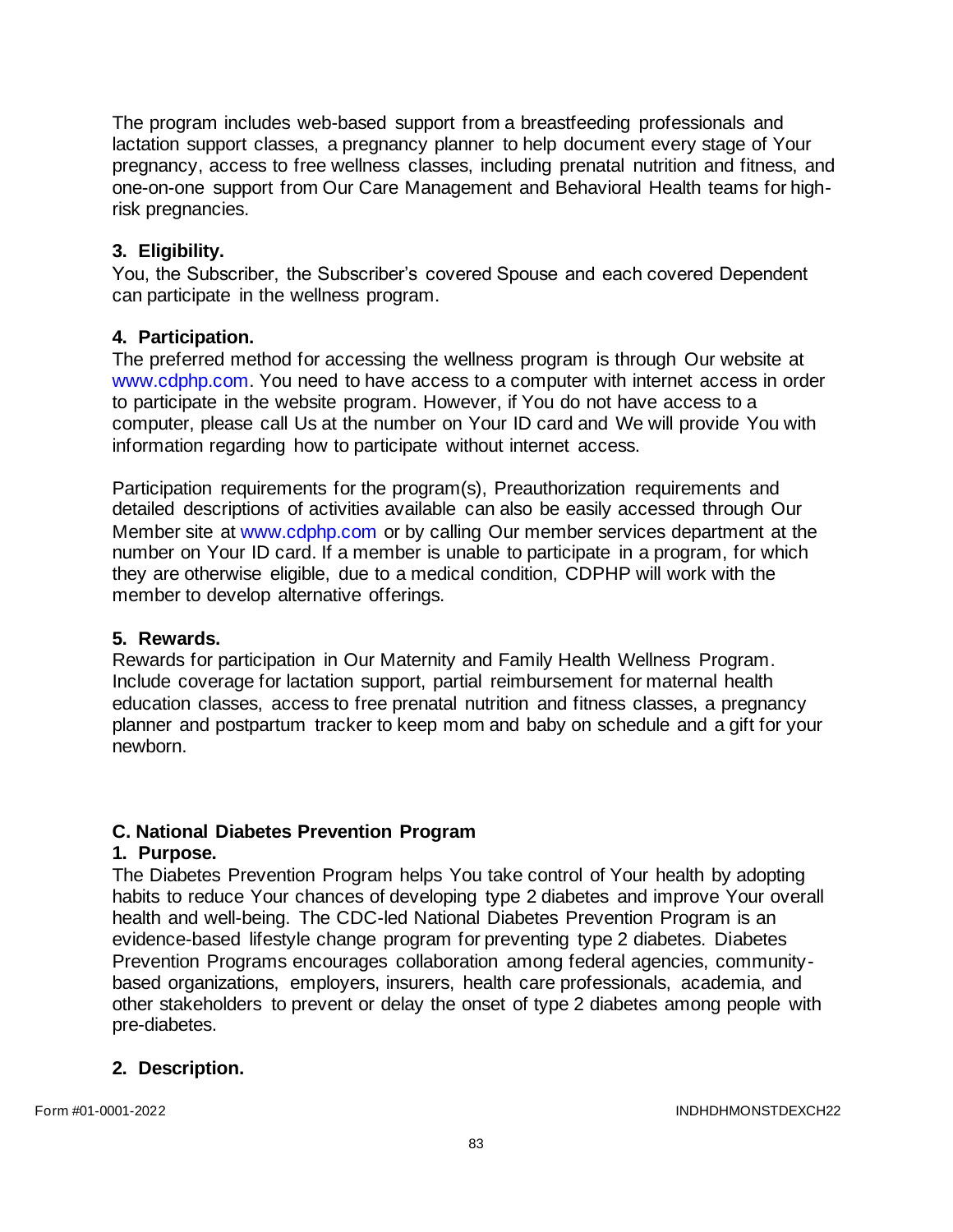The Diabetes Prevention Program is a year-long program that helps participants make real lifestyle changes such as eating healthier, including physical activity into their daily lives, and improving problem-solving and coping skills. Participants meet with a trained Lifestyle Coach and a small group of people in a classroom or on-line setting to learn about healthier eating and increasing their physical activity in order to reduce their risk for developing type 2 diabetes. The program, which is led by a trained Lifestyle Coach in a classroom setting, is generally delivered over a 12-month period, beginning with 16 weekly sessions followed by monthly maintenance (sessions are usually weekly for 6 months and then monthly for 6 months.)The National Diabetes Prevention Program can help people make achievable and realistic lifestyle changes and cut their risk of developing type 2 diabetes

## **3. Eligibility.**

You, the Subscriber, can participate in the Diabetes Prevention Program. Participation and preauthorization requirements for the program, as well as descriptions of activities available, can be easily accessed through Our member site at [www.cdphp.com](http://www.cdphp.com/) or by calling Our member services department at the number on Your ID card.

## **4. Participation.**

The preferred method for accessing the Diabetes Prevention Program is either through Our website at [www.cdphp.com](http://www.cdphp.com/) or consulting with your provider. You either need to have access to a computer with internet access or schedule an appointment with your provider to find a program available to You. However, if You do not have access to a computer, please call Us at the number on Your ID card and We will provide You with information regarding how to participate without internet access.

Participation requirements for the program(s), Preauthorization requirements and detailed descriptions of activities available can also be easily accessed through Our Member site at [www.cdphp.com](http://www.cdphp.com/) or by calling Our member services department at the number on Your ID card.

## **5. Rewards.**

The Diabetes Prevention Program, including all classes and appointments are available at no cost to eligible Members.

## **D. Weight Loss Program Reimbursement**

## **1. Purpose.**

The purpose of this wellness program is to encourage You to take a more active role in managing Your health and well-being through a guided support program to assist you in weight loss and developing a healthy lifestyle.

## **2. Description.**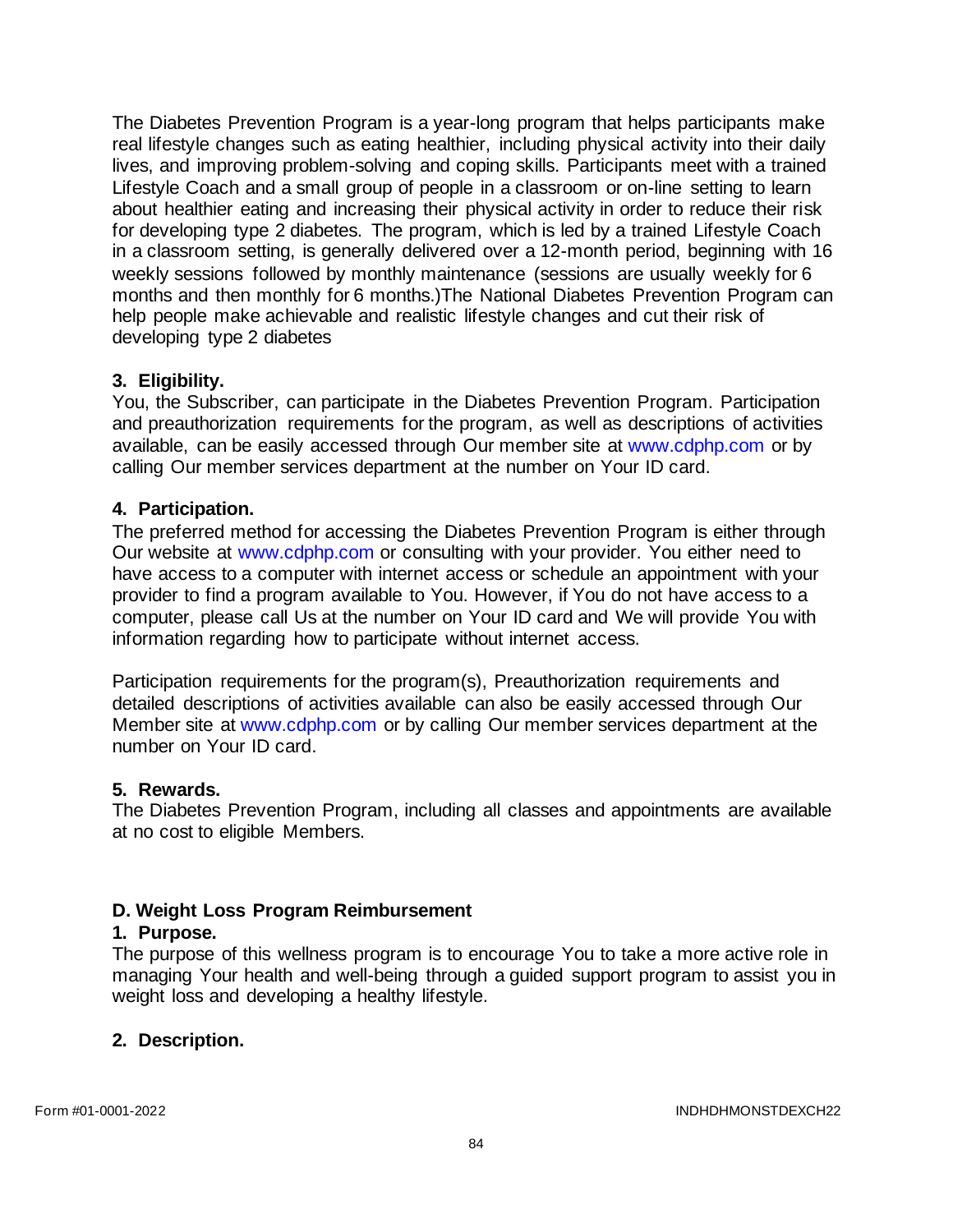Eligible Members who pay for and participate in a qualified weight management program with a preferred vendor for at least eight weeks, or at least four sessions with a registered dietitian are eligible for a once per Plan Year partial reimbursement for a completed program.

# **3. Eligibility.**

You, the Subscriber, and the Subscriber's covered Spouse can participate in the wellness program.

# **4. Participation.**

The preferred method for accessing information about the weight loss reimbursement program the wellness program is through Our website at [www.cdphp.com](http://www.cdphp.com/) or by contacting our member services department at he number on Your ID card where We will provide You with information regarding how to participate and get reimbursed for Your classes.

## **5. Rewards.**

Rewards for participation in a wellness program include:

• Partial reimbursement of the cost of participating in a weight management programs.

## **Conditions for Reimbursement**

- The reimbursement is only allowed once per Benefit Period.
- Members must attend and pay for the weight loss program.
- Members must have the weight loss program instructor sign a confirmation form, attesting that the program has been completed.

## **Reimbursement**

The completed form should not be photocopied, the reimbursement is nontransferable.

Members can mail the original copy of the completed reimbursement form to:

CDPHP Claims Dept. PO Box 66602 Albany, NY 12206-6602; or

The form can be submitted electronically by:

Logging-into the secure member portal at [www.cdphp.com](http://www.cdphp.com/) and selecting the "Mail Center" icon to submit claims via secure email.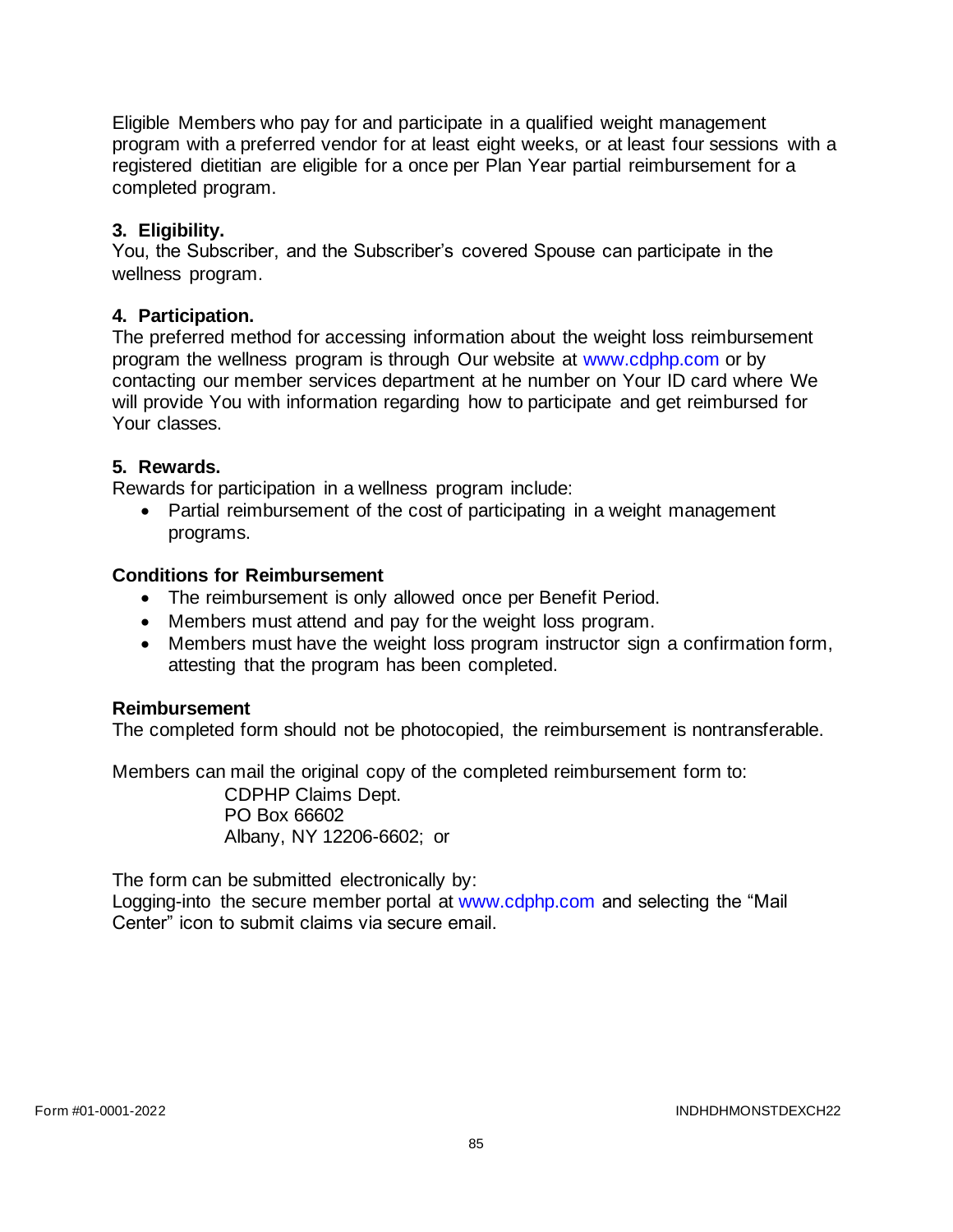# **SECTION XV**

## **Vision Care**

Please refer to the Schedule of Benefits section of this Contract for Cost-Sharing requirements, day or visit limits and any Preauthorization or Referral requirements that apply to these benefits.

### **A. Pediatric Vision Care.**

We Cover emergency, preventive and routine vision care for Members through the end of the month in which the Member turns 19 years of age.

### **B. Pediatric Vision Examinations.**

We Cover vision examinations for the purpose of determining the need for corrective lenses, and if needed, to provide a prescription for corrective lenses. We Cover a vision examination one (1) time per Plan Year, unless more frequent examinations are Medically Necessary as evidenced by appropriate documentation. The vision examination may include, but is not limited to:

- Case history;
- External examination of the eye or internal examination of the eye;
- Ophthalmoscopic exam;
- Determination of refractive status;
- Binocular distance;
- Tonometry tests for glaucoma;
- Gross visual fields and color vision testing; and
- Summary findings and recommendation for corrective lenses.

### **C. Pediatric Prescribed Lenses and Frames.**

We Cover standard prescription lenses or contact lenses one (1) time per Plan Year, unless it is Medically Necessary for You to have new lenses or contact lenses more frequently, as evidenced by appropriate documentation. Prescription lenses may be constructed of either glass or plastic. If You choose non-standard lenses, We will pay the amount that We would have paid for standard lenses and You will be responsible for the difference in cost between the standard lenses and the non-standard lenses. The difference in cost does not apply toward Your Out-of-Pocket Limit.

We also Cover standard frames adequate to hold lenses one (1) time per Plan Year, unless it is Medically Necessary for You to have new frames more frequently, as evidenced by appropriate documentation. If You choose a non-standard frame, We will pay the amount that We would have paid for a standard frame and You will be responsible for the difference in cost between the standard frame and the non-standard frame. The difference in cost does not apply toward Your Out-of-Pocket Limit.

### **D. Vision Examinations for Adults.**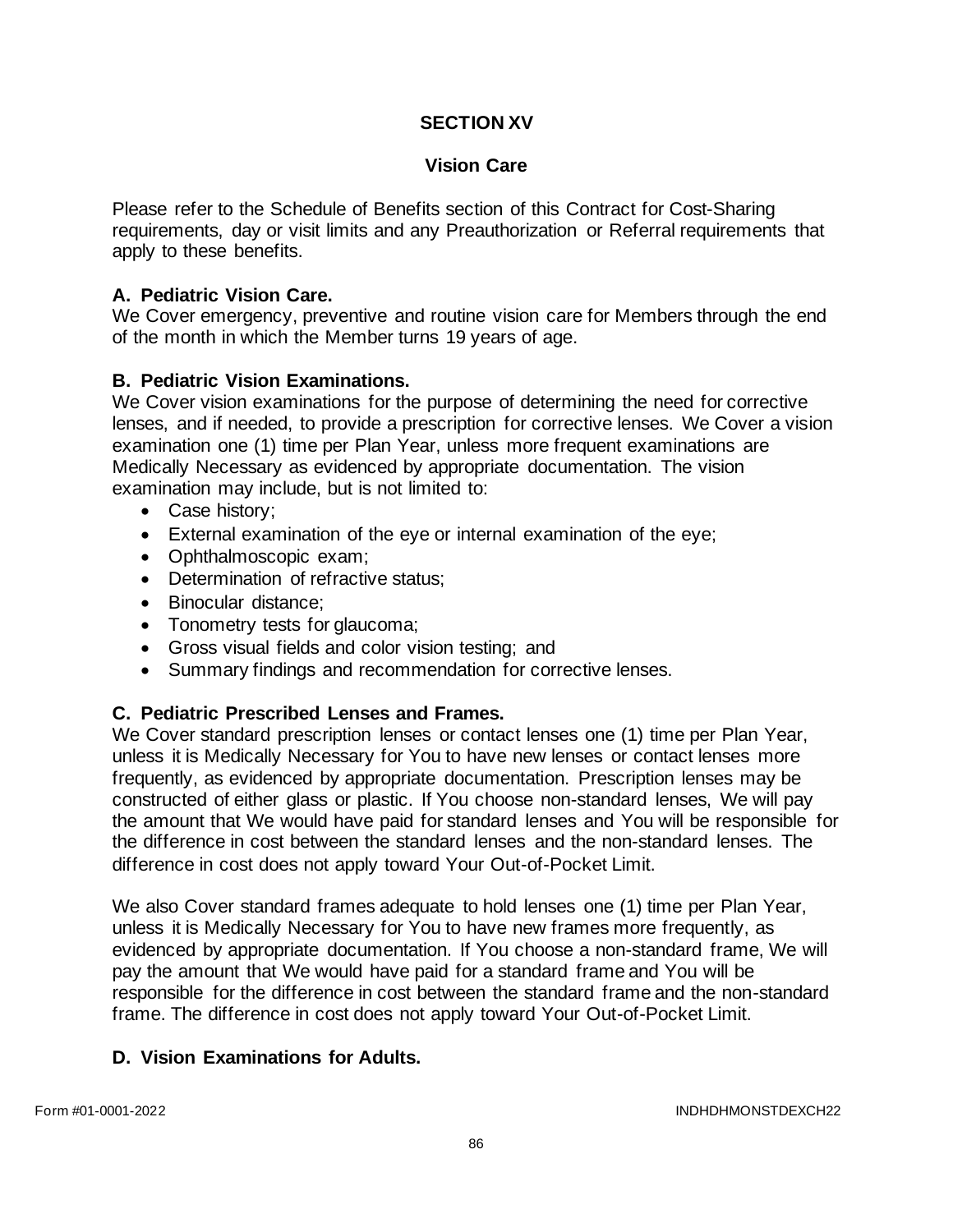We Cover vision examinations for Members over age 18 for the purpose of determining the need for corrective lenses, and if needed, to provide a prescription for corrective lenses. We Cover a vision examination one (1) time per Plan Year, unless more frequent examinations are Medically Necessary as evidenced by appropriate documentation. The vision examination may include, but is not limited to:

- Case history;
- External examination of the eye or internal examination of the eye;
- Ophthalmoscopic exam;
- Determination of refractive status;
- Binocular distance;
- Tonometry tests for glaucoma;
- Gross visual fields and color vision testing; and
- Summary findings and recommendation for corrective lenses.

# **E. Prescribed Lenses and Frames for Adults.**

We Cover standard prescription lenses or contact lenses one (1) time per Plan Year, unless it is Medically Necessary for You to have new lenses or contact lenses more frequently, as evidenced by appropriate documentation. Prescription lenses may be constructed of either glass or plastic. If You choose non-standard lenses, We will pay the amount that We would have paid for standard lenses and You will be responsible for the difference in cost between the standard lenses and the non-standard lenses. The difference in cost does not apply toward Your Out-of-Pocket Limit.

We also Cover standard frames adequate to hold lenses one (1) time per Plan Year, unless it is Medically Necessary for You to have new frames more frequently, as evidenced by appropriate documentation. If You choose a non-standard frame, We will pay the amount that We would have paid for a standard frame and You will be responsible for the difference in cost between the standard frame and the non-standard frame. The difference in cost does not apply toward Your Out-of-Pocket Limit.

# **F. LASIK/Refractive Keratoplasty for Adults.**

We Cover surgical correction of myopia through refractive keratoplasty, including the following surgeries: laser-assisted in-situ keratomileusis (LASIK); photo-refractive keratectomy; or radial keratotomy. Coverage includes pre-consultation and postconsultation visits.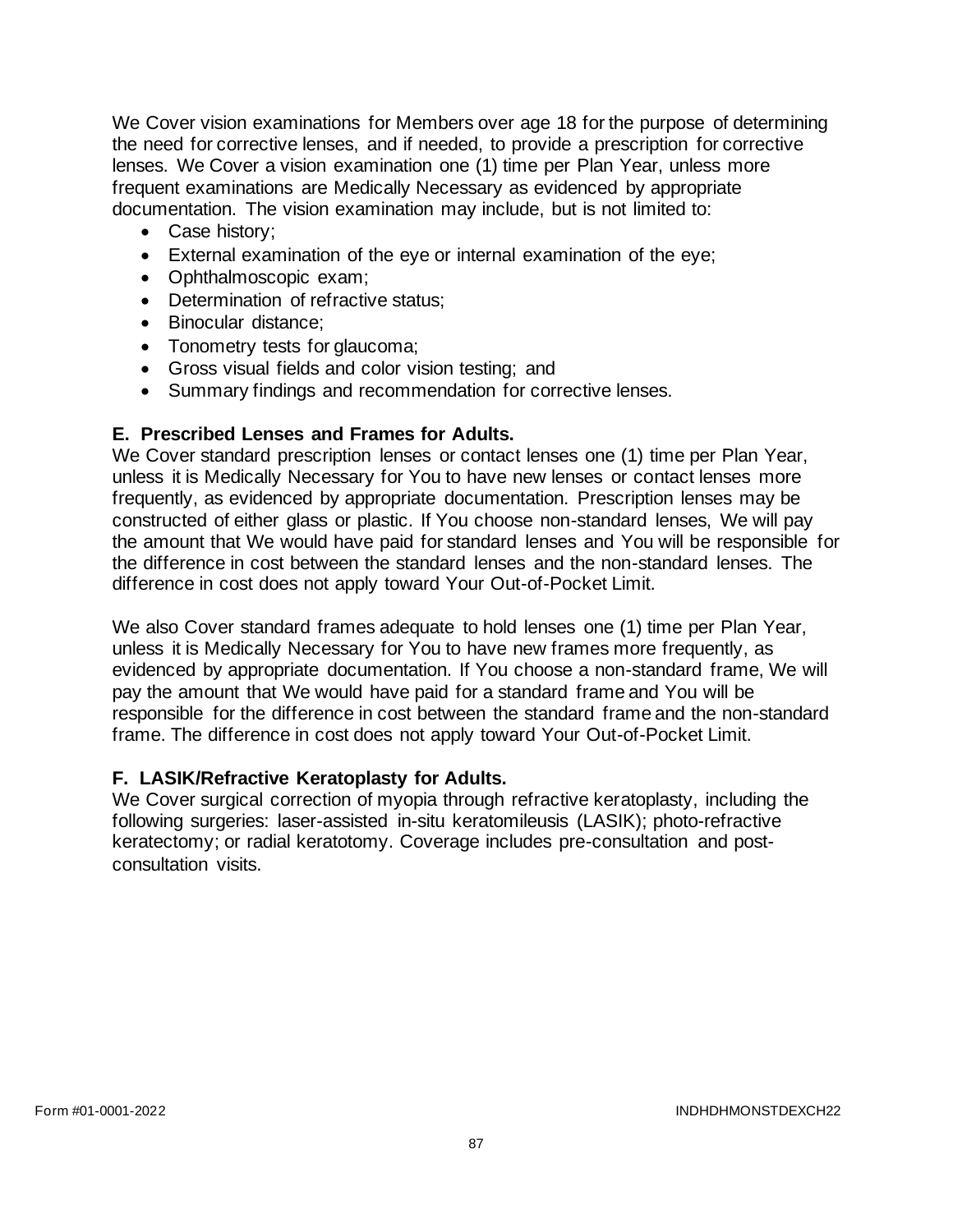# **SECTION XVI**

# **Exclusions and Limitations**

No coverage is available under this Contract for the following:

### **A. Aviation.**

We do not Cover services arising out of aviation, other than as a fare-paying passenger on a scheduled or charter flight operated by a scheduled airline.

## **B. Convalescent and Custodial Care.**

We do not Cover services related to rest cures, custodial care or transportation. "Custodial care" means help in transferring, eating, dressing, bathing, toileting and other such related activities. Custodial care does not include Covered Services determined to be Medically Necessary.

## **C. Conversion Therapy.**

We do not Cover conversion therapy. Conversion therapy is any practice by a mental health professional that seeks to change the sexual orientation or gender identity of a Member under 18 years of age, including efforts to change behaviors, gender expressions, or to eliminate or reduce sexual or romantic attractions or feelings toward individuals of the same sex. Conversion therapy does not include counseling or therapy for an individual who is seeking to undergo a gender transition or who is in the process of undergoing a gender transition, that provides acceptance, support, and understanding of an individual or the facilitation of an individual's coping, social support, and identity exploration and development, including sexual orientation-neutral interventions to prevent or address unlawful conduct or unsafe sexual practices, provided that the counseling or therapy does not seek to change sexual orientation or gender identity.

## **D. Cosmetic Services.**

We do not Cover cosmetic services, Prescription Drugs, or surgery, unless otherwise specified, except that cosmetic surgery shall not include reconstructive surgery when such service is incidental to or follows surgery resulting from trauma, infection or diseases of the involved part, and reconstructive surgery because of congenital disease or anomaly of a covered Child which has resulted in a functional defect. We also Cover services in connection with reconstructive surgery following a mastectomy, as provided elsewhere in this Contract. Cosmetic surgery does not include surgery determined to be Medically Necessary. If a claim for a procedure listed in 11 NYCRR 56 (e.g., certain plastic surgery and dermatology procedures) is submitted retrospectively and without medical information, any denial will not be subject to the Utilization Review process in the Utilization Review and External Appeal sections of this Contract unless medical information is submitted.

## **E. Coverage Outside of the United States, Canada or Mexico.**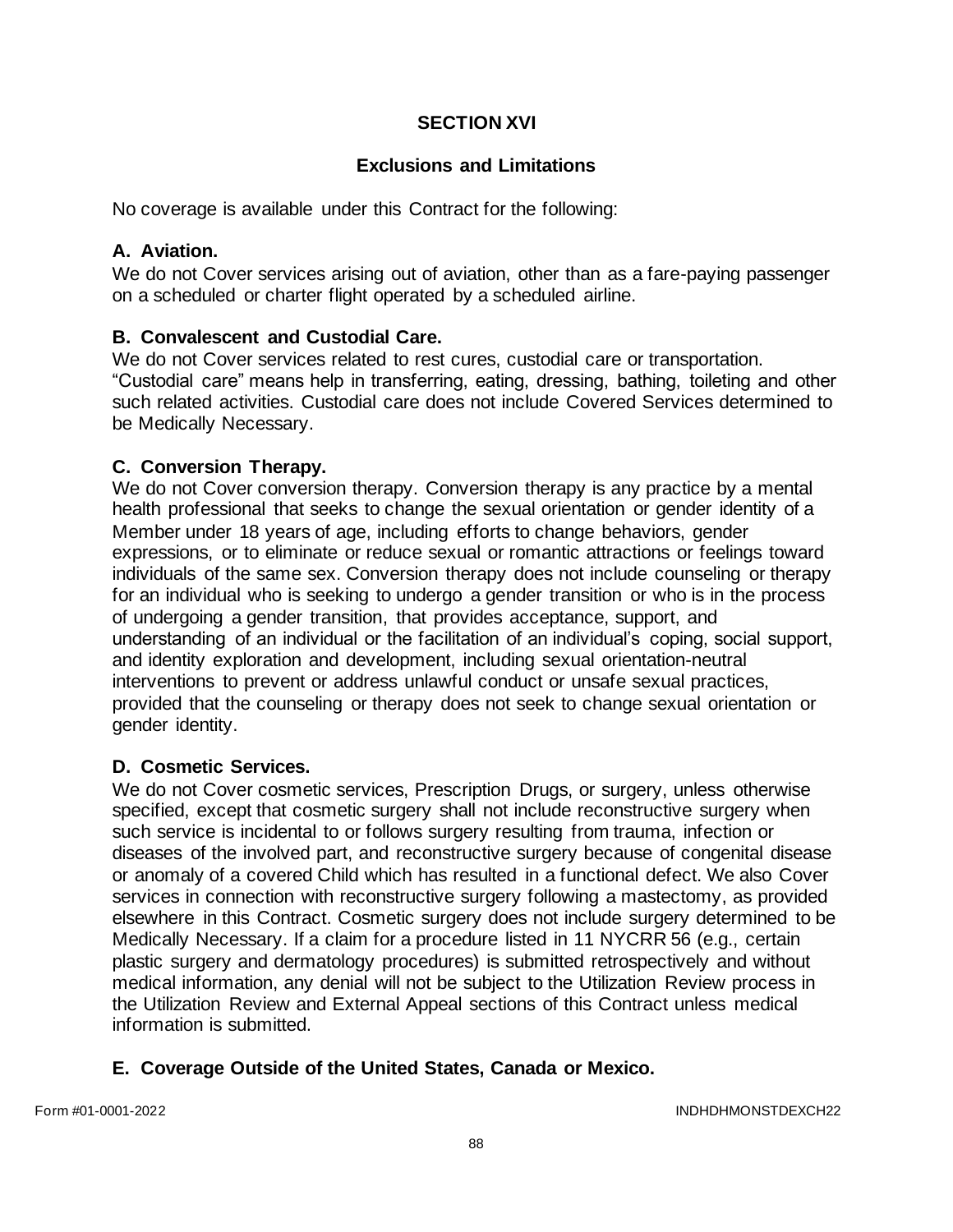We do not Cover care or treatment provided outside of the United States, its possessions, Canada or Mexico except for Emergency Services, Pre-Hospital Emergency Medical Services and ambulance services to treat Your Emergency Condition.

# **F. Dental Services.**

We do not Cover dental services except for: care or treatment due to accidental injury to sound natural teeth within 12 months of the accident; dental care or treatment necessary due to congenital disease or anomaly; or dental care or treatment specifically stated in the Outpatient and Professional Services section of this Contract*.*

# **G. Experimental or Investigational Treatment.**

We do not Cover any health care service, procedure, treatment, device or Prescription Drug that is experimental or investigational. However, We will Cover experimental or investigational treatments, including treatment for Your rare disease or patient costs for Your participation in a clinical trial as described in the Outpatient and Professional Services section of this Contract, when Our denial of services is overturned by an External Appeal Agent certified by the State. However, for clinical trials, We will not Cover the costs of any investigational drugs or devices, non-health services required for You to receive the treatment, the costs of managing the research, or costs that would not be Covered under this Contract for non-investigational treatments. See the Utilization Review and External Appeal sections of this Contract for a further explanation of Your Appeal rights.

## **H. Felony Participation.**

We do not Cover any illness, treatment or medical condition due to Your participation in a felony, riot or insurrection. This exclusion does not apply to Coverage for services involving injuries suffered by a victim of an act of domestic violence or for services as a result of Your medical condition (including both physical and mental health conditions).

## **I. Foot Care.**

We do not Cover routine foot care in connection with corns, calluses, flat feet, fallen arches, weak feet, chronic foot strain or symptomatic complaints of the feet. However, we will Cover foot care when You have a specific medical condition or disease resulting in circulatory deficits or areas of decreased sensation in Your legs or feet.

## **J. Government Facility.**

We do not Cover care or treatment provided in a Hospital that is owned or operated by any federal, state or other governmental entity, except as otherwise required by law unless You are taken to the Hospital because it is close to the place where You were injured or became ill and Emergency Services are provided to treat Your Emergency Condition.

## **K. Medically Necessary.**

In general, We will not Cover any health care service, procedure, treatment, test, device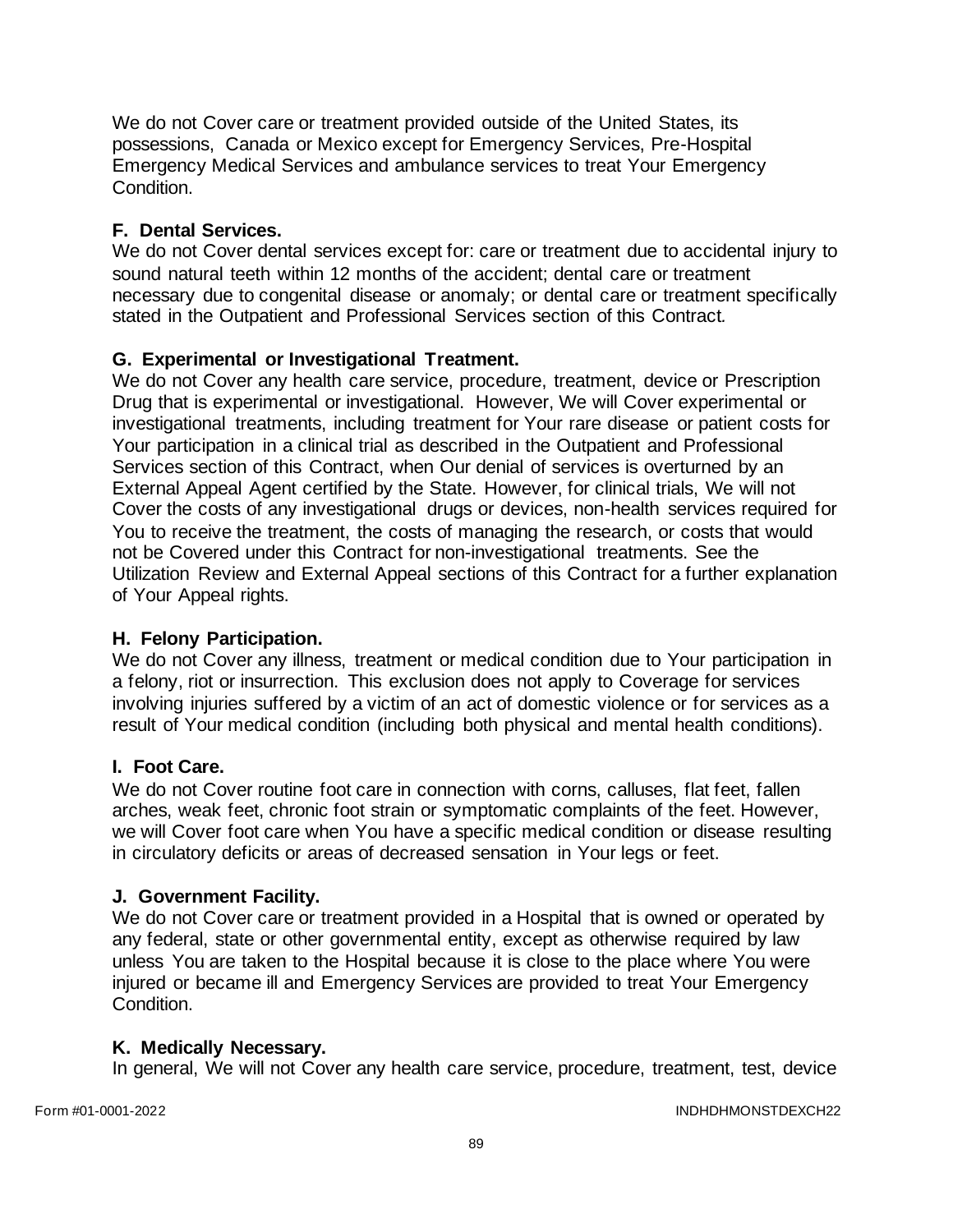or Prescription Drug that We determine is not Medically Necessary. If an External Appeal Agent certified by the State overturns Our denial, however, We will Cover the service, procedure, treatment, test, device or Prescription Drug for which coverage has been denied, to the extent that such service, procedure, treatment, test, device or Prescription Drug is otherwise Covered under the terms of this Contract.

## **L. Medicare or Other Governmental Program.**

We do not Cover services if benefits are provided for such services under the federal Medicare program or other governmental program (except Medicaid).

### **M. Military Service.**

We do not Cover an illness, treatment or medical condition due to service in the Armed Forces or auxiliary units.

### **N. No-Fault Automobile Insurance.**

We do not Cover any benefits to the extent provided for any loss or portion thereof for which mandatory automobile no-fault benefits are recovered or recoverable. This exclusion applies even if You do not make a proper or timely claim for the benefits available to You under a mandatory no-fault policy.

### **O. Services Not Listed.**

We do not Cover services that are not listed in this Contract as being Covered.

### **P. Services Provided by a Family Member.**

We do not Cover services performed by a covered person's immediate family member. "Immediate family member" means a child, stepchild, spouse, parent, stepparent, sibling, stepsibling, parent-in-law, child-in-law, sibling-in-law, grandparent, grandparent's spouse, grandchild, or grandchild's spouse.

### **Q. Services Separately Billed by Hospital Employees.**

We do not Cover services rendered and separately billed by employees of Hospitals, laboratories or other institutions.

### **R. Services with No Charge.**

We do not Cover services for which no charge is normally made.

### **S. Vision Services.**

We do not Cover the examination or fitting of eyeglasses or contact lenses, except as specifically stated in the Vision Care section of this Contract.

### **T. War.**

We do not Cover an illness, treatment or medical condition due to war, declared or undeclared.

### **U. Workers' Compensation.**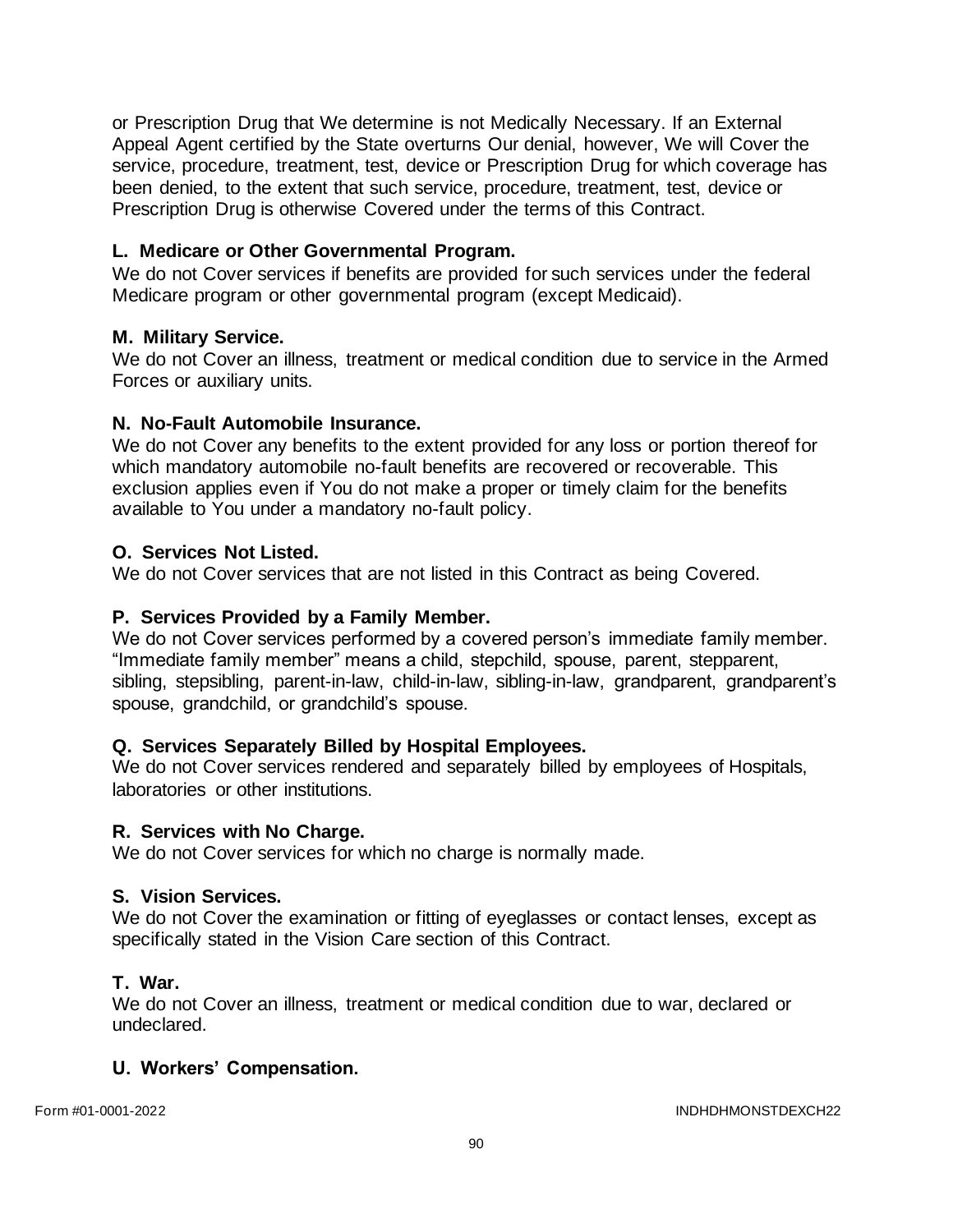We do not Cover services if benefits for such services are provided under any state or federal Workers' Compensation, employers' liability or occupational disease law.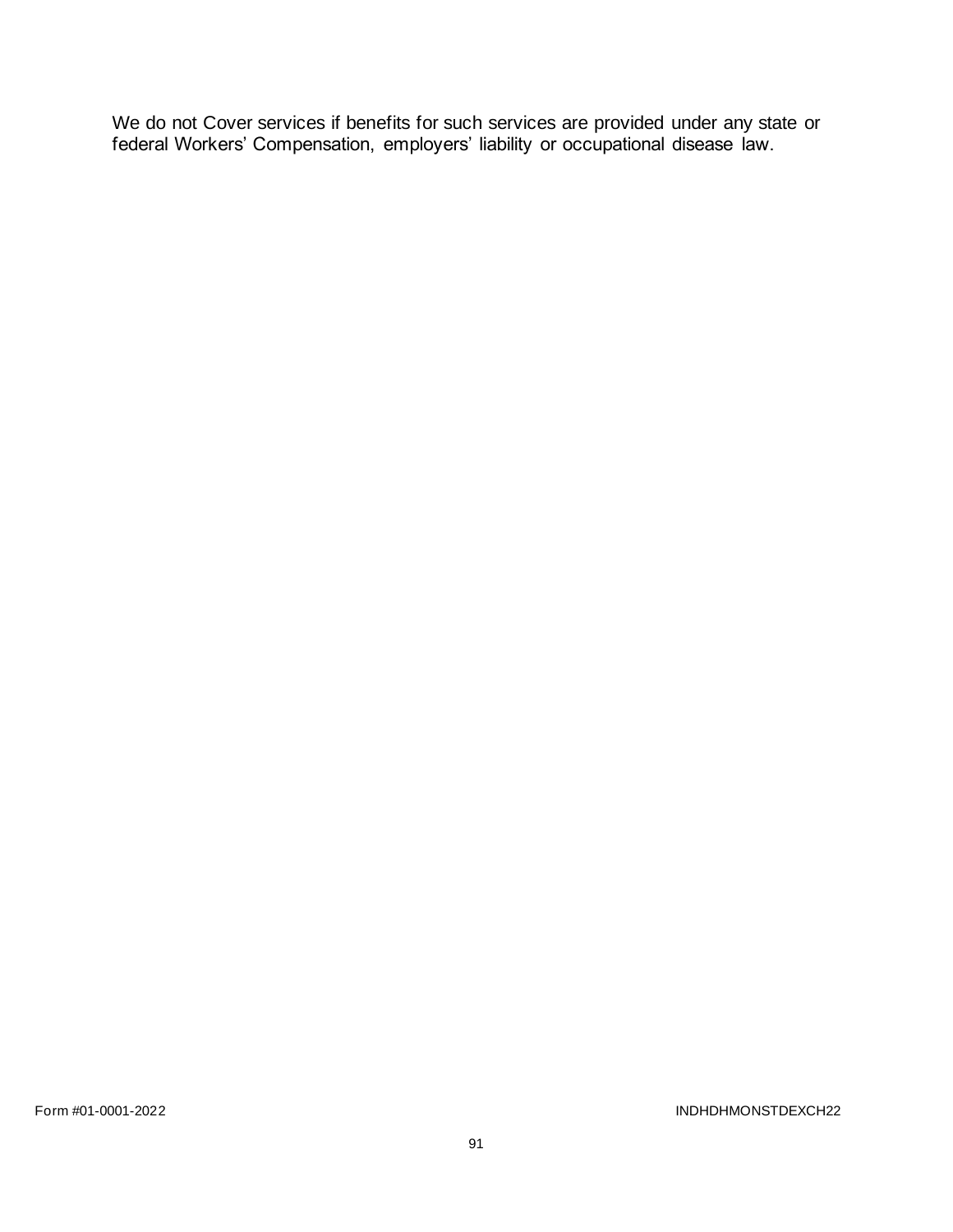# **SECTION XVII**

# **Claim Determinations**

## **A. Claims.**

A claim is a request that benefits or services be provided or paid according to the terms of this Contract. When You receive services from a Participating Provider, You will not need to submit a claim form. However, if You receive services from a Non-Participating Provider either You or the Provider must file a claim form with Us. If the Non-Participating Provider is not willing to file the claim form, You will need to file it with Us.

## **B. Notice of Claim.**

Claims for services must include all information designated by Us as necessary to process the claim, including, but not limited to: Member identification number; name; date of birth; date of service; type of service; the charge for each service; procedure code for the service as applicable; diagnosis code; name and address of the Provider making the charge; and supporting medical records, when necessary. A claim that fails to contain all necessary information will not be accepted and must be resubmitted with all necessary information. Claim forms are available from Us by calling the number on Your ID card or visiting Our website at [www.cdphp.com.](http://www.cdphp.com/) Completed claim forms should be sent to the address in the How Your Coverage Works section of this Contract. You may also submit a claim to Us electronically by sending it to the e-mail address in the How Your Coverage Works section of this Contract or visiting Our website at [www.cdphp.com.](http://www.cdphp.com/)

## **C. Timeframe for Filing Claims.**

Claims for services must be submitted to Us for payment within 12 months after You receive the services for which payment is being requested. If it is not reasonably possible to submit a claim within the 12-month period, You must submit it as soon as reasonably possible.

## **D. Claims for Prohibited Referrals.**

We are not required to pay any claim, bill or other demand or request by a Provider for clinical laboratory services, pharmacy services, radiation therapy services, physical therapy services or x-ray or imaging services furnished pursuant to a referral prohibited by New York Public Health Law Section 238-a(1).

## **E. Claim Determinations.**

Our claim determination procedure applies to all claims that do not relate to a medical necessity or experimental or investigational determination. For example, Our claim determination procedure applies to contractual benefit denials. If You disagree with Our claim determination, You may submit a Grievance pursuant to the Grievance Procedures section of this Contract.

For a description of the Utilization Review procedures and Appeal process for medical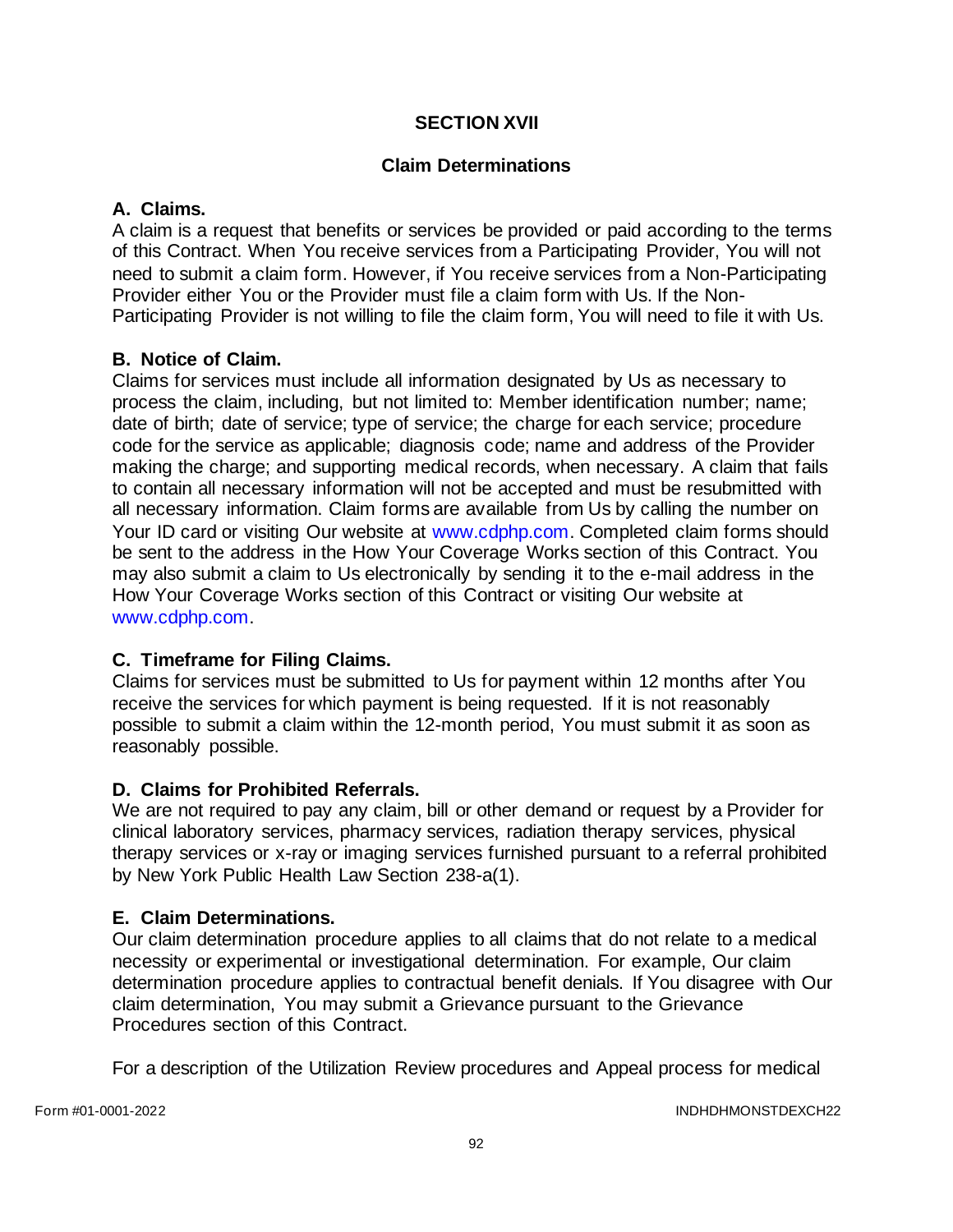necessity or experimental or investigational determinations, see the Utilization Review and External Appeal sections of this Contract.

# **F. Pre-Service Claim Determinations.**

**1.** A pre-service claim is a request that a service or treatment be approved before it has been received. If We have all the information necessary to make a determination regarding a pre-service claim (e.g., a covered benefit determination), We will make a determination and provide notice to You (or Your designee) within 15 days from receipt of the claim.

If We need additional information, We will request it within 15 days from receipt of the claim. You will have 45 calendar days to submit the information. If We receive the information within 45 days, We will make a determination and provide notice to You (or Your designee) in writing, within 15 days of Our receipt of the information. If all necessary information is not received within 45 days, We will make a determination within 15 calendar days of the end of the 45-day period.

**2. Urgent Pre-Service Reviews.** With respect to urgent pre-service requests, if We have all information necessary to make a determination, We will make a determination and provide notice to You (or Your designee) by telephone, within 72 hours of receipt of the request. Written notice will follow within three (3) calendar days of the decision. If We need additional information, We will request it within 24 hours. You will then have 48 hours to submit the information. We will make a determination and provide notice to You (or Your designee) by telephone within 48 hours of the earlier of Our receipt of the information or the end of the 48-hour period. Written notice will follow within three (3) calendar days of the decision.

# **G. Post-Service Claim Determinations.**

A post-service claim is a request for a service or treatment that You have already received. If We have all information necessary to make a determination regarding a post-service claim, We will make a determination and notify You (or Your designee) within 30 calendar days of the receipt of the claim if We deny the claim in whole or in part. If We need additional information, We will request it within 30 calendar days. You will then have 45 calendar days to provide the information. We will make a determination and provide notice to You (or Your designee) in writing within 15 calendar days of the earlier of Our receipt of the information or the end of the 45-day period if We deny the claim in whole or in part.

## **H. Payment of Claims.**

Where Our obligation to pay a claim is reasonably clear, We will pay the claim within 30 days of receipt of the claim (when submitted through the internet or e-mail) and 45 days of receipt of the claim (when submitted through other means, including paper or fax). If We request additional information, We will pay the claim within 15 days of Our determination that payment is due but no later than 30 days (for claims submitted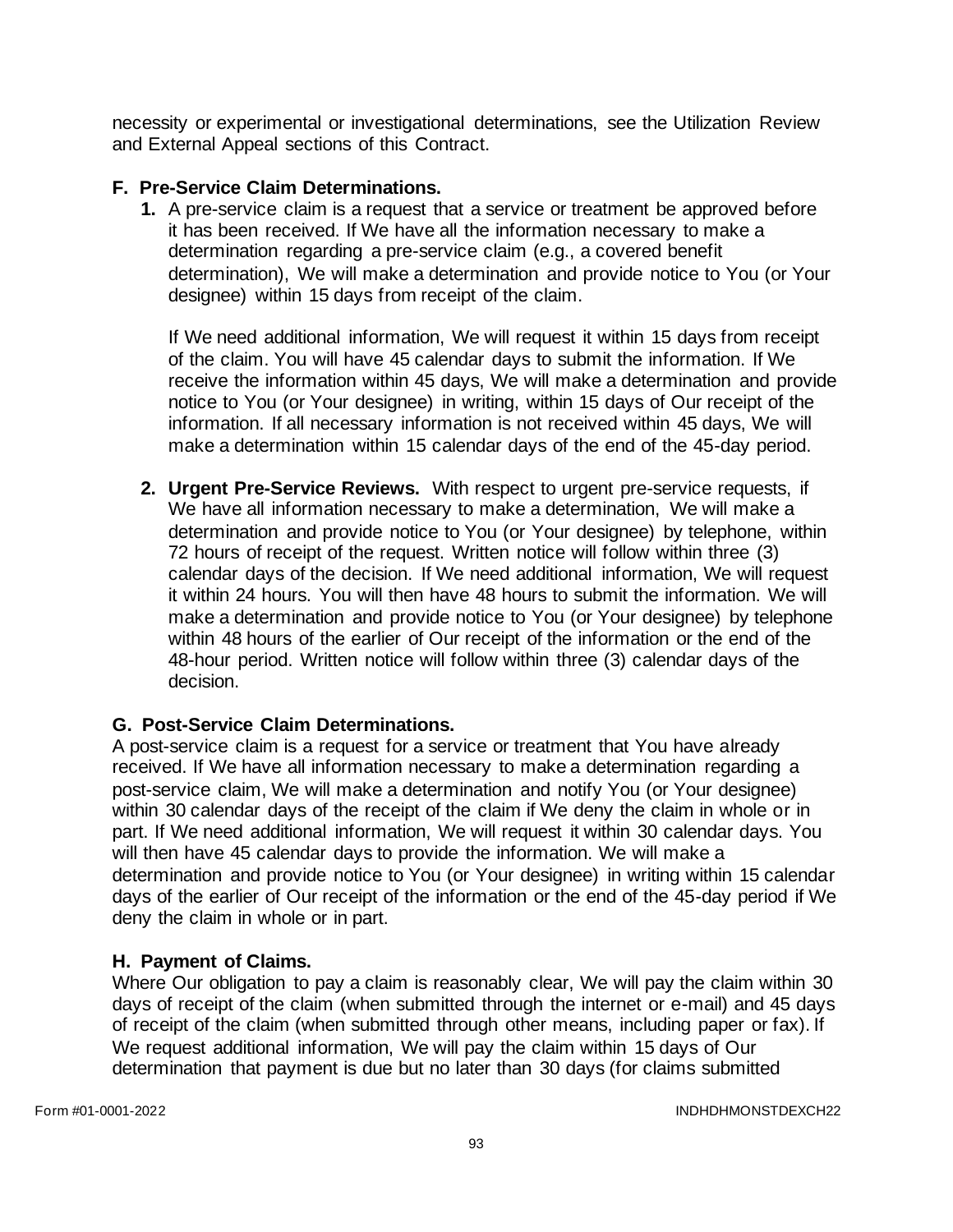through the internet or e-mail) or 45 days (for claims submitted through other means, including paper or fax) of receipt of the information.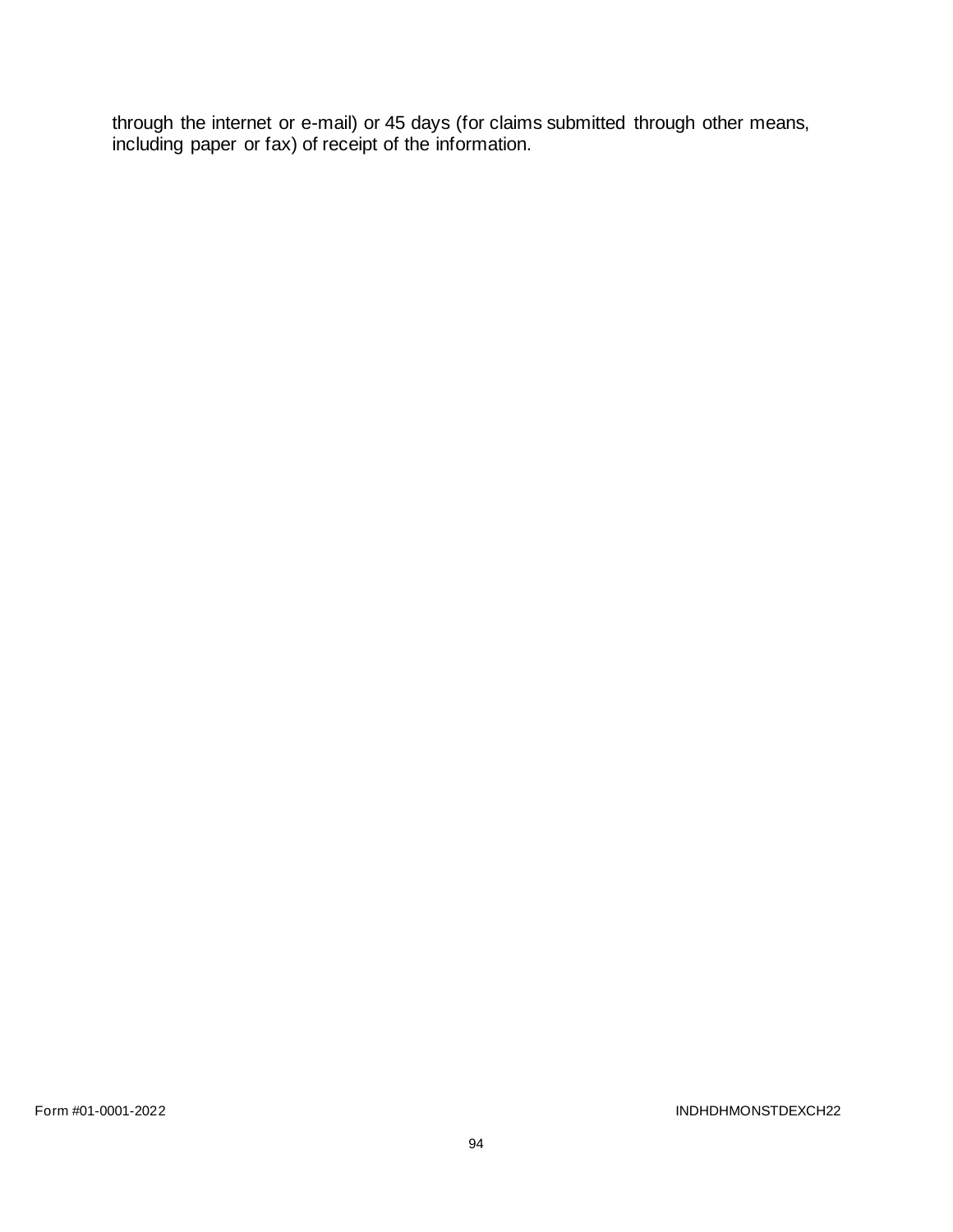## **SECTION XVIII**

### **Grievance Procedures**

### **A. Grievances.**

Our Grievance procedure applies to any issue not relating to a medical necessity or experimental or investigational determination by Us. For example, it applies to contractual benefit denials or issues or concerns You have regarding Our administrative policies or access to Providers.

### **B. Filing a Grievance.**

You can contact Us by phone at the number on Your ID card, in person, or in writing to file a Grievance. You must use Our Grievance form for written Grievances. You may submit an oral Grievance in connection with a denial of a Referral or a covered benefit determination. We may require that You sign a written acknowledgement of Your oral Grievance, prepared by Us. You or Your designee has up to 180 calendar days from when You received the decision You are asking Us to review to file the Grievance.

When We receive Your Grievance, We will mail an acknowledgment letter within 15 business days. The acknowledgment letter will include the name, address and telephone number of the person handling Your Grievance, and indicate what additional information, if any, must be provided.

We keep all requests and discussions confidential and We will take no discriminatory action because of Your issue. We have a process for both standard and expedited Grievances, depending on the nature of Your inquiry.

You may ask that We send You electronic notification of a Grievance or Grievance Appeal determination instead of notice in writing or by telephone. You must tell Us in advance if You want to receive electronic notifications. To opt into electronic notifications, call the number on Your ID card or visit Our website at [www.cdphp.com.](http://www.cdphp.com/) You can opt out of electronic notifications at any time.

### **C. Grievance Determination.**

Qualified personnel will review Your Grievance, or if it is a clinical matter, a licensed, certified or registered Health Care Professional will look into it. We will decide the Grievance and notify You within the following timeframes:

| <b>Expedited/Urgent Grievances:</b>                                             | By phone, within the earlier of 48 hours of<br>receipt of all necessary information or 72<br>hours of receipt of Your Grievance.<br>Written notice will be provided within 72<br>hours of receipt of Your Grievance. |
|---------------------------------------------------------------------------------|----------------------------------------------------------------------------------------------------------------------------------------------------------------------------------------------------------------------|
| Pre-Service Grievances: (A request for a In writing, within 15 calendar days of |                                                                                                                                                                                                                      |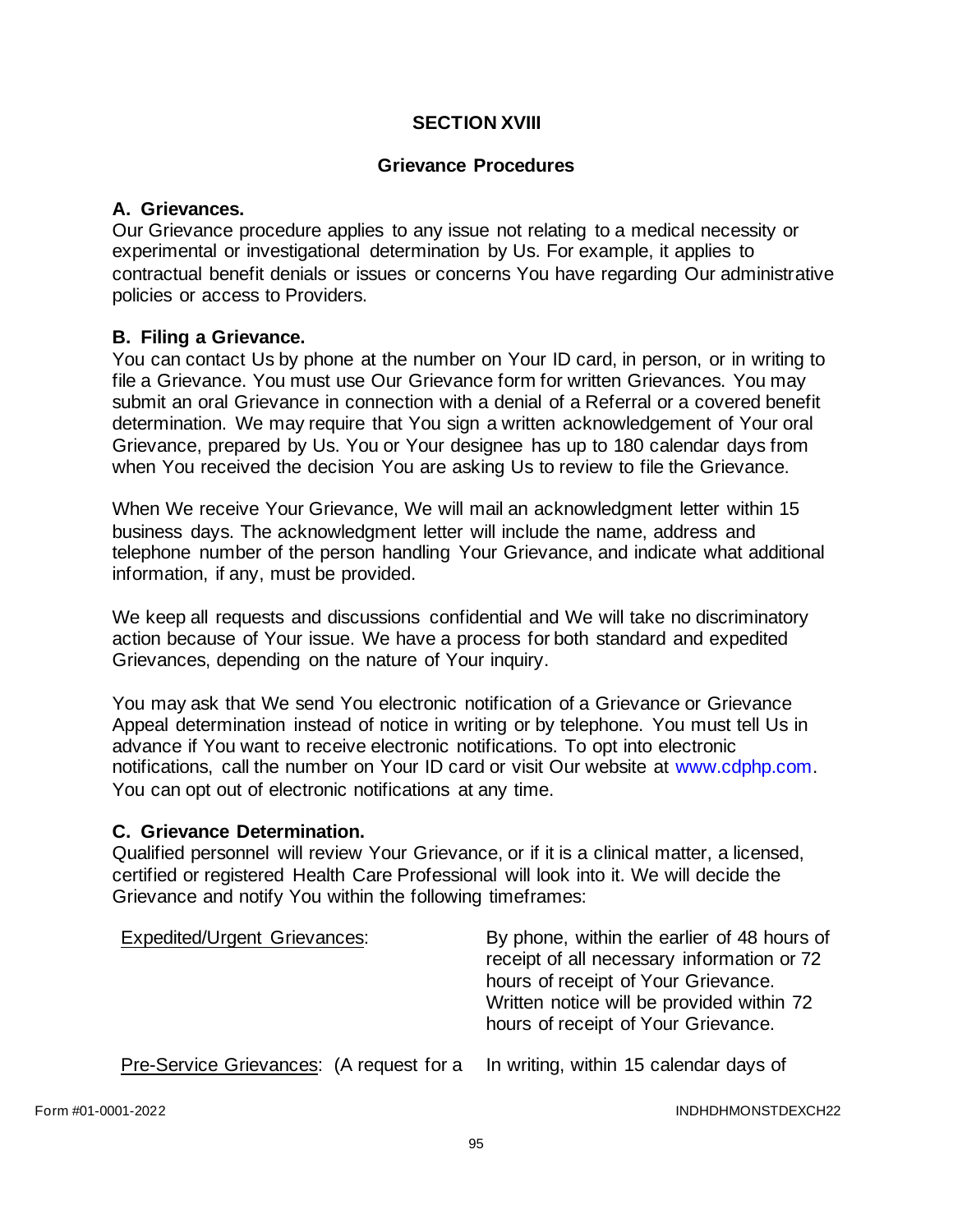service or treatment that has not yet been provided.)

Post-Service Grievances: (A Claim for a service or treatment that has already been provided.)

All Other Grievances: (That are not in relation to a claim or request for a service or treatment.)

receipt of Your Grievance.

In writing, within 30 calendar days of receipt of Your Grievance.

In writing, within 45 calendar days of receipt of all necessary information.

### **D. Assistance.**

If You remain dissatisfied with Our Grievance determination, or at any other time You are dissatisfied, You may:

### **Call the New York State Department of Health at 1-800-206-8125 or write them at:**

New York State Department of Health Office of Health Insurance Programs Bureau of Consumer Services – Complaint Unit Corning Tower – OCP Room 1609 Albany, NY 12237 E-mail: managedcarecomplaint@health.ny.gov Website: [www.health.ny.gov](http://www.health.ny.gov/) 

If You need assistance filing a Grievance, You may also contact the state independent Consumer Assistance Program at: Community Health Advocates 633 Third Avenue, 10th Floor New York, NY 10017 Or call toll free: 1-888-614-5400, or e-mail [cha@cssny.org](mailto:cha@cssny.org) Website: [www.communityhealthadvocates.org](http://www.communityhealthadvocates.org/)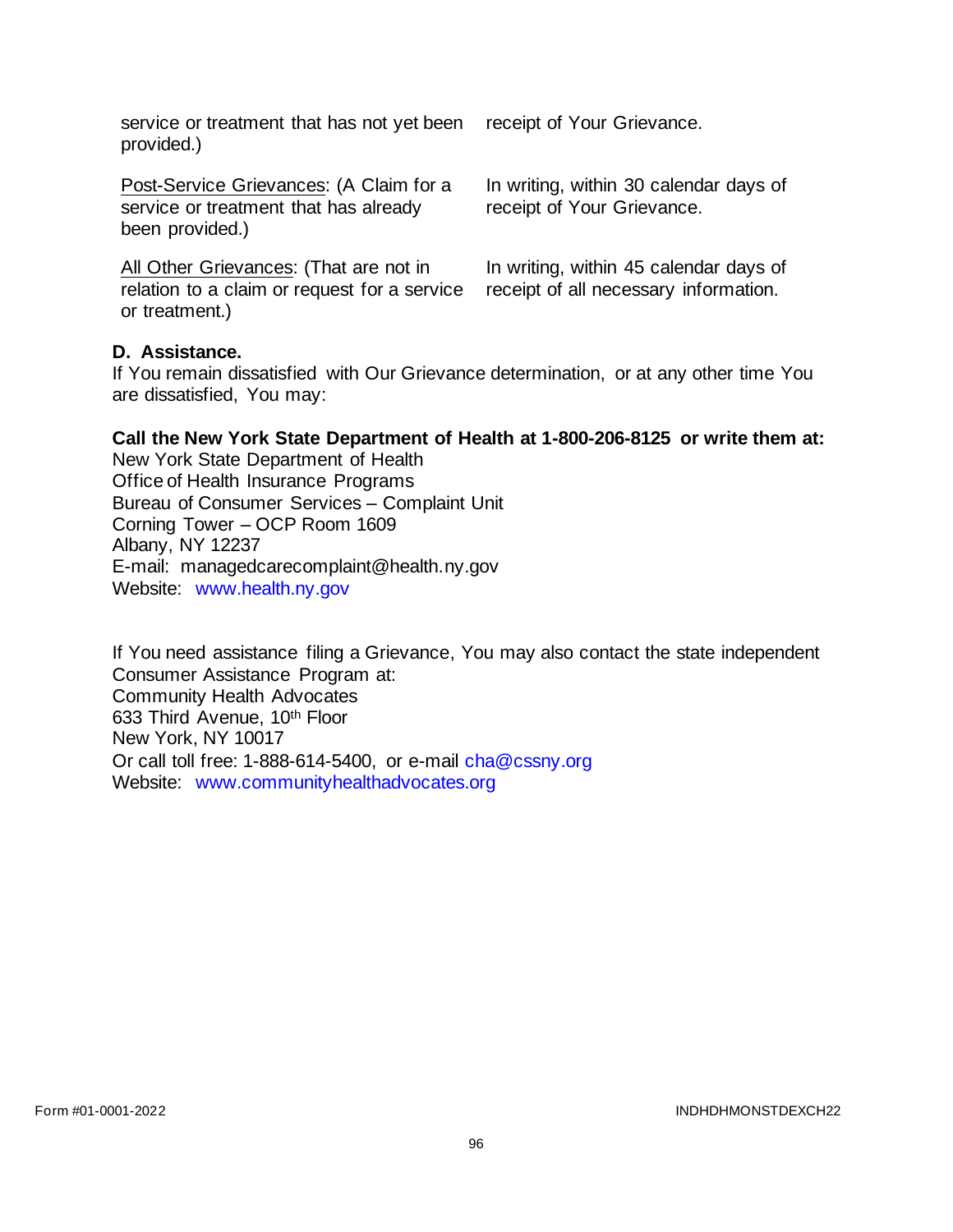### **SECTION XIX**

### **Utilization Review**

### **A. Utilization Review.**

We review health services to determine whether the services are or were Medically Necessary or experimental or investigational ("Medically Necessary"). This process is called Utilization Review. Utilization Review includes all review activities, whether they take place prior to the service being performed (Preauthorization); when the service is being performed (concurrent); or after the service is performed (retrospective). If You have any questions about the Utilization Review process, please call the number on Your ID card. The toll-free telephone number is available at least 40 hours a week with an after-hours answering machine.

All determinations that services are not Medically Necessary will be made by: 1) licensed Physicians; or 2) licensed, certified, registered or credentialed Health Care Professionals who are in the same profession and same or similar specialty as the Provider who typically manages Your medical condition or disease or provides the health care service under review; or 3) with respect to mental health or substance use disorder treatment, licensed Physicians or licensed, certified, registered or credentialed Health Care Professionals who specialize in behavioral health and have experience in the delivery of mental health or substance use disorder courses of treatment. We do not compensate or provide financial incentives to Our employees or reviewers for determining that services are not Medically Necessary.

We have developed guidelines and protocols to assist Us in this process. We will use evidence-based and peer reviewed clinical review criteria that are appropriate to the age of the patient and designated by OASAS for substance use disorder treatment or approved for use by OMH for mental health treatment. Specific guidelines and protocols are available for Your review upon request. For more information, call the number on Your ID card or visit Our website at [www.cdphp.com.](http://www.cdphp.com/)

You may ask that We send You electronic notification of a Utilization Review determination instead of notice in writing or by telephone. You must tell Us in advance if You want to receive electronic notifications. To opt into electronic notifications, call the number on Your ID card or visit Our website at [www.cdphp.com.](http://www.cdphp.com/) You can opt out of electronic notifications at any time.

### **B. Preauthorization Reviews.**

1. **Non-Urgent Preauthorization Reviews.** If We have all the information necessary to make a determination regarding a Preauthorization review, We will make a determination and provide notice to You (or Your designee) and Your Provider, by telephone and in writing, within three (3) business days of receipt of the request.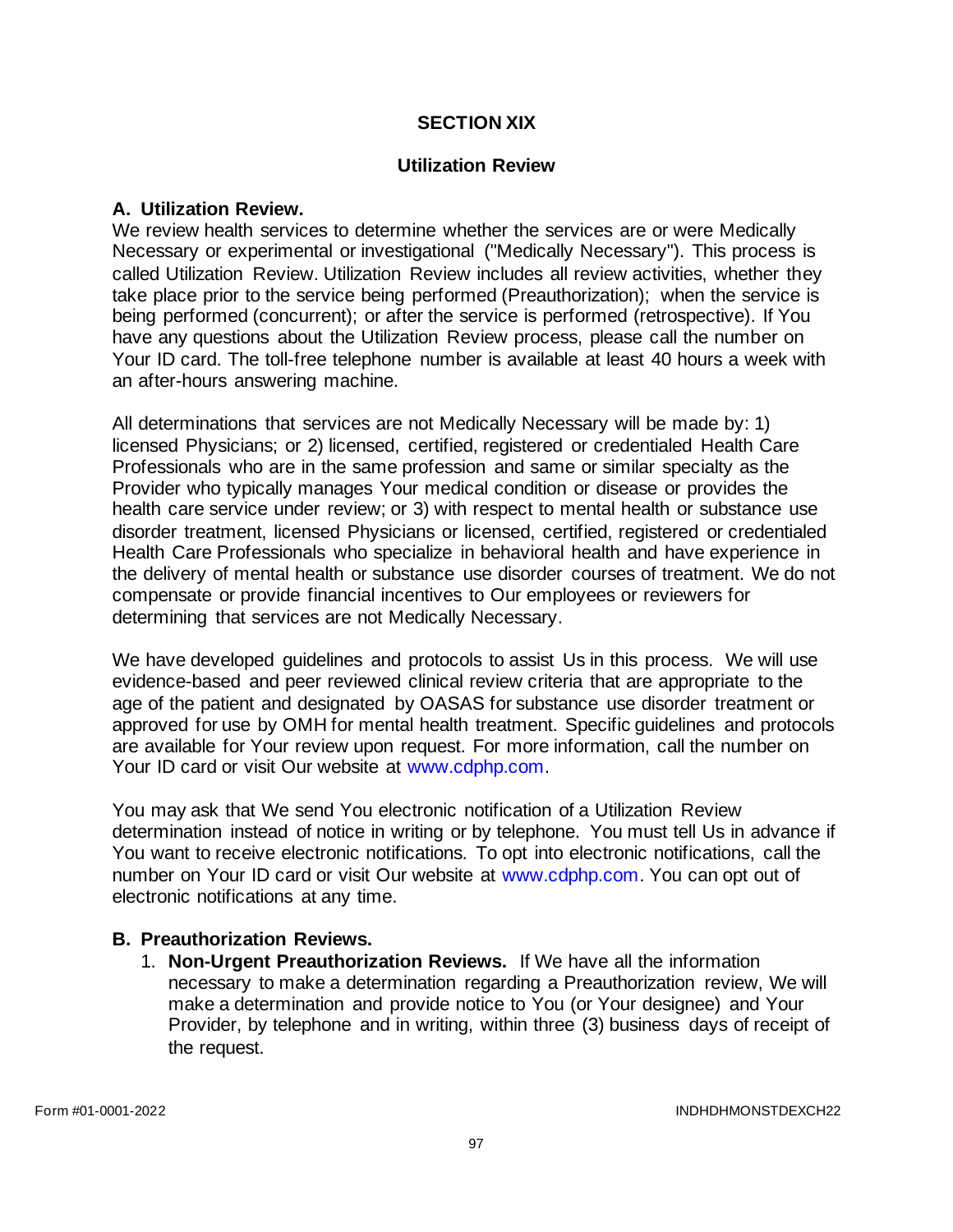If We need additional information, We will request it within three (3) business days. You or Your Provider will then have 45 calendar days to submit the information. If We receive the requested information within 45 days, We will make a determination and provide notice to You (or Your designee) and Your Provider, by telephone and in writing, within three (3) business days of Our receipt of the information. If all necessary information is not received within 45 days, We will make a determination within 15 calendar days of the earlier of the receipt of part of the requested information or the end of the 45-day period.

- 2. **Urgent Preauthorization Reviews.** With respect to urgent Preauthorization requests, if We have all information necessary to make a determination, We will make a determination and provide notice to You (or Your designee) and Your Provider, by telephone, within 72 hours of receipt of the request. Written notice will be provided within three (3) business days of receipt of the request. If We need additional information, We will request it within 24 hours. You or Your Provider will then have 48 hours to submit the information. We will make a determination and provide notice to You (or Your designee) and Your Provider by telephone and in writing within 48 hours of the earlier of Our receipt of the information or the end of the 48 hour period.
- 3. **Court Ordered Treatment.** With respect to requests for mental health and/or substance use disorder services that have not yet been provided, if You (or Your designee) certify, in a format prescribed by the Superintendent of Financial Services, that You will be appearing, or have appeared, before a court of competent jurisdiction and may be subject to a court order requiring such services, We will make a determination and provide notice to You (or Your designee) and Your Provider by telephone within 72 hours of receipt of the request. Written notification will be provided within three (3) business days of Our receipt of the request. Where feasible, the telephonic and written notification will also be provided to the court.
- 4. **Inpatient Rehabilitation Services Reviews.** After receiving a Preauthorization request for coverage of inpatient rehabilitation services following an inpatient Hospital admission provided by a Hospital or skilled nursing facility, We will make a determination and provide notice to You (or Your designee) and Your Provider, by telephone and in writing, within one (1) business day of receipt of the necessary information.
- **5. Crisis Stabilization Centers.** Coverage for services provided at participating crisis stabilization centers licensed under New York Mental Hygiene Law section 36.01 is not subject to Preauthorization. We may review the treatment provided at crisis stabilization centers retrospectively to determine whether it is Medically Necessary and We will use clinical review tools designated by OASAS or approved by OMH. If any treatment at a participating crisis stabilization center is denied as not Medically Necessary, You are only responsible for the in-network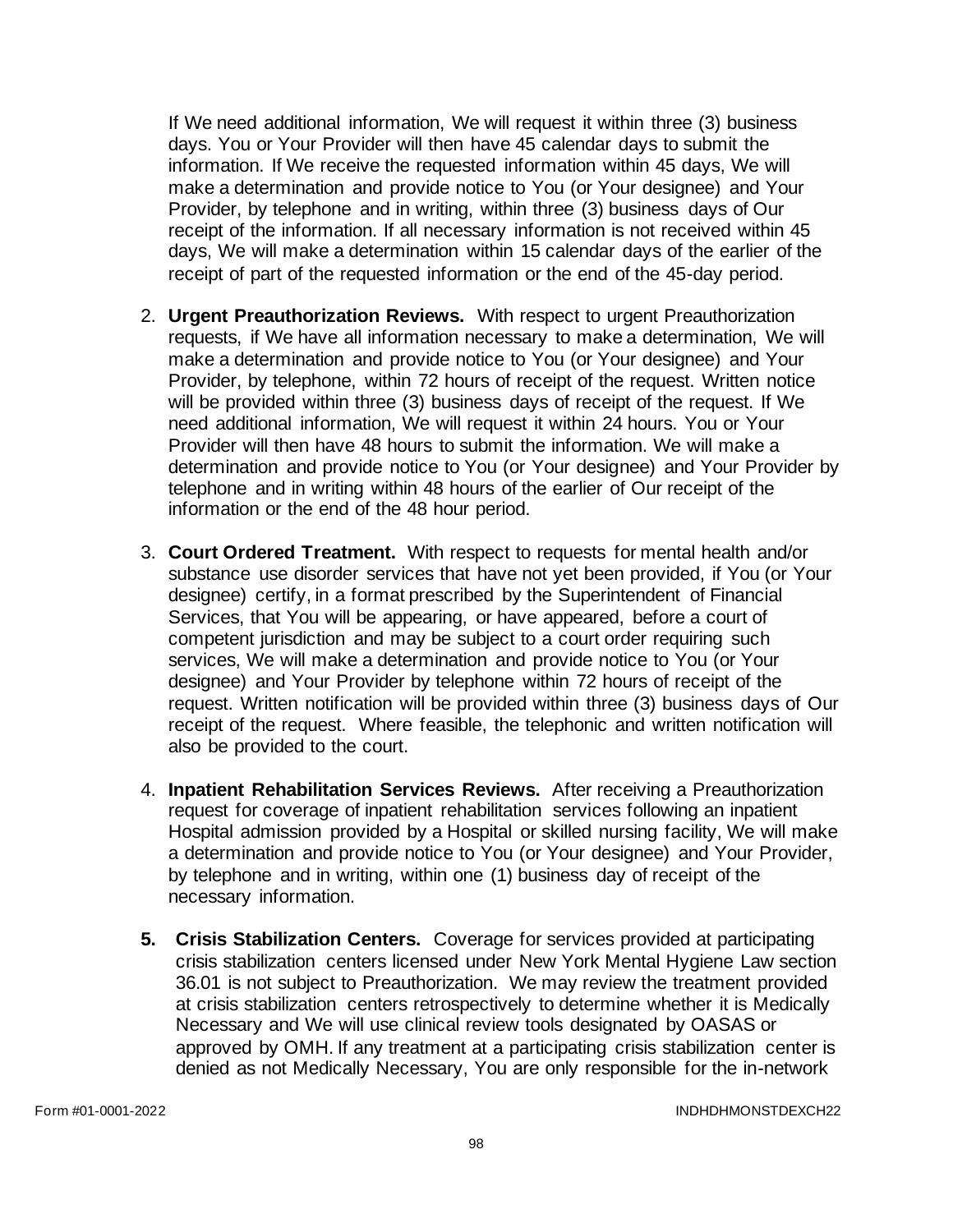Cost-Sharing that would otherwise apply to Your treatment.

# **C. Concurrent Reviews.**

- 1. **Non-Urgent Concurrent Reviews.** Utilization Review decisions for services during the course of care (concurrent reviews) will be made, and notice provided to You (or Your designee) and Your Provider, by telephone and in writing, within one (1) business day of receipt of all necessary information. If We need additional information, We will request it within one (1) business day. You or Your Provider will then have 45 calendar days to submit the information. We will make a determination and provide notice to You (or Your designee) and Your Provider, by telephone and in writing, within one (1) business day of Our receipt of the information or, if We do not receive the information, within the earlier of 15 calendar days of the receipt of part of the requested information or 15 calendar days of the end of the 45-day period.
- 2. **Urgent Concurrent Reviews.** For concurrent reviews that involve an extension of urgent care, if the request for coverage is made at least 24 hours prior to the expiration of a previously approved treatment, We will make a determination and provide notice to You (or Your designee) and Your Provider by telephone within 24 hours of receipt of the request. Written notice will be provided within one (1) business day of receipt of the request.

If the request for coverage is not made at least 24 hours prior to the expiration of a previously approved treatment and We have all the information necessary to make a determination, We will make a determination and provide written notice to You (or Your designee) and Your Provider within the earlier of 72 hours or one (1) business day of receipt of the request. If We need additional information, We will request it within 24 hours. You or Your Provider will then have 48 hours to submit the information. We will make a determination and provide written notice to You (or Your designee) and Your Provider within the earlier of one (1) business day or 48 hours of Our receipt of the information or, if we do not receive the information, within 48 hours of the end of the 48-hour period.

3. **Home Health Care Reviews.** After receiving a request for coverage of home care services following an inpatient Hospital admission, We will make a determination and provide notice to You (or Your designee) and Your Provider, by telephone and in writing, within one (1) business day of receipt of the necessary information. If the day following the request falls on a weekend or holiday, We will make a determination and provide notice to You (or Your designee) and Your Provider within 72 hours of receipt of the necessary information. When We receive a request for home care services and all necessary information prior to Your discharge from an inpatient hospital admission, We will not deny coverage for home care services while Our decision on the request is pending.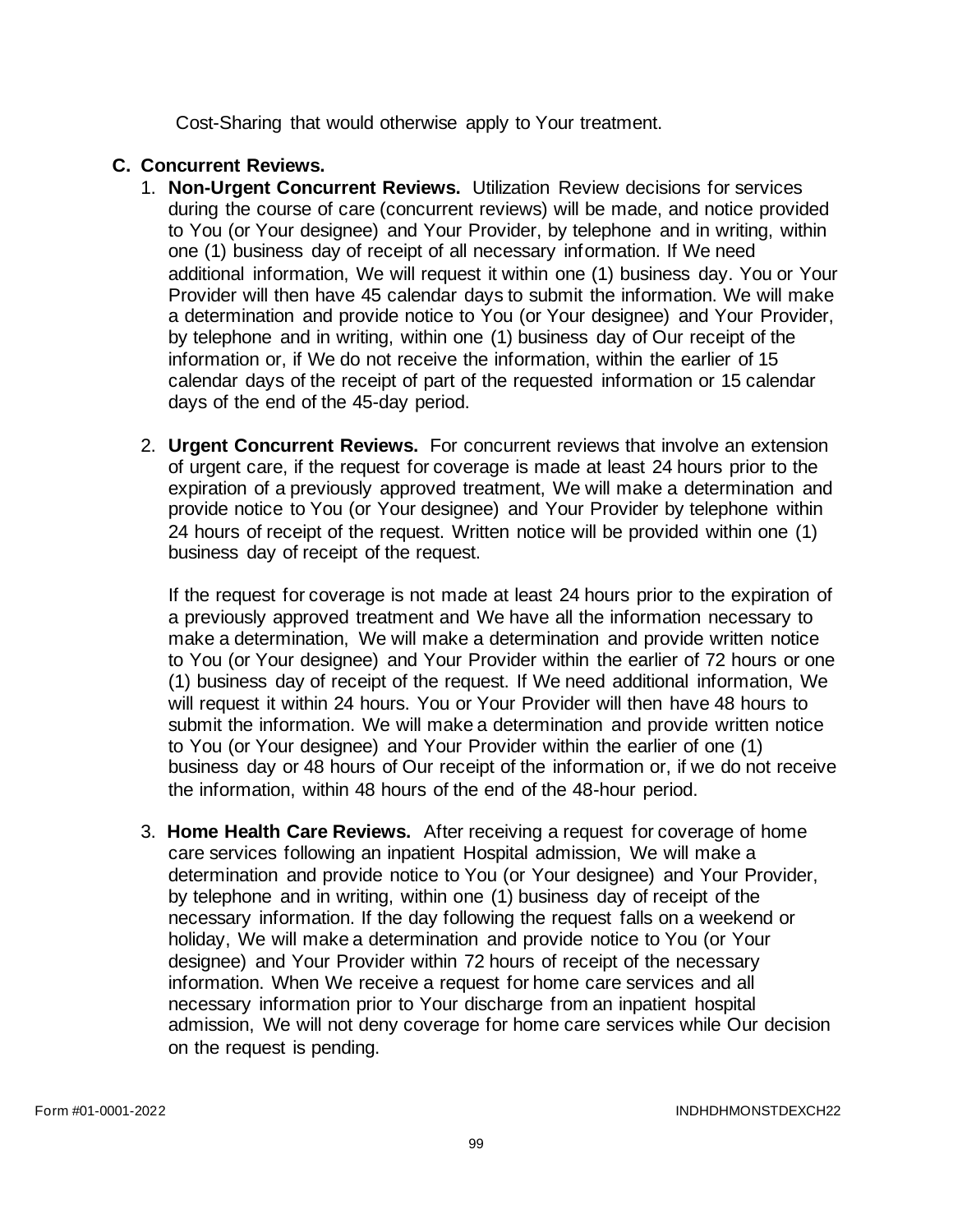- 4. **Inpatient Substance Use Disorder Treatment Reviews.** If a request for inpatient substance use disorder treatment is submitted to Us at least 24 hours prior to discharge from an inpatient substance use disorder treatment admission, We will make a determination within 24 hours of receipt of the request and We will provide coverage for the inpatient substance use disorder treatment while Our determination is pending.
- 5. **Inpatient Mental Health Treatment for Members under 18 at Participating Hospitals Licensed by the Office of Mental Health (OMH).** Coverage for inpatient mental health treatment at a participating OMH-licensed Hospital is not subject to Preauthorization. Coverage will not be subject to concurrent review for the first 14 days of the inpatient admission if the OMH-licensed Hospital notifies Us of both the admission and the initial treatment plan within two (2) business days of the admission. After the first 14 days of the inpatient admission, We may review the entire stay to determine whether it is Medically Necessary, and We will use clinical review tools approved by OMH. If any portion of the stay is denied as not Medically Necessary, You are only responsible for the in-network Cost-Sharing that would otherwise apply to Your inpatient admission.
- 6. **Inpatient Substance Use Disorder Treatment at Participating OASAS-Certified Facilities.** Coverage for inpatient substance use disorder treatment at a participating OASAS-certified Facility is not subject to Preauthorization. Coverage will not be subject to concurrent review for the first 28 days of the inpatient admission if the OASAS-certified Facility notifies Us of both the admission and the initial treatment plan within two (2) business days of the admission. After the first 28 days of the inpatient admission, We may review the entire stay to determine whether it is Medically Necessary and We will use clinical review tools designated by OASAS. If any portion of the stay is denied as not Medically Necessary, You are only responsible for the in-network Cost-Sharing that would otherwise apply to Your inpatient admission.
- 7. **Outpatient Substance Use Disorder Treatment at Participating OASAS-Certified Facilities.** Coverage for outpatient, intensive outpatient, outpatient rehabilitation and opioid treatment at a participating OASAS-certified Facility is not subject to Preauthorization. Coverage will not be subject to concurrent review for the first four (4) weeks of continuous treatment, not to exceed 28 visits, if the OASAS-certified Facility notifies Us of both the start of treatment and the initial treatment plan within two (2) business days. After the first four (4) weeks of continuous treatment, not to exceed 28 visits, We may review the entire outpatient treatment to determine whether it is Medically Necessary and We will use clinical review tools designated by OASAS. If any portion of the outpatient treatment is denied as not Medically Necessary, You are only responsible for the in-network Cost-Sharing that would otherwise apply to Your outpatient treatment.

## **D. Retrospective Reviews.**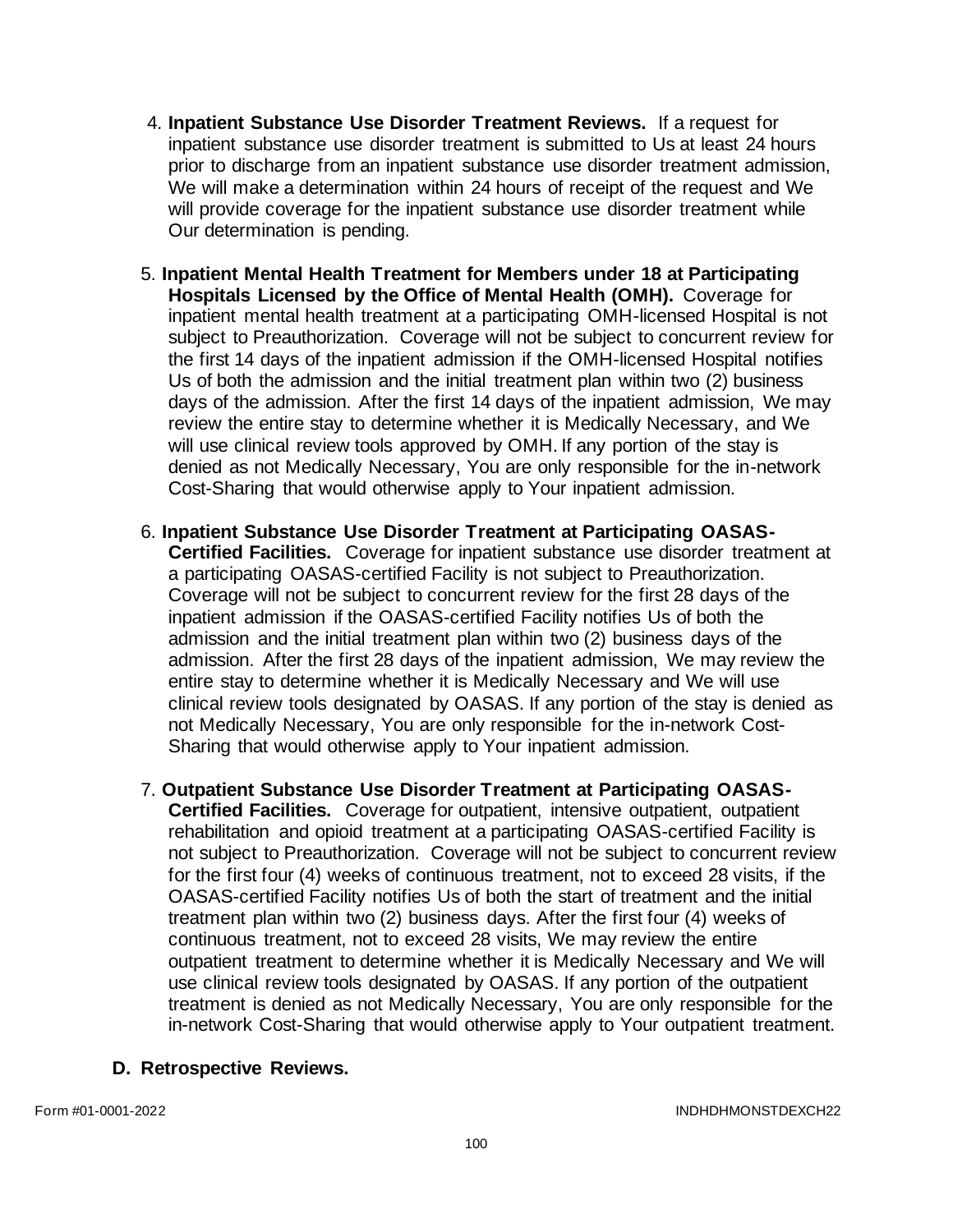If We have all information necessary to make a determination regarding a retrospective claim, We will make a determination and notify You and Your Provider within 30 calendar days of the receipt of the request. If We need additional information, We will request it within 30 calendar days. You or Your Provider will then have 45 calendar days to provide the information. We will make a determination and provide notice to You and Your Provider in writing within 15 calendar days of the earlier of Our receipt of all or part of the requested information or the end of the 45-day period.

Once We have all the information to make a decision, Our failure to make a Utilization Review determination within the applicable time frames set forth above will be deemed an adverse determination subject to an internal Appeal.

# **E. Retrospective Review of Preauthorized Services.**

We may only reverse a preauthorized treatment, service or procedure on retrospective review when:

- The relevant medical information presented to Us upon retrospective review is materially different from the information presented during the Preauthorization review;
- The relevant medical information presented to Us upon retrospective review existed at the time of the Preauthorization but was withheld or not made available to Us;
- We were not aware of the existence of such information at the time of the Preauthorization review; and
- Had We been aware of such information, the treatment, service or procedure being requested would not have been authorized. The determination is made using the same specific standards, criteria or procedures as used during the Preauthorization review.

# **F. Step Therapy Override Determinations.**

You, Your designee, or Your Health Care Professional may request a step therapy protocol override determination for Coverage of a Prescription Drug selected by Your Health Care Professional. When conducting Utilization Review for a step therapy protocol override determination, We will use recognized evidence-based and peer reviewed clinical review criteria that is appropriate for You and Your medical condition.

- **1. Supporting Rationale and Documentation.** A step therapy protocol override determination request must include supporting rationale and documentation from a Health Care Professional, demonstrating that:
	- The required Prescription Drug(s) is contraindicated or will likely cause an adverse reaction or physical or mental harm to You;
	- The required Prescription Drug(s) is expected to be ineffective based on Your known clinical history, condition, and Prescription Drug regimen;
	- You have tried the required Prescription Drug(s) while covered by Us or under Your previous health insurance coverage, or another Prescription Drug in the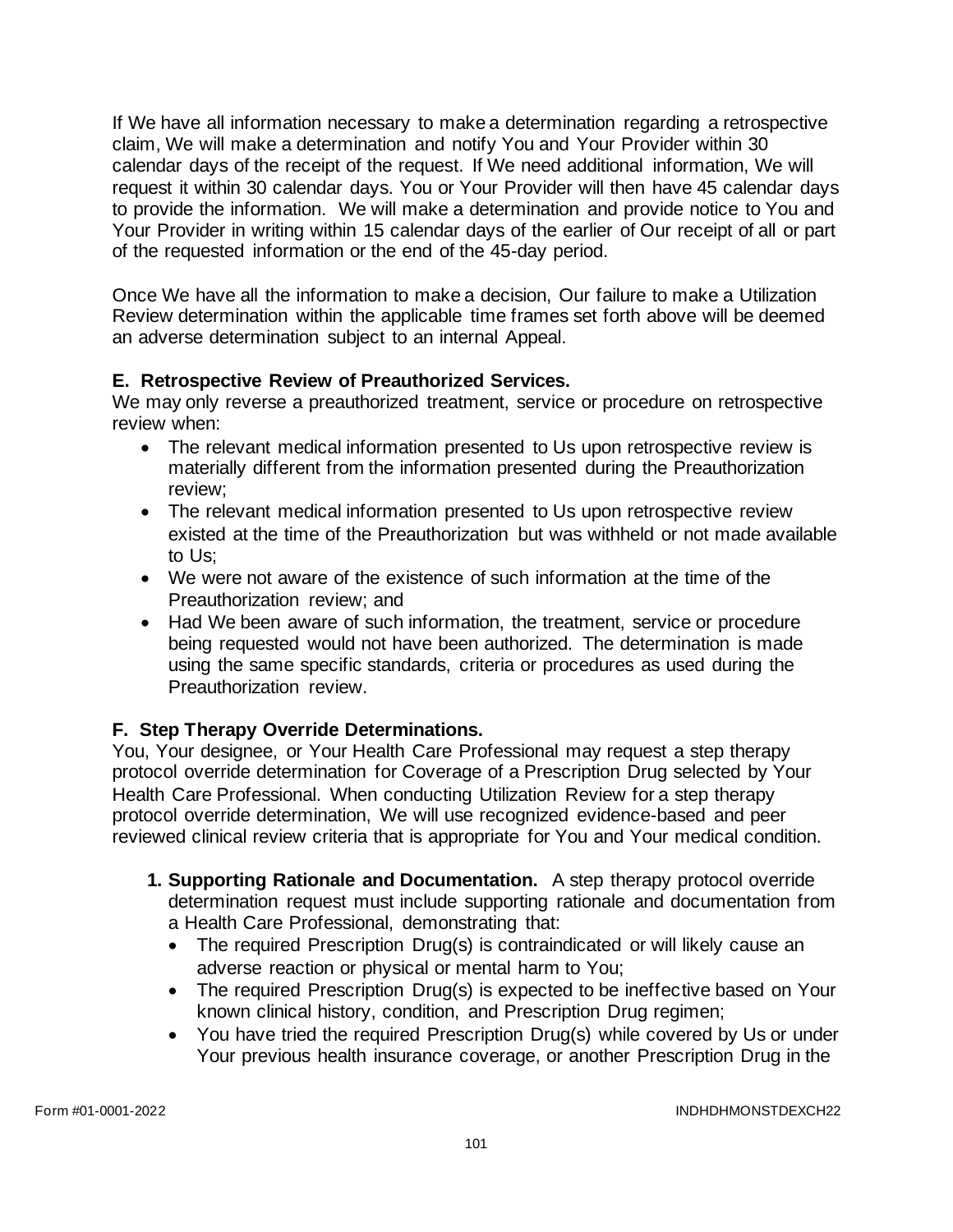same pharmacologic class or with the same mechanism of action, and that Prescription Drug(s) was discontinued due to lack of efficacy or effectiveness, diminished effect, or an adverse event;

- You are stable on a Prescription Drug(s) selected by Your Health Care Professional for Your medical condition, provided this does not prevent Us from requiring You to try an AB-rated generic equivalent; or
- The required Prescription Drug(s) is not in Your best interest because it will likely cause a significant barrier to Your adherence to or compliance with Your plan of care, will likely worsen a comorbid condition, or will likely decrease Your ability to achieve or maintain reasonable functional ability in performing daily activities.
- **2. Standard Review.** We will make a step therapy protocol override determination and provide notification to You (or Your designee) and where appropriate, Your Health Care Professional, within 72 hours of receipt of the supporting rationale and documentation.
- **3. Expedited Review.** If You have a medical condition that places Your health in serious jeopardy without the Prescription Drug prescribed by Your Health Care Professional, We will make a step therapy protocol override determination and provide notification to You (or Your designee) and Your Health Care Professional within 24 hours of receipt of the supporting rationale and documentation.

If the required supporting rationale and documentation are not submitted with a step therapy protocol override determination request, We will request the information within 72 hours for Preauthorization and retrospective reviews, the lesser of 72 hours or one (1) business day for concurrent reviews, and 24 hours for expedited reviews. You or Your Health Care Professional will have 45 calendar days to submit the information for Preauthorization, concurrent and retrospective reviews, and 48 hours for expedited reviews. For Preauthorization reviews, We will make a determination and provide notification to You (or Your designee) and Your Health Care Professional within the earlier of 72 hours of Our receipt of the information or 15 calendar days of the end of the 45-day period if the information is not received. For concurrent reviews, We will make a determination and provide notification to You (or Your designee) and Your Health Care Professional within the earlier of 72 hours or one (1) business day of Our receipt of the information or 15 calendar days of the end of the 45-day period if the information is not received. For retrospective reviews, We will make a determination and provide notification to You (or Your designee) and Your Health Care Professional within the earlier of 72 hours of Our receipt of the information or 15 calendar days of the end of the 45-day period if the information is not received. For expedited reviews, We will make a determination and provide notification to You (or Your designee) and Your Health Care Professional within the earlier of 24 hours of Our receipt of the information or 48 hours of the end of the 48-hour period if the information is not received.

If We do not make a determination within 72 hours (or 24 hours for expedited reviews)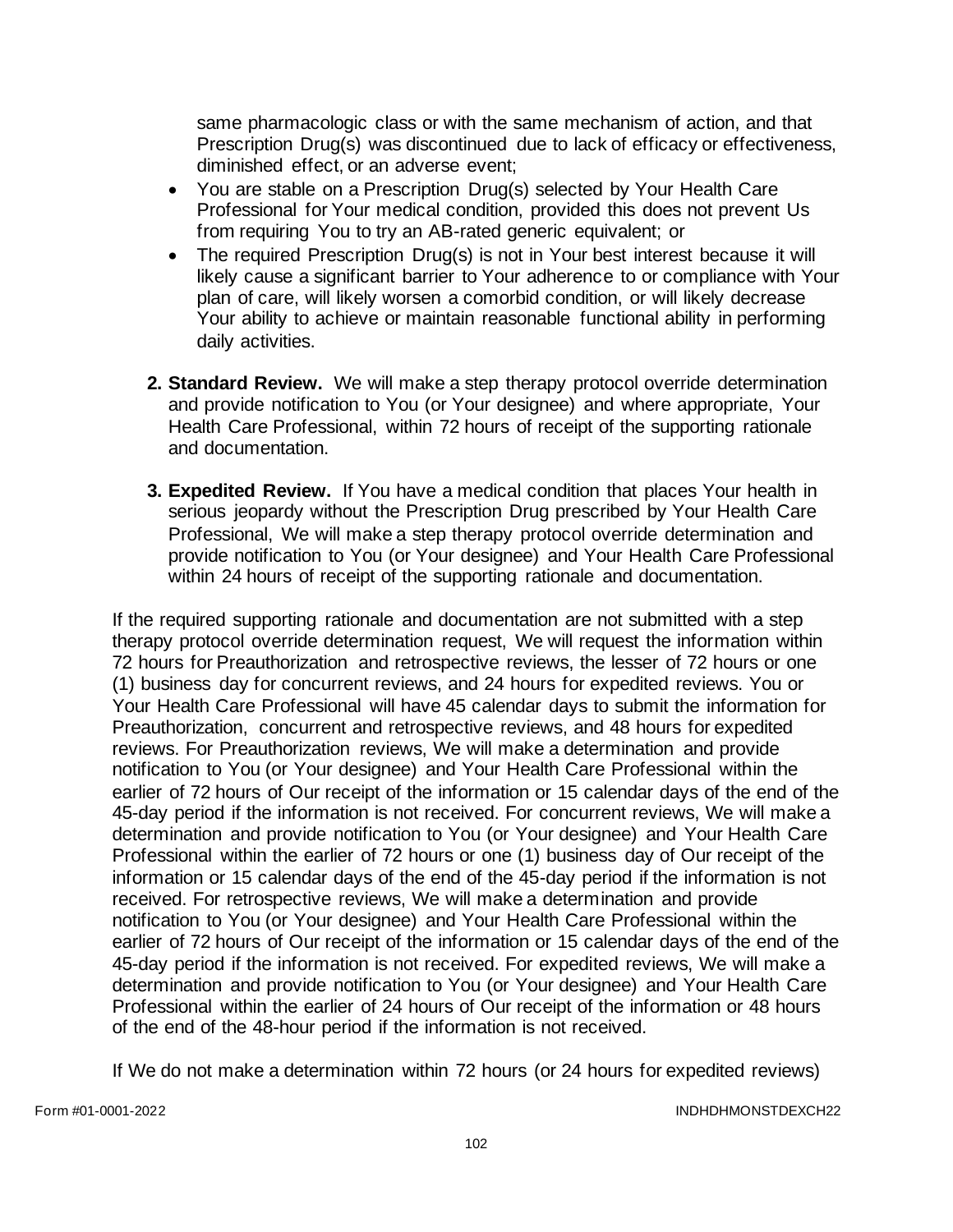of receipt of the supporting rationale and documentation, the step therapy protocol override request will be approved.

If We determine that the step therapy protocol should be overridden, We will authorize immediate coverage for the Prescription Drug prescribed by Your treating Health Care Professional. An adverse step therapy override determination is eligible for an Appeal.

## **G. Reconsideration.**

If We did not attempt to consult with Your Provider who recommended the Covered Service before making an adverse determination, the Provider may request reconsideration by the same clinical peer reviewer who made the adverse determination or a designated clinical peer reviewer if the original clinical peer reviewer is unavailable. For Preauthorization and concurrent reviews, the reconsideration will take place within one (1) business day of the request for reconsideration. If the adverse determination is upheld, a notice of adverse determination will be given to You and Your Provider, by telephone and in writing.

### **H. Utilization Review Internal Appeals.**

You, Your designee, and, in retrospective review cases, Your Provider, may request an internal Appeal of an adverse determination, either by phone, in person, or in writing.

You have up to 180 calendar days after You receive notice of the adverse determination to file an Appeal. We will acknowledge Your request for an internal Appeal within 15 calendar days of receipt. This acknowledgment will if necessary, inform You of any additional information needed before a decision can be made. The Appeal will be decided by a clinical peer reviewer who is not subordinate to the clinical peer reviewer who made the initial adverse determination and who is 1) a Physician or 2) a Health Care Professional in the same or similar specialty as the Provider who typically manages the disease or condition at issue.

- 1. **Out-of-Network Service Denial.** You also have the right to Appeal the denial of a Preauthorization request for an out-of-network health service when We determine that the out-of-network health service is not materially different from an available in-network health service. A denial of an out-of-network health service is a service provided by a Non-Participating Provider, but only when the service is not available from a Participating Provider. For a Utilization Review Appeal of denial of an out-of-network health service, You or Your designee must submit:
	- A written statement from Your attending Physician, who must be a licensed, board-certified or board-eligible Physician qualified to practice in the specialty area of practice appropriate to treat Your condition, that the requested out-ofnetwork health service is materially different from the alternate health service available from a Participating Provider that We approved to treat Your condition; and
	- Two (2) documents from the available medical and scientific evidence that the out-of-network service: 1) is likely to be more clinically beneficial to You than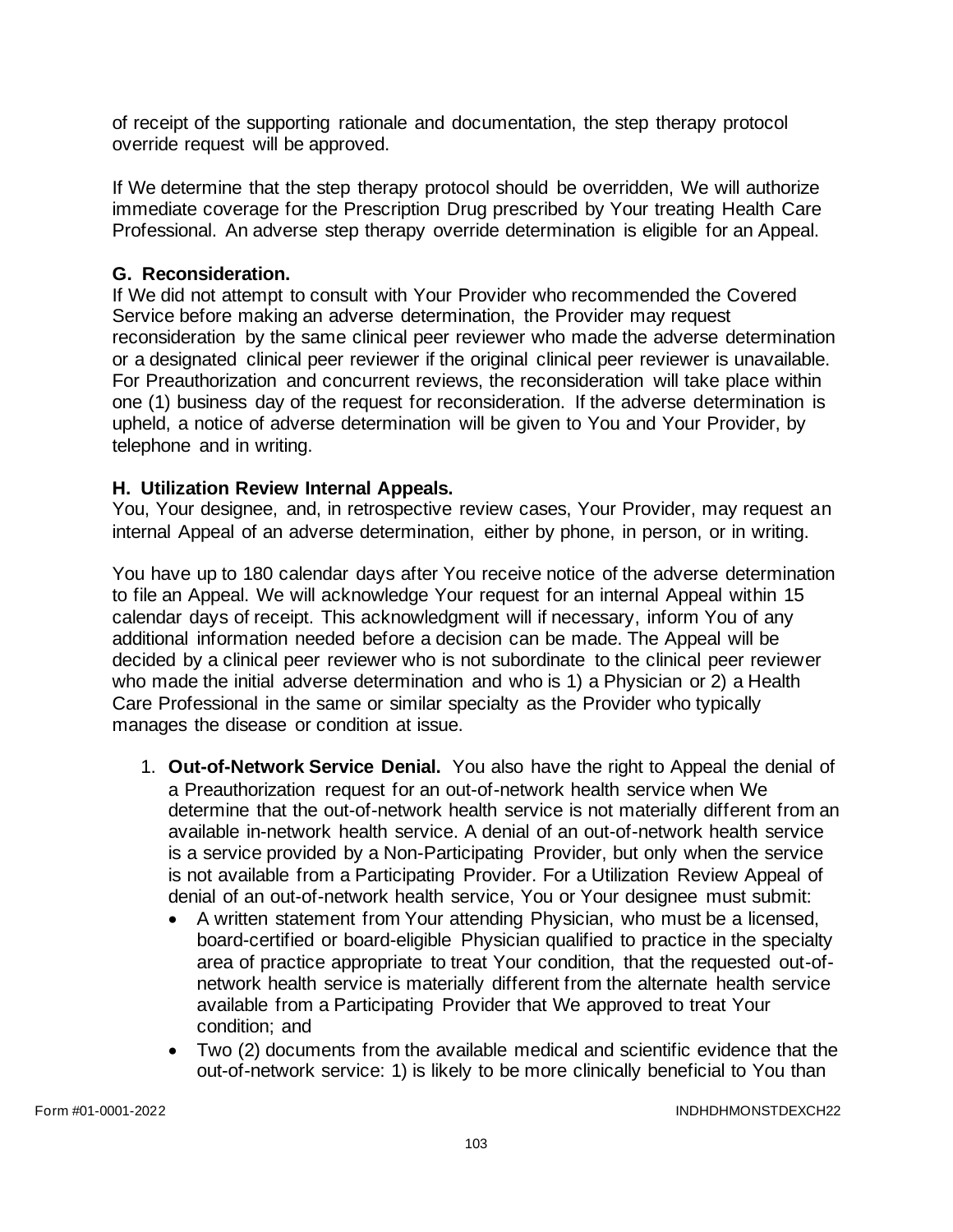the alternate in-network service; and 2) that the adverse risk of the out-ofnetwork service would likely not be substantially increased over the innetwork health service.

- 2. **Out-of-Network Referral Denial.** You also have the right to Appeal the denial of a request for a Referral to a Non-Participating Provider when We determine that We have a Participating Provider with the appropriate training and experience to meet Your particular health care needs who is able to provide the requested health care service. For a Utilization Review Appeal of an out-of-network Referral denial, You or Your designee must submit a written statement from Your attending Physician, who must be a licensed, board-certified or board-eligible Physician qualified to practice in the specialty area of practice appropriate to treat Your condition:
	- That the Participating Provider recommended by Us does not have the appropriate training and experience to meet Your particular health care needs for the health care service; and
	- Recommending a Non-Participating Provider with the appropriate training and experience to meet Your particular health care needs who is able to provide the requested health care service.

# **I. Standard Appeal.**

- 1. **Preauthorization Appeal.** If Your Appeal relates to a Preauthorization request, We will decide the Appeal within 30 calendar days of receipt of the Appeal request. Written notice of the determination will be provided to You (or Your designee), and where appropriate, Your Provider, within two (2) business days after the determination is made, but no later than 30 calendar days after receipt of the Appeal request.
- 2. **Retrospective Appeal.** If Your Appeal relates to a retrospective claim, We will decide the Appeal within the earlier of 30 calendar days of receipt of the information necessary to conduct the Appeal or 60 days of receipt of the Appeal. Written notice of the determination will be provided to You (or Your designee), and where appropriate, Your Provider, within two (2) business days after the determination is made, but no later than 60 calendar days after receipt of the Appeal request.
- 3. **Expedited Appeal.** An Appeal of a review of continued or extended health care services, additional services rendered in the course of continued treatment, home health care services following discharge from an inpatient Hospital admission, services in which a Provider requests an immediate review, mental health and/or substance use disorder services that may be subject to a court order, or any other urgent matter will be handled on an expedited basis. An expedited Appeal is not available for retrospective reviews. For an expedited Appeal, Your Provider will have reasonable access to the clinical peer reviewer assigned to the Appeal within one (1) business day of receipt of the request for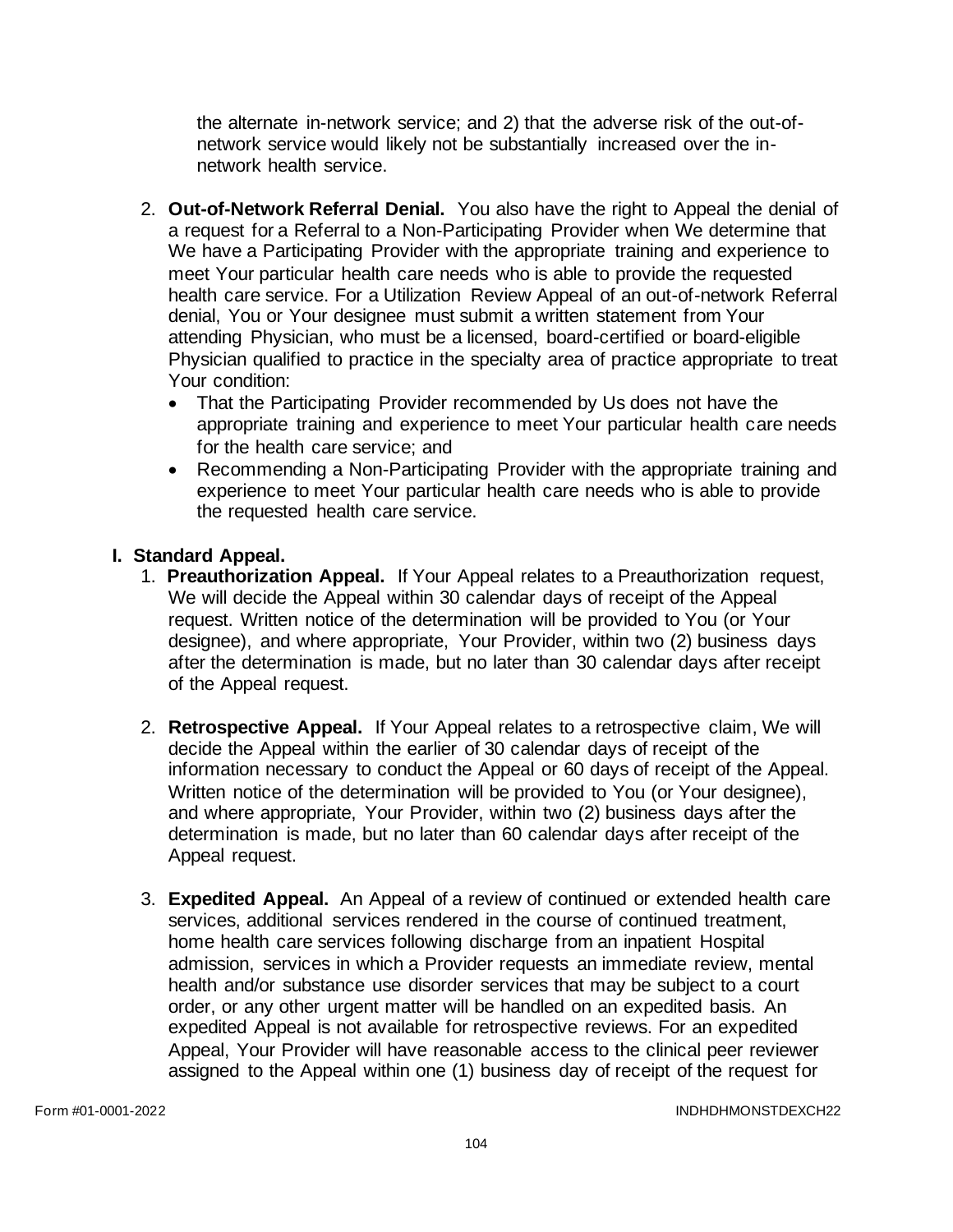an Appeal. Your Provider and a clinical peer reviewer may exchange information by telephone or fax. An expedited Appeal will be determined within the earlier of 72 hours of receipt of the Appeal or two (2) business days of receipt of the information necessary to conduct the Appeal. Written notice of the determination will be provided to You (or Your designee) within 24 hours after the determination is made, but no later than 72 hours after receipt of the Appeal request.

Our failure to render a determination of Your Appeal within 30 calendar days of receipt of the necessary information for a standard Appeal or within two (2) business days of receipt of the necessary information for an expedited Appeal will be deemed a reversal of the initial adverse determination.

4. **Substance Use Appeal.** If We deny a request for inpatient substance use disorder treatment that was submitted at least 24 hours prior to discharge from an inpatient admission, and You or Your Provider file an expedited internal Appeal of Our adverse determination, We will decide the Appeal within 24 hours of receipt of the Appeal request. If You or Your Provider file the expedited internal Appeal and an expedited external appeal within 24 hours of receipt of Our adverse determination, We will also provide coverage for the inpatient substance use disorder treatment while a determination on the internal Appeal and external appeal is pending.

## **J. Full and Fair Review of an Appeal.**

We will provide You, free of charge, with any new or additional evidence considered, relied upon, or generated by Us or any new or additional rationale in connection with Your Appeal. The evidence or rationale will be provided as soon as possible and sufficiently in advance of the date on which the notice of final adverse determination is required to be provided to give You a reasonable opportunity to respond prior to that date.

## **K. Appeal Assistance.**

If You need Assistance filing an Appeal, You may contact the state independent Consumer Assistance Program at: Community Health Advocates 633 Third Avenue, 10th Floor New York, NY 10017 Or call toll free: 1-888-614-5400, or e-mail [cha@cssny.org](mailto:cha@cssny.org) Website: [www.communityhealthadvocates.org](http://www.communityhealthadvocates.org/)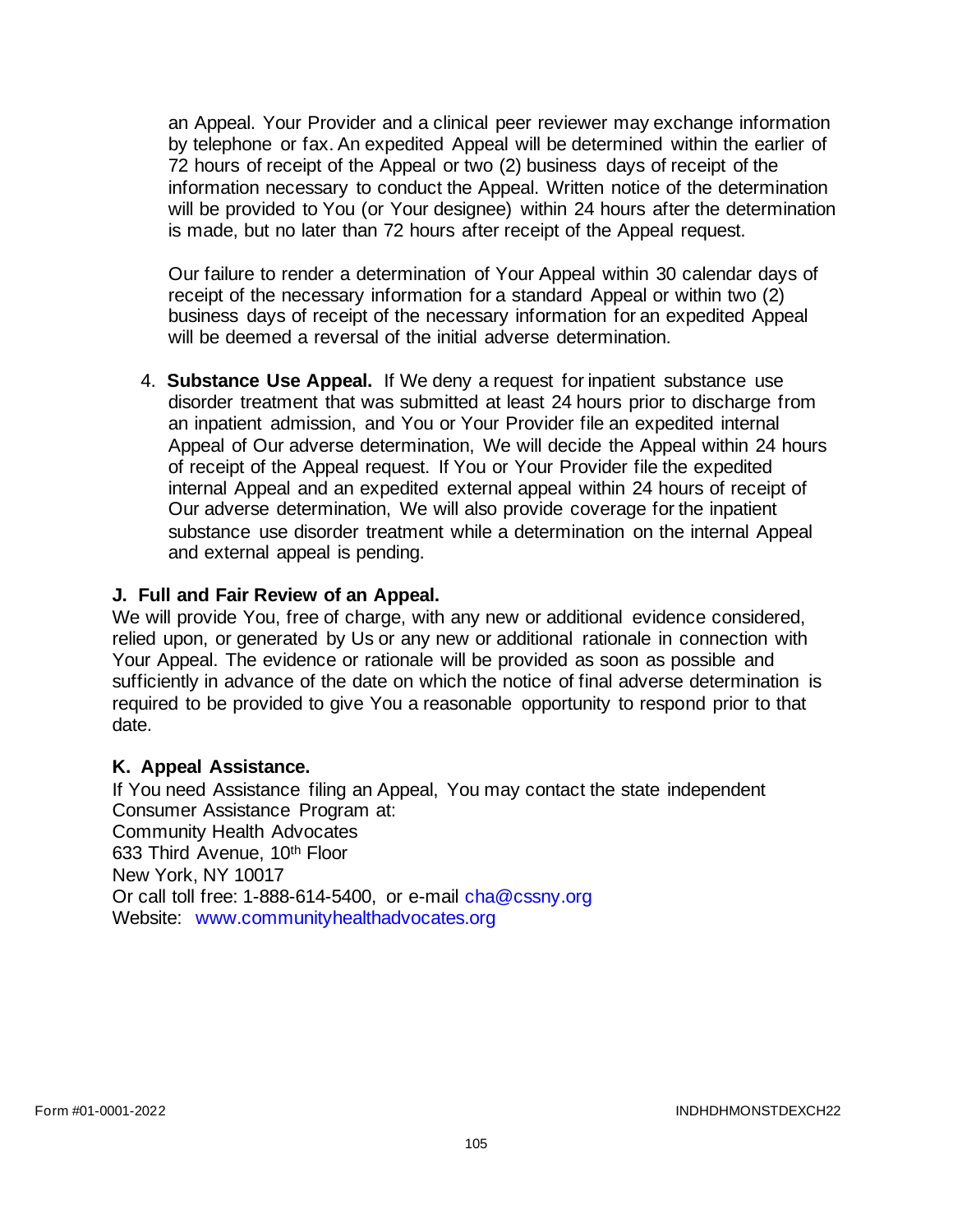# **SECTION XX**

# **External Appeal**

## **A. Your Right to an External Appeal.**

In some cases, You have a right to an external appeal of a denial of coverage. If We have denied coverage on the basis that a service is not Medically Necessary (including appropriateness, health care setting, level of care or effectiveness of a Covered benefit); or is an experimental or investigational treatment (including clinical trials and treatments for rare diseases); or is an out-of-network treatment, You or Your representative may appeal that decision to an External Appeal Agent, an independent third party certified by the State to conduct these appeals.

In order for You to be eligible for an external appeal You must meet the following two (2) requirements:

- The service, procedure, or treatment must otherwise be a Covered Service under this Contract; and
- In general, You must have received a final adverse determination through Our internal Appeal process. But, You can file an external appeal even though You have not received a final adverse determination through Our internal Appeal process if:
	- $\circ$  We agree in writing to waive the internal Appeal. We are not required to agree to Your request to waive the internal Appeal; or
	- o You file an external appeal at the same time as You apply for an expedited internal Appeal; or
	- $\circ$  We fail to adhere to Utilization Review claim processing requirements (other than a minor violation that is not likely to cause prejudice or harm to You, and We demonstrate that the violation was for good cause or due to matters beyond Our control and the violation occurred during an ongoing, good faith exchange of information between You and Us).

# **B. Your Right to Appeal a Determination that a Service is Not Medically Necessary.**

If We have denied coverage on the basis that the service is not Medically Necessary, You may appeal to an External Appeal Agent if You meet the requirements for an external appeal in paragraph "A" above.

## **C. Your Right to Appeal a Determination that a Service is Experimental or Investigational.**

If We have denied coverage on the basis that the service is an experimental or investigational treatment (including clinical trials and treatments for rare diseases), You must satisfy the two (2) requirements for an external appeal in paragraph "A" above and Your attending Physician must certify that Your condition or disease is one for which:

1. Standard health services are ineffective or medically inappropriate; or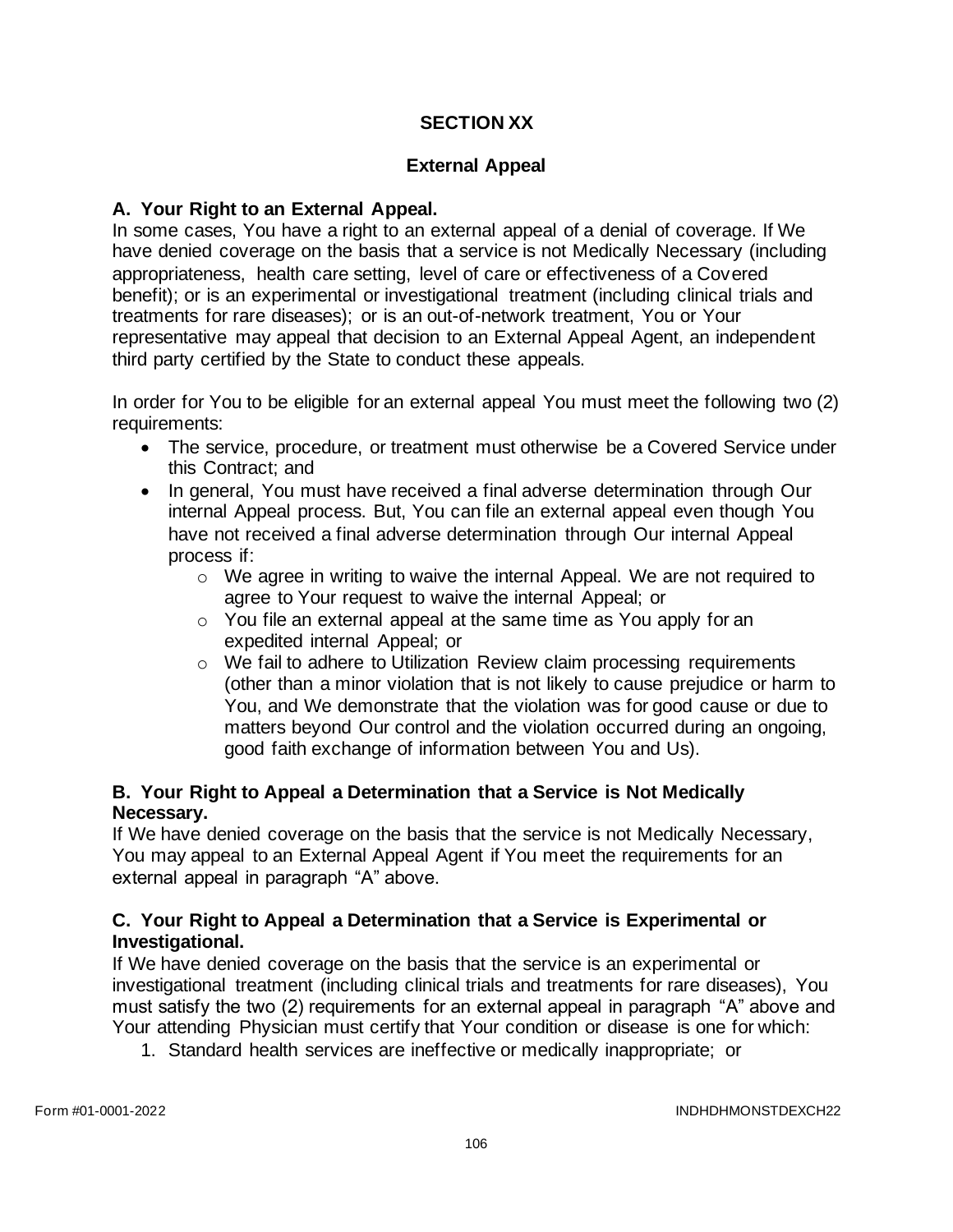- 2. There does not exist a more beneficial standard service or procedure Covered by Us; or
- 3. There exists a clinical trial or rare disease treatment (as defined by law).

In addition, Your attending Physician must have recommended one (1) of the following:

- 1. A service, procedure or treatment that two (2) documents from available medical and scientific evidence indicate is likely to be more beneficial to You than any standard Covered Service (only certain documents will be considered in support of this recommendation – Your attending Physician should contact the State for current information as to what documents will be considered or acceptable); or
- 2. A clinical trial for which You are eligible (only certain clinical trials can be considered); or
- 3. A rare disease treatment for which Your attending Physician certifies that there is no standard treatment that is likely to be more clinically beneficial to You than the requested service, the requested service is likely to benefit You in the treatment of Your rare disease, and such benefit outweighs the risk of the service. In addition, Your attending Physician must certify that Your condition is a rare disease that is currently or was previously subject to a research study by the National Institutes of Health Rare Disease Clinical Research Network or that it affects fewer than 200,000 U.S. residents per year.

For purposes of this section, Your attending Physician must be a licensed, boardcertified or board eligible Physician qualified to practice in the area appropriate to treat Your condition or disease. In addition, for a rare disease treatment, the attending Physician may not be Your treating Physician.

## **D. Your Right to Appeal a Determination that a Service is Out-of-Network.**

If We have denied coverage of an out-of-network treatment because it is not materially different than the health service available in-network, You may appeal to an External Appeal Agent if You meet the two (2) requirements for an external appeal in paragraph "A" above, and You have requested Preauthorization for the out-of-network treatment.

In addition, Your attending Physician must certify that the out-of-network service is materially different from the alternate recommended in-network health service, and based on two (2) documents from available medical and scientific evidence, is likely to be more clinically beneficial than the alternate in-network treatment and that the adverse risk of the requested health service would likely not be substantially increased over the alternate in-network health service.

For purposes of this section, Your attending Physician must be a licensed, board certified or board eligible Physician qualified to practice in the specialty area appropriate to treat You for the health service.

## **E. Your Right to Appeal an Out-of-Network Referral Denial to a Non-Participating Provider.**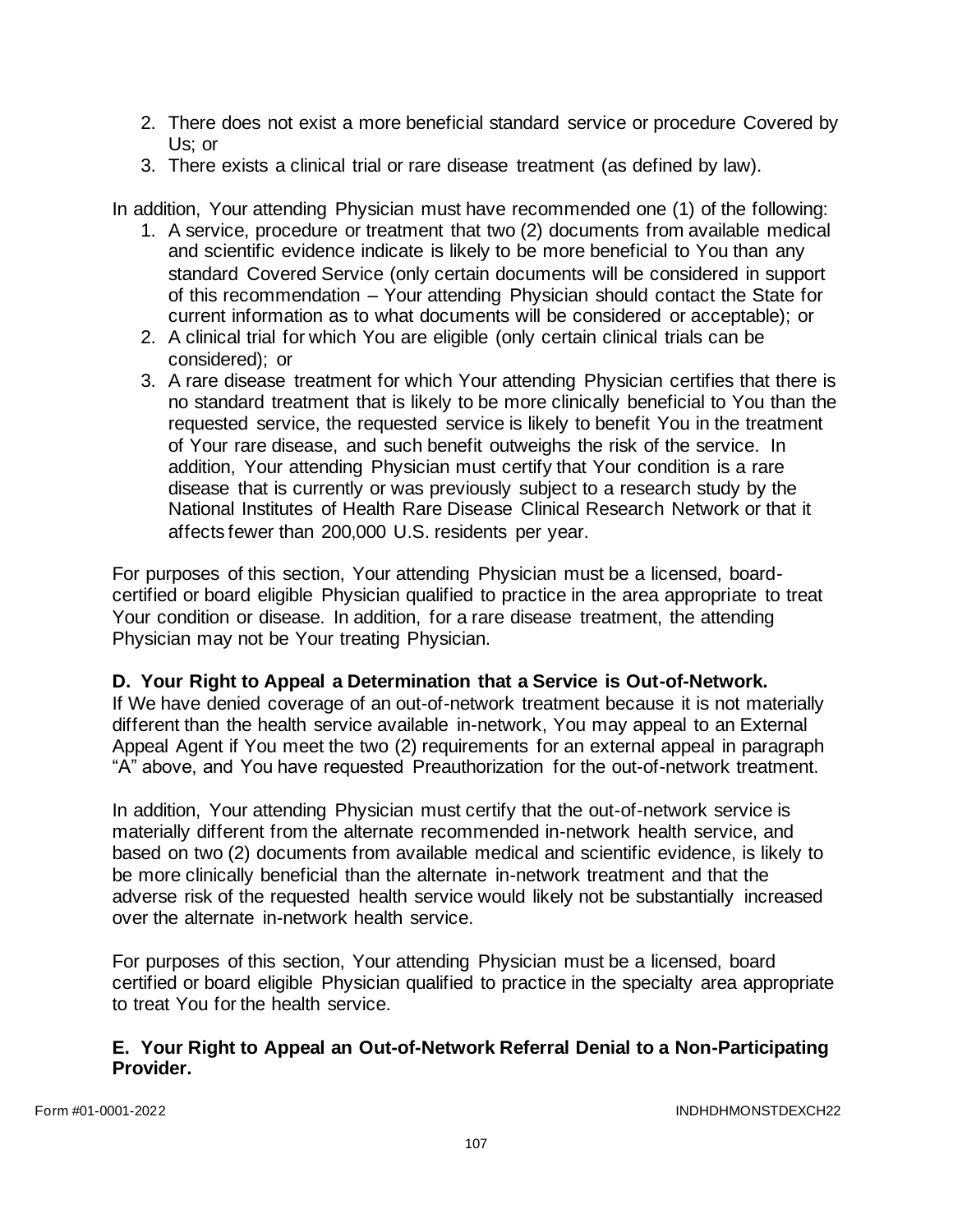If We have denied coverage of a request for a Referral to a Non-Participating Provider because We determine We have a Participating Provider with the appropriate training and experience to meet Your particular health care needs who is able to provide the requested health care service, You may appeal to an External Appeal Agent if You meet the two (2) requirements for an external appeal in paragraph "A" above.

In addition, Your attending Physician must: 1) certify that the Participating Provider recommended by Us does not have the appropriate training and experience to meet Your particular health care needs; and 2) recommend a Non-Participating Provider with the appropriate training and experience to meet Your particular health care needs who is able to provide the requested health care service.

For purposes of this section, Your attending Physician must be a licensed, board certified or board eligible Physician qualified to practice in the specialty area appropriate to treat You for the health service.

## **F. Your Right to Appeal a Formulary Exception Denial.**

If We have denied Your request for coverage of a non-formulary Prescription Drug through Our formulary exception process, You, Your designee or the prescribing Health Care Professional may appeal the formulary exception denial to an External Appeal Agent. See the Prescription Drug Coverage section of this Contract for more information on the formulary exception process.

## **G. The External Appeal Process.**

You have four (4) months from receipt of a final adverse determination or from receipt of a waiver of the internal Appeal process to file a written request for an external appeal. If You are filing an external appeal based on Our failure to adhere to claim processing requirements, You have four (4) months from such failure to file a written request for an external appeal.

We will provide an external appeal application with the final adverse determination issued through Our internal Appeal process or Our written waiver of an internal Appeal. You may also request an external appeal application from the New York State Department of Financial Services at 1-800-400-8882. Submit the completed application to the Department of Financial Services at the address indicated on the application. If You meet the criteria for an external appeal, the State will forward the request to a certified External Appeal Agent.

You can submit additional documentation with Your external appeal request. If the External Appeal Agent determines that the information You submit represents a material change from the information on which We based Our denial, the External Appeal Agent will share this information with Us in order for Us to exercise Our right to reconsider Our decision. If We choose to exercise this right, We will have three (3) business days to amend or confirm Our decision. Please note that in the case of an expedited external appeal (described below), We do not have a right to reconsider Our decision.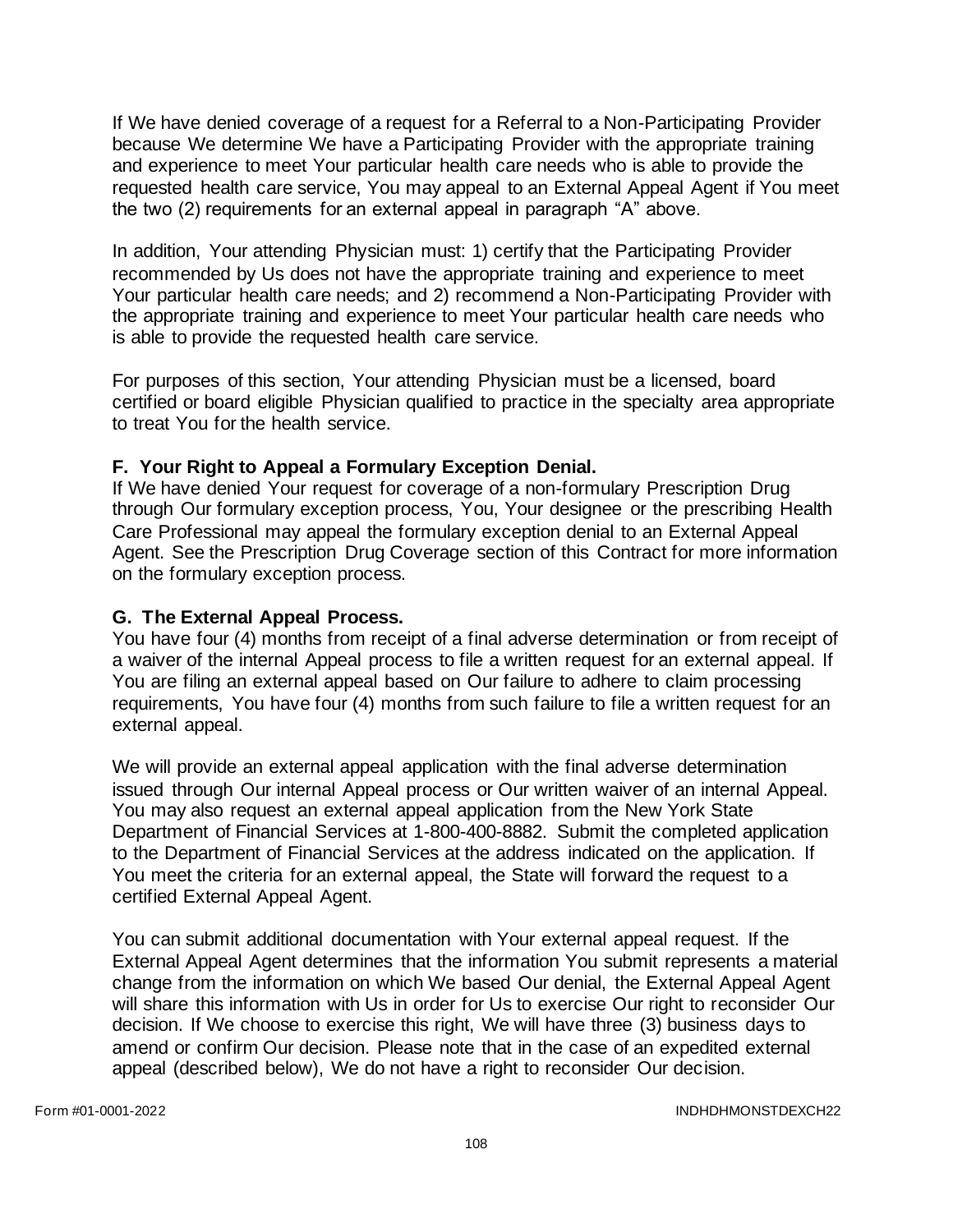In general, the External Appeal Agent must make a decision within 30 days of receipt of Your completed application. The External Appeal Agent may request additional information from You, Your Physician, or Us. If the External Appeal Agent requests additional information, it will have five (5) additional business days to make its decision. The External Appeal Agent must notify You in writing of its decision within two (2) business days.

If Your attending Physician certifies that a delay in providing the service that has been denied poses an imminent or serious threat to Your health; or if Your attending Physician certifies that the standard external appeal time frame would seriously jeopardize Your life, health or ability to regain maximum function; or if You received Emergency Services and have not been discharged from a Facility and the denial concerns an admission, availability of care or continued stay, You may request an expedited external appeal. In that case, the External Appeal Agent must make a decision within 72 hours of receipt of Your completed application. Immediately after reaching a decision, the External Appeal Agent must notify You and Us by telephone or facsimile of that decision. The External Appeal Agent must also notify You in writing of its decision.

If Your internal formulary exception request received a standard review through Our formulary exception process, the External Appeal Agent must make a decision on Your external appeal and notify You or Your designee and the prescribing Health Care Professional by telephone within 72 hours of receipt of Your completed application. The External Appeal Agent will notify You or Your designee and the prescribing Health Care Professional in writing within two (2) business days of making a determination. If the External Appeal Agent overturns Our denial, We will Cover the Prescription Drug while You are taking the Prescription Drug, including any refills.

If Your internal formulary exception request received an expedited review through Our formulary exception process, the External Appeal Agent must make a decision on Your external appeal and notify You or Your designee and the prescribing Health Care Professional by telephone within 24 hours of receipt of Your completed application. The External Appeal Agent will notify You or Your designee and the prescribing Health Care Professional in writing within 72 hours of receipt of Your completed application. If the External Appeal Agent overturns Our denial, We will Cover the Prescription Drug while You suffer from the health condition that may seriously jeopardize Your health, life or ability to regain maximum function or for the duration of Your current course of treatment using the non-formulary Prescription Drug.

If the External Appeal Agent overturns Our decision that a service is not Medically Necessary or approves coverage of an experimental or investigational treatment or an out-of-network treatment, We will provide coverage subject to the other terms and conditions of this Contract. Please note that if the External Appeal Agent approves coverage of an experimental or investigational treatment that is part of a clinical trial,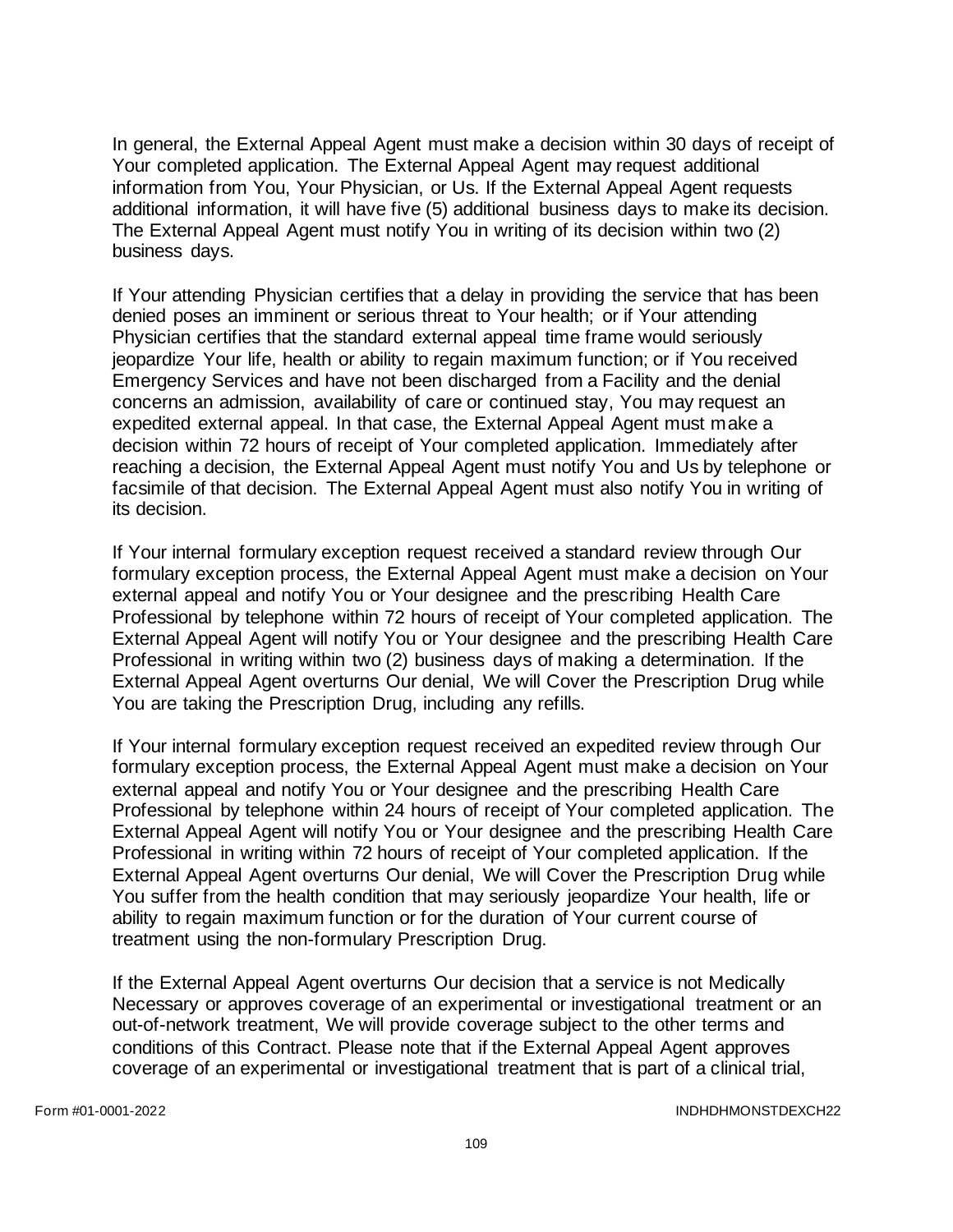We will only Cover the cost of services required to provide treatment to You according to the design of the trial. We will not be responsible for the costs of investigational drugs or devices, the costs of non-health care services, the costs of managing the research, or costs that would not be Covered under this Contract for non-investigational treatments provided in the clinical trial.

The External Appeal Agent's decision is binding on both You and Us. The External Appeal Agent's decision is admissible in any court proceeding.

#### **H. Your Responsibilities.**

**It is Your responsibility to start the external appeal process.** You may start the external appeal process by filing a completed application with the New York State Department of Financial Services. You may appoint a representative to assist You with Your application; however, the Department of Financial Services may contact You and request that You confirm in writing that You have appointed the representative.

**Under New York State law, Your completed request for external appeal must be filed within four (4) months of either the date upon which You receive a final adverse determination, or the date upon which You receive a written waiver of any internal Appeal, or Our failure to adhere to claim processing requirements. We have no authority to extend this deadline.**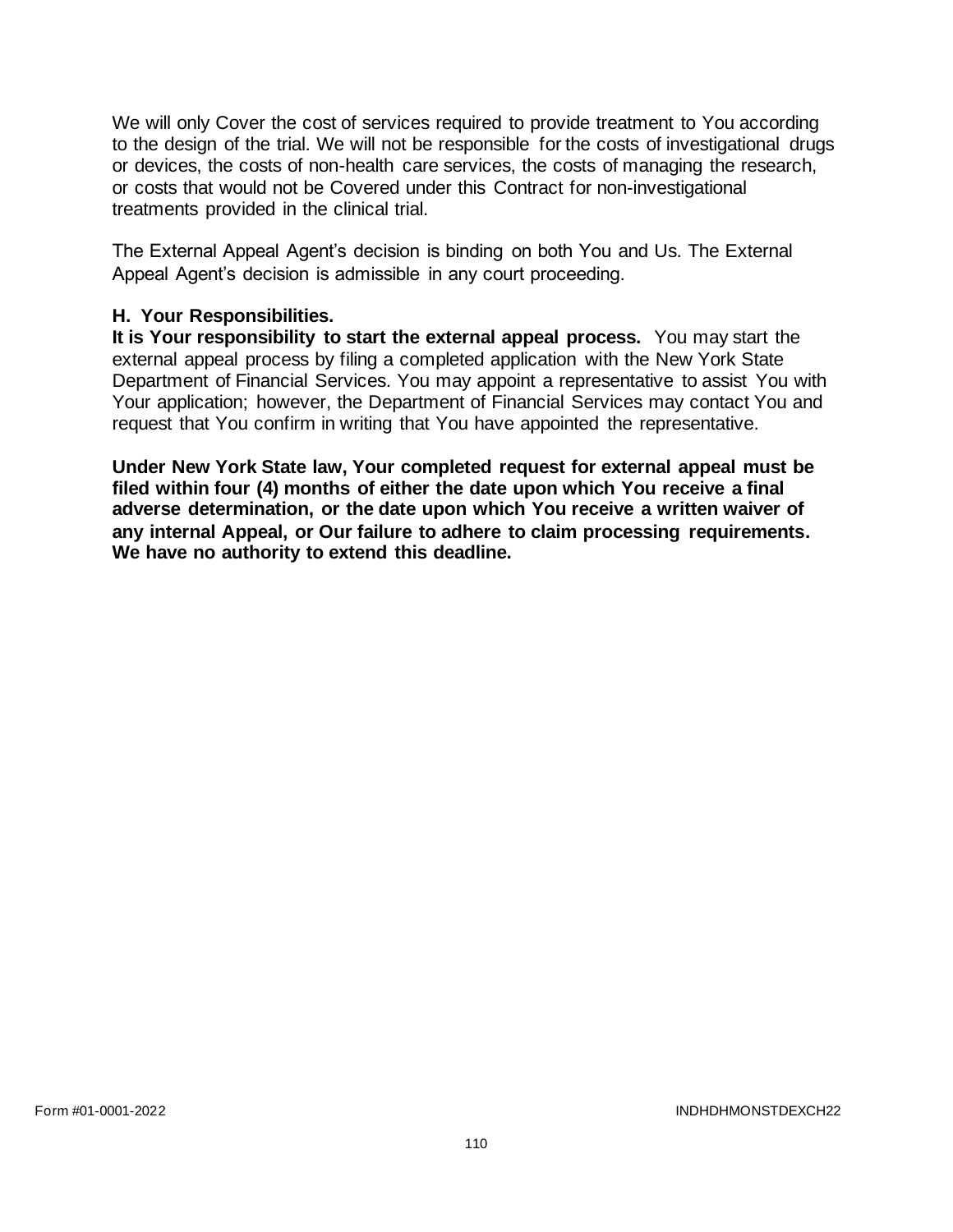# **SECTION XXI**

## **Termination of Coverage**

This Contract may be terminated as follows:

## **A. Automatic Termination of this Contract.**

This Contract shall automatically terminate upon the death of the Subscriber, unless the Subscriber has coverage for Dependents. If the Subscriber has coverage for Dependents, this Contract will terminate as of the last day of the month for which the Premium had been paid.

# **B. Automatic Termination of Your Coverage.**

Coverage under this Contract shall automatically terminate:

- 1. For Spouses in cases of divorce, the date of the divorce.
- 2. For Children, the end of the month in which the Child turns 26 years of age.
- 3. For all other Dependents, the end of the month in which the Dependent ceases to be eligible, except that We shall not terminate Your Dependent if Your Dependent becomes eligible for or enrolls in Medicare.

Eligibility or enrollment in Medicare is not a basis for termination under this Contract.

### **C. Termination by You.**

The Subscriber may terminate this Contract at any time by giving the NYSOH at least 14 days' prior written notice.

### **D. Termination by Us.**

We may terminate this Contract with 30 days' written notice (unless longer notice is provided below) as follows:

1. Non-Payment of Premiums.

Premiums are to be paid by the Subscriber to Us by each Premium due date. While each Premium is due by the due date, there is a grace period for each Premium payment. If the Premium payment is not received by the end of the grace period, coverage will terminate as follows:

- If the Subscriber does not receive advanced payments of the Premium Tax Credit for coverage in the NYSOH and fails to pay the required Premium within a 30-day grace period, this Contract will terminate retroactively back to the last day Premiums were paid. The Subscriber will be responsible for paying any claims submitted during the grace period if this Contract terminates.
- If the Subscriber receives advanced payments of the Premium Tax Credit and has paid at least one (1) full month's Premium, this Contract will terminate one (1) month after the last day Premiums were paid. That is,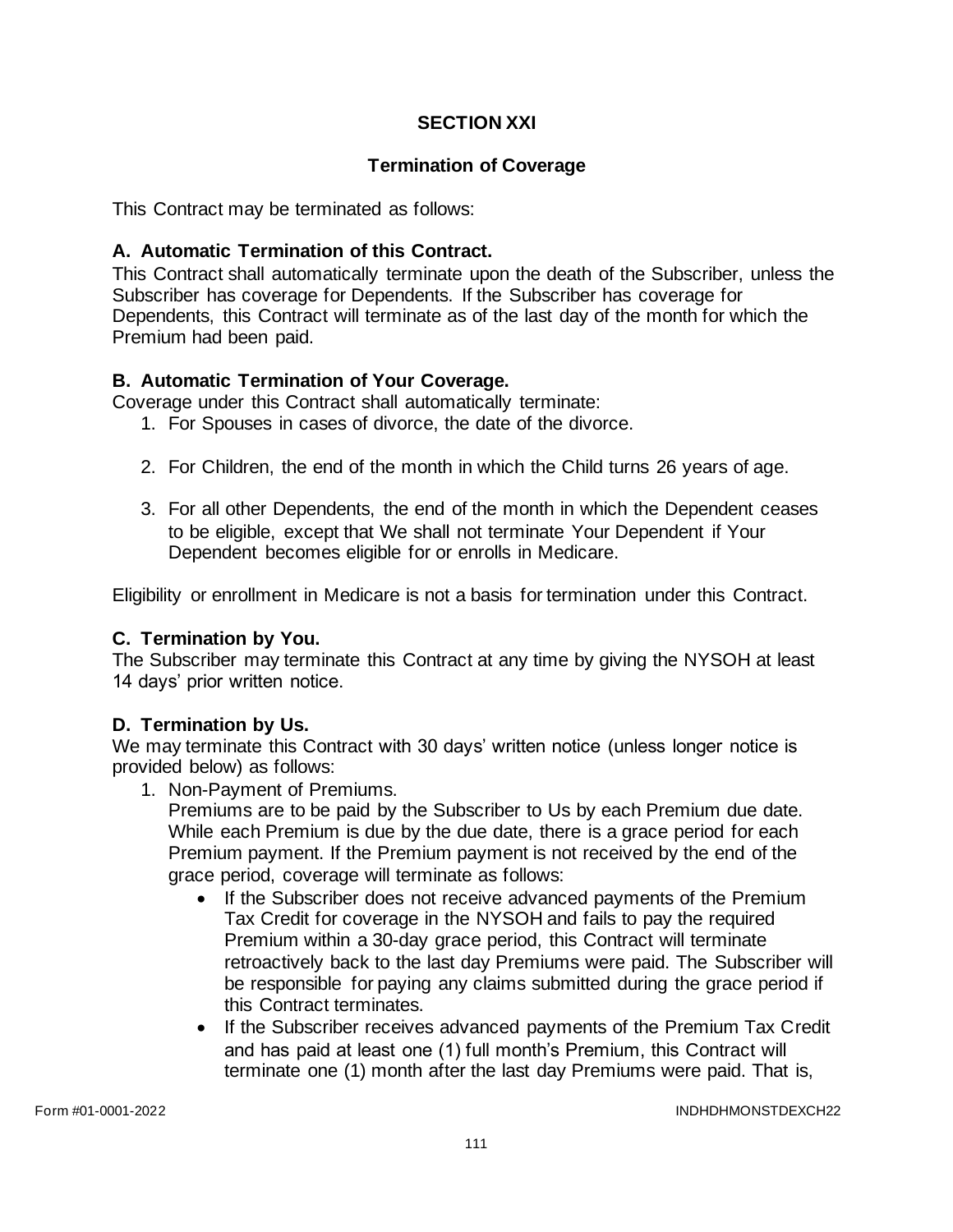retroactive termination will not exceed 61 days. We may pend claims incurred during the 61-day grace period. The Subscriber will be responsible for paying any claims incurred during the 61-day grace period if this Contract terminates.

2. Fraud or Intentional Misrepresentation of Material Fact.

If the Subscriber or the Subscriber's Dependent has performed an act that constitutes fraud or the Subscriber has made an intentional misrepresentation of material fact in writing on his or her enrollment application, or in order to obtain coverage for a service, this Contract will terminate immediately upon written notice to the Subscriber and/or the Subscriber's Dependent, as applicable, from the NYSOH. However, if the Subscriber makes an intentional misrepresentation of material fact in writing on his or her enrollment application, We will rescind this Contract if the facts misrepresented would have led Us to refuse to issue this Contract and the application is attached to this Contract. Rescission means that the termination of Your coverage will have a retroactive effect of up to the issuance of this Contract. If termination is a result of the Subscriber's action, coverage will terminate for the Subscriber and any Dependents. If termination is a result of the Dependent's action, coverage will terminate for the Dependent.

- 3. If the Subscriber no longer lives or resides in Our Service Area.
- 4. The date the Contract is terminated because We stop offering the class of contracts to which this Contract belongs, without regard to claims experience or health related status of this Contract. We will provide the Subscriber with at least 90 days' prior written notice.
- 5. The date the Contract is terminated because We terminate or cease offering all hospital, surgical and medical expense coverage in the individual market in this State. We will provide the Subscriber with at least 180 days' prior written notice.

No termination shall prejudice the right to a claim for benefits which arose prior to such termination.

See the Conversion Right to a New Contract after Termination section of this Contract for Your right to conversion to another individual Contract.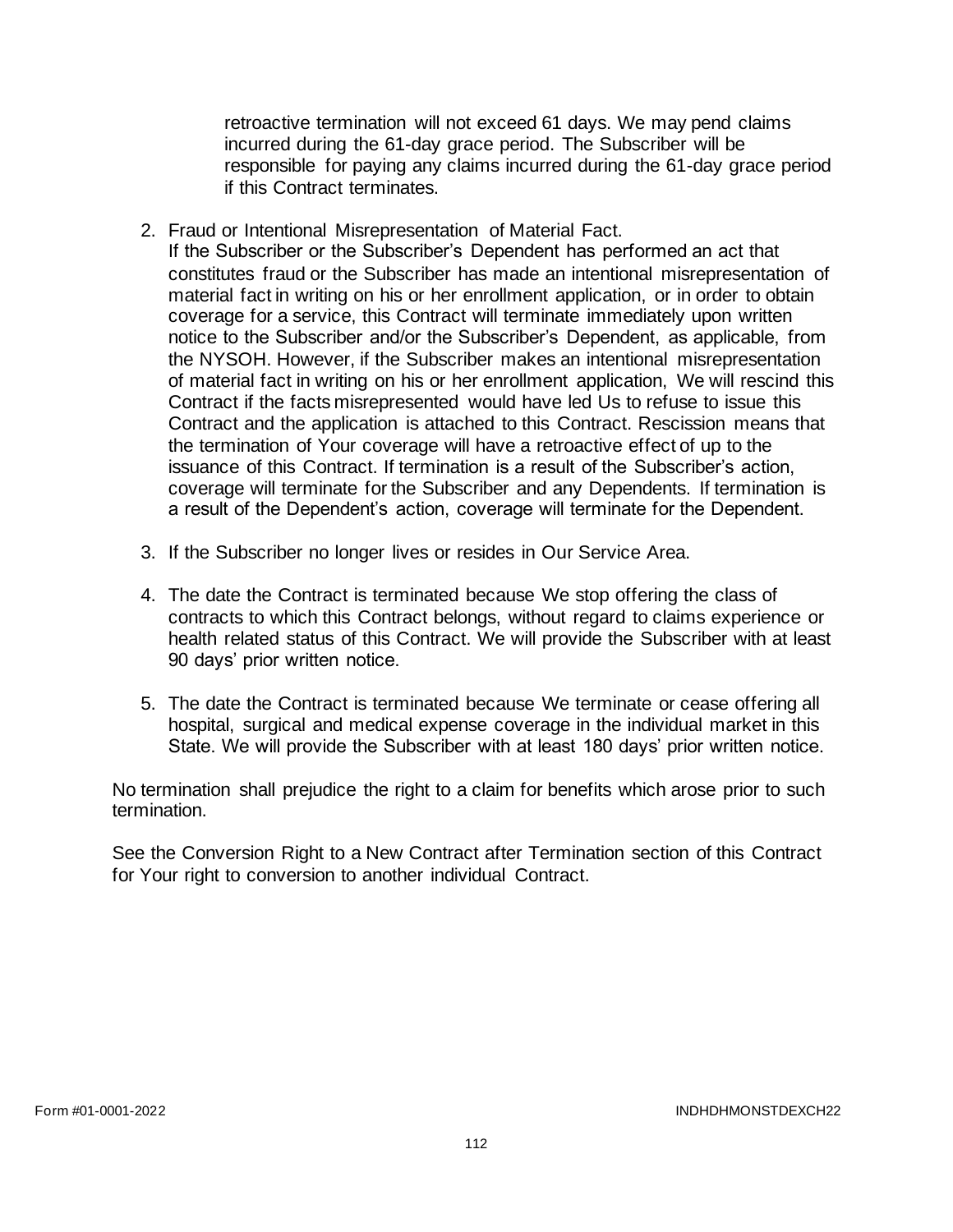## **SECTION XXII**

### **Extension of Benefits**

When Your coverage under this Contract ends, benefits stop. But, if You are totally disabled on the date the Contract terminates, continued benefits may be available for the treatment of the injury or sickness that is the cause of the total disability.

For purposes of this section, "total disability" means You are prevented because of injury or disease from engaging in any work or other gainful activity. Total disability for a minor means that the minor is prevented because of injury or disease from engaging in substantially all of the normal activities of a person of like age and sex who is in good health.

# **A. When You May Continue Benefits.**

If You are totally disabled on the date Your coverage under this Contract terminates, We will continue to pay for Your care under this Contract during an uninterrupted period of total disability until the first of the following:

- The date You are no longer totally disabled; or
- 12 months from the date this Contract terminated.

# **B. Limits on Extended Benefits.**

We will not pay extended benefits:

- For any Member who is not totally disabled on the date coverage under this Contract ends; or
- Beyond the extent to which We would have paid benefits under this Contract if coverage had not ended.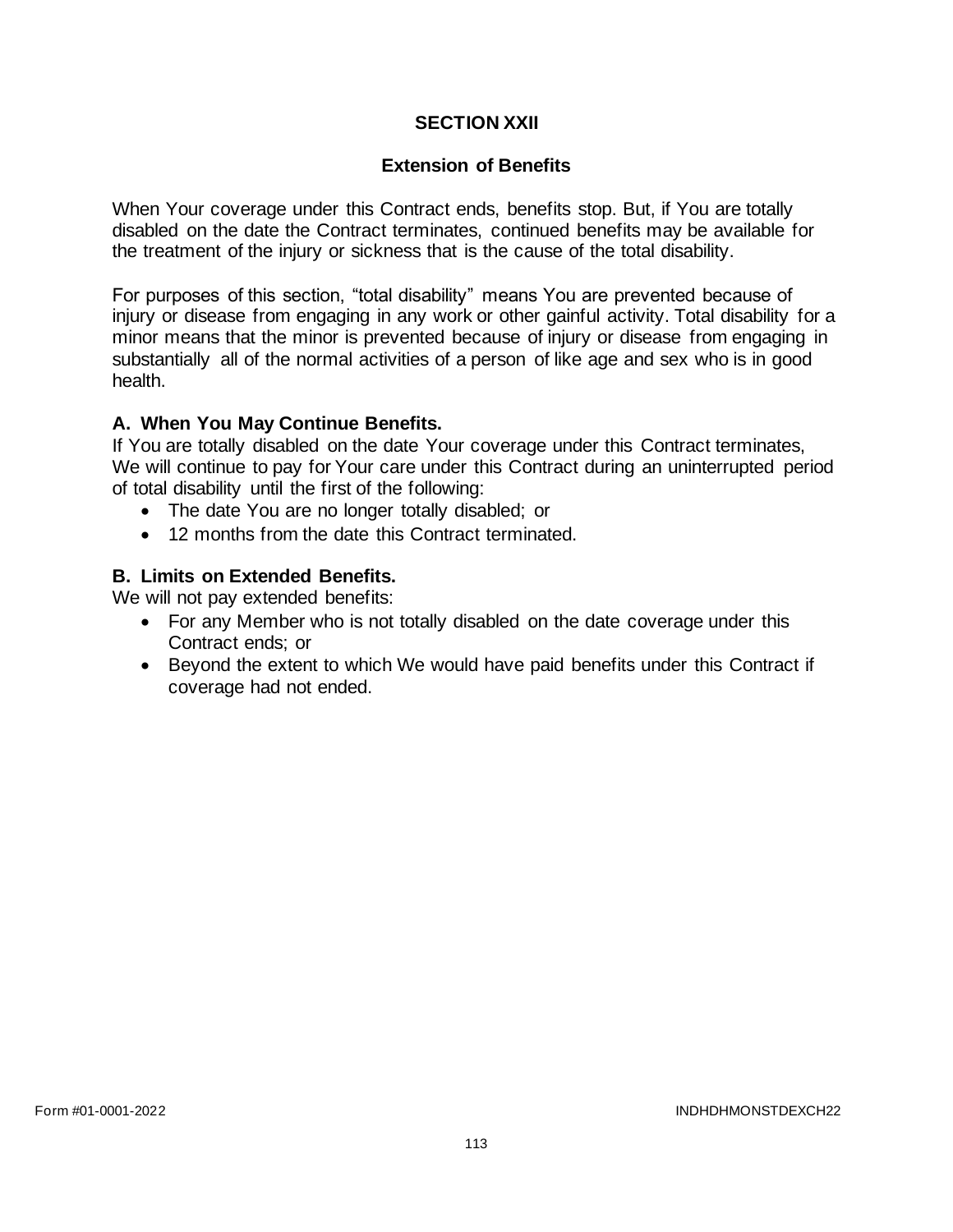# **SECTION XXIII**

## **Temporary Suspension Rights for Armed Forces' Members**

If You, the Subscriber, are a member of a reserve component of the armed forces of the United States, including the National Guard, You have the right to temporary suspension of coverage during active duty and reinstatement of coverage at the end of active duty if:

- 1. Your active duty is extended during a period when the president is authorized to order units of the reserve to active duty, provided that such additional active duty is at the request and for the convenience of the federal government; and
- 2. You serve no more than five (5) years of active duty.

You must make written request to Us to have Your coverage suspended during a period of active duty. Your unearned Premiums will be refunded during the period of such suspension.

Upon completion of active duty, Your coverage may be resumed as long as You:

- 1. Make written application to Us; and
- 2. Remit the Premium within 60 days of the termination of active duty.

The right of resumption extends to coverage for Your Dependents. For coverage that was suspended while on active duty, coverage will be retroactive to the date on which active duty terminated.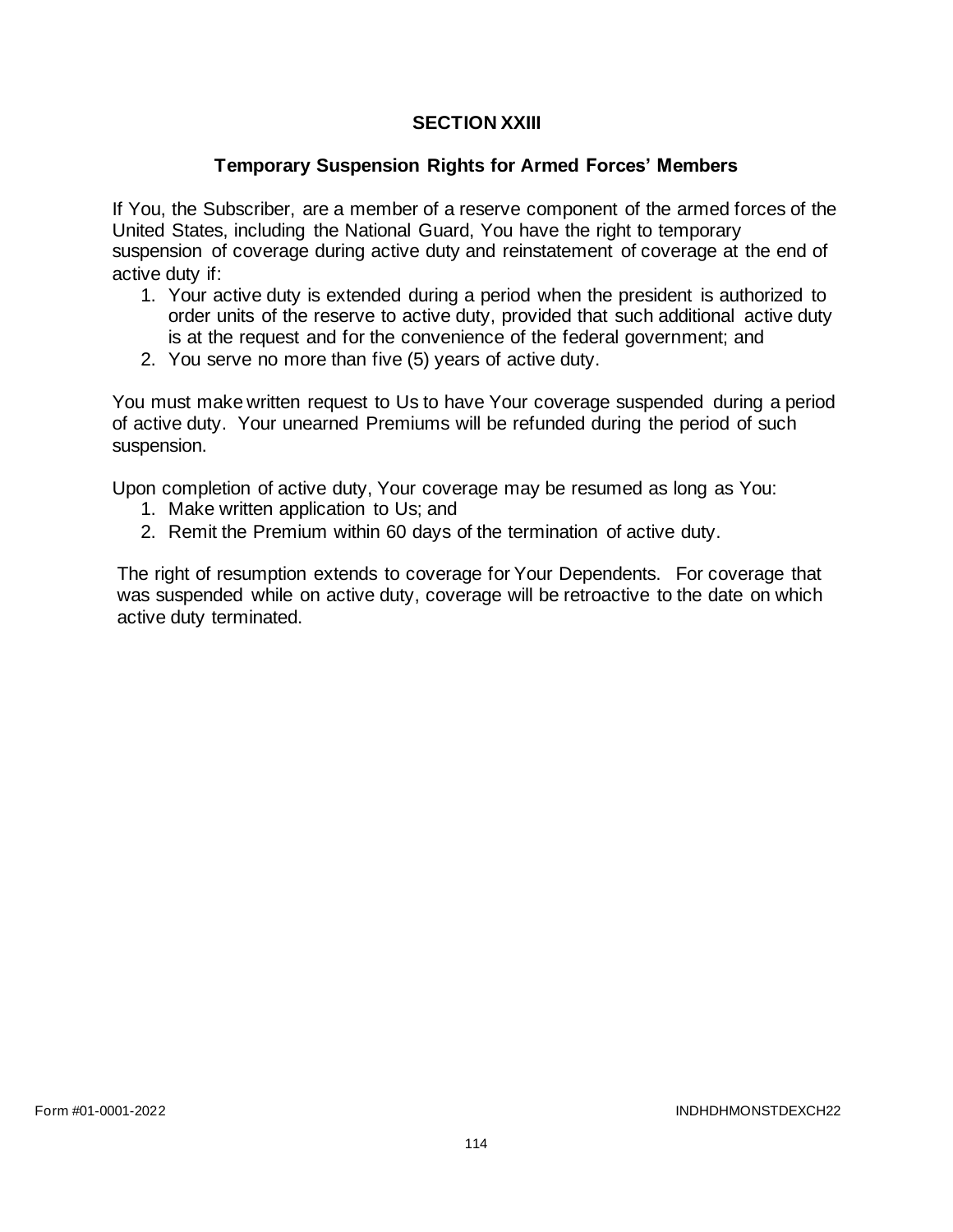## **SECTION XXIV**

# **Conversion Right to a New Contract after Termination**

## **A. Circumstances Giving Rise to Right to Conversion.**

The Subscriber's Spouse and Children have the right to convert to a new Contract if their coverage under this Contract terminates under the circumstances described below.

- **1. Termination of Your Marriage.** If a Spouse's coverage terminates under the Termination of Coverage section of this Contract because the Spouse becomes divorced from the Subscriber or the marriage is annulled, that former Spouse is entitled to purchase a new Contract as a direct payment member.
- **2. Termination of Coverage of a Child.** If a Child's coverage terminates under the Termination of Coverage section of this Contract because the Child no longer qualifies as a Child, the Child is entitled to purchase a new Contract as a direct payment member.
- **3. On the Death of the Subscriber.** If coverage terminates under the Termination of Coverage section of this Contract because of the death of the Subscriber, the Subscriber's Dependents are entitled to purchase a new Contract as direct payment members.

#### **B. When to Apply for the New Contract.**

If You are entitled to purchase a new Contract as described above, You must apply to Us for the new Contract within 60 days after termination of Your coverage under this Contract. You must also pay the first Premium of the new Contract at the time You apply for coverage.

### **C. The New Contract.**

We will offer You an individual direct payment Contract at each level of coverage (i.e., bronze, silver, gold or platinum) that Covers all benefits required by state and federal law. You may choose among any of the four (4) Contracts offered by Us.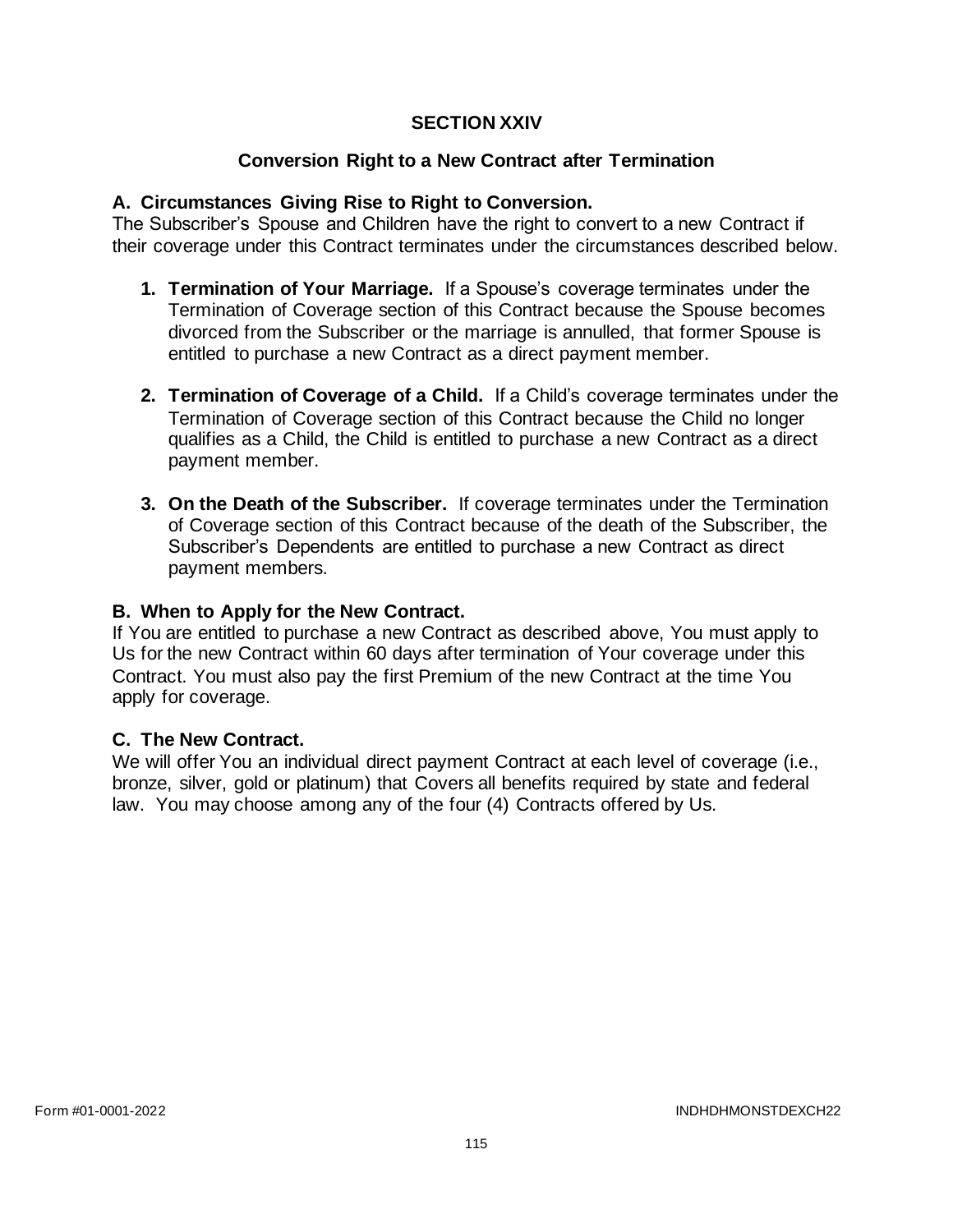## **SECTION XXV**

## **General Provisions**

## **1. Agreements Between Us and Participating Providers.**

Any agreement between Us and Participating Providers may only be terminated by Us or the Providers. This Contract does not require any Provider to accept a Member as a patient. We do not guarantee a Member's admission to any Participating Provider or any health benefits program.

### **2. Assignment.**

You cannot assign any benefits under this Contract or legal claims based on a denial of benefits to any person, corporation or other organization. You cannot assign any monies due under this Contract to any person, corporation or other organization unless it is an assignment to Your Provider for a surprise bill or to a Hospital for Emergency Services, including inpatient services following Emergency Department Care. See the How Your Coverage Works section of this Contract for more information about surprise bills. Any assignment of benefits or legal claims based on a denial of benefits by You other than for monies due for a surprise bill or an assignment of monies due to a Hospital for Emergency Services, including inpatient services following Emergency Department Care, will be void and unenforceable.

Assignment means the transfer to another person, corporation or other organization of Your right to the services provided under this Contract or Your right to collect money from Us for those services. Nothing in this paragraph shall affect Your right to appoint a designee or representative as otherwise permitted by applicable law.

### **3. Changes in this Contract.**

We may unilaterally change this Contract upon renewal, if We give You 45 days' prior written notice.

### **4. Choice of Law.**

This Contract shall be governed by the laws of the State of New York.

### **5. Clerical Error.**

Clerical error, whether by You or Us, with respect to this Contract, or any other documentation issued by Us in connection with this Contract, or in keeping any record pertaining to the coverage hereunder, will not modify or invalidate coverage otherwise validly in force or continue coverage otherwise validly terminated.

### **6. Conformity with Law.**

Any term of this Contract which conflicts with New York State law or with any applicable federal law that imposes additional requirements from what is required under New York State law will be amended to conform with the minimum requirements of such law.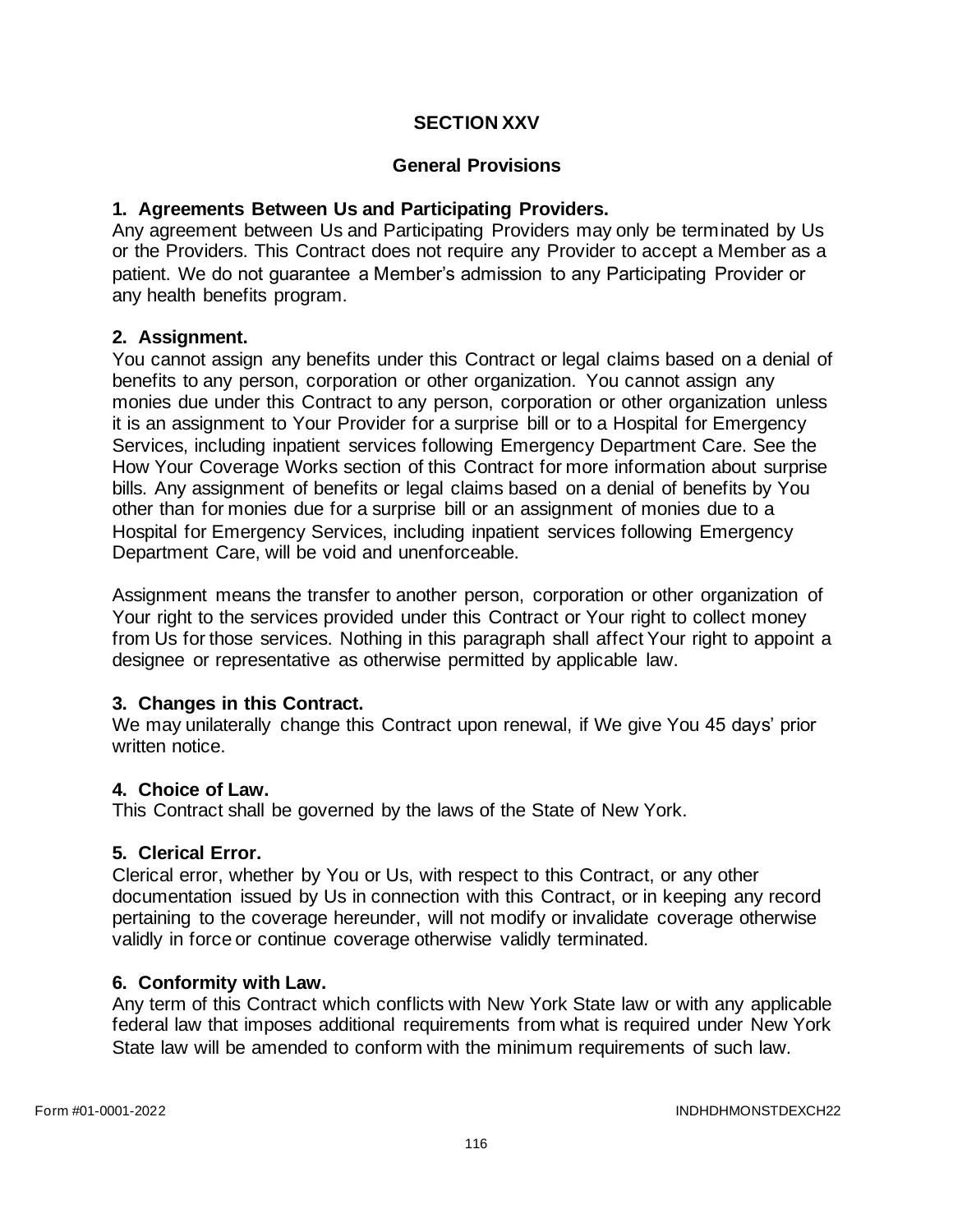# **7. Continuation of Benefit Limitations.**

Some of the benefits in this Contract may be limited to a specific number of visits, and/or subject to a Deductible. You will not be entitled to any additional benefits if Your coverage status should change during the year. For example, if Your coverage status changes from covered family member to Subscriber, all benefits previously utilized when You were a covered family member will be applied toward Your new status as a Subscriber.

## **8. Entire Agreement.**

This Contract, including any endorsements, riders and the attached applications, if any, constitutes the entire Contract.

# **9. Fraud and Abusive Billing.**

We have processes to review claims before and after payment to detect fraud and abusive billing. Members seeking services from Non-Participating Providers could be balance billed by the Non-Participating Provider for those services that are determined to be not payable as a result of a reasonable belief of fraud or other intentional misconduct or abusive billing.

# **10. Furnishing Information and Audit.**

All persons covered under this Contract will promptly furnish Us with all information and records that We may require from time to time to perform Our obligations under this Contract. You must provide Us with information over the telephone for reasons such as the following: to allow Us to determine the level of care You need; so that We may certify care authorized by Your Physician; or to make decisions regarding the Medical Necessity of Your care.

### **11. Identification Cards.**

Identification ("ID") cards are issued by Us for identification purposes only. Possession of any ID card confers no right to services or benefits under this Contract. To be entitled to such services or benefits, Your Premiums must be paid in full at the time the services are sought to be received.

### **12. Incontestability.**

No statement made by the Subscriber in an application for coverage under this Contract shall avoid the Contract or be used in any legal proceeding unless the application or an exact copy is attached to this Contract. After two (2) years from the date of issue of this Contract, no misstatements, except for fraudulent misstatements made by the Subscriber in the application for coverage, shall be used to void the Contract or deny a claim.

### **13. Independent Contractors.**

Participating Providers are independent contractors. They are not Our agents or employees. We and Our employees are not the agent or employee of any Participating Provider. We are not liable for any claim or demand on account of damages arising out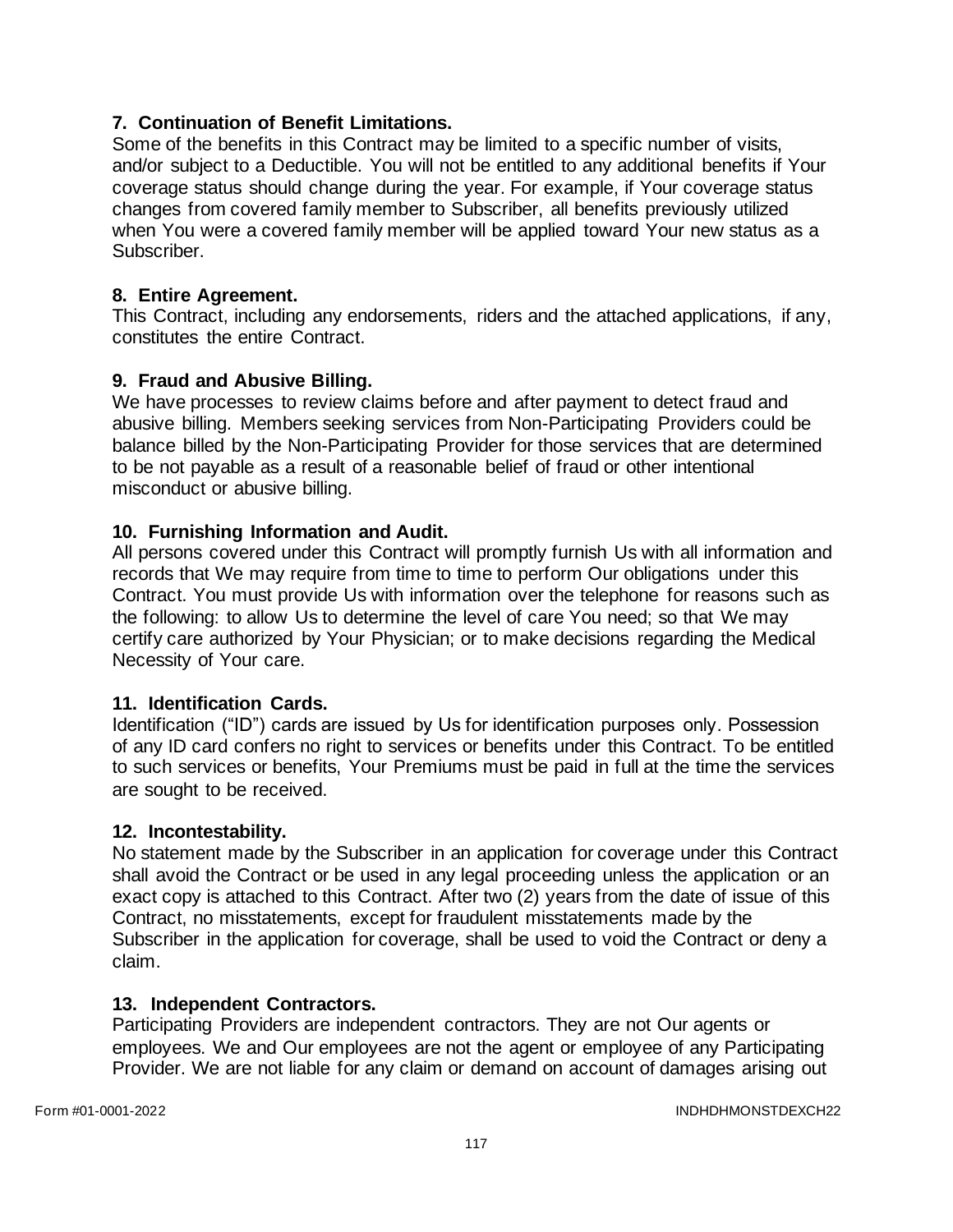of, or in any manner connected with, any injuries alleged to be suffered by You, Your covered Spouse or Children while receiving care from any Participating Provider or in any Participating Provider's Facility.

# **14. Input in Developing Our Policies.**

Subscribers may participate in the development of Our policies by forwarding your suggestions or ideas to our Member Mailbox; Attn: CDPHP Member Services Department, 500 Patroon Creek Boulevard, Albany, NY 12206-1057.

# **15. Material Accessibility.**

We will give You ID cards, Contracts, riders and other necessary materials.

# **16. More Information about Your Health Plan.**

You can request additional information about Your coverage under this Contract. Upon Your request, We will provide the following information:

- A list of the names, business addresses and official positions of Our board of directors, officers and members; and Our most recent annual certified financial statement which includes a balance sheet and a summary of the receipts and disbursements.
- The information that We provide the State regarding Our consumer complaints.
- A copy of Our procedures for maintaining confidentiality of Member information.
- A copy of Our drug formulary. You may also inquire if a specific drug is Covered under this Contract.
- A written description of Our quality assurance program.
- A copy of Our medical policy regarding an experimental or investigational drug, medical device or treatment in clinical trials.
- Provider affiliations with participating Hospitals.
- A copy of Our clinical review criteria (e.g., Medical Necessity criteria), and where appropriate, other clinical information We may consider regarding a specific disease, course of treatment or Utilization Review guidelines, including clinical review criteria relating to a step therapy protocol override determination.
- Written application procedures and minimum qualification requirements for Providers.
- Documents that contain the processes, strategies, evidentiary standards, and other factors used to apply a treatment limitation with respect to medical/surgical benefits and mental health or substance use disorder benefits under the Contract.

# **17. Notice.**

Any notice that We give You under this Contract will be mailed to Your address as it appears in Our records or delivered electronically if You consent to electronic delivery. If notice is delivered to You electronically, You may also request a copy of the notice from Us. You agree to provide Us with notice of any change of Your address. If You have to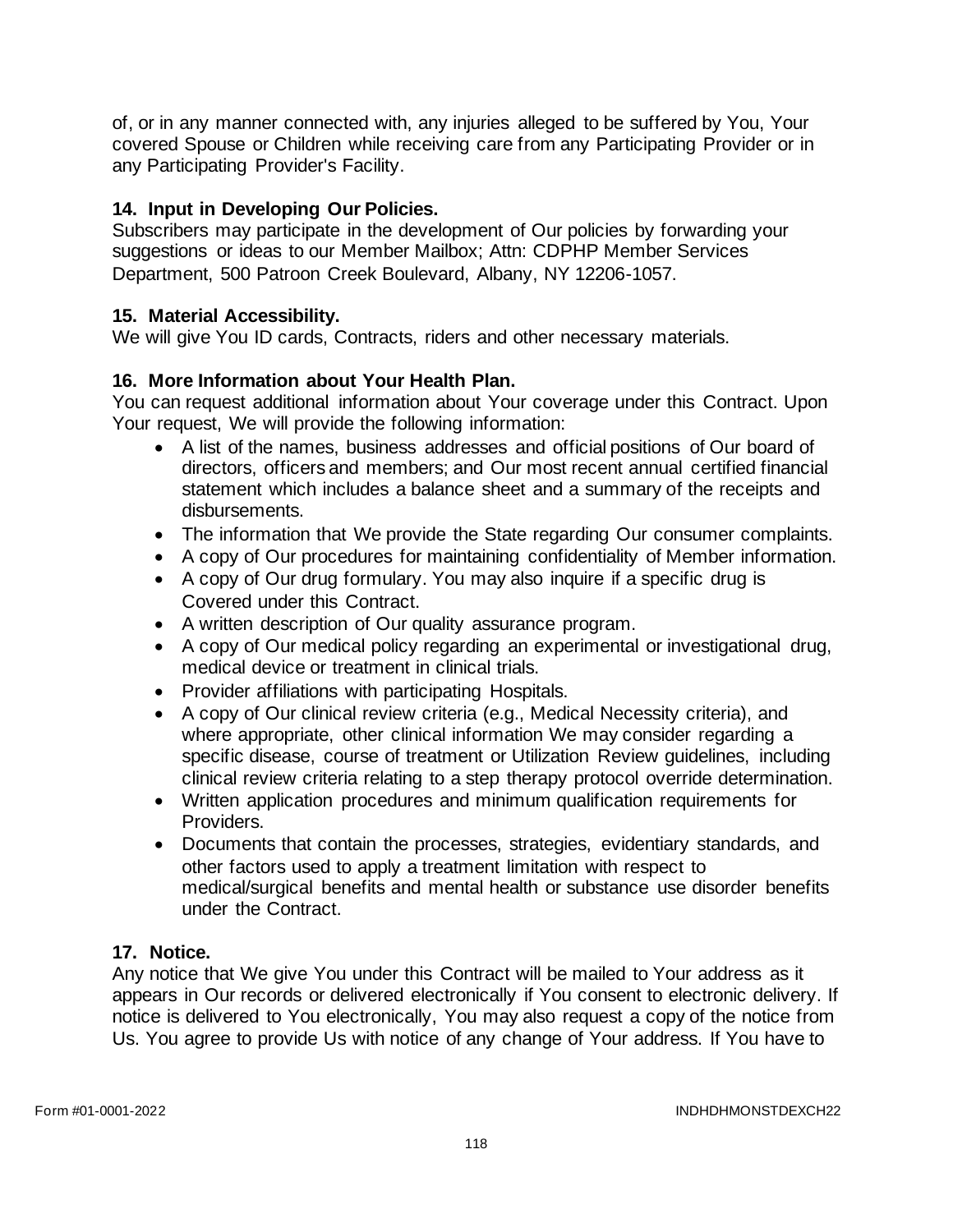give Us any notice, it should be sent by U.S. mail, first class, postage prepaid to: the address on Your ID card.

# **18. Premium Payment.**

The first month's Premium is due and payable when You apply for coverage. Coverage will begin on the effective date of the Contract as defined herein. Subsequent Premiums are due and payable on the first of each month thereafter.

## **19. Premium Refund.**

We will give any refund of Premiums, if due, to the Subscriber.

# **20. Recovery of Overpayments.**

On occasion, a payment may be made to You when You are not covered, for a service that is not Covered, or which is more than is proper. When this happens, We will explain the problem to You and You must return the amount of the overpayment to Us within 60 days after receiving notification from Us. However, We shall not initiate overpayment recovery efforts more than 24 months after the original payment was made unless We have a reasonable belief of fraud or other intentional misconduct.

# **21. Renewal Date.**

The renewal date for this Contract is January 1 of each year. This Contract will automatically renew each year on the renewal date, unless otherwise terminated by Us as permitted by this Contract or by the Subscriber upon 30 days' prior written notice to Us.

# **22. Reinstatement after Default.**

If the Subscriber defaults in making any payment under this Contract, the subsequent acceptance of payment by Us or by one of Our authorized agents or brokers shall reinstate the Contract.

# **23. Right to Develop Guidelines and Administrative Rules.**

We may develop or adopt standards that describe in more detail when We will or will not make payments under this Contract. Examples of the use of the standards are to determine whether: Hospital inpatient care was Medically Necessary; surgery was Medically Necessary to treat Your illness or injury; or certain services are skilled care. Those standards will not be contrary to the descriptions in this Contract. If You have a question about the standards that apply to a particular benefit, You may contact Us and We will explain the standards or send You a copy of the standards. We may also develop administrative rules pertaining to enrollment and other administrative matters. We shall have all the powers necessary or appropriate to enable Us to carry out Our duties in connection with the administration of this Contract.

### **24. Right to Offset.**

If We make a claim payment to You or on Your behalf in error or You owe Us any money, You must repay the amount You owe Us. Except as otherwise required by law,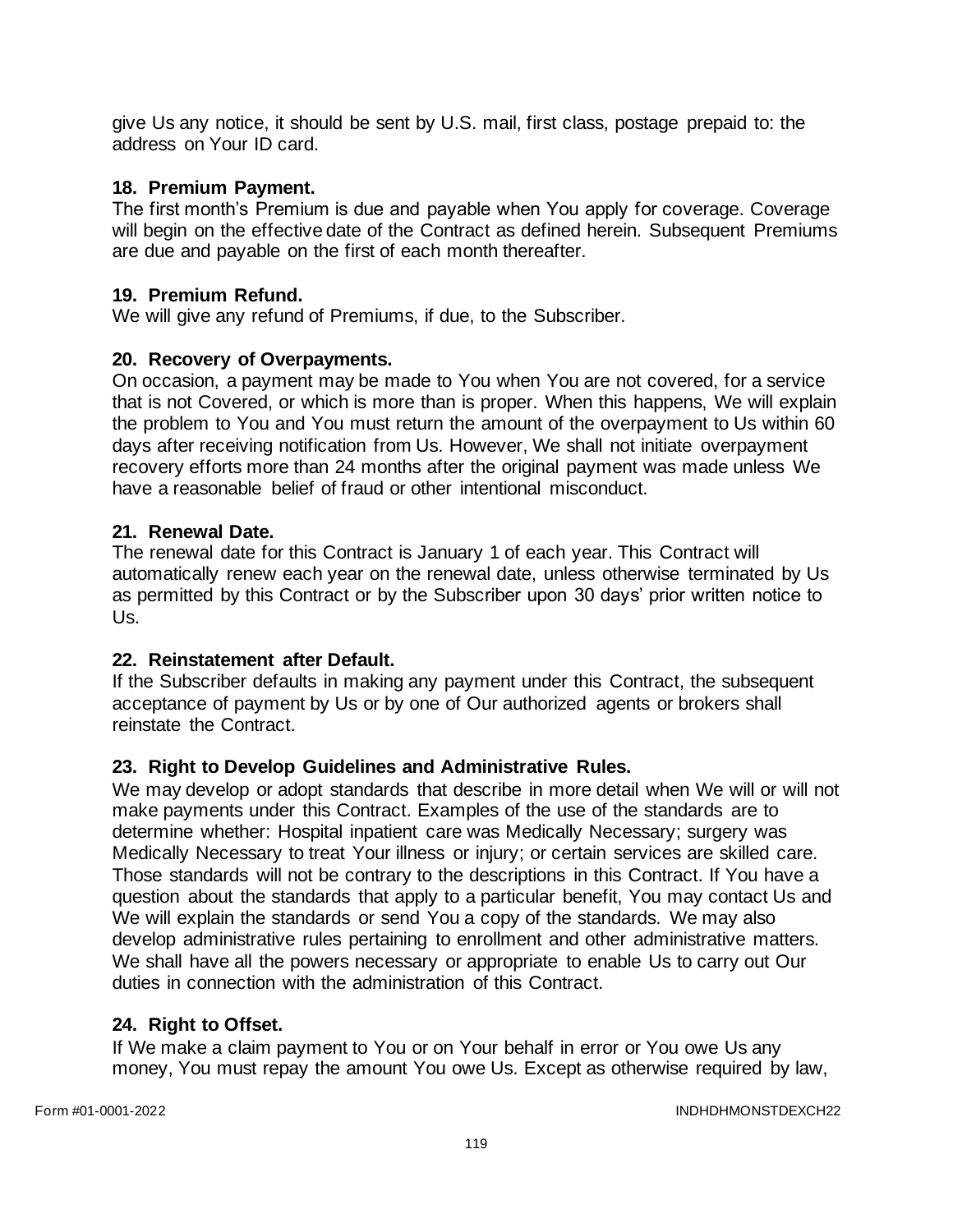if We owe You a payment for other claims received, We have the right to subtract any amount You owe Us from any payment We owe You.

# **25. Severability.**

The unenforceability or invalidity of any provision of this Contract shall not affect the validity and enforceability of the remainder of this Contract.

# **26. Significant Change in Circumstances.**

If We are unable to arrange for Covered Services as provided under this Contract as the result of events outside of Our control, We will make a good faith effort to make alternative arrangements. These events would include a major disaster, epidemic, the complete or partial destruction of facilities, riot, civil insurrection, disability of a significant part of Participating Providers' personnel, or similar causes. We will make reasonable attempts to arrange for Covered Services. We and Our Participating Providers will not be liable for delay, or failure to provide or arrange for Covered Services if such failure or delay is caused by such an event.

# **27. Subrogation and Reimbursement.**

These paragraphs apply when another party (including any insurer) is, or may be found to be, responsible for Your injury, illness or other condition and We have provided benefits related to that injury, illness or condition. As permitted by applicable state law, unless preempted by federal law, We may be subrogated to all rights of recovery against any such party (including Your own insurance carrier) for the benefits We have provided to You under this Contract. Subrogation means that We have the right, independently of You, to proceed directly against the other party to recover the benefits that We have provided.

Subject to applicable state law, unless preempted by federal law, We may have a right of reimbursement if You or anyone on Your behalf receives payment from any responsible party (including Your own insurance carrier) from any settlement, verdict or insurance proceeds, in connection with an injury, illness, or condition for which We provided benefits. Under New York General Obligations Law Section 5-335, Our right of recovery does not apply when a settlement is reached between a plaintiff and defendant, unless a statutory right of reimbursement exists. The law also provides that, when entering into a settlement, it is presumed that You did not take any action against Our rights or violate any contract between You and Us. The law presumes that the settlement between You and the responsible party does not include compensation for the cost of health care services for which We provided benefits.

We request that You notify Us within 30 days of the date when any notice is given to any party, including an insurance company or attorney, of Your intention to pursue or investigate a claim to recover damages or obtain compensation due to injury, illness or condition sustained by You for which We have provided benefits. You must provide all information requested by Us or Our representatives including, but not limited to,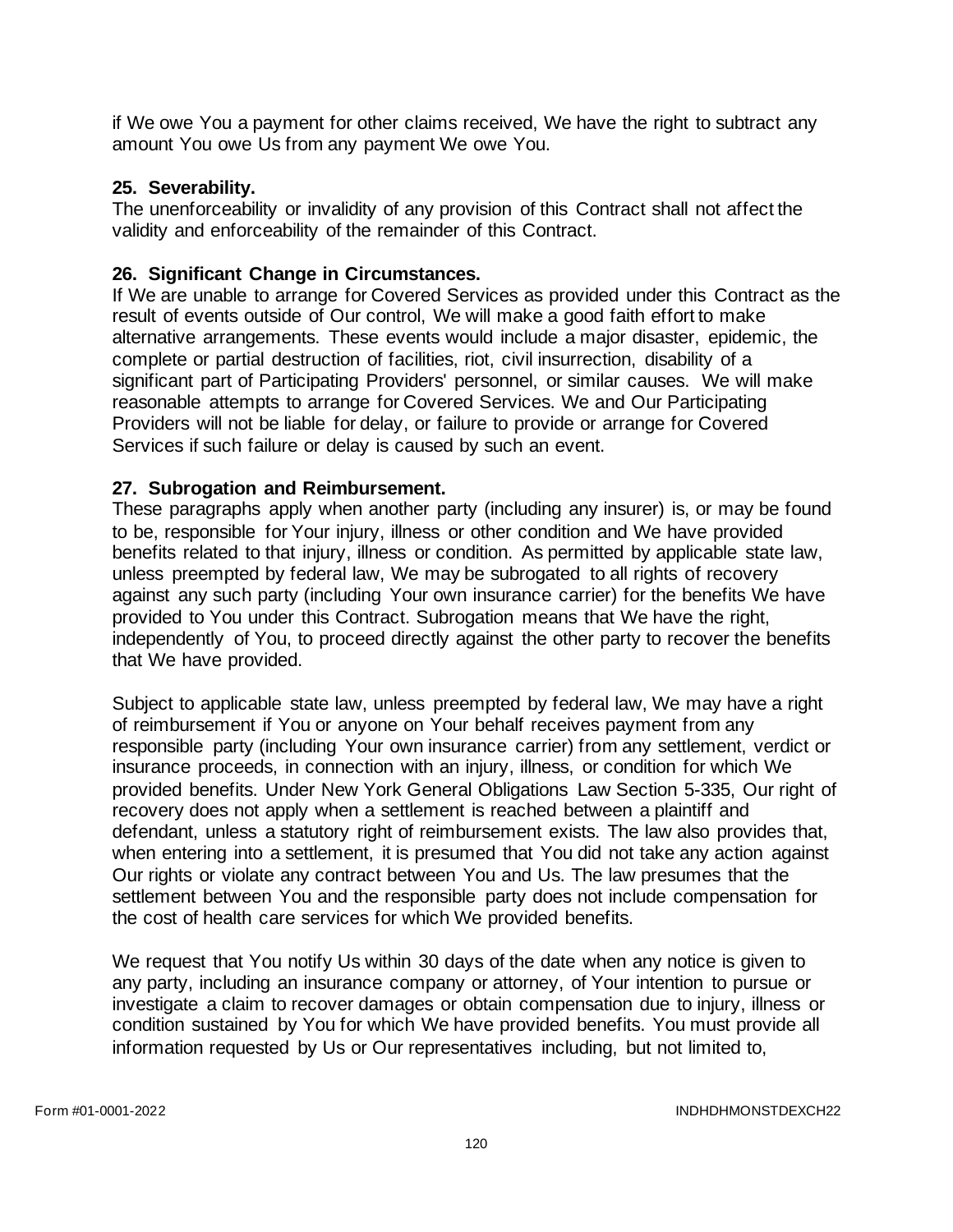completing and submitting any applications or other forms or statements as We may reasonably request.

# **28. Third Party Beneficiaries.**

No third party beneficiaries are intended to be created by this Contract and nothing in this Contract shall confer upon any person or entity other than You or Us any right, benefit, or remedy of any nature whatsoever under or by reason of this Contract. No other party can enforce this Contract's provisions or seek any remedy arising out of either Our or Your performance or failure to perform any portion of this Contract, or to bring an action or pursuit for the breach of any terms of this Contract.

### **29. Time to Sue.**

No action at law or in equity may be maintained against Us prior to the expiration of 60 days after written submission of a claim has been furnished to Us as required in this Contract. You must start any lawsuit against Us under this Contract within two (2) years from the date the claim was required to be filed.

#### **30. Translation Services.**

Translation services are available free of charge under this Contract for non-English speaking Members. Please contact Us at the number on Your ID card to access these services.

#### **31. Venue for Legal Action.**

If a dispute arises under this Contract, it must be resolved in a court located in the State of New York. You agree not to start a lawsuit against Us in a court anywhere else. You also consent to New York State courts having personal jurisdiction over You. That means that, when the proper procedures for starting a lawsuit in these courts have been followed, the courts can order You to defend any action We bring against You.

### **32. Waiver.**

The waiver by any party of any breach of any provision of this Contract will not be construed as a waiver of any subsequent breach of the same or any other provision. The failure to exercise any right hereunder will not operate as a waiver of such right.

### **33. Who May Change this Contract.**

This Contract may not be modified, amended, or changed, except in writing and signed by Our Chief Executive Officer ("CEO") or a person designated by the CEO. No employee, agent, or other person is authorized to interpret, amend, modify, or otherwise change this Contract in a manner that expands or limits the scope of coverage, or the conditions of eligibility, enrollment, or participation, unless in writing and signed by the CEO or person designated by the CEO.

### **34. Who Receives Payment under this Contract.**

Payments under this Contract for services provided by a Participating Provider will be made directly by Us to the Provider. If You receive services from a Non-Participating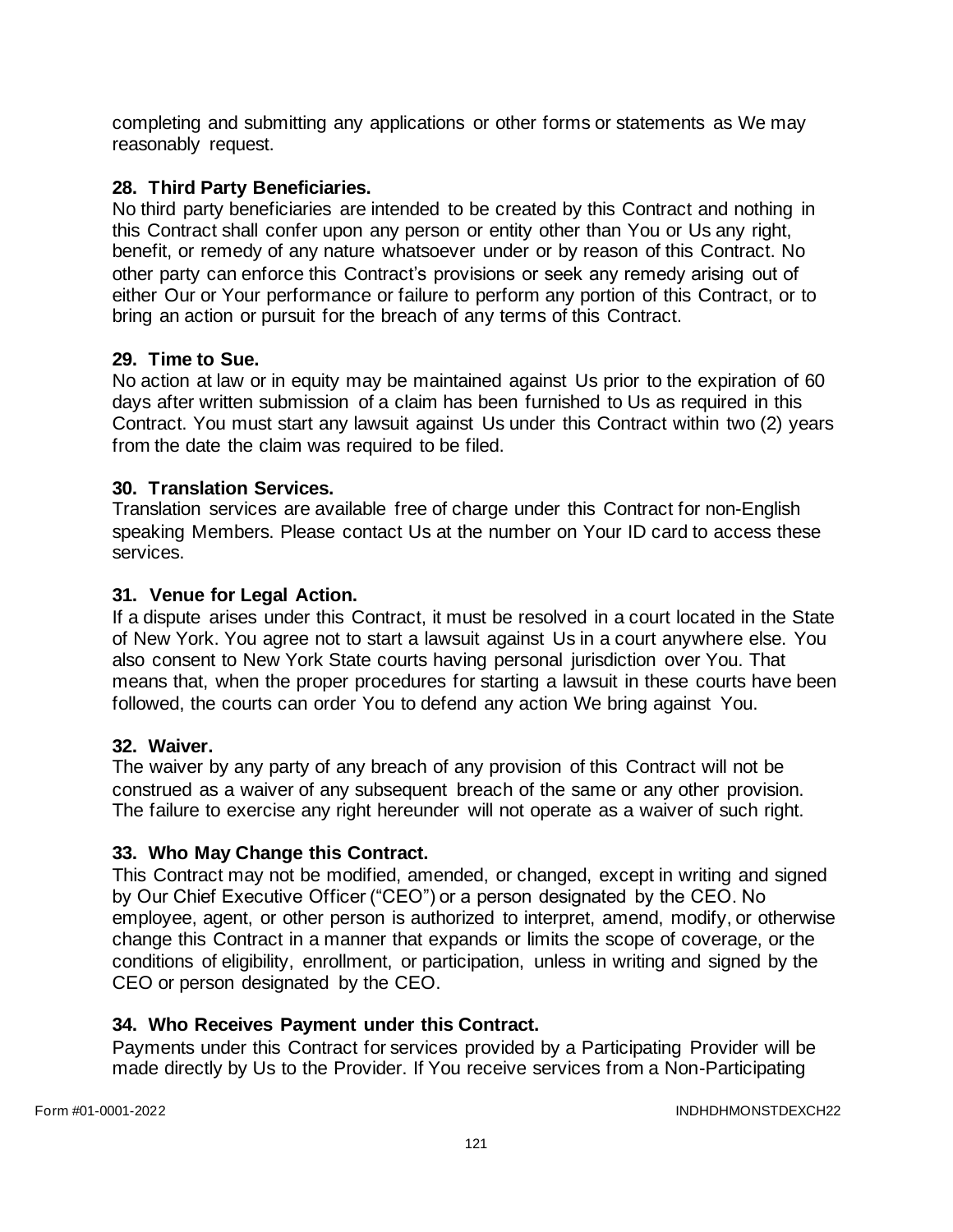Provider, We reserve the right to pay either You or the Provider. If You assign benefits for a surprise bill to a Non-Participating Provider, We will pay the Non-Participating Provider directly. See the How Your Coverage Works section of this Contract for more information about surprise bills.

# **35. Workers' Compensation Not Affected.**

The coverage provided under this Contract is not in lieu of and does not affect any requirements for coverage by workers' compensation insurance or law.

# **36. Your Medical Records and Reports.**

In order to provide Your coverage under this Contract, it may be necessary for Us to obtain Your medical records and information from Providers who treated You. Our actions to provide that coverage include processing Your claims, reviewing Grievances, Appeals or complaints involving Your care, and quality assurance reviews of Your care, whether based on a specific complaint or a routine audit of randomly selected cases. By accepting coverage under this Contract, except as prohibited by state or federal law, You automatically give Us or Our designee permission to obtain and use Your medical records for those purposes and You authorize each and every Provider who renders services to You to:

- Disclose all facts pertaining to Your care, treatment, and physical condition to Us or to a medical, dental, or mental health professional that We may engage to assist Us in reviewing a treatment or claim, or in connection with a complaint or quality of care review;
- Render reports pertaining to Your care, treatment, and physical condition to Us, or to a medical, dental, or mental health professional that We may engage to assist Us in reviewing a treatment or claim; and
- Permit copying of Your medical records by Us.

We agree to maintain Your medical information in accordance with state and federal confidentiality requirements. However, to the extent permitted under state or federal law, You automatically give Us permission to share Your information with the New York State Department of Health, quality oversight organizations, and third parties with which We contract to assist Us in administering this Contract, so long as they also agree to maintain the information in accordance with state and federal confidentiality requirements.

### **37. Your Rights.**

You have the right to obtain complete and current information concerning a diagnosis, treatment and prognosis from a Physician or other Provider in terms You can reasonably understand. When it is not advisable to give such information to You, the information shall be made available to an appropriate person acting on Your behalf.

You have the right to receive information from Your Physician or other Provider that You need in order to give Your informed consent prior to the start of any procedure or treatment.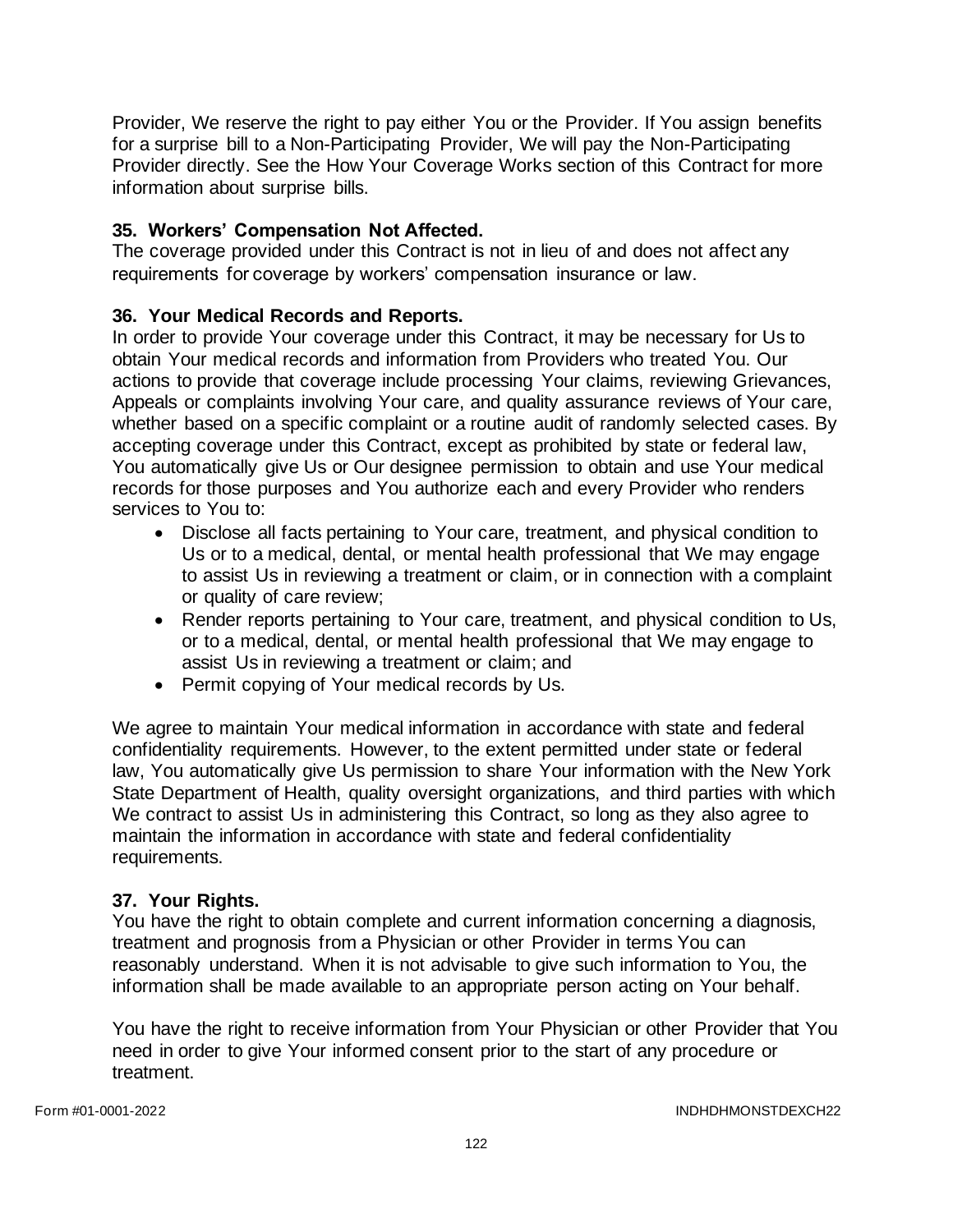You have the right to refuse treatment to the extent permitted by law and to be informed of the medical consequences of that action.

You have the right to formulate advance directives regarding Your care.

As a Member, You should also take an active role in Your care. We encourage You to:

- Understand Your health problems as well as You can and work with Your Providers to make a treatment plan that You all agree on;
- Follow the treatment plan that You have agreed on with Your doctors or Providers;
- Give Us, Your doctors and other Providers the information needed to help You get the care You need and all the benefits You are eligible for under Your Contract. This may include information about other health insurance benefits You have along with Your coverage with Us; and
- Inform Us if You have any changes to Your name, address or Dependents covered under Your Contract.

If You need more information or would like to contact Us, please go to Our website at [www.cdphp.com](http://www.cdphp.com/) call Us at the number on Your ID card.